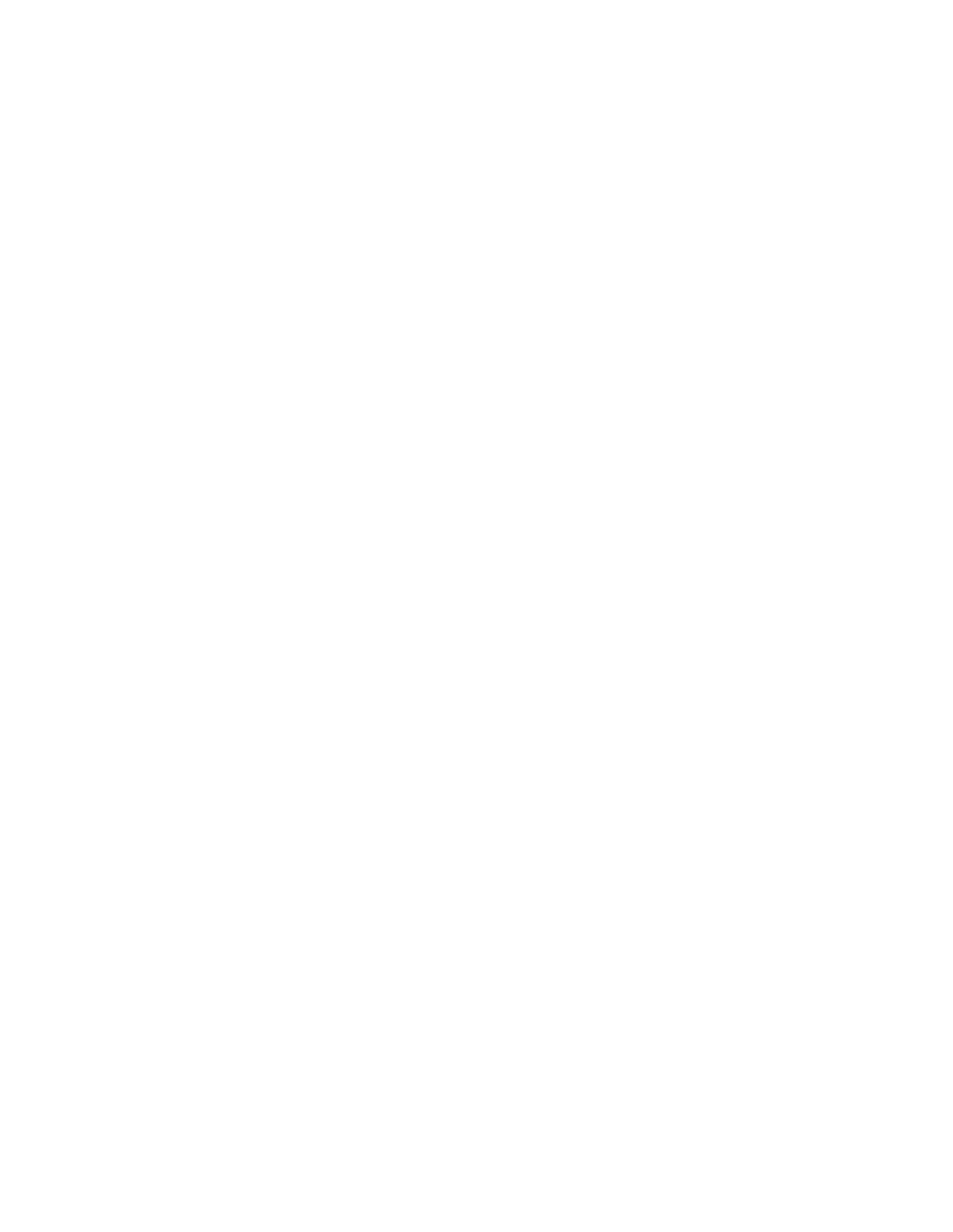# Acknowledgements

The 2003 Building Efficiency Assessment Study was performed on behalf of Southern California Edison Company, under the direction of Douglas Mahone and Cathy Chappell of the Heschong Mahone Group. RLW would like to thank Marian Brown and Richard Pulliam of SCE for sponsoring the study and helping to make the study a success. RLW would also like to acknowledge the statewide Savings By Design program implementation and M&E staff for their insights and assistance in helping RLW conduct and complete the BEA study. Specifically, we would like to thank Janith Johnson and Gary Suzuki of SCE, Lisa Fabula and Mary Wold of SDG&E, and Grant Duhon and Mary Kay Gobris of PG&E. For further information on this report please contact Marian Brown at SCE.

Dr. Roger Wright of RLW Analytics directed the evaluation and Sam Pierce was acting Project Manager. RLW would also like to thank our sub-contractors for their excellent contributions to the project. Pete Jacobs of Architectural Energy Corporation led the engineering simulation modeling efforts, and both Architectural Energy Corporation and Eskinder Berhanu and Associates staff assisted in the on-site data collection and end-use metering tasks.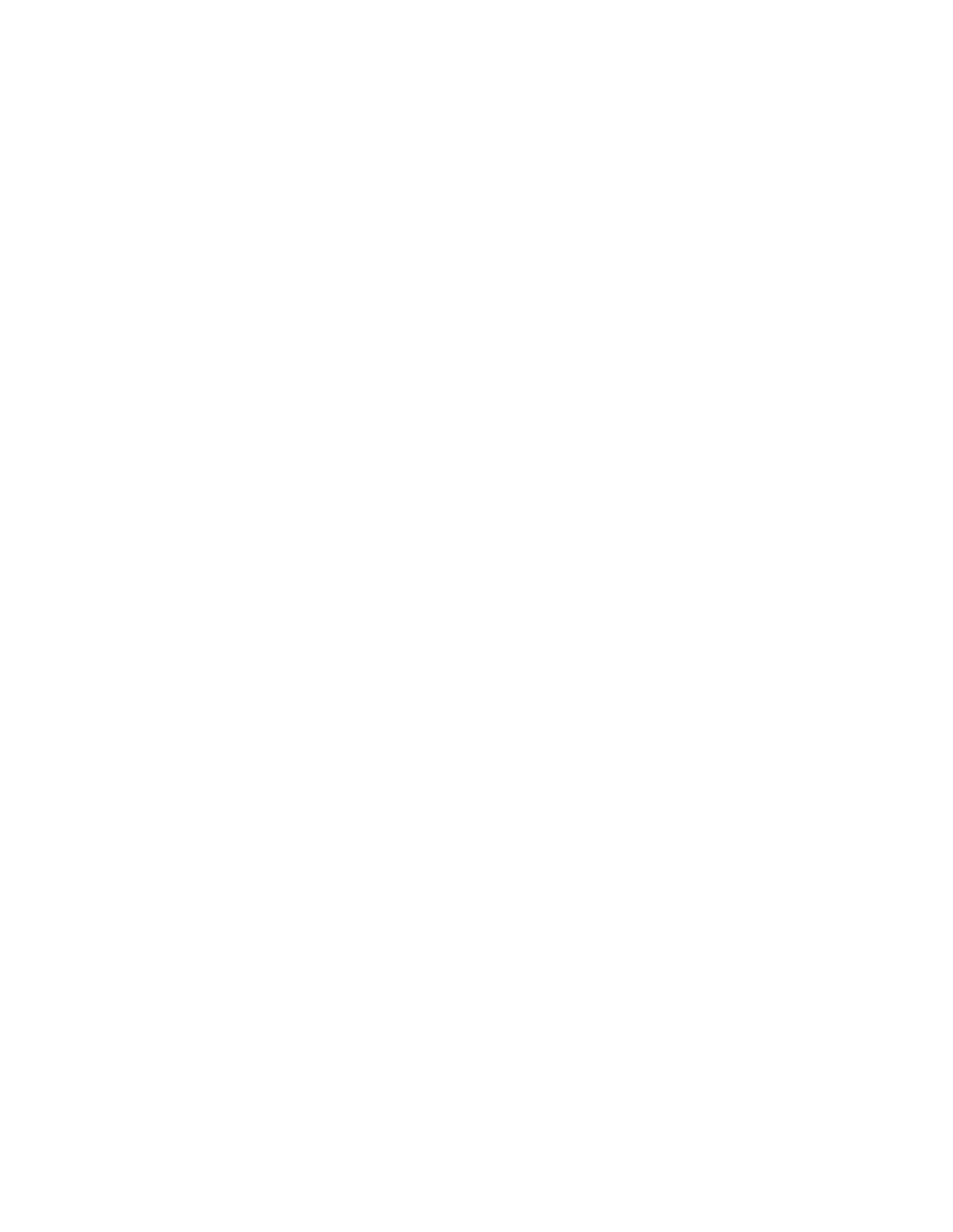# **Table of Contents**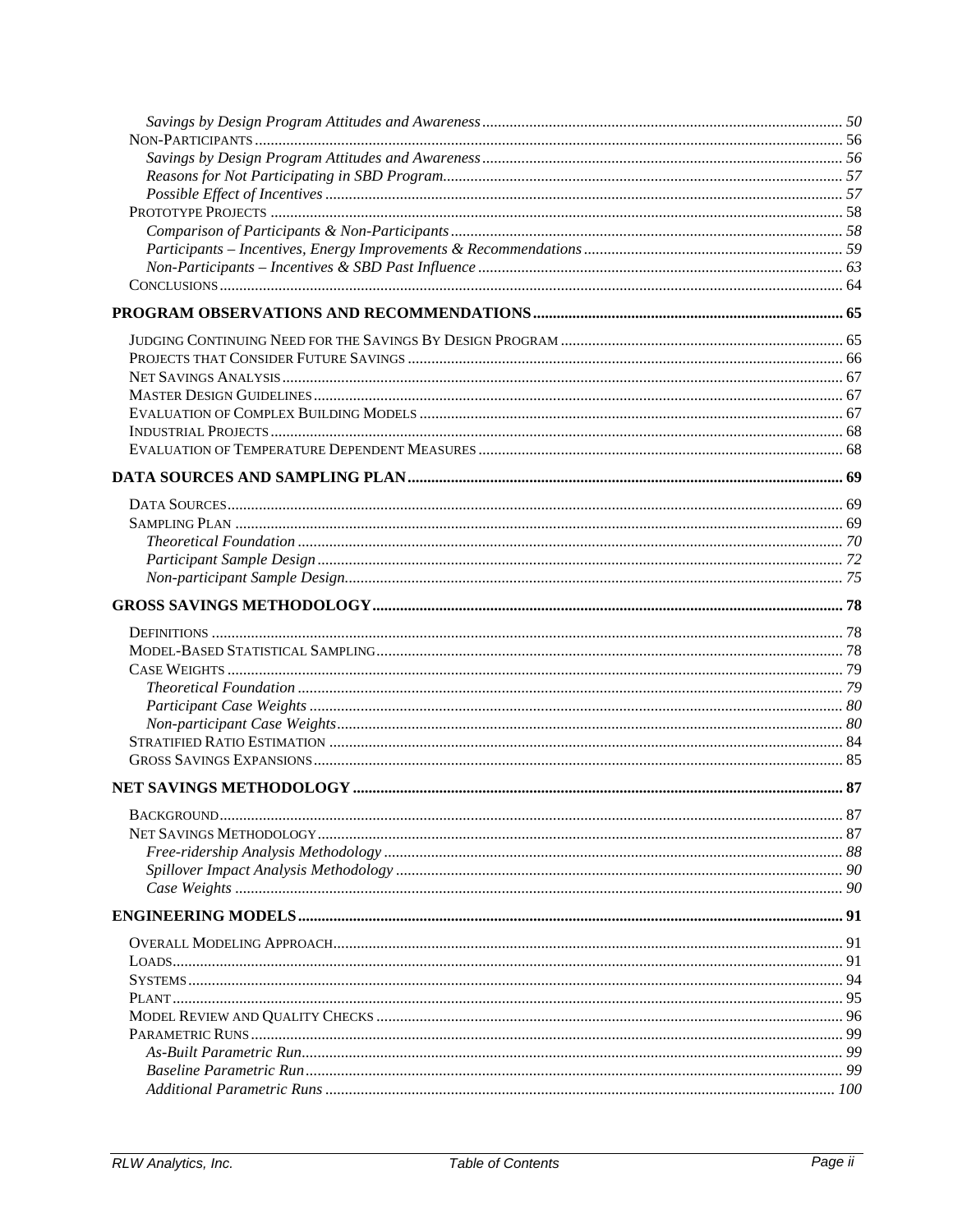| ATTACHMENT A: MEASURING THE NET IMPACT OF THE SAVINGS BY DESIGN PROGRAM 1 |  |
|---------------------------------------------------------------------------|--|
|                                                                           |  |
|                                                                           |  |
|                                                                           |  |
|                                                                           |  |
|                                                                           |  |
|                                                                           |  |
|                                                                           |  |
|                                                                           |  |
|                                                                           |  |
|                                                                           |  |
|                                                                           |  |
|                                                                           |  |
|                                                                           |  |
|                                                                           |  |
|                                                                           |  |
|                                                                           |  |
|                                                                           |  |
|                                                                           |  |
|                                                                           |  |
|                                                                           |  |
|                                                                           |  |
|                                                                           |  |
|                                                                           |  |
|                                                                           |  |
|                                                                           |  |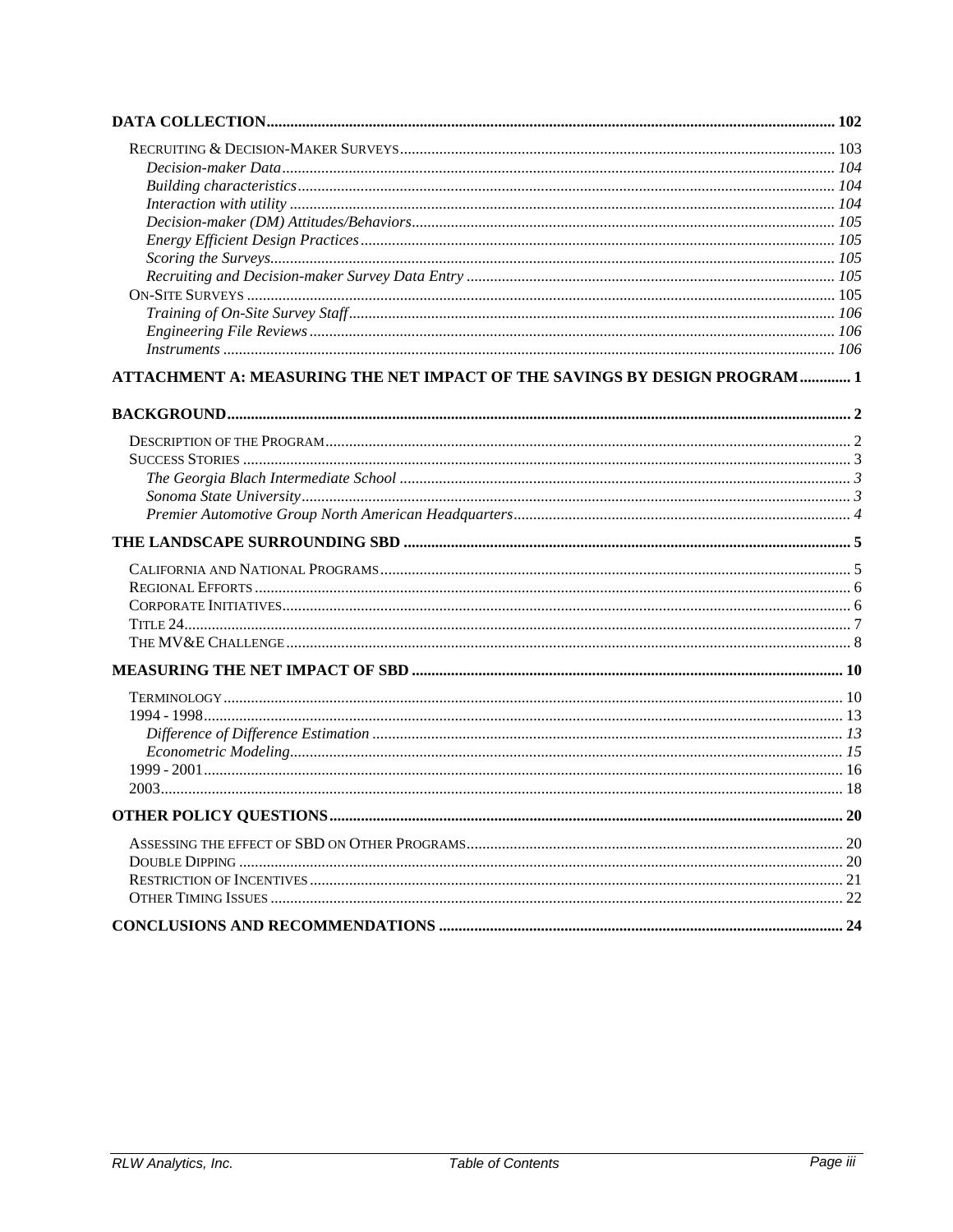# **Table of Tables**

| Table 2: Evaluated Gross Energy and Demand Impacts - Commercial and Industrial 3                                                                                                  |
|-----------------------------------------------------------------------------------------------------------------------------------------------------------------------------------|
|                                                                                                                                                                                   |
|                                                                                                                                                                                   |
|                                                                                                                                                                                   |
|                                                                                                                                                                                   |
|                                                                                                                                                                                   |
|                                                                                                                                                                                   |
| Table 9: Savings By Design Participation Approach: System vs. Whole Building16                                                                                                    |
|                                                                                                                                                                                   |
| Table 11: Savings By Design Program Participation by Stratum and Utility 17                                                                                                       |
|                                                                                                                                                                                   |
|                                                                                                                                                                                   |
|                                                                                                                                                                                   |
|                                                                                                                                                                                   |
|                                                                                                                                                                                   |
| Table 17: Participant and Non-participant Energy Savings as a Percentage of Baseline                                                                                              |
| Table 18: Participant and Non-participant Energy Savings as a Percentage of Baseline<br>Consumption with Error Bounds - 2001 Title 24 versus 1998 Title 24, Commercial Sites Only |
|                                                                                                                                                                                   |
| Table 20: Annual Gross Energy Savings and Realization Rates by Measure Category - Incented                                                                                        |
|                                                                                                                                                                                   |
|                                                                                                                                                                                   |
|                                                                                                                                                                                   |
| Table 24: Participant and Non-participant Demand Reduction as a Percentage of Baseline                                                                                            |
|                                                                                                                                                                                   |
| Table 26: Summer Peak Demand Reduction and Realization Rates by Measure Category -                                                                                                |
| Table 27: Systems vs. Whole Building Projects - Annual Energy Savings 35                                                                                                          |
| Table 28: Systems vs. Whole Building Projects - Summer Peak Demand Reduction 35                                                                                                   |
| Table 29: Systems vs. Whole Building Projects - Incented Measures Only - Annual Energy                                                                                            |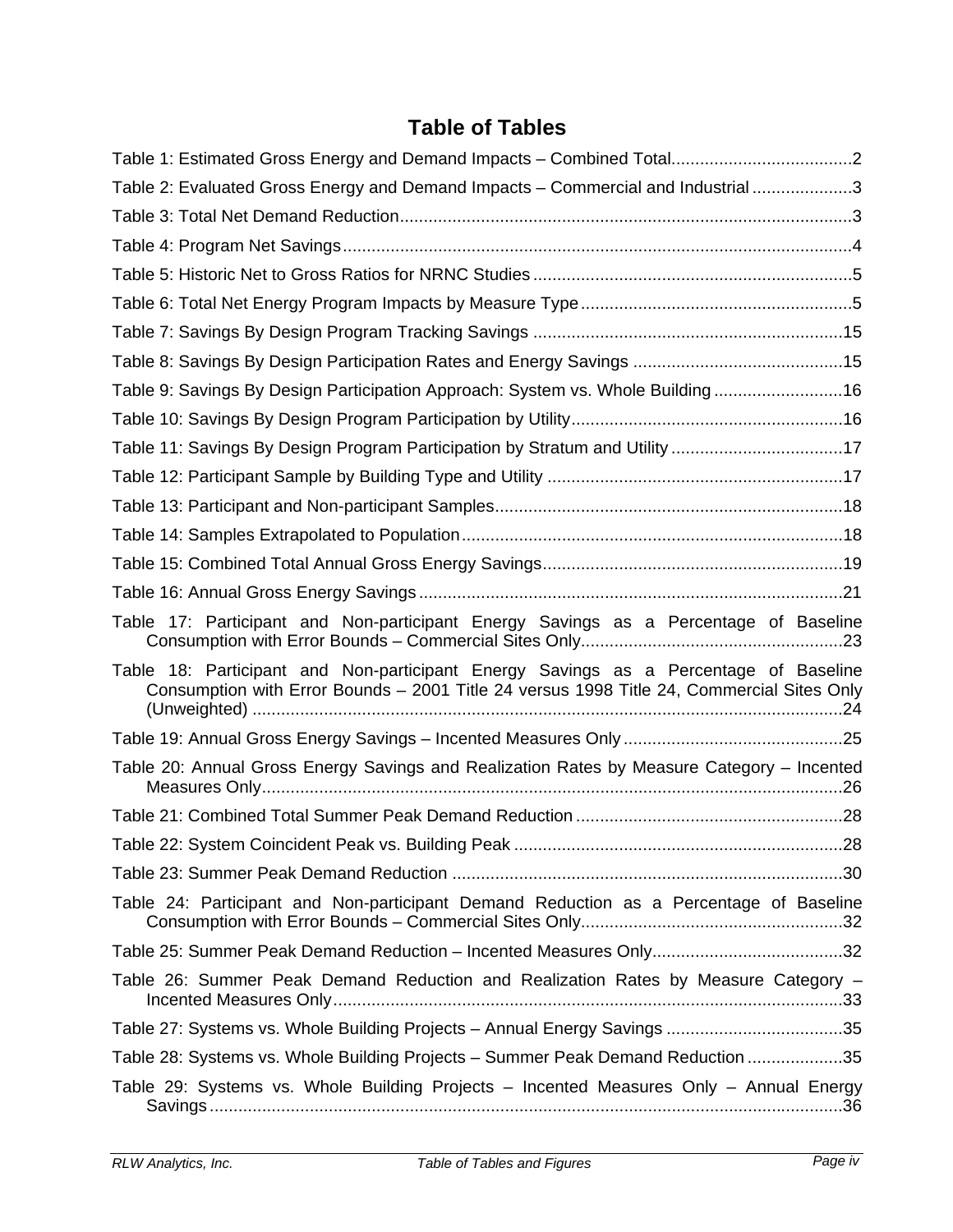| Table 30: Systems vs. Whole Building Projects - Incented Measures Only - Summer Peak             |  |
|--------------------------------------------------------------------------------------------------|--|
|                                                                                                  |  |
|                                                                                                  |  |
|                                                                                                  |  |
|                                                                                                  |  |
| Table 35: Participant Free-Ridership and Net Realization Rates by Measure Category - Incented    |  |
|                                                                                                  |  |
|                                                                                                  |  |
|                                                                                                  |  |
| Table 39: Participant Free-Ridership and Net Realization Rates by Measure Category - Incented    |  |
|                                                                                                  |  |
|                                                                                                  |  |
|                                                                                                  |  |
|                                                                                                  |  |
|                                                                                                  |  |
|                                                                                                  |  |
| Table 46: Energy Efficiency Features Downgraded through Value Engineering (q15)49                |  |
|                                                                                                  |  |
|                                                                                                  |  |
|                                                                                                  |  |
|                                                                                                  |  |
|                                                                                                  |  |
|                                                                                                  |  |
|                                                                                                  |  |
| Table 54: Changed Standard Practice to Higher Energy Efficiency due to SBD Participation (q27)   |  |
| Table 55: Value of Incentives, Design Assistance, and Design Analysis (q29)55                    |  |
| Table 56: Recommended Changes to Savings By Design (Non prototype, q35)55                        |  |
|                                                                                                  |  |
| Table 58: Interaction with SBD Staff or Program Material Regarding Design and Equipment          |  |
| Table 59: Likelihood of Designing Building to Perform Better than Title-24 if Aware of Financial |  |
|                                                                                                  |  |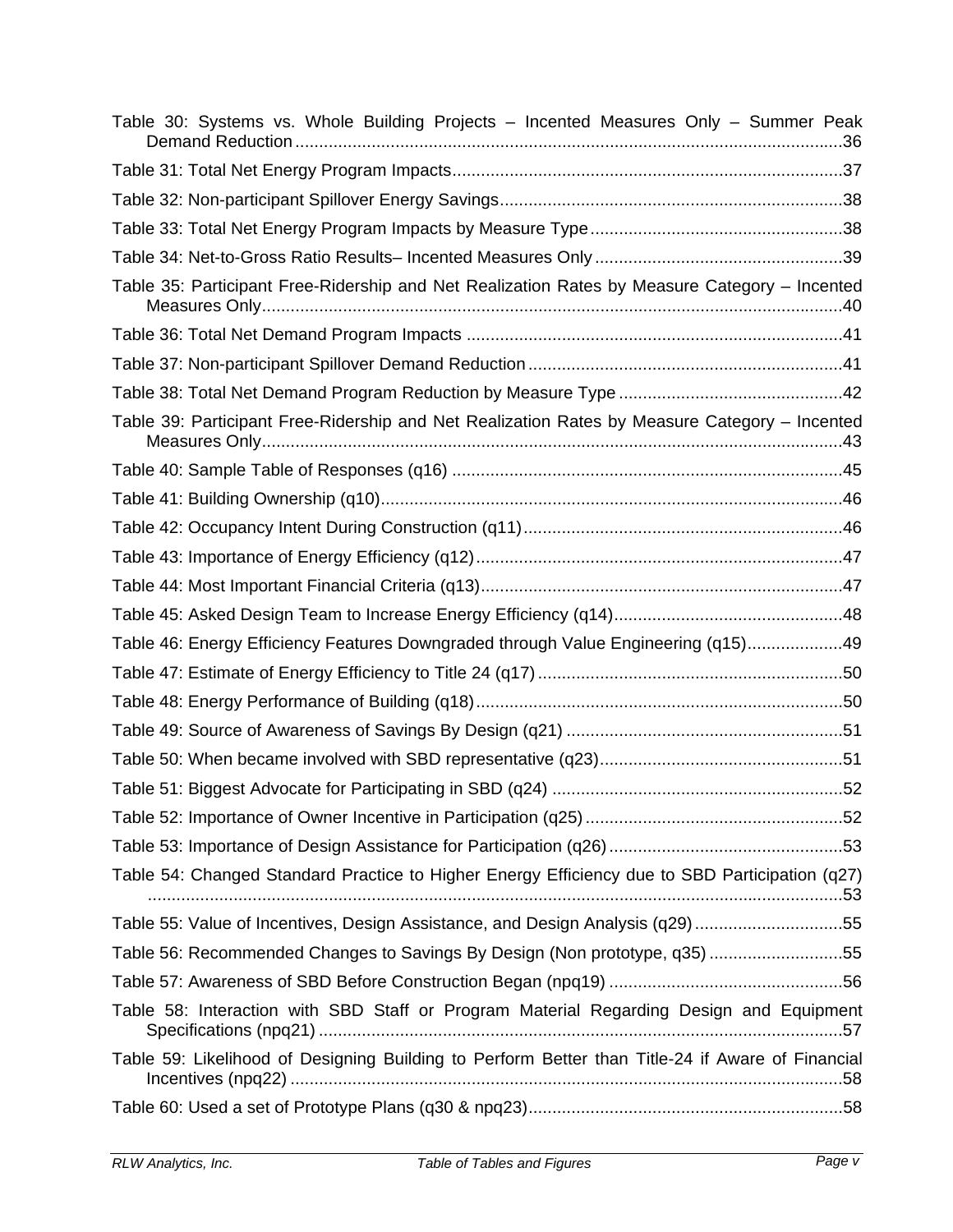| Table 61: Received Design Assistance or Analysis through SBD (q37 and npq29)59                   |
|--------------------------------------------------------------------------------------------------|
|                                                                                                  |
| Table 63: Future Incentives Important Consideration in Modifying Prototype Plans (q38)59         |
| Table 64: Would have Participated (past) if IOUs Limited Incentive to One Building Only (q45) 60 |
| Table 65: Would Participate in Future if Limited Incentive to One Building Only (q47) 60         |
| Table 66: Would Participate in Future if Incentive applied to All Buildings (q48)61              |
| Table 67: Participant Satisfaction with Assistance Developing Prototype Plans (q51)62            |
|                                                                                                  |
| Table 69: Number of recent projects using same prototype plans that have received SBD            |
|                                                                                                  |
|                                                                                                  |
|                                                                                                  |
|                                                                                                  |
|                                                                                                  |
| Table 75: Actual 2003 SBD Participation and Sample by Utility - MWh Savings74                    |
|                                                                                                  |
|                                                                                                  |
|                                                                                                  |
|                                                                                                  |
|                                                                                                  |
| Table 81: Energy Use of a Program Participant under Alternative Scenarios 10                     |
|                                                                                                  |
|                                                                                                  |
|                                                                                                  |

# **Table of Figures**

Figure 1: Composition of Annual Gross Energy Savings as % of the Combined Total ...................20 Figure 2: Participant and Non-participant Energy Savings as a Percentage of Baseline Consumption – Commercial Sites Only ....................................................................................22 Figure 3: Participant and Non-participant Energy Savings as a Percentage of Baseline Consumption – 2001 Title 24 versus 1998 Title 24, Commercial Sites Only (Unweighted)......24 Figure 4: Participant and Non-participant Energy Savings as a Percentage of Baseline Consumption – 1998 and 2001 Title 24 Commercial Sites Only (Unweighted)........................25 Figure 5: Composition of Estimated Annual Energy Savings – Incented Measures Only................27 Figure 6: Energy Savings as Percentages of End-Use Baseline – Incented Measures Only..........27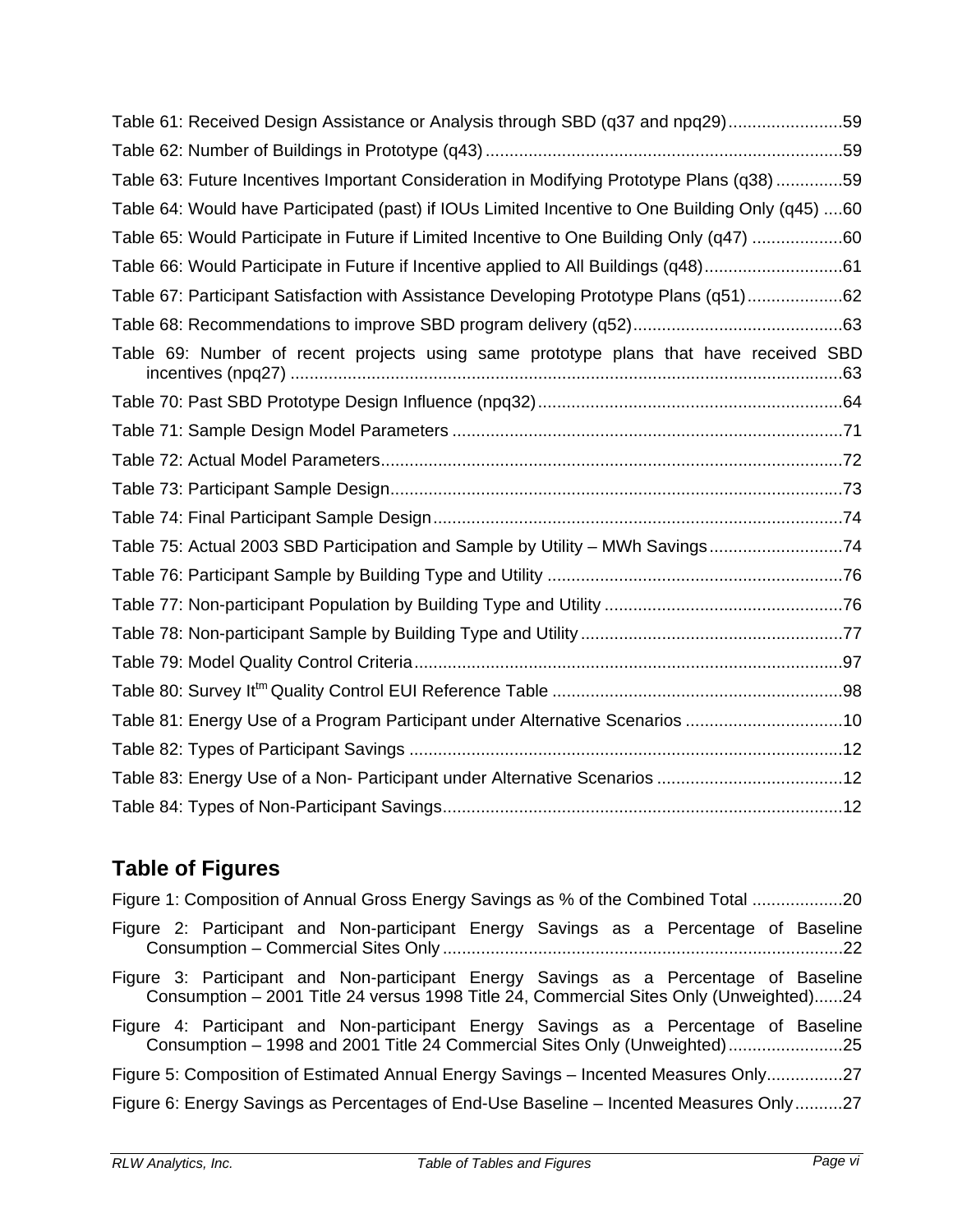| Figure 8: Participant and Non-participant Demand Reduction as a Percentage of Baseline Demand |  |
|-----------------------------------------------------------------------------------------------|--|
| Figure 9: Composition of Summer Peak Demand Reduction - Incented Measures Only 33             |  |
| Figure 10: Demand Reductions as Percentages of End Use Baseline - Incented Measures Only.34   |  |
|                                                                                               |  |
|                                                                                               |  |
|                                                                                               |  |
|                                                                                               |  |
|                                                                                               |  |
| Figure 16: Energy Use of a Program Participant under Alternative Scenarios 11                 |  |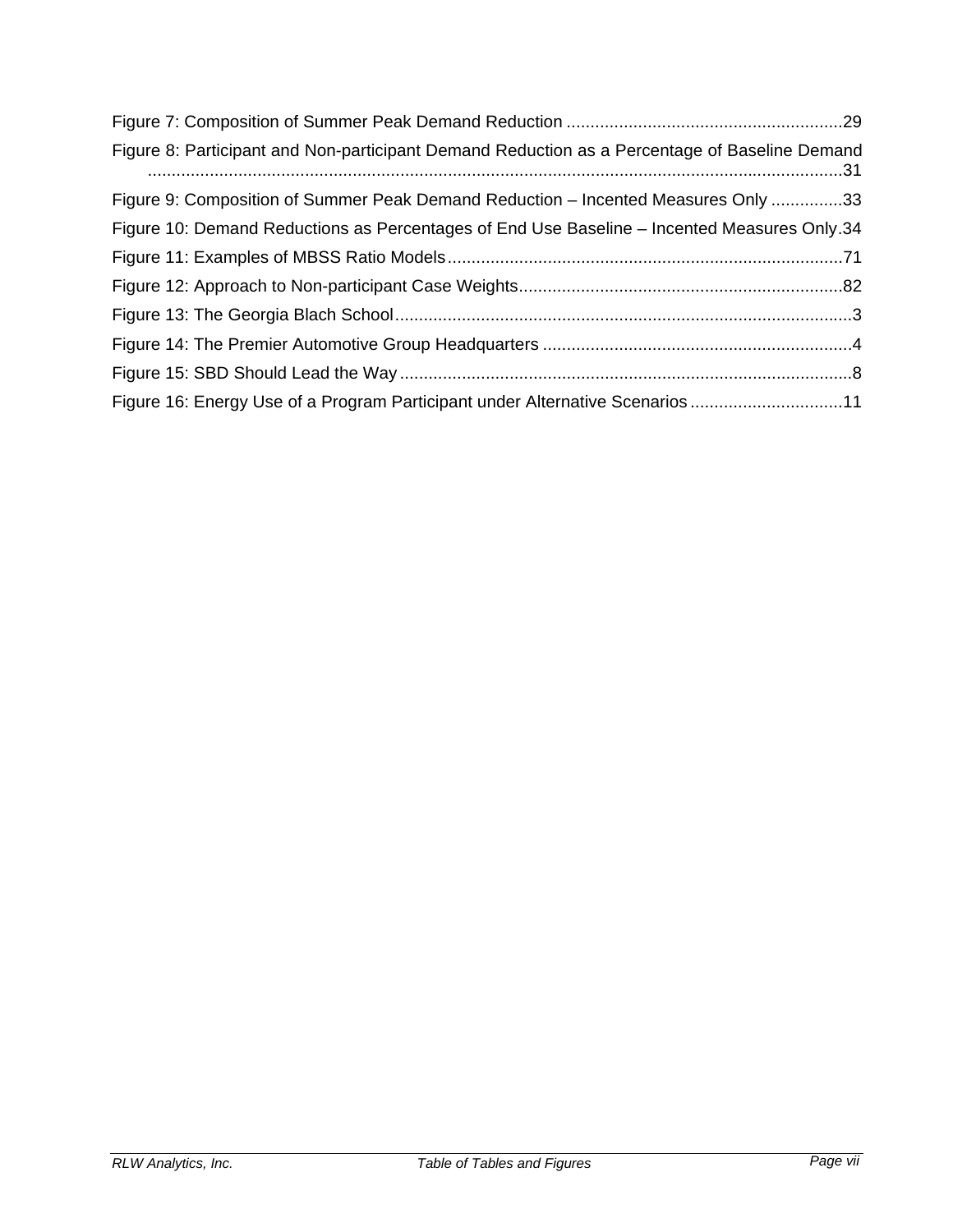# **Executive Summary**

This document is the final report for the Building Efficiency Assessment (BEA) study for the statewide Non-Residential New Construction (NRNC) program area for 2003. This report contains summary results for both program participants of Savings By Design (SBD) and program non-participants. Savings By Design is the statewide NRNC energy efficiency program administered and implemented by Pacific Gas and Electric Company, San Diego Gas and Electric Company, Southern California Edison Company, and Southern California Gas Company, also known as the California investor-owned utilities (IOUs). The 2003 Building Efficiency Assessment Study does not include Southern California Gas Company program participants.<sup>1</sup>

The key objectives of the study are to:

- Develop impact estimates for the gross whole building energy and demand savings resulting from the Savings By Design program,
- Develop impact estimates of both incented and non-incented measure categories,
- Develop estimates of both free-ridership and spillover at the measure and end-use level,
- Develop net savings results, and
- Provide process findings of the SBD program from the perspective of the program participants.

The inclusion of industrial projects and measures are relatively new to the Building Efficiency Assessment studies. The SBD program has seen industrial projects participating at varying levels at each utility. As of Program Year 2002, all four utilities allowed industrial projects to participate in their program and to receive incentive payments. A measure category has been added to the study to accommodate reporting of industrial measures. The industrial results have been reported separately due to the unique considerations of these process specific measures.

The sample was not stratified by project type (i.e. commercial, industrial); instead an overall evaluation sample was selected using energy savings as the stratification variable. The sampling plan was designed to over-sample the large customers, increasing the variance captured by the sample and improving the overall precision.

The 2003 BEA Study is an evaluation of Savings By Design projects that were paid incentives in calendar year 2003. Though this study is restricted to projects paid in 2003, the evaluated projects initially signed onto the program as early as 1999, or as late as 2003. DOE-2 engineering models and engineering calculations that are informed by detailed onsite surveys and end-use metered data are the basis of the energy and demand savings methodology. The output of the engineering models is statistically projected to the program population to show program impacts at the 90% confidence level. The study is further informed by in-depth telephone surveys with the building owners and/or designers regarding the energy design choices made for these buildings. The results of the decision maker data not only produce process findings, they are also used to adjust the engineering models for estimating the program's net energy impacts.

 $\overline{a}$ 

 $1$  Due to budgetary limitations and the complexity and cost of integrating gas measure savings into the BEA methodology, SoCalGas participants and gas measures from the other utilities are not included in this analysis.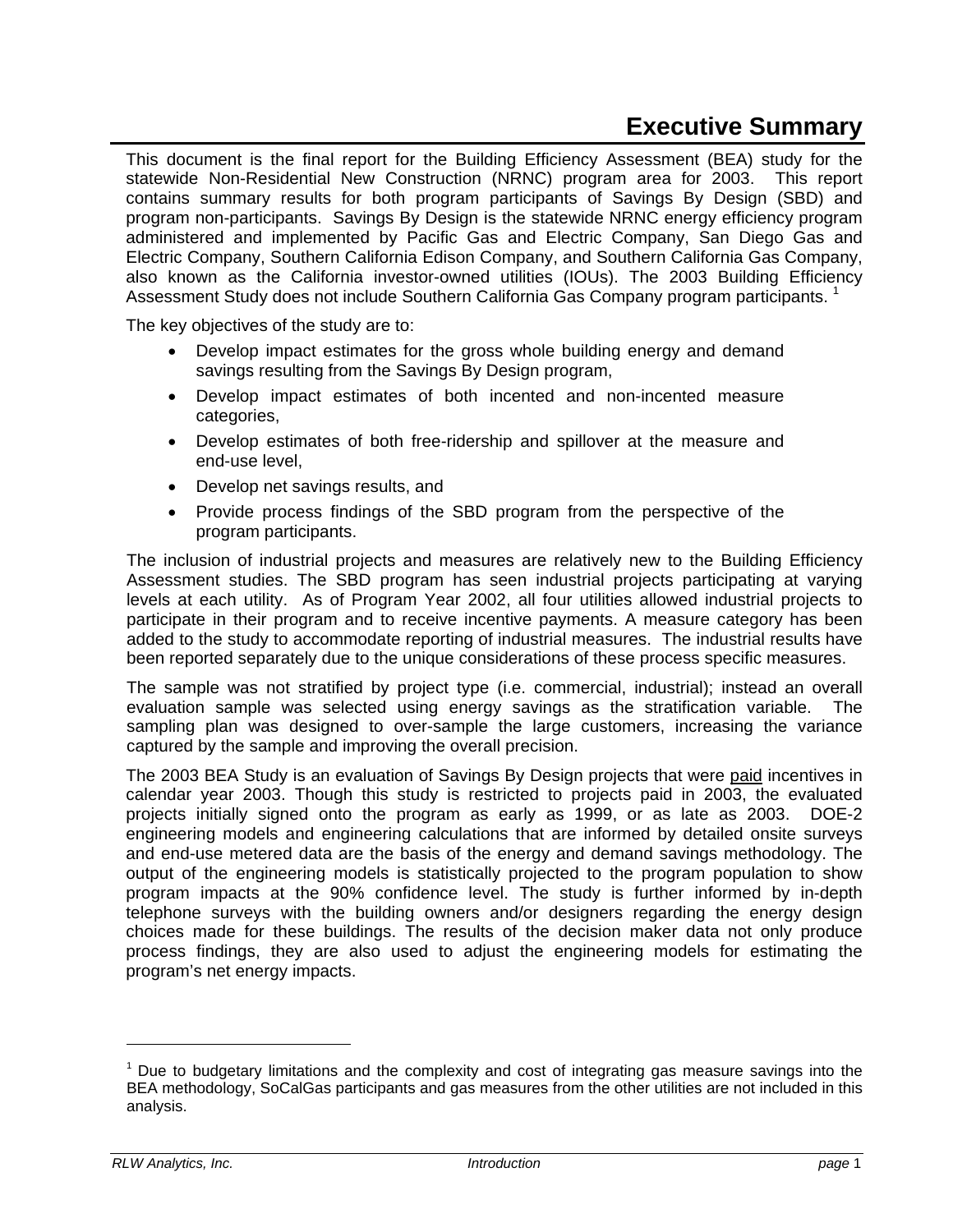The following sections of the Executive Summary describe the high-level findings identified by the evaluators in the course of the 2003 BEA Study. Results are presented at the "statewide" level (i.e. in aggregate for all utilities) because the sample sizes were not large enough to support a presentation of results at the utility level (i.e. individual results for PG&E, SCE, and SDG&E).

# **Gross Impact Findings**

This section presents gross impact findings for the statewide Savings By Design program, including both commercial and industrial projects. The evaluation results show that the utilities tracking estimates are exceeded by the gross energy and demand savings estimates developed from our evaluation methodology, resulting in a 110% and 121% gross realization rate respectively for energy and demand, as shown in Table 1. These findings are based on sample sizes that comprise 42% of the program's tracked energy savings and approximately 39% of the program's tracked demand savings.

|              | Program<br><b>Estimated</b><br>Energy<br><b>Savings</b> | <b>Sampled</b><br>Energy<br><b>Savings</b> | % Energy<br><b>Savings</b><br><b>Sampled</b> | <b>Estimated</b><br><b>Gross</b><br><b>Savings</b> | <b>Gross</b><br><b>Realization</b><br>Rate | <b>Measures</b><br>Only<br><b>Savings</b> | <b>Measures</b><br>Only<br><b>Realization</b><br>Rate |
|--------------|---------------------------------------------------------|--------------------------------------------|----------------------------------------------|----------------------------------------------------|--------------------------------------------|-------------------------------------------|-------------------------------------------------------|
| Energy (MWh) | 129,428                                                 | 54.734                                     | 42.3%                                        | 143,055                                            | 110.5%                                     | 127,280                                   | 98.3%                                                 |
| Demand (MW)  | 26.7                                                    | 10.5                                       | 39.4%                                        | 32.4                                               | 121.1%                                     | 27.0                                      | 100.9%                                                |

### **Table 1: Estimated Gross Energy and Demand Impacts – Combined Total**

The gross savings methodology includes energy and demand savings resulting from participant spillover. Under the BEA gross impact evaluation methodology, the utilities are credited for participant non-incented end-use efficiencies that are more efficient than baseline. Conversely, the utilities are penalized for participant end-use efficiencies that are found to be less efficient than baseline. The final two columns of Table 1 presents the program impacts for energy and demand when participant spillover is removed, otherwise referred to as 'measure only savings'. The evaluation findings suggest that under the measures only methodology, 98% of energy and 101% of demand tracking savings are being realized for all measures incented through the SBD program. These results indicate that 11% of the gross energy savings are due to participant spillover.<sup>2</sup>

Energy and demand findings presented in Table 2 show the energy and demand impacts attributed to commercial projects and industrial projects separately. The table shows the estimated gross realization rate for industrial projects is 104% and 126% respectively for energy and demand. The results also show that approximately 14% and 19% of gross energy and demand savings for the commercial estimated gross savings are due to participant spillover, respectively. The industrial projects are not evaluated for project spillover because the investigation is confined to a specific industrial process.

<sup>&</sup>lt;sup>2</sup> (estimated gross savings – measure only savings) / (estimated gross savings)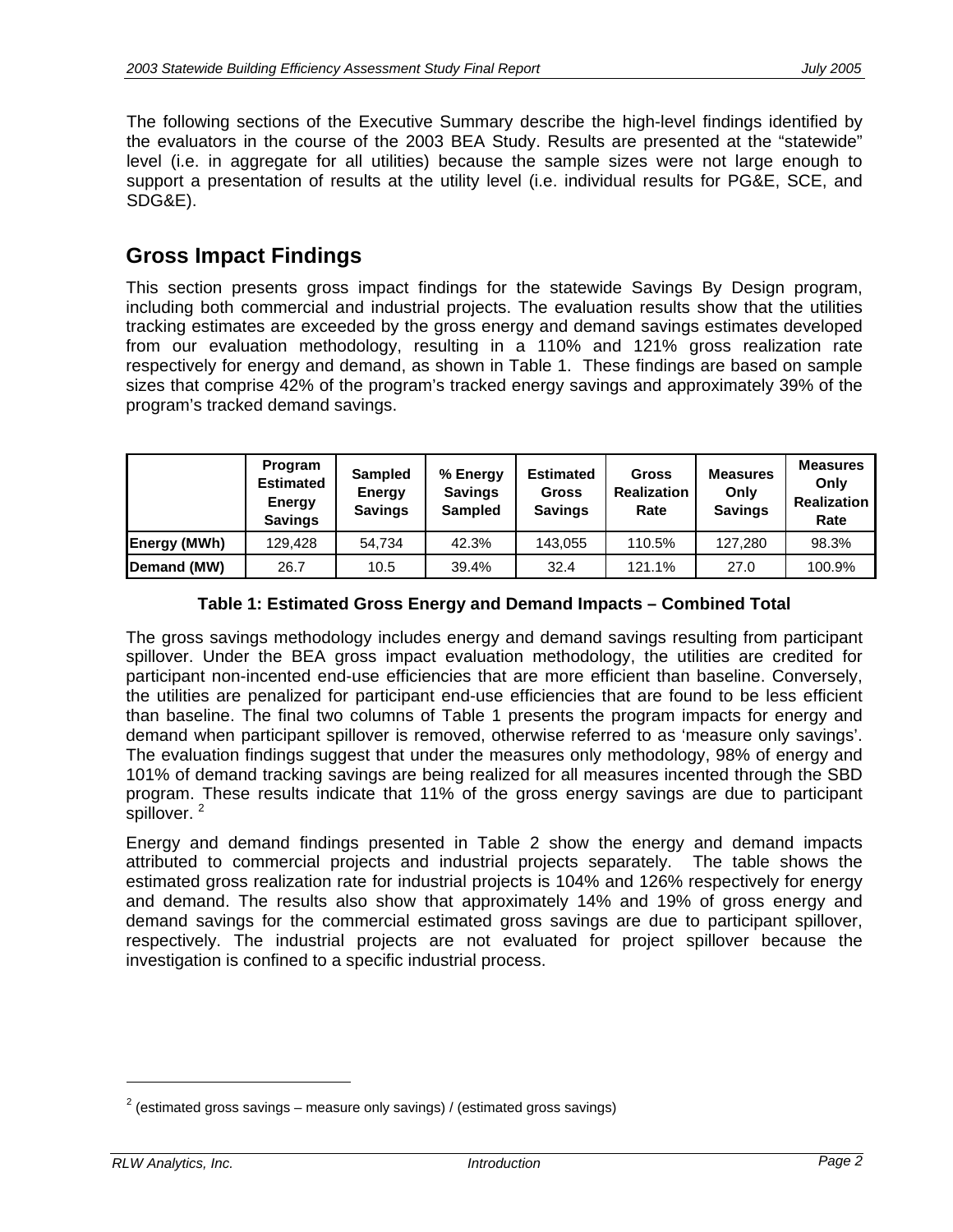|                   |                     | Program<br><b>Tracking</b><br><b>Savings</b> | <b>Estimated</b><br><b>Gross</b><br><b>Savings</b> | <b>Gross</b><br><b>Realization</b><br>Rate | <b>Measures</b><br>Only<br><b>Savings</b> | <b>Measures</b><br>Only<br><b>Realization</b><br>Rate |
|-------------------|---------------------|----------------------------------------------|----------------------------------------------------|--------------------------------------------|-------------------------------------------|-------------------------------------------------------|
| <b>Commercial</b> | <b>Energy (MWh)</b> | 99,317                                       | 111,748                                            | 113%                                       | 95,973                                    | 97%                                                   |
|                   | Demand (MW)         | 24.9                                         | 28.5                                               | 114%                                       | 23.1                                      | 93%                                                   |
| <b>Industrial</b> | Energy (MWh)        | 30,111                                       | 31,307                                             | 104%                                       | 31,307                                    | 104%                                                  |
|                   | Demand (MW)         | 3.1                                          | 3.9                                                | 126%                                       | 3.9                                       | 126%                                                  |

**Table 2: Evaluated Gross Energy and Demand Impacts – Commercial and Industrial3**

# **Net Impact Findings**

The net impact findings for the 2003 program year are presented in Table 3 below including both commercial and industrial projects. The results indicate a net-to-gross ratio of 76% for commercial energy savings and 73% net-to-gross for commercial demand savings. The industrial net-to-gross ratio is 59% and 55% for energy and demand savings respectively. While lower than the commercial net-to-gross, these industrial results are significantly improved over the 2002 results (35% energy N-T-G and 33.3% demand N-T-G).

|                   |                     | <b>Net</b><br><b>Participant</b><br><b>Savings</b> | <b>NP Spillover</b><br><b>Savings</b> | <b>Total Net</b><br><b>Savings</b> | <b>Gross</b><br><b>Savings</b> | Net-to-<br><b>Gross</b> |
|-------------------|---------------------|----------------------------------------------------|---------------------------------------|------------------------------------|--------------------------------|-------------------------|
| <b>Commercial</b> | <b>Energy (MWh)</b> | 85,023                                             | 97                                    | 85,119                             | 111,748                        | 76.2%                   |
|                   | Demand (MW)         | 20.7                                               | 0.03                                  | 20.8                               | 28.5                           | 72.9%                   |
| <b>Industrial</b> | Energy (MWh)        | 18,474                                             | <b>NA</b>                             | 18,474                             | 31,307                         | 59.0%                   |
|                   | Demand (MW)         | 2.1                                                | <b>NA</b>                             | 2.1                                | 3.9                            | 54.6%                   |

### **Table 3: Total Net Demand Reduction**

Table 4 presents program net savings using a decision maker self-reported methodology. Decision makers were surveyed on their efficiency choices for incented measures (participants) and measures 10% more efficient than baseline (non-participants) to determine free-ridership and spillover. Based on the survey responses the engineering simulation models were adjusted to reflect these efficiency choices absent Savings By Design. The engineering models were then re-simulated. The results of these simulations were analyzed to obtain estimates of net energy and demand savings impacts for participants and spillover savings for non-participants. Table 4 presents the commercial and industrial findings of this analysis, presenting two separate indicators of net program impacts, the participant net-to-gross ratio and the comprehensive netto-gross ratio. The terms in the table are defined below:

 $3$  The commercial results includes participant and non-participant spillover. The industrial results do not include spillover as explained in the paragraph preceding Table 2.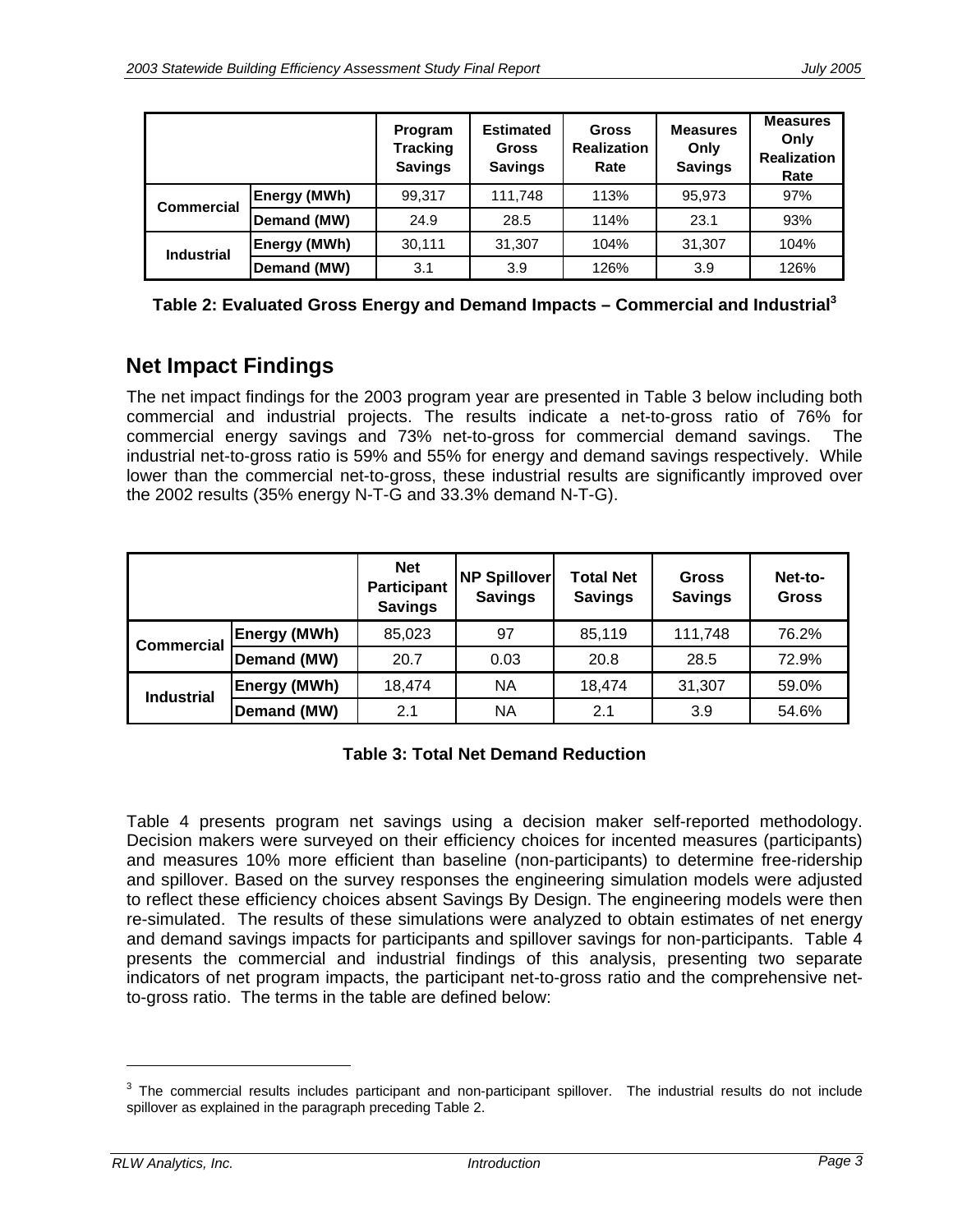- 1. **Participant net-to-gross ratio** total program induced savings removing participant free-ridership and including participant spillover, relative to participant gross savings.
- 2. **Participant net realization rate** total program induced savings removing participant free-ridership and including participant spillover, relative to program tracking savings.
- 3. **Comprehensive net-to-gross ratio** total program induced savings for both participants and non-participants, which includes participant and non-participant spillover, relative to participant gross savings.
- 4. **Comprehensive net realization rate** total program induced savings for both participants and non-participants, which includes participant and non-participant spillover, relative to program tracking savings.

The participant net-to-gross is an estimate of program-induced savings, less what the participants would have done absent the program (i.e., free-ridership), as a percentage of participant gross savings. The participant net-to-gross ratio is most closely comparable to net-togross ratios calculated for past NRNC program evaluations conducted in California. Referring to Table 4, the participant net-to-gross ratio is 76.1%, which represents the percentage of the energy savings that are a direct result of the SBD program (inclusive of participant spillover), while the remainder (23.9%) is considered program free-ridership.

|                                           | Commercial<br><b>Energy</b><br><b>Impacts</b><br>(MWh) | <b>Industrial</b><br><b>Energy</b><br><b>Impacts</b><br>(MWh) | <b>Calculation</b> |
|-------------------------------------------|--------------------------------------------------------|---------------------------------------------------------------|--------------------|
| <b>Program Tracking Savings</b>           | 99,317                                                 | 30,111                                                        | A                  |
| Gross Savings                             | 111,748                                                | 31,307                                                        | B                  |
| <b>Gross Realization Rate</b>             | 112.5%                                                 | 104.0%                                                        | (B/A)              |
| <b>Net Participant Savings</b>            | 85,023                                                 | 18,474                                                        | С                  |
| Participant Net Realization Rate          | 85.6%                                                  | 61.4%                                                         | (C/A)              |
| Participant Net-to-Gross Ratio            | 76.1%                                                  | 59.0%                                                         | (C / B)            |
| <b>NP Spillover Savings</b>               | 97                                                     | NA.                                                           | D                  |
| <b>Total Net Savings</b>                  | 85,119                                                 | 18,474                                                        | $C + D$            |
| <b>Comprehensive Net Realization Rate</b> | 85.7%                                                  | 61.4%                                                         | $(C + D) / A$      |
| Comprehensive Net-to-Gross Ratio          | 76.2%                                                  | 59.0%                                                         | $(C + D)$<br>/ B   |

### **Table 4: Program Net Savings**

Table 5 reports the net-to-gross ratios from the past three NRNC evaluation studies, and provides results with and without non-participant spillover. The net-to-gross ratio of 76% for the 2003 BEA compares favorably with past results, particularly for the results excluding NP spillover. As was reported in the final report for the 99-01 BEA study, the events that took place in the energy industry between 1999 and 2001 played a significant role in reshaping the way buildings are designed and operated. The NRNC industry was first impacted beginning in 2000 with rolling blackouts and steep price increases in the SDG&E service territory, followed by SCE/PG&E rate increases. It is reasonable to conclude that this uncertainty encouraged building designers and owners to pursue energy efficiency design in non-residential new construction,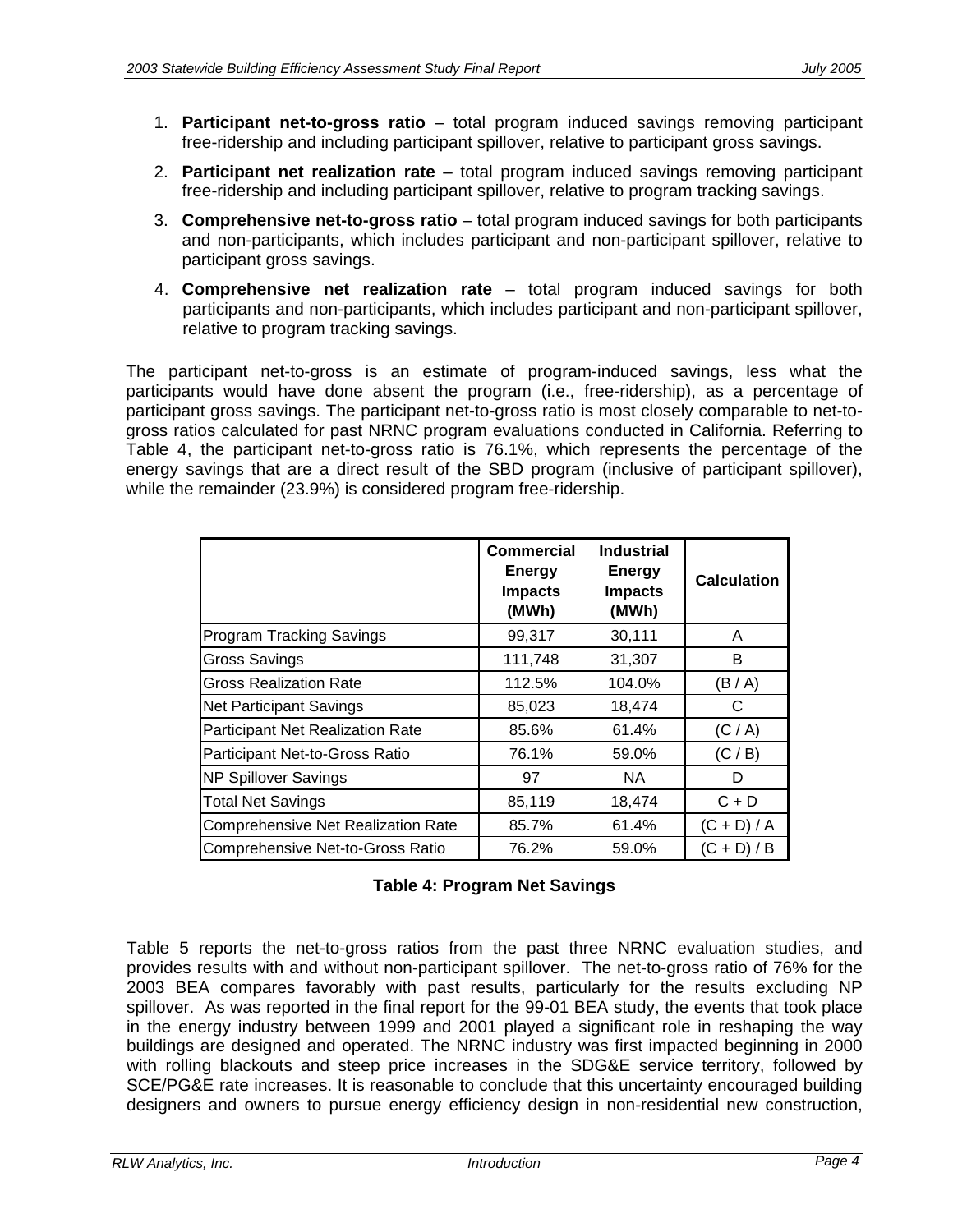and this contributed to the high free-ridership (low net-to-gross ratio) for the 99-01program year, as well as the 2002 program year.

|            |                                | Net-to-gross Ratio        |                                  |  |  |
|------------|--------------------------------|---------------------------|----------------------------------|--|--|
| Sector     | Program Year                   | Including NP<br>Spillover | <b>Excluding NP</b><br>Spillover |  |  |
| Commercial | 99-01 Participant Net-to-gross | 82%                       | 59%                              |  |  |
| Commercial | 2002 Participant Net-to-gross  | 75%                       | 69%                              |  |  |
| Commercial | 2003 Participant Net-to-gross  | 76%                       | 76%                              |  |  |
| Industrial | 2002 Participant Net-to-gross  | na                        | 35%                              |  |  |
| Industrial | 2003 Participant Net-to-gross  | na                        | 59%                              |  |  |

#### **Table 5: Historic Net to Gross Ratios for NRNC Studies**

Table 6 shows the total net program impacts by measure type, taking into account both participant free-ridership and non-participant spillover. The Refrigeration and Shell end uses have the best net-to-gross ratios with each showing a net-to-gross ratio of approximately 95%. The daylighting controls end-use has the lowet net-to-gross ratio, 39%, which is having a sizable negative effect on the overall net-to-gross ratio for the commercial end uses because the daylighting controls end-use comprises 16% of the total commercial gross savings. $4$ 

|                                  | <b>Net</b><br><b>Participant</b><br><b>Savings</b><br>(MWh) | Relative<br><b>Precision</b><br>of Net<br><b>Participant</b><br><b>Savings</b> | <b>NP</b><br><b>Spillover</b><br><b>Savings</b><br>(MWh) |        | <b>Gross</b><br><b>Savings</b><br>(MWh) | Net-to-<br><b>Gross</b><br>Ratio |  |
|----------------------------------|-------------------------------------------------------------|--------------------------------------------------------------------------------|----------------------------------------------------------|--------|-----------------------------------------|----------------------------------|--|
| Shell                            | 8,708                                                       | 30.0%                                                                          | 0.4                                                      | 8,709  | 9,232                                   | 94.3%                            |  |
| <b>LPD</b>                       | 20,286                                                      | 40.3%                                                                          | 96.5                                                     | 20,383 | 27,778                                  | 73.4%                            |  |
| <b>Daylighting Controls</b>      | 6,947                                                       | 37.5%                                                                          | 0.0                                                      | 6,947  | 17,648                                  | 39.4%                            |  |
| Other Lighting Controls          | 3,270                                                       | 46.5%                                                                          | 0.0                                                      | 3,270  | 4,373                                   | 74.8%                            |  |
| <b>HVAC + Motors</b>             | 30,473                                                      | 30.9%                                                                          | $-0.2$                                                   | 30,473 | 36,835                                  | 82.7%                            |  |
| Refrigeration                    | 15,337                                                      | 34.6%                                                                          | 0.0                                                      | 15,337 | 15,883                                  | 96.6%                            |  |
| <b>Combined Commercial Total</b> | 85,023                                                      | 12.7%                                                                          | 97                                                       | 85,119 | 111,748                                 | 76.2%                            |  |
|                                  |                                                             |                                                                                |                                                          |        |                                         |                                  |  |
| Industrial                       | 18,474                                                      | 38.4%                                                                          | <b>NA</b>                                                | 18,474 | 31,307                                  | 59.0%                            |  |

| Table 6: Total Net Energy Program Impacts by Measure Type |  |
|-----------------------------------------------------------|--|
|-----------------------------------------------------------|--|

<sup>&</sup>lt;sup>4</sup> Daylight Controls are predominately skylighting controls.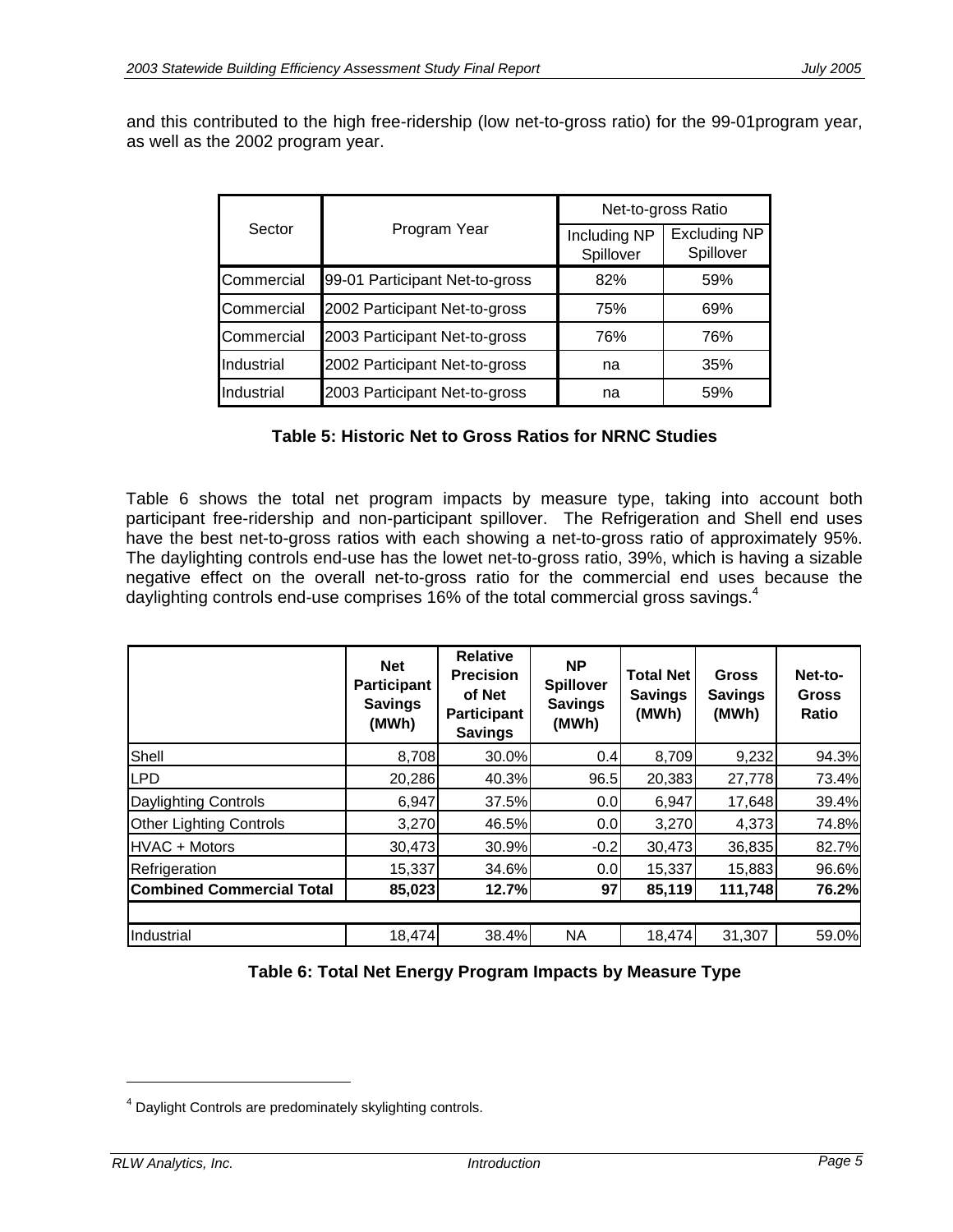# **Non-participant Spillover**

The customer reported methodology used to calculate participant net savings is used in a similar way to calculate non-participant net savings. Non-participant net savings are savings that occur as a result of prior program influence or influence from the new construction representative or program material. Using the non-participant survey responses, the non-participant engineering models were adjusted to reflect what non-participant owners and other key decision makers reported they would have done absent any prior program influence. The results for the nonparticipant sample were then weighted to the non-participant population to produce an estimate of program-induced savings in the non-participant population<sup>5</sup>. These non-participant spillover savings are added to the net participant savings and are used to calculate the comprehensive net-to-gross ratio. Table 4 reports the non-participant spillover was 96MWh. This is much lower than the 6,401 MWh reported in the 2002 program year.

# **Process Findings**

The BEA Study included a process evaluation component in which telephone surveys were conducted with either the building owners, or primary decision makers. The process questions addressed several general categories of interest:

- ♦ **Financial Criteria** General building information such as ownership type and financial criteria used in energy efficient investments.
- ♦ **Energy Efficiency Attitudes** The importance of energy efficiency to the company and any policies used to encourage efficiency.
- ♦ **Energy Performance** Decision-makers' perceptions of the energy efficiency of their building.
- ♦ **Savings By Design Program Questions** Awareness of program, motivations to participate, and barriers to participation.

# *Financial Criteria*

The percent of participants with the intent to lease their new space (as opposed to owner occupied) has continued to decrease from the 99-01 BEA study findings (40%). In 2002 this figure dropped to 21%. Current evaluation findings report 16.5% of SBD participants intend to lease their buildings. This finding suggests that the market may be continuing to experience a decline in speculative building construction.

Findings from previous BEA studies have shown that owner occupied buildings are more likely to make construction decisions using more sophisticated investment decision making procedures, such as return on investment (ROI) or lowest lifecycle cost, whereas speculative building decision makers more frequently used lowest first cost decision making. The improvement in commercial net-to-gross results (Table 5) is notable given the dominance of owner occupied projects of the participants in the 2003 program. One could argue that these decision makers are more self-motivated to exceed baseline efficiency levels, yet the vast majority of participants credited the program for influencing their decisions to install efficiency measures.

<sup>&</sup>lt;sup>5</sup> F.W. Dodge data was used to determine the non-participant population and was also used to select the nonparticipant sample.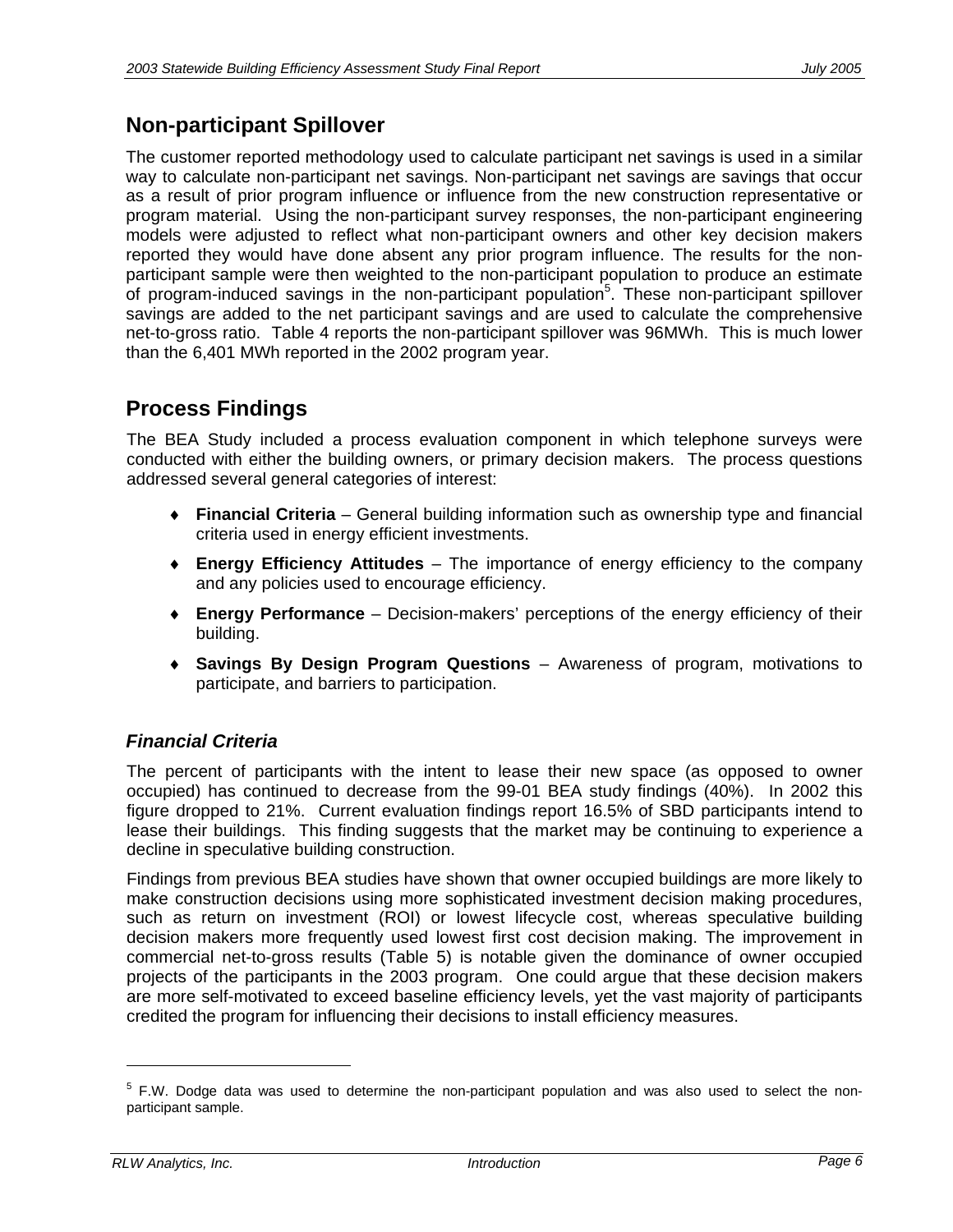## *Design Team Requests*

Seventy percent of participant owners asked the members of their design team to consider energy efficiency above and beyond Title 24 requirements. This is consistent with the 1999-2001 and 2002 results (70% and 67%).The participant results may be in part due to the fact that owners have more of a vested interest in exceeding Title-24 in order to qualify for the SBD incentive. This is consistent with past findings that participant owners have a greater interest in selecting design teams with experience and qualifications in energy efficient design.

Only 24% of non-participants made this request to their design team, down from 40% in 2002 and 34% in 1999-2001.This result is particularly surprising given the high percentage of schools in the non-participant sample considering the CHPS school construction initiative.<sup>6</sup>

It is not clear why there is a downward trend in non-participants requesting energy efficiency. It may simply be a function of a smaller sample size, it may be that energy efficiency is less important than it was during the height of the energy crisis, or it may be that more A&E firms offer energy efficiency as standard business practice, negating the need for the owner to request such services. These are merely conjecture, more data would need to be collected in order to understand this finding. Regardless of the reasons, this outcome does underscore the impact SBD is having on motivating owners to build more energy efficient buildings.

## *Energy Efficiency Attitudes*

Program participants and non-participants have similar attitudes toward energy efficiency. Participants and non-participants alike put a high value on the efficiency of the building during design and construction. Ninety-nine percent of participants responded that energy efficiency is very important or somewhat important. This is an increase over 2002 (92%) and 1999-2001 (89%). The non-participants have a similar attitude, 85% considered energy efficiency very or somewhat important in 2003, up from 79% in 2002 and 76% in 1999-2001. Virtually no respondents (0.5%), participants or non-participants, considered energy efficiency somewhat unimportant or very unimportant in 2003.

## *Energy Performance*

Participants and non-participants believe that their buildings are efficient. Survey respondents were asked to evaluate how efficient they thought their buildings were compared to code. As with the 2002 study few non-participants, 18% responded with a "Don't Know" indicating they aren't as involved in energy efficient aspects as are participants. Participants were much more likely to say that their building was much better than code (38%), while non-participants were significantly less likely to believe their buildings were much better than code (8%).

## *Savings By Design Program Questions*

Previous participation in the Savings By Design, or NRNC programs was the number one source of program awareness for program participants (41%). However 35.5% were first introduced to the program by utility representatives, up from 26% in 2002. The high percentage of return participants suggests satisfaction with the program's services and offerings. The increase in utility representative introductions of the program implies improved success in this aspect of the

<sup>&</sup>lt;sup>6</sup> Collaborative for High Performance Schools (CHPS). The Collaborative's goal is to "facilitate the design of high performance schools: environments that are not only energy efficient, but also healthy, comfortable, well lit, and containing the amenities needed for a quality education."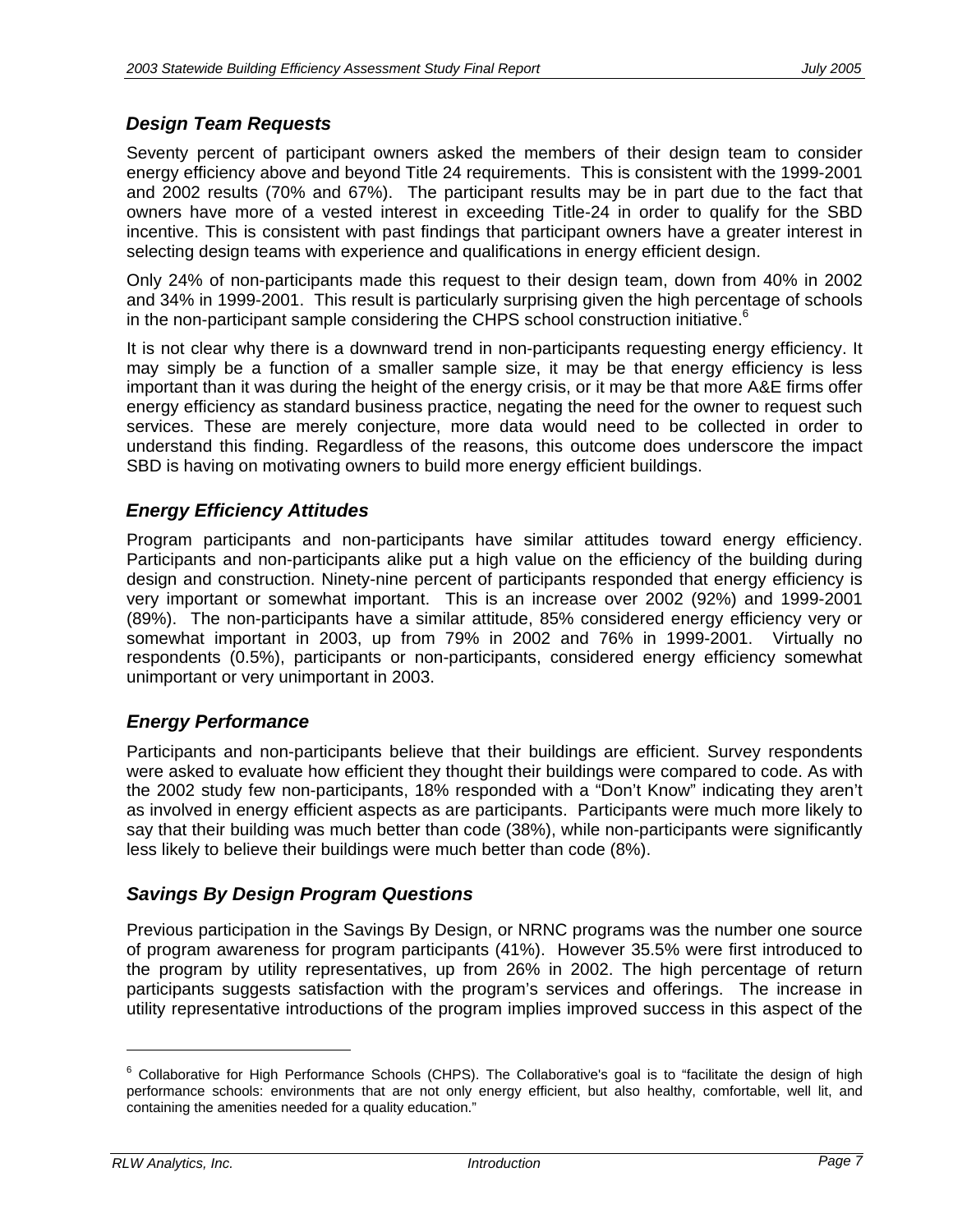program marketing efforts. The results indicates a more deliberate attempt to bring new participants into the program, an approach that, intuitively, would have a positive impact on the program's net savings impacts.

The Savings By Design incentive continues to be a key factor that influences energy efficient building design and construction. However, other aspects of the program are also demonstrating great value:

- o Seventy nine percent of participant owners claim that the owner incentive and the SBD representative's recommendations were instrumental in changing their design practices to be more energy efficient, up from a respectable 60% in 2002. Although this response was not used to calculate free-ridership, it reinforces the participant commercial net-togross ratio of 76% (see Table 4).
- o More than 55% of participants say that the incentive was very important as a factor in their participation in the SBD program. This finding suggests that program participants must be finding good value in other aspects of the program. .
- o Participants acknowledged the influence of each program component. On a scale of 1 (very important) to 5 (not at all valuable), 69% rated the incentive a "1" or "2", 64% rated design assistance similarly, and 75% also rated design analysis a "1" or "2". These results indicate that the other areas of the program are as important as incentives.<sup>7</sup>
- o Forty-six percent of non-participants who were completely unaware of SBD before their project started report a high likelihood of designing their building to perform better than Title-24 had they known about the availability of Savings By Design and its incentives.

There is a decreased awareness of the Savings By Design program among non-participants. Thirty-nine percent of the non-participants were aware of SBD before construction began. This is down from nearly 55% in the 2002. The 2003 results are similar to the 99-01 study which reported that 37% of non-participants were aware of SBD before construction began.

Time investment and incentive amounts present SBD with participation barriers. The 39% of nonparticipants who were aware of the program before design and construction began were asked why they did not participate in the program. Detailed responses indicate that there are two primary reasons for not participating: 1) Customers declined due to time constraints, and 2) Customers stated that the amount of the incentive was not worth their time for participating. Availability of funding was not an issue, a change over 2002. Apparently this problem was addressed by adopting a two-year program funding cycle. To overcome the second barrier, perhaps program marketing should strive to emphasize the value existing participants are getting out the design assistance and design analysis program features, in addition to the monetary incentive.

 $<sup>7</sup>$  Design analysis includes energy modeling and engineering calculations. Design assistance includes the identification</sup> of energy efficiency opportunities, resources and design development support to aid building owners and design teams with energy-efficient facility design.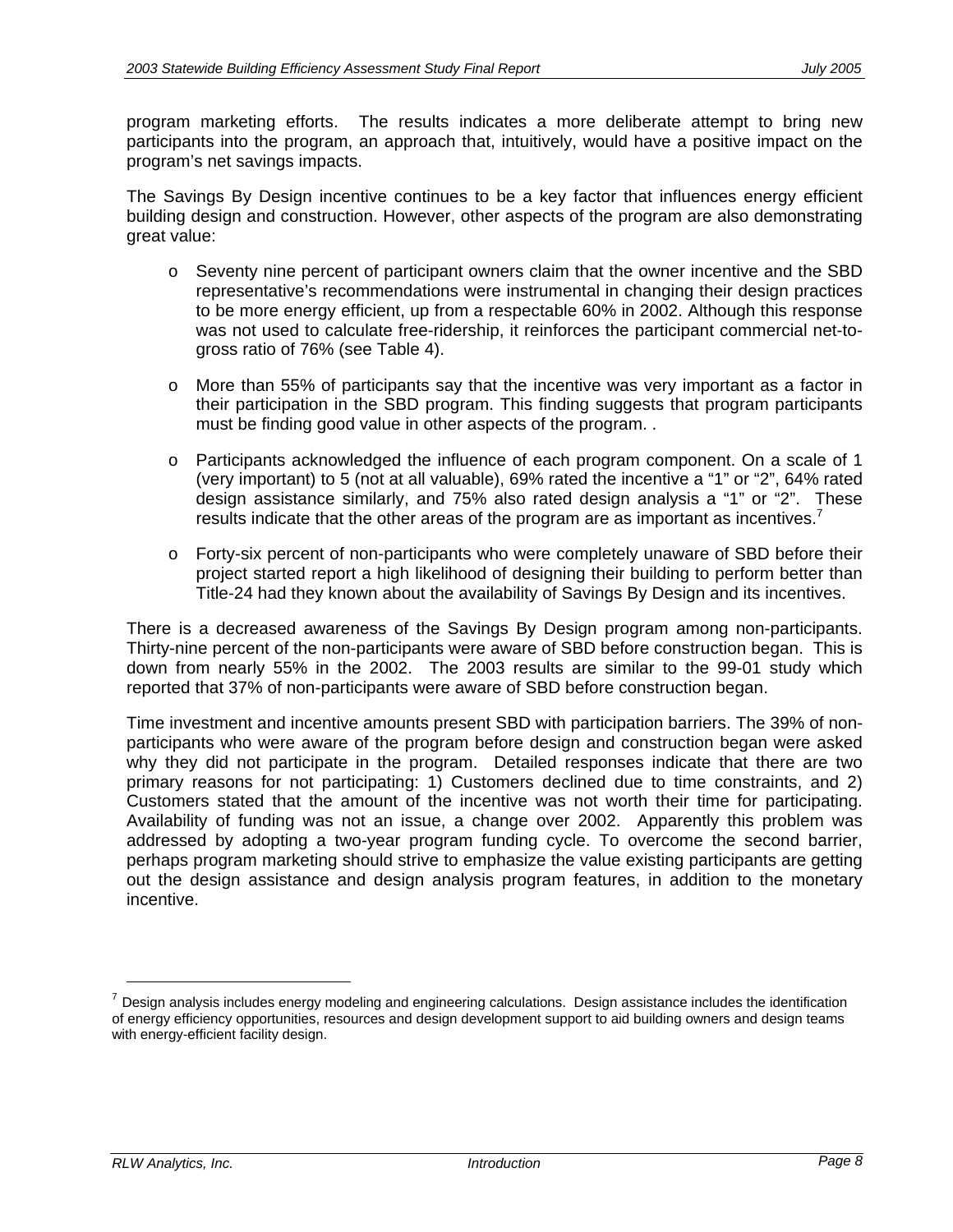RLW Analytics, Inc. (RLW) has conducted an evaluation of the 2003 Savings By Design (SBD) Program, California's statewide non-residential new construction (NRNC) energy efficiency program administered by PG&E, SCE, and SDG&E. Southern California Gas (SCG) also implements the SBD program; however their projects are not included in this study. $8$ 

This document is the final report for the Building Efficiency Assessment (BEA) study for the statewide Non-Residential New Construction (NRNC) program area, covering calendar year 2003. This report contains summary results for program participants over multiple years that received their incentive payments in 2003, and NRNC building owners/operators who permitted their projects in 2002 and completed them in 2003 but did not participate in the SBD program<sup>9</sup>.

The key objectives of the study are to:

- Develop on-going gross whole-building energy and demand impact estimates for the Savings By Design program,
- Develop on-going impact estimates of both incented and non-incented measure categories,
- Develop on-going estimates of both free-ridership and spillover at the measure and end-use level,
- Provide on-going process findings of the SBD program from the perspective of the program participants.

# **Evaluation Overview**

RLW Analytics (RLW) of Sonoma, California is the prime contractor on this project and carried out all statistical analysis for this report. Architectural Energy Corporation (AEC) of Boulder Colorado participated in the on-site data collection, and is the lead on the engineering simulation work. Eskinder Berhanu & Associates (EBA), located in Southern California, assisted RLW and AEC in the data collection and engineering modeling.

The RLW Team has developed a sound and reliable process for estimating the impact of the Statewide Non-residential New Construction (NRNC) program. Our methodology builds on our prior experience evaluating the 1994, 1996, 1998, 1999 NRNC programs for PG&E and SCE, our work on the CBEE California Statewide Non-residential New Construction Baseline study, as well as our work on the 1999-2001 and 2002 BEA studies. Moreover, the same approach was also applied to the last four years of program activities, including 1999 through 2002. Findings from these studies are presented in the previous three Building Efficiency Assessment Study reports. This is the fourth in a series of BEA study reports. The participant population for this study consisted of 456 sites paid in the statewide SBD program during 2003.

The BEA Study defines participants by the year in which they were paid their incentive. Alternatively, the utilities define program participation year based upon the year the participant signed a contract to receive program incentives. Therefore the 2003 BEA study is not a true study

<sup>&</sup>lt;sup>8</sup> Due to budgetary limitations and the complexity and cost of integrating gas measure savings into the BEA methodology, SoCalGas participants and gas measures from the other utilities are not included in this analysis.

<sup>&</sup>lt;sup>9</sup> 2002-2003 F. W. Dodge New Construction Database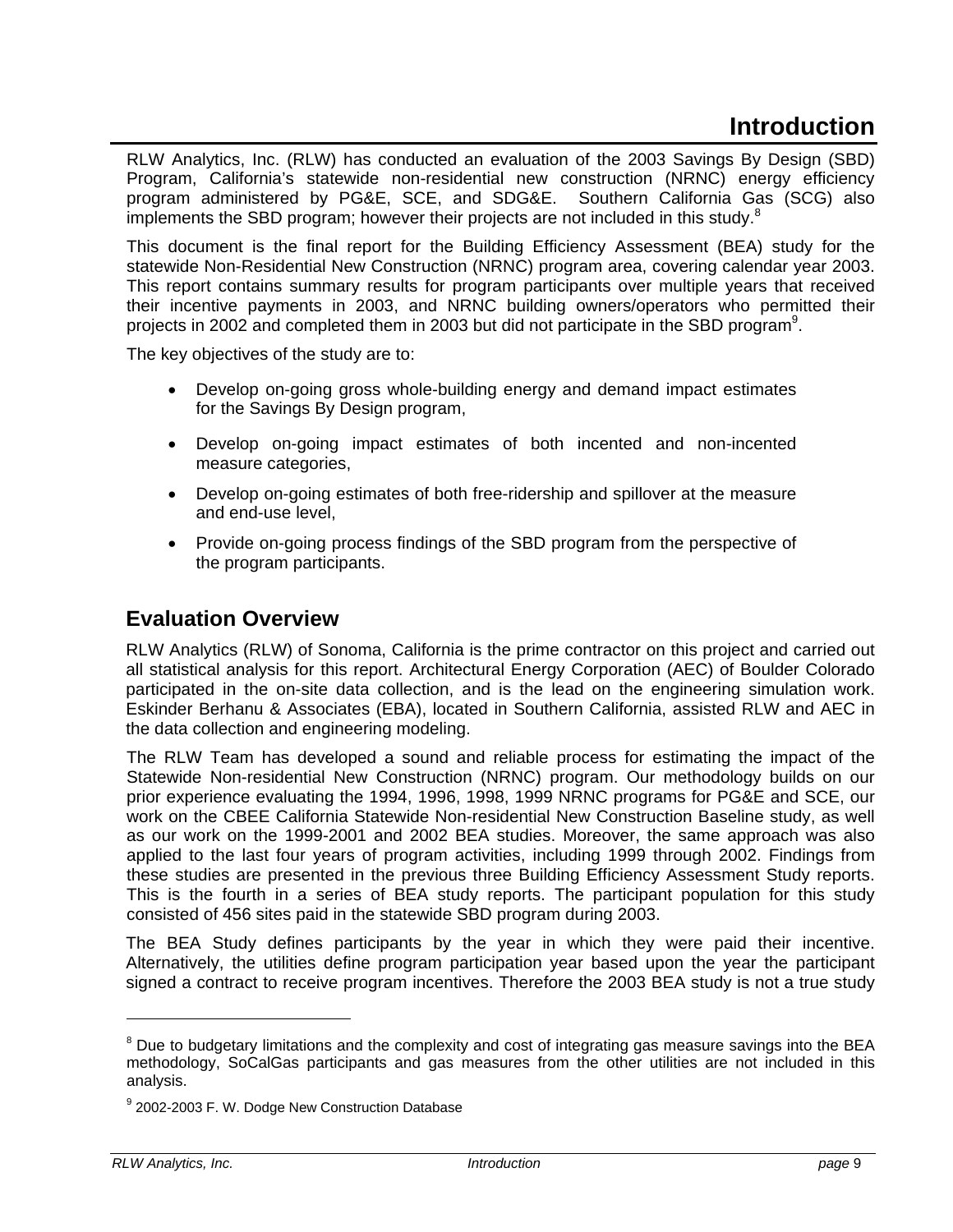of PY 2003 program activities. However, because BEA is an on-going evaluation of SBD, a complete picture of SBD and corresponding non-participant projects is evolving over time.

The selection of the participant sites was guided by a model-based statistical sampling plan as in each of the last studies dating back to the 1994 NRNC evaluation. We used a participant sample that was efficiently stratified by utility and the tracking estimate of annual energy savings, with proportional representation of building types and climate zones in the combined participant population. The final participant sample size was 87 sites.

This study and the two previous studies are different from prior NRNC program and BEA evaluations in that they included industrial projects. Although the industrial projects do not conform to the standardized evaluation methods developed by the evaluation team for commercial projects, all sampled industrial projects did undergo rigorous evaluation and review.

This study did not use a matched sample of participants and non-participants. The 2002-2003 F.W. Dodge New Construction Database was used to obtain the non-participant population. The non-participant sample was selected to represent the total population of 2003 NRNC projects as documented in the 2002-2003 F.W. Dodge New Construction Database. The final non-participant sample size was 36 sites. The relationship between the participant and non-participant populations is explored in greater detail within the Process Findings section of this report.

The gross savings evaluation is based on DOE-2 engineering models and engineering calculations that are informed by detailed on-site surveys statistically projected to the program population. Title 24 is the baseline used by the Model-IT software for generating gross savings estimates for the whole building and at the measure level. As part of the whole building evaluation philosophy used by the BEA study, participants are also credited or penalized for non-incented measures that are more (participant spillover) or less energy efficient than baseline.

The net savings component of the evaluation considers both free-ridership (i.e., savings that would have occurred even if the customer had not participated in the program) and non-participant spillover (i.e., savings that would not have occurred absent prior influence by the program), at the measure and end-use level. Both free-ridership and spillover are calculated by revising the DOE-2 site specific engineering models to reflect the efficiency choices of the owner absent the program, or any previous interactions with the program. DOE-2 model adjustments are determined through in-depth interviews with the project decision makers. This approach results in net savings at the end-use level for program participants and non-participants.

The BEA study also includes an analysis of process findings as reported by the participant and non-participant decision makers. In depth telephone surveys are conducted with participant building owners and designers in order to assess the effectiveness of the program, reasons for participation, satisfaction with the program, and other areas of program influence. Non-participants are also surveyed in order to better understand participation barriers and program awareness. This aspect of the evaluation also includes questions for both participants and non-participants regarding design and construction decisions made in the process of the project. The responses from these surveys are tabulated and expanded back to the population of participants and nonparticipants. Results are used to assess the attitudes, decision-making processes and beliefs of NRNC market actors for use in improving program delivery of the Savings By Design program.

# **Savings By Design Program Description**

The Savings By Design program offered by California's Investor Owned Utilities includes design assistance and financial incentives to improve the energy efficiency of commercial new construction and industrial projects. The incentive program has two participation paths, the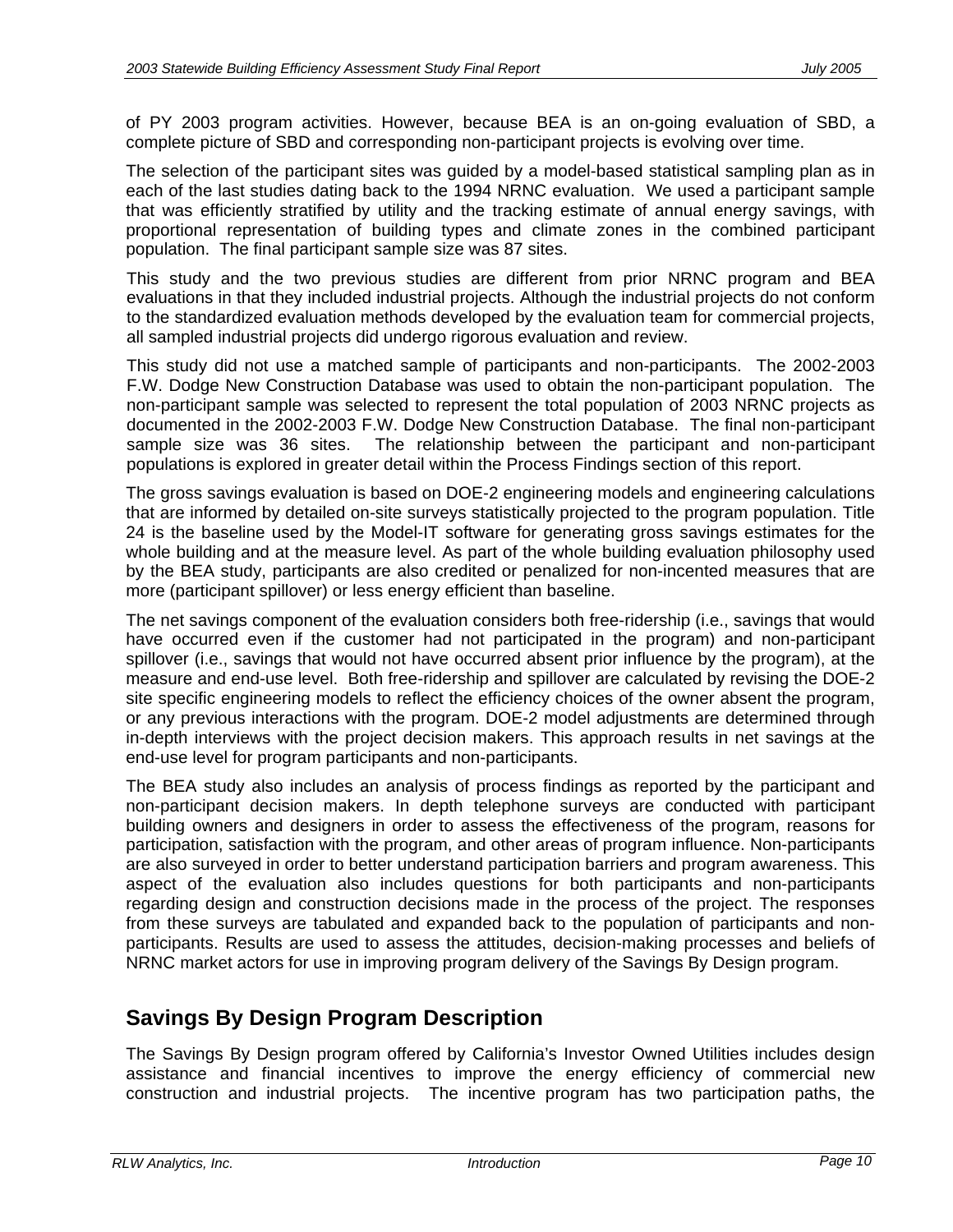Systems approach and the Whole Building approach. Within the Systems approach, there are commercial and industrial projects. The incentive structure targets both the building owner and the building design team.

#### *Systems Approach*

#### *Commercial Projects*

The Systems Approach used until June 2001, utilized a set of pre-calculated energy savings values for efficient systems that are broadly available though not currently standard practice. System savings are calculated by the program representatives using "CaNCCalc". "CaNCCalc", before June 2001, was a set of prototype models developed for SBD that produced pre-calculated energy savings values based on a set of inputs common to the building systems being evaluated. After June 2001, an expanded and more advanced version of CaNCCalc has been used that applies DOE-2 modeling using the front-end of eQUEST and provides interactive results for custom inputs.

Building Systems covered under this approach include:

#### *Shell Measures*

Buildings incorporating high performance glazing into their building designs are eligible for incentives. Energy savings are based on the number of glazing layers, visible transmittance (Tvis), and solar heat gain coefficient (SHGC).

#### *Daylighting Systems*

Buildings incorporating sidelighting from windows and toplighting from skylights are both eligible for incentives. The energy savings estimates are based on the lighting power (kW) controlled, the Performance Index (PI) of the glazing (visible light transmittance/solar heat gain coefficient), and the total area of high performance glazing.

#### *Interior Lighting Systems*

To qualify for owner incentives, projects need to achieve at least a 10% reduction in the building's lighting power density (LPD). The system must still provide adequate light levels as recommended by the Illuminating Engineering Society. At least two of the following lighting measures must be included in an efficient lighting system design to qualify for incentives:

- High-efficiency lamps
- Efficient ballasts
- Occupancy sensors
- Phototelectric dimming controls
- Improved lighting design

#### *HVAC Systems*

The HVAC systems component includes high-efficiency equipment and controls that regulate the system. The HVAC Systems component addresses the following measures:

- High-efficiency packaged units
- High-efficiency heat pumps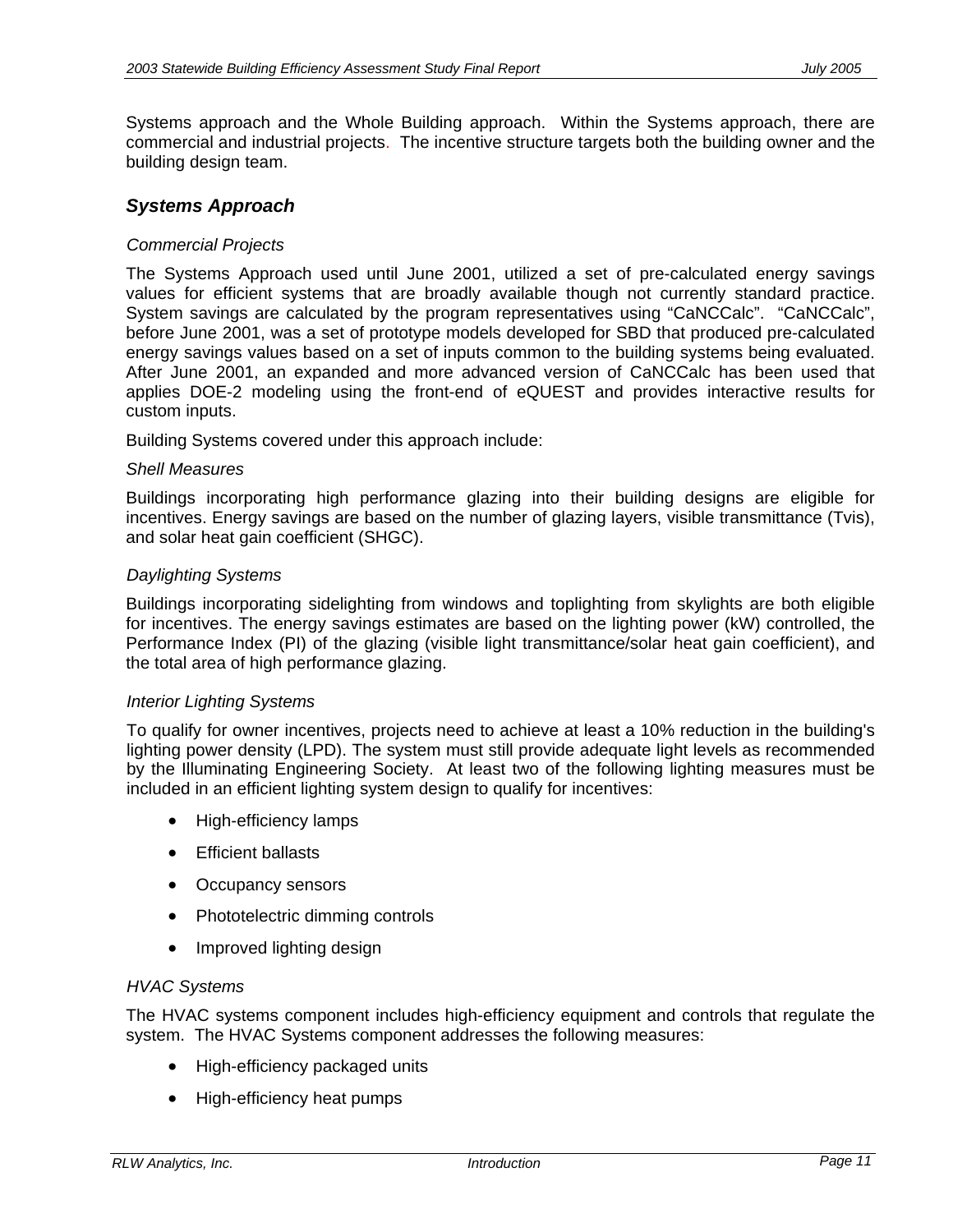- High-efficiency water-cooled chillers
- Variable-speed motor drives on system fans and pumps
- Premium-efficiency motors
- Low solar heat gain coefficient (SHGC) glazing<sup>10</sup>

#### *Refrigeration Systems*

The following efficient supermarket refrigeration system improvements are eligible for participation in SBD:

- Floating head pressure
- Condensers with variable set points and variable-speed drives
- Compressors with variable-speed drives
- Time controls on electric defrost elements
- Gas defrosters
- High-efficiency liquid suction heat exchangers.

### *Industrial Process or Other Systems*

The Other Systems or Processes portion of Savings By Design offers financial incentives to facility owners for energy efficient measures utilized in a wide range of unique industrial applications. These projects utilize the Systems Approach and rely on calculations outside of CaNCCalc provided by utility engineers or consultants. In most cases, the industrial measures are completely isolated from a commercial building. However, some incented industrial measures were integrated into commercial buildings participating in the Savings By Design program. These projects are referred to as combined commercial/industrial projects. The primary example is variable speed motor drives for fume hood applications utilized in laboratories within R&D facilities. The R&D facilities also participated under the Whole Building Approach implementing common energy efficient measures. The modeling results for these sites were disaggregated into commercial and industrial measures for the analysis, and the resulting industrial findings are included within the industrial results tables.

The incented industrial measures include, but are not limited to:

- Carbon monoxide sensors for parking garage fans
- Variable-speed motor drives, dairy farm milking machines for example
- Dairy LPD measures in milking barns
- Premium efficiency motors, air compressor motors for example
- Refrigerated warehouses
- Variable-speed motor drives for fume hood applications

<sup>&</sup>lt;sup>10</sup> Glazing that reduces unwanted solar heat gain lowers the load on the air-conditioning system thus saving energy. Only glass with a SHGC lower than the Title-24 standard requirement is eligible for incentives.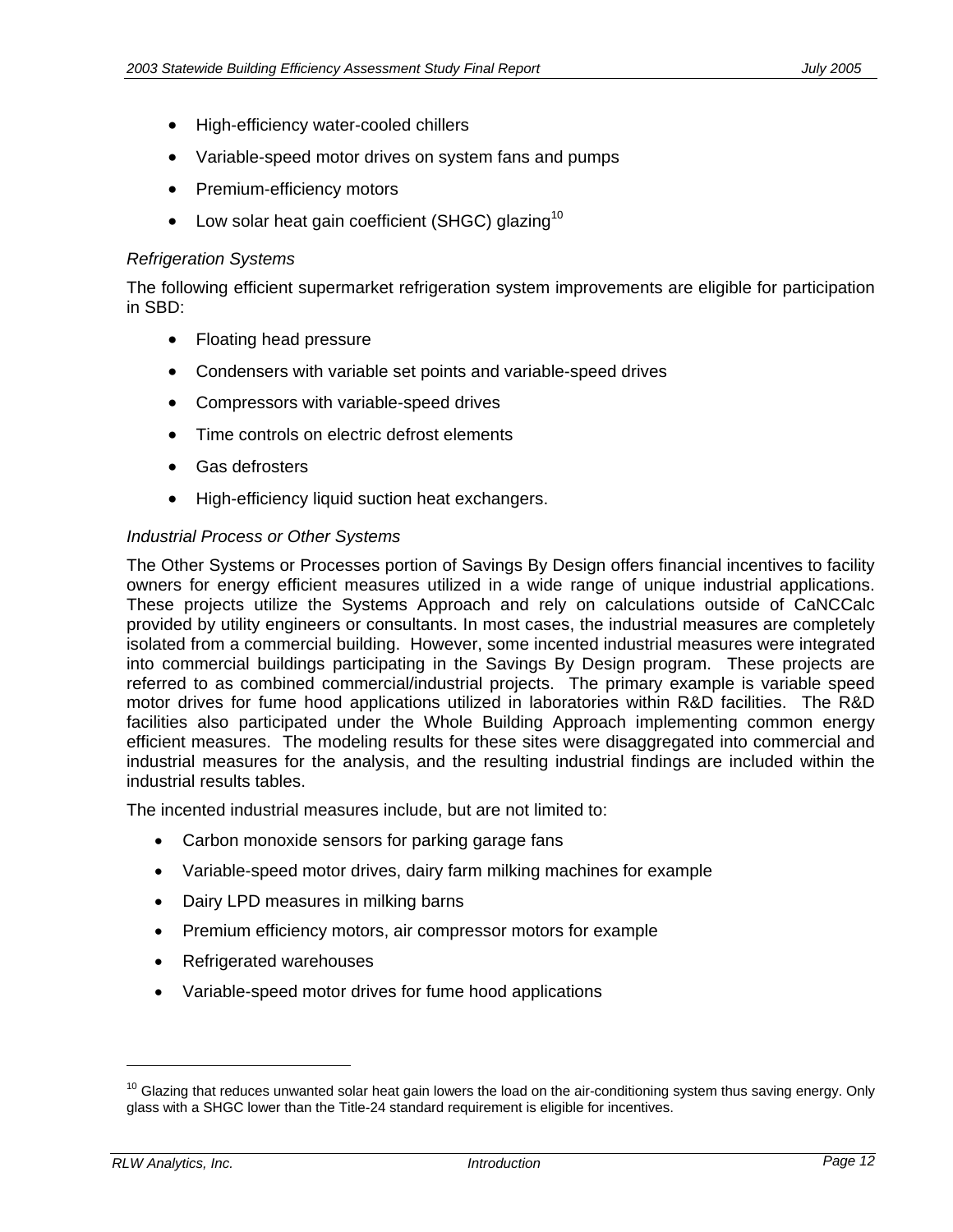### *Whole Building Approach*

The Whole Building Approach offers a comprehensive package of services designed to analyze energy-efficient, cost-effective design alternatives. The Whole Building Approach is not limited to particular measures, but provides incentives based on reduced energy consumption relative to Title-24. This program component provides Design Assistance and Design Analysis to help provide an optimized "whole-building" design.

### *Design Assistance*

Design assistance is available to building owners and to their design teams, regardless of the design approach, and is matched to the needs of the project. Under the Systems Approach, design assistance may include recommendations for efficient equipment, consultation on enhanced design strategies, or provision of sample specifications. Under the Whole Building Approach, design assistance may involve support to the design team in developing a building energy simulation model, preparing a report for the owner on recommended design modifications, and facilitating the integration of any modifications into the final building design, in this report, we refer to these activities as Design Analysis.

One of the purposes of design assistance is to provide resources for the development of new skills and capabilities that design team members can apply to their future projects. Design assistance may include training services for design team members on new techniques or analysis tools.

### *Owner Incentives*

Financial incentives are available to building owners when the efficiency of the new building exceeds the minimum SBD thresholds, generally 10% better than Title-24 standards. These incentives encourage owners to make energy efficiency a priority in their new buildings and help to defray the additional costs associated with increased efficiency. Owner incentives are determined in different ways, depending on whether the Whole Building or the Systems Approach is used.

Under the Whole Building Approach, the overall efficiency of the building is evaluated using a computer simulation program. If the building is at least 10% better than baseline, incentives are available. The incentives range from \$0.06/annualized kWh savings to \$0.18/annualized kWh savings, dependant on the amount of savings relative to Title-24. The maximum incentive is \$150,000 per freestanding building or individual meter and may not exceed 50% of the incremental cost.

Under the Systems Approach, energy savings and incentives are calculated system-by-system, based on the quantities and efficiencies of qualifying components. Owner incentives are calculated at a rate of \$0.04/annualized kWh to \$0.12/ annualized kWh savings depending on the end-use system type, with a maximum incentive of \$75,000 per freestanding building or individual meter and may not exceed 50% of the incremental cost.

## *Design Team Incentives*

To support the extra effort required for integrated energy design and to reward exceptional design accomplishments, SBD offers financial incentives to design teams. To qualify for design team incentives, the team must use the Whole Building Approach and a computer simulation model to optimize their design. The model calculates the energy savings of the building relative to Title-24 standards. If the building design saves at least 15% relative to Title-24, the design team qualifies for incentives.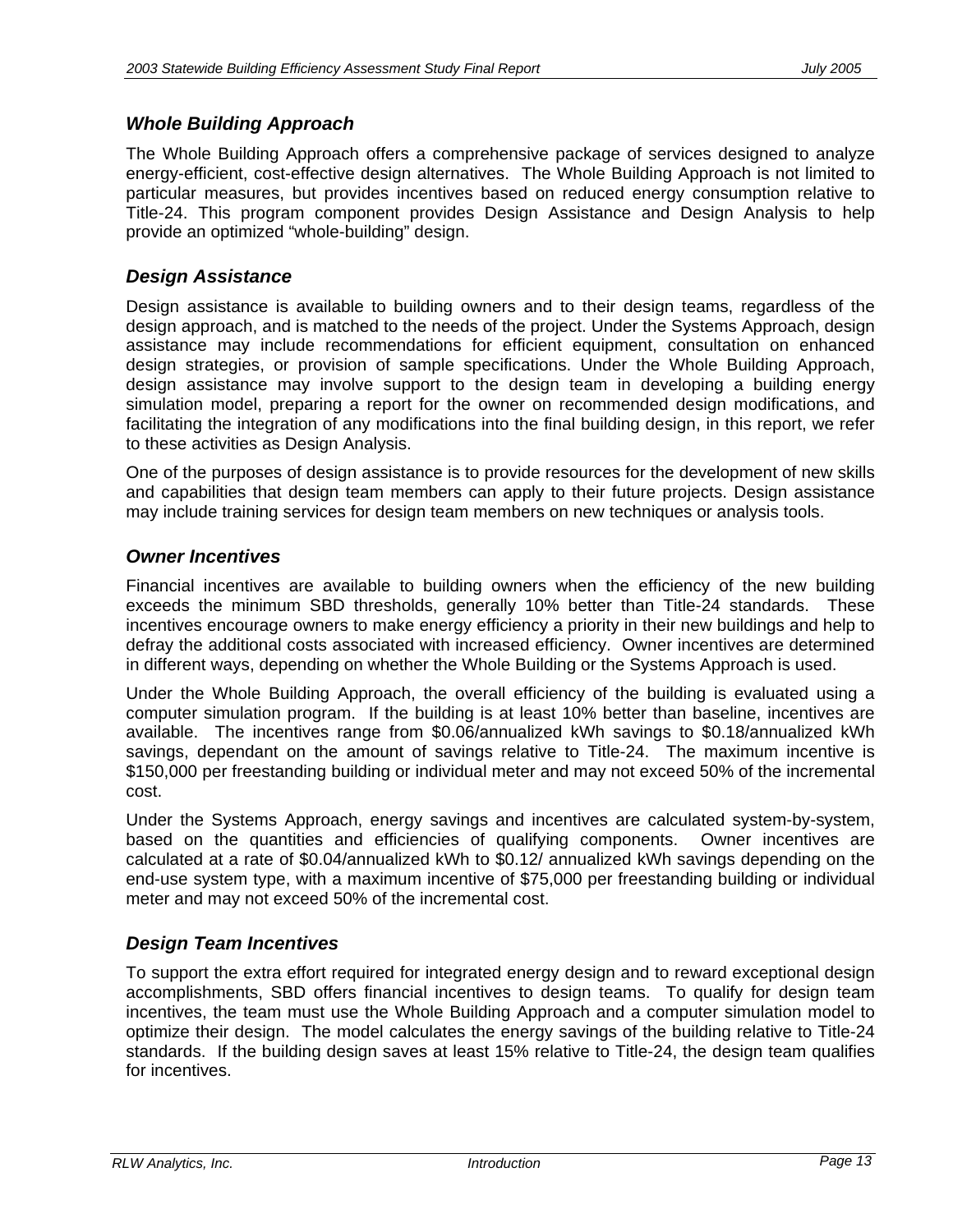Incentives range from \$0.03/Annualized kWh Savings to \$0.06/Annualized kWh Savings, as the design becomes more efficient, with a maximum of \$50,000 per project. Design team incentives are paid directly to the design team and are in addition to the incentives the building owner receives.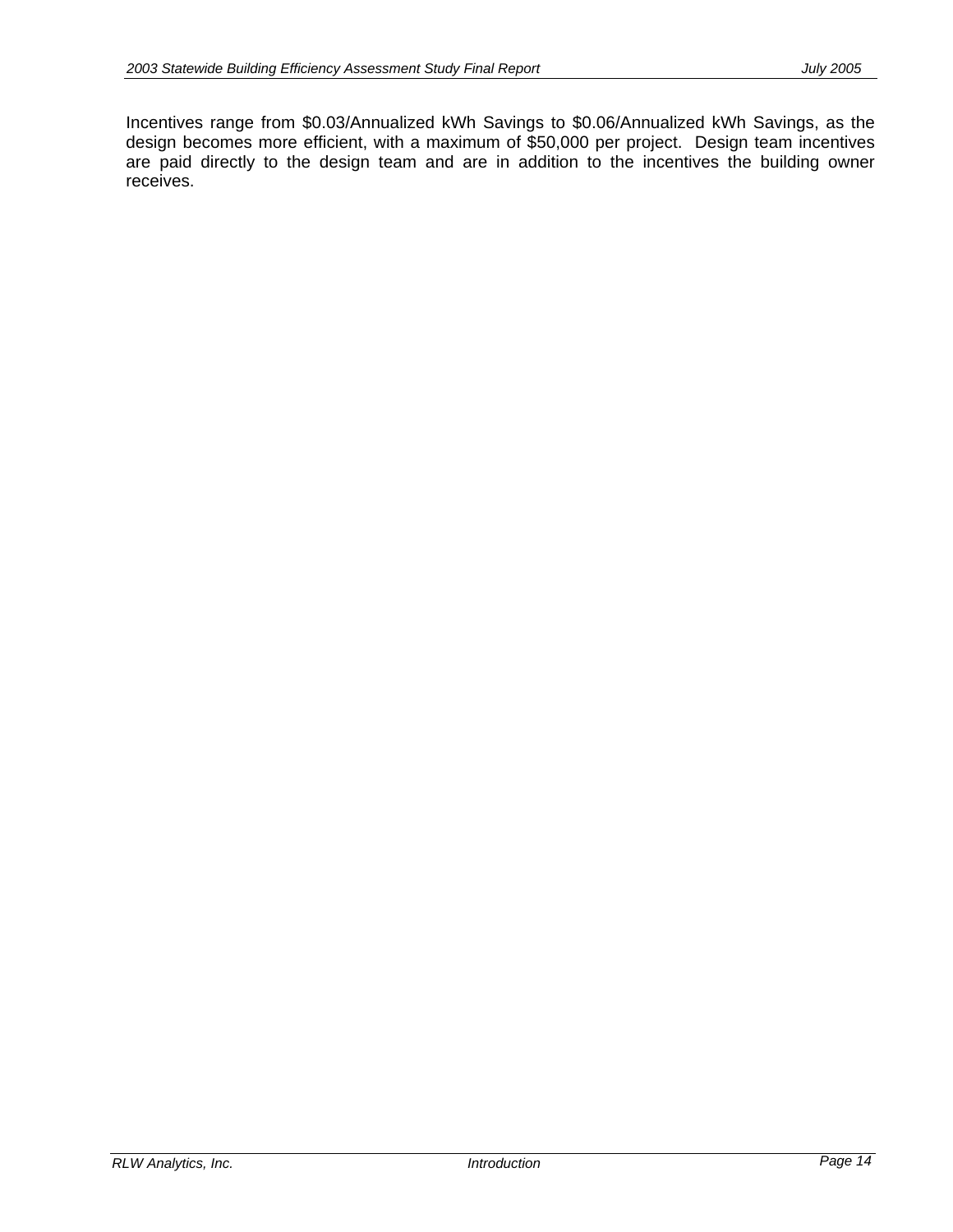# **Program Activity and Sample Summary**

This section provides an overview of the statewide Savings By Design (SBD) program for projects paid in 2003. Only projects that were paid incentives within the evaluation year (2003) were considered though the evaluated projects initially signed onto the program as early as 1999, or as late as 2003. The following tables demonstrate the variation of results due to sponsoring utility, project size and participation path. Analysis of these differences provides insight into the underlying patterns and trends within the program delivery history, and provides a foundation for future program modifications.

# **Program Tracking Savings**

Table 7 shows the number of projects, the total associated program tracking energy savings, and the energy savings per square foot by utility for the Savings By Design program. SCE projects account for nearly 51% of the energy savings, even though they only account for approximately 42% of the projects, suggesting that the SCE projects tend to save more energy per project than those from the other utilities.

| <b>Utility</b>   | #               | Total      | Average    | kWh/        |
|------------------|-----------------|------------|------------|-------------|
|                  | <b>Projects</b> | <b>MWh</b> | <b>MWh</b> | <b>SQFT</b> |
| <b>IPG&amp;E</b> | 165             | 47,158     | 285.81     | 3.50        |
| <b>ISCE</b>      | 198             | 65,855     | 332.60     | 4.03        |
| SDG&E            | 104             | 16,414     | 157.83     | 2.38        |
| Statewide        | 467             | 129,428    | 277.15     | 3.52        |

**Table 7: Savings By Design Program Tracking Savings** 

Table 8 presents participation rates for the Savings By Design program, and previous NRNC programs, by year and by utility. In 2003, the SBD program completed 467 projects – a number that is similar to the number of participants in previous years.

|            |     | 2003    |     | 2002                                                           | Q4 1999-2001 |        |  |  |
|------------|-----|---------|-----|----------------------------------------------------------------|--------------|--------|--|--|
| Utility    |     |         |     |                                                                |              |        |  |  |
|            |     |         |     | # Projects Total MWh # Projects Total MWh # Projects Total MWh |              |        |  |  |
| PG&E       | 165 | 47,158  | 133 | 16,877                                                         | 127          | 19,418 |  |  |
| <b>SCE</b> | 198 | 65,855  | 198 | 77,467                                                         | 169          | 53,835 |  |  |
| SDG&E      | 104 | 16,414  | 95  | 27,187                                                         | 190          | 17,034 |  |  |
| Statewide  | 467 | 129,428 | 426 | 121,531                                                        | 486          | 90,287 |  |  |

**Table 8: Savings By Design Participation Rates and Energy Savings** 

# **Program Participation Method**

The Savings By Design program has an integrated design philosophy that intends to move the NRNC market toward a more holistic approach to building design and construction. The *Whole Building Approach,* as it is termed in the SBD program, takes advantage of the integrated design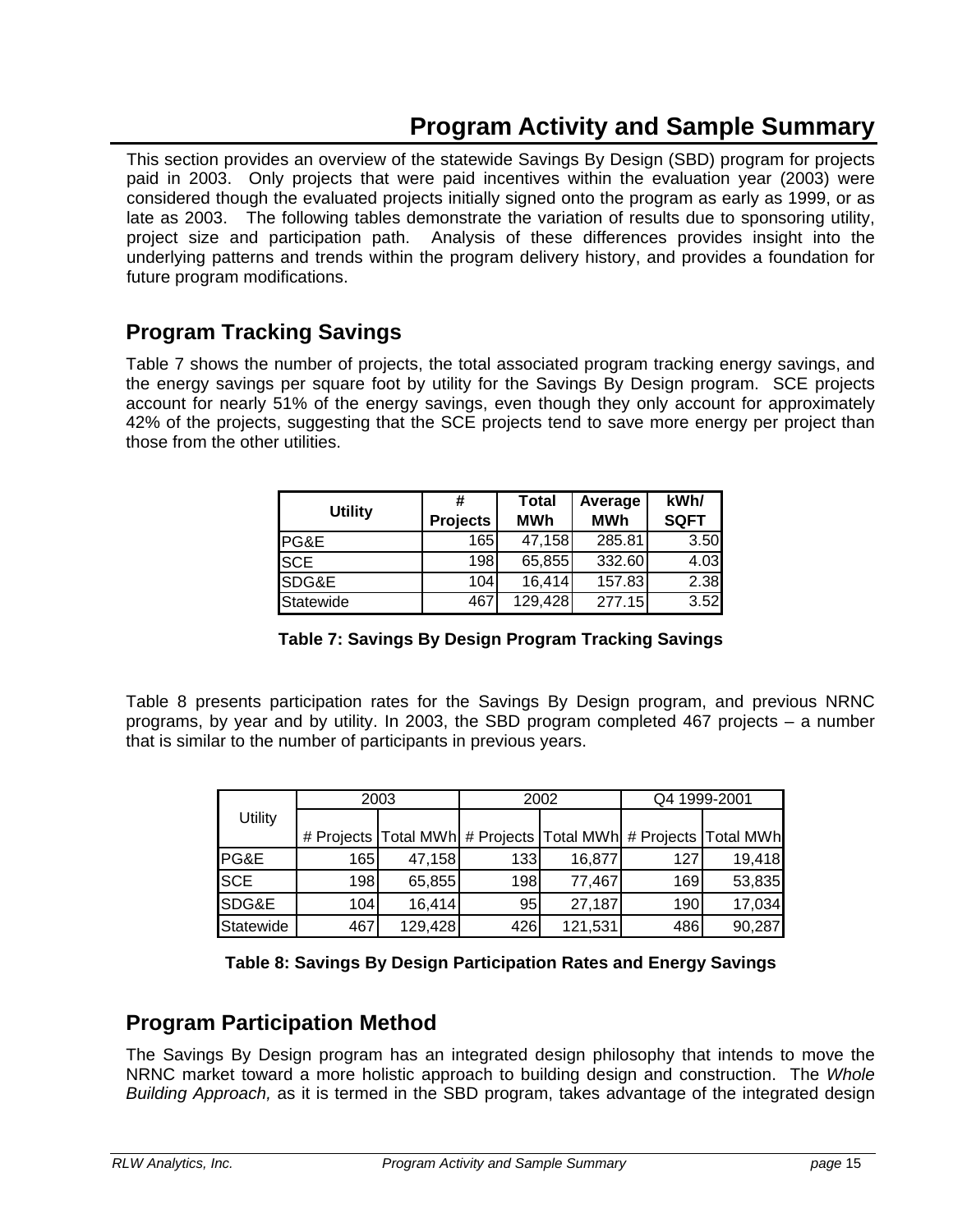philosophy. In some instances in this report we make comparisons between Whole Building and Systems projects.

Table 9 shows the number of projects, the associated energy savings and savings per square foot by participation approach. During 2003, Savings By Design had a total of 107 Whole Building projects, or 23% of the total. SCE had the most Whole Building Approach projects of any utility, with 48, and also the largest amount of energy savings. SCE also had the highest Whole Building energy savings per project.

Statewide, Whole Building projects are expected to save more energy per square foot than are system projects. This holds true for PG&E and SDG&E, but not SCE which had a very high savings ratio for system projects of 4.05 kWh/SQFT. On average, the SBD program-tracking database estimates 3.52 kWh savings per square foot for all participants.

|                         | PG&E            |                |             |                 | <b>SCE</b>     |             |                 | <b>SDG&amp;E</b> |             | <b>Statewide</b> |         |             |
|-------------------------|-----------------|----------------|-------------|-----------------|----------------|-------------|-----------------|------------------|-------------|------------------|---------|-------------|
|                         |                 | MWh            | kWh/        |                 | <b>MWh</b>     | kWh/        | #               | <b>MWh</b>       | kWh/        | #                | MWh     | kWh/        |
| Approach                | <b>Projects</b> | <b>Savings</b> | <b>SQFT</b> | <b>Projects</b> | <b>Savings</b> | <b>SQFT</b> | <b>Projects</b> | <b>Savings</b>   | <b>SQFT</b> | <b>Projects</b>  | Savings | <b>SQFT</b> |
| Systems Approach        | 133             | 31.652         | 3.35        | 150             | 43.648         | 4.05        |                 | 10.206           | .95         | 360              | 85.506  | 3.36        |
| Whole Building Approach | 32 <sub>1</sub> | 15.506         | 3.83        | 48              | 22.208         | 3.97        | 27              | 6.208            | 3.72        | 107              | 43.922  | 3.88        |
| <b>Overall</b>          | 165             | 47.158         | 3.50        | 198             | 65.855         | 4.02        | 104             | 16.414           | 2.38        | 467              | 129.428 | 3.52        |

# **Program Participation & BEA Sample Size**

Table 10 shows the Savings By Design program installations and evaluation sample sizes by utility. Notice that SDG&E had the lowest MWh savings per project at 158 MWh. Also note that the large projects were over-sampled for each utility, which resulted in a higher than average sampled MWh savings per project.

| 2003                      | PG&E              |               | <b>SCE</b>        |        | <b>SDG&amp;E</b> |               | <b>Statewide</b>  |               |  |
|---------------------------|-------------------|---------------|-------------------|--------|------------------|---------------|-------------------|---------------|--|
|                           | <b>Population</b> | <b>Sample</b> | <b>Population</b> | Sample | Population       | <b>Sample</b> | <b>Population</b> | <b>Sample</b> |  |
| Number of Projects        | 165               | 31            | 198               | 40     | 104I             | 161           | 467               | 87            |  |
| <b>MWh Savings</b>        | 47.158            | 20.547        | 65.855            | 28.122 | 16.414           | 6.065         | 129.428           | 54.734        |  |
| Savings per Project (MWh) | 286               | 663           | 333               | 703    | 158              | 379           | 277               | 629           |  |

### **Table 10: Savings By Design Program Participation by Utility**

Table 11 shows SBD program population and sample sizes by stratum and utility service territory. Stratum 1 is for small sites, in terms of energy savings and Stratum 5 is for large sites. For a complete description of the stratum definitions, the Participant Sample Design (Page 72) section of this report. The sample was designed by utility; therefore each utility has different cut points for each stratum.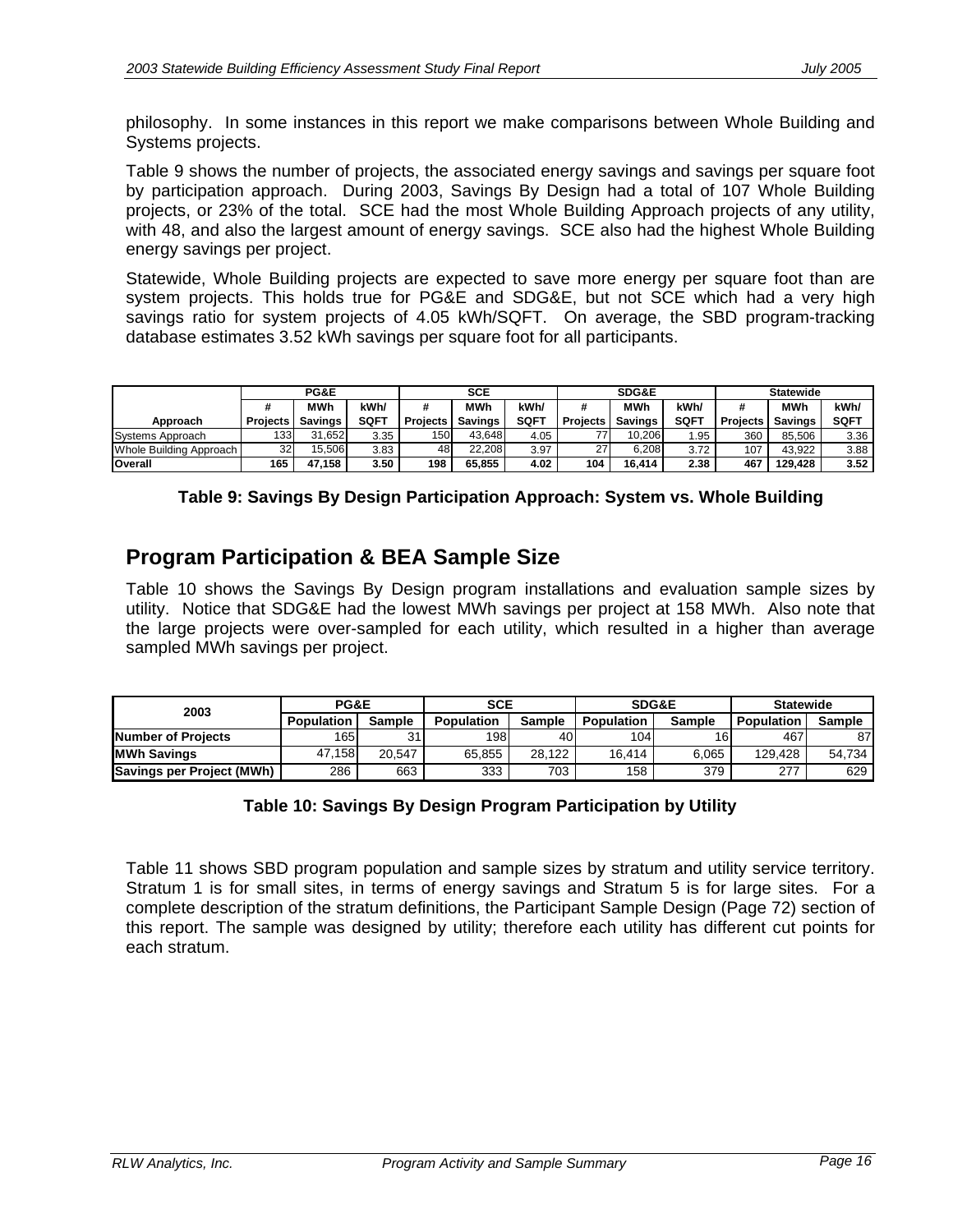|                | PG&E              |               | <b>SCE</b> |               | <b>SDG&amp;E</b>  |               | <b>Statewide</b>  |               |  |
|----------------|-------------------|---------------|------------|---------------|-------------------|---------------|-------------------|---------------|--|
| <b>Stratum</b> | <b>Population</b> | <b>Sample</b> | Population | <b>Sample</b> | <b>Population</b> | <b>Sample</b> | <b>Population</b> | <b>Sample</b> |  |
|                | 89                |               | 102        |               |                   |               | 238               |               |  |
|                | 31                |               | 37         |               | 24                |               | 92                |               |  |
|                | <b>20</b>         |               | <b>28</b>  |               | 15                |               | 63                |               |  |
|                | 15                |               | 19.        |               |                   |               | 44                |               |  |
|                | 10 <sub>1</sub>   |               |            |               |                   |               | 30                | 19            |  |
| Overall        | 165               | 31            | 198        | 40            | 104               | 16            | 467               | 87            |  |

**Table 11: Savings By Design Program Participation by Stratum and Utility** 

Table 12 presents the number of sites and average square footage for the participant sample for 2003, by building type and utility. A larger percentage of SCE sites were sampled than PG&E and SDG&E sites since the sample was designed using energy savings as the stratification variable.

| <b>Building Type</b>                      |         | PG&E     |         | <b>SCE</b>      |         | SDG&E           | <b>Statewide</b> |                 |
|-------------------------------------------|---------|----------|---------|-----------------|---------|-----------------|------------------|-----------------|
|                                           | # Sites | Ave SQFT | # Sites | <b>Ave SQFT</b> | # Sites | <b>Ave SQFT</b> | # Sites          | <b>Ave SQFT</b> |
| C&I Storage                               |         | 12.000   | 6       | 269,627         |         |                 |                  | 232,823         |
| Fire/Police/Jails                         |         |          | 3       | 245,833         |         | 4.815           | 4                | 185,579         |
| General C&I Work                          | 8       | 103.100  | 7       | 93,026          |         |                 | 15               | 98,399          |
| <b>Grocery Store</b>                      | 6       | 58,623   | 2       | 57,170          |         | 55.000          | 9                | 57,898          |
| <b>Hotels/Motels</b>                      |         | 391,524  |         |                 |         |                 |                  | 391,524         |
| Medical/Clinical                          |         | 57.750   | 3       | 119.216         |         |                 | 4                | 103,849         |
| Office                                    | 6       | 61.575   | 4       | 40.087          | 2       | 59,148          | 12               | 54,008          |
| Other                                     |         |          |         |                 | 2       | 273,033         | 2                | 273,033         |
| Religious Worship, Auditorium, Convention | າ       | 254,633  |         | 70,610          |         | 38.799          | 4                | 154,669         |
| Retail and Wholesale Store                | 5       | 123,634  | 11      | 65,584          |         | 133,906         | 17               | 86,676          |
| School                                    |         | 87.076   | 2       | 33,000          | 8       | 111.473         | 11               | 94,987          |
| <b>Theater</b>                            |         |          |         | 6,031           |         |                 |                  | 6,031           |
| <b>Total</b>                              | 31      | 103,928  | 40      | 103,630         | 16      | 111,792         | 87               | 105,237         |

# **Participant and Non-participant Sample Description**

Table 13 provides information on the samples drawn to represent the participant and nonparticipant populations<sup>11</sup>. Table 14 presents the characteristics of the sample when extrapolated to the respective populations. There is a substantial difference between the participant and nonparticipant samples with regards to average areas of the buildings surveyed and the building types that populate the sample. These differences are noteworthy with regard to the interpretation of the comparative results presented in the Gross Results and Process Findings sections. For example: Table 14 reports that the weighted average building area is 72,683 sqft for participants and 19,068 sqft for non-participants. Schools represent nearly 40% of the non-participant population and only 16% of the participant population.

 $11$  Note: The participant sample does not include sites containing only industrial measures.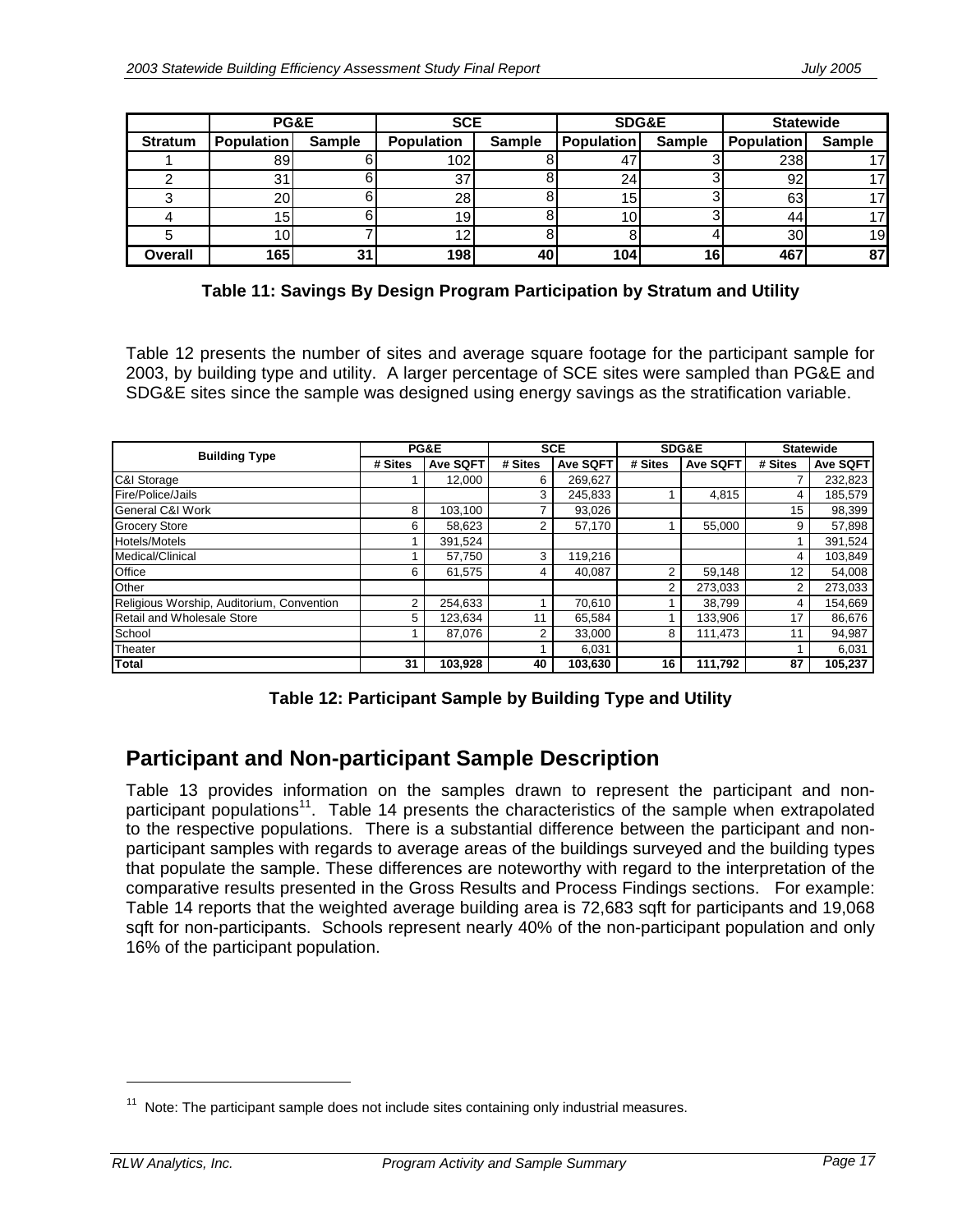|                                           |                |                            | Participants    |                   |                                 | Non Participants |                            |                 |                   |                                 |
|-------------------------------------------|----------------|----------------------------|-----------------|-------------------|---------------------------------|------------------|----------------------------|-----------------|-------------------|---------------------------------|
| <b>Unweighted</b>                         | <b>Sites</b>   | Percent of<br><b>Sites</b> | Average<br>Area | <b>Total Area</b> | Percent of<br><b>Total Area</b> | Sites            | Percent of<br><b>Sites</b> | Average<br>Area | <b>Total Area</b> | Percent of<br><b>Total Area</b> |
| C&I Storage                               | $\overline{7}$ | 8%                         | 232,823         | 1,629,760         | 16%                             | 4                | 11%                        | 159,641         | 638,562           | 23%                             |
| General C&I Work                          | 11             | 13%                        | 134,180         | 1,475,982         | 14%                             | 3                | 8%                         | 40,077          | 120,230           | 4%                              |
| <b>Community Center</b>                   | 0              | 0%                         | 0               | $\mathbf 0$       | 0%                              | 1                | 3%                         | 22,500          | 22,500            | 1%                              |
| Fire/Police/Jails                         | 4              | 5%                         | 185,579         | 742,315           | 7%                              | 1                | 3%                         | 185,793         | 185,793           | 7%                              |
| Gymnasium                                 | 0              | 0%                         | 0               | 0                 | 0%                              | 3                | 8%                         | 40,271          | 120,812           | 4%                              |
| Hotels/Motels                             | 1              | 1%                         | 391,524         | 391,524           | 4%                              | 2                | 6%                         | 202,717         | 405,434           | 15%                             |
| Medical/Clinical                          | 4              | 5%                         | 103,849         | 415,397           | 4%                              | 3                | 8%                         | 73,279          | 219,838           | 8%                              |
| Office                                    | 12             | 14%                        | 54,008          | 648,091           | 6%                              | 2                | 6%                         | 22,000          | 44,000            | 2%                              |
| Other                                     | $\overline{2}$ | 2%                         | 273,033         | 546,065           | 5%                              | 2                | 6%                         | 54,127          | 108,254           | 4%                              |
| Religious Worship, Auditorium, Convention | 4              | 5%                         | 154,669         | 618,674           | 6%                              | 3                | 8%                         | 16,572          | 49,715            | 2%                              |
| Restaurant                                | 0              | 0%                         | 0               | 0                 | 0%                              | 2                | 6%                         | 2,499           | 4,997             | 0%                              |
| <b>Retail and Wholesale Store</b>         | 17             | 20%                        | 134,194         | 2,281,305         | 22%                             | 2                | 6%                         | 78,483          | 156,965           | 6%                              |
| School                                    | 11             | 13%                        | 94,987          | 1,044,861         | 10%                             | 8                | 22%                        | 88,429          | 707,428           | 25%                             |
| <b>Grocery Store</b>                      | 9              | 11%                        | 57,898          | 521,079           | 5%                              | 0                | 0%                         | 0               | 0                 | 0%                              |
| Theater                                   | 1              | 1%                         | 6,031           | 6,031             | 0%                              | 0                | 0%                         | 0               | 0                 | 0%                              |
| Totals                                    | 83             | 100%                       | 124,350         | 10,321,084        | 100%                            | 36               | 100%                       | 77,348          | 2,784,528         | 100%                            |

**Table 13: Participant and Non-participant Samples** 

|                                           |              |                            | Participants    |                   |                                 | Non Participants |                            |                 |                   |                                 |
|-------------------------------------------|--------------|----------------------------|-----------------|-------------------|---------------------------------|------------------|----------------------------|-----------------|-------------------|---------------------------------|
| Weighted                                  | <b>Sites</b> | Percent of<br><b>Sites</b> | Average<br>Area | <b>Total Area</b> | Percent of<br><b>Total Area</b> | <b>Sites</b>     | Percent of<br><b>Sites</b> | Average<br>Area | <b>Total Area</b> | Percent of<br><b>Total Area</b> |
| C&I Storage                               | 28           | 6%                         | 109,395         | 3,012,920         | 9%                              | 76               | 3%                         | 53,692          | 4,075,851         | 8%                              |
| General C&I Work                          | 51           | 11%                        | 82,434          | 4,189,889         | 13%                             | 167              | 6%                         | 18,560          | 3,101,832         | 6%                              |
| <b>Community Center</b>                   | 0            | 0%                         | 0               | $\mathbf 0$       | 0%                              | 52               | 2%                         | 22,500          | 1,178,980         | 2%                              |
| Fire/Police/Jails                         | 22           | 5%                         | 74,106          | 1,642,685         | 5%                              | $\overline{2}$   | 0%                         | 185.793         | 404.635           | 1%                              |
| Gymnasium                                 | 0            | 0%                         | 0               | $\mathbf 0$       | 0%                              | 282              | 10%                        | 16,585          | 4,682,727         | 9%                              |
| <b>Hotels/Motels</b>                      | 3            | 1%                         | 391,524         | 1,305,080         | 4%                              | 19               | 1%                         | 69,748          | 1,357,226         | 3%                              |
| Medical/Clinical                          | 33           | 7%                         | 72,610          | 2,374,943         | 7%                              | 169              | 6%                         | 27,813          | 4,700,435         | 9%                              |
| Office                                    | 101          | 22%                        | 40,220          | 4,065,557         | 12%                             | 243              | 9%                         | 6,558           | 1,594,806         | 3%                              |
| Other                                     | 10           | 2%                         | 129,709         | 1,297,090         | 4%                              | 56               | 2%                         | 21,304          | 1,202,654         | 2%                              |
| Religious Worship, Auditorium, Convention | 26           | 6%                         | 78,804          | 2,030,142         | 6%                              | 443              | 16%                        | 16,572          | 7,341,412         | 14%                             |
| Restaurant                                | 0            | 0%                         | $\mathbf 0$     | $\mathbf 0$       | $0\%$                           | 452              | 16%                        | 2,499           | 1,128,778         | 2%                              |
| Retail and Wholesale Store                | 59           | 13%                        | 106,894         | 6,278,112         | 19%                             | 150              | 5%                         | 20,239          | 3,032,727         | 6%                              |
| School                                    | 83           | 18%                        | 63,278          | 5,246,800         | 16%                             | 679              | 24%                        | 28,610          | 19,438,326        | 37%                             |
| <b>Grocery Store</b>                      | 28           | 6%                         | 58,011          | 1,646,048         | 5%                              | $\mathbf 0$      | 0%                         | $\mathbf 0$     | $\mathbf 0$       | 0%                              |
| Theater                                   | 13           | 3%                         | 6,031           | 77,649            | 0%                              | 0                | 0%                         | 0               | 0                 | 0%                              |
| Totals                                    | 456          | 100%                       | 72,683          | 33,166,916        | 100%                            | 2792             | 100%                       | 19,068          | 53,240,386        | 100%                            |

**Table 14: Samples Extrapolated to Population**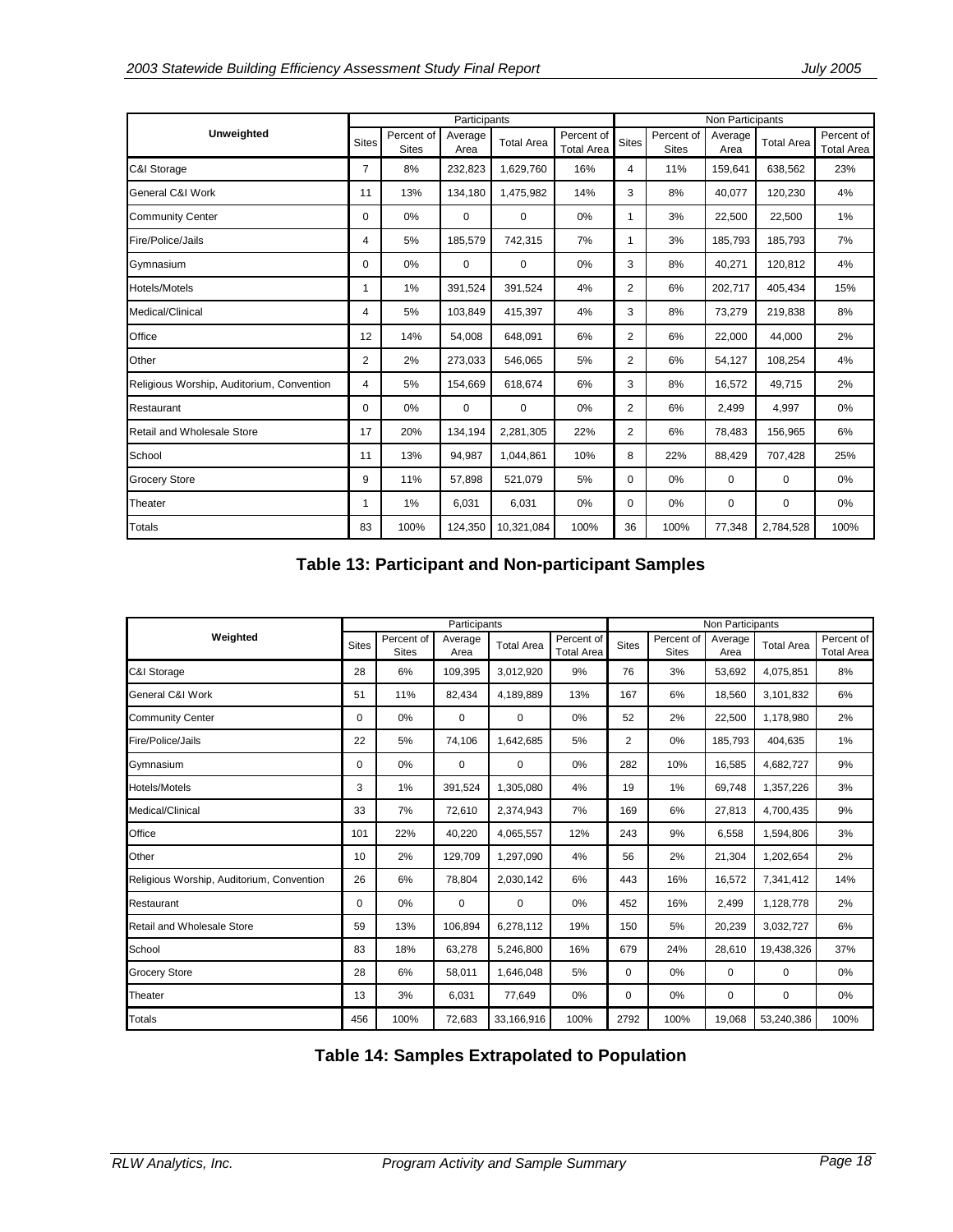This section presents the gross energy savings and demand reduction results. These include the findings for the shell, lighting power density, daylighting controls, other lighting controls, motors, HVAC, and refrigeration measures as well as the combined building total. Projects that were incented under the Whole Building Approach are reported under the measure group labeled "Whole Building". The combined total energy savings and demand reduction are defined to be the difference between the energy use or demand for the entire building under the T24 baseline and as-built simulations. The results were determined for each sample site both on a whole building basis as well as within each end use. Positive savings indicate that the building was more efficient – used less energy or demanded less – than its baseline case. As in the 2002 Building Efficiency Assessment, we have reported industrial measures in a separate category named "Industrial" due to the unique nature of industrial measures such as those installed in waste water facilities and dairies. Some commercial projects included industrial measures, labs with fume hoods for example. As mentioned in the previous section, the modeling results for these sites were disaggregated into commercial and industrial measures for the analysis, and the resulting industrial findings are included within the industrial results tables.

# **Statewide Energy Findings**

### *All Measures*

We begin the energy impacts section by reporting findings for all measures. Table 15 shows the estimated combined total gross energy savings relative to the energy savings from the program tracking databases. For all program participants, the combined total annual gross energy savings were estimated to be 143,055 MWh, representing a gross realization rate of 110.5%.

| Program<br>Estimated<br><b>Energy</b><br><b>Savings</b><br>(MWh) | Sampled<br>Energy<br><b>Savings</b><br>(MWh) | %<br><b>Energy</b><br><b>Savings</b><br><b>Sampled</b> | <b>Evaluated</b><br><b>Energy</b><br><b>Savings</b><br>(MWh) | <b>Realization</b><br>Rate |
|------------------------------------------------------------------|----------------------------------------------|--------------------------------------------------------|--------------------------------------------------------------|----------------------------|
| 129,428                                                          | 54,734                                       | 42.3%                                                  | 143,055                                                      | 110.5%                     |

### **Table 15: Combined Total Annual Gross Energy Savings**

Figure 1 shows the composition of annual gross energy savings by measure type. Whole Building Approach projects comprise nearly 40% of the annual energy savings among program participants. This is a significant increase over the 2002 findings  $(23\%)^{12}$  and 2001  $(20\%)^{13}$ . The Industrial measures account for over 20% of the annual energy savings. Lighting measures (i.e. lighting power density, daylighting controls, and other lighting controls) and HVAC + Motors

<sup>&</sup>lt;sup>12</sup> 2002 Building Efficiency Assessment, An Evaluation of the Savings By Design Program, RLW Analytics, Inc., July 2004, page 19.

<sup>&</sup>lt;sup>13</sup> 1999-2001 Building Efficiency Assessment, An Evaluation of the Savings By Design Program, RLW Analytics, Inc., April 2003, page 20.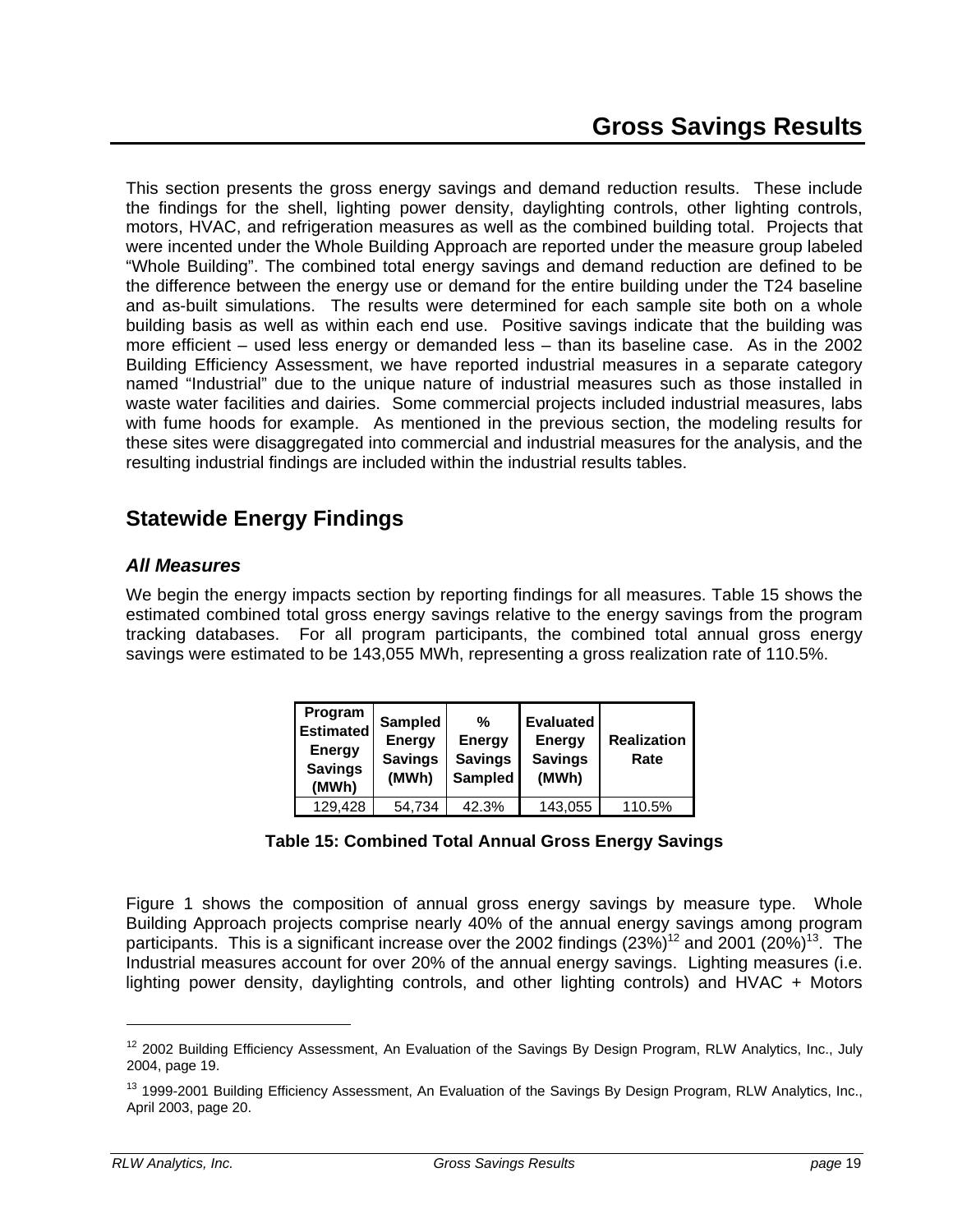measures each comprise just over 15% of the savings. Shell measures, such as fenestration, and refrigeration measures have the smallest share of annual gross energy savings.



**Figure 1: Composition of Annual Gross Energy Savings as % of the Combined Total**

Table 16 shows the estimated energy savings and error bound by measure type as well as for the combined commercial total. The combined commercial total energy savings were 111,748 MWh, with an error bound of 12,252 MWh, yielding a 90% confidence interval of 99,496, 124,000 MWh. Industrial measures achieved gross energy savings of 31,307 MWh, with an error bound of 9,398 MWh, yielding a 90% confidence interval of 21,909, 40,705 MWh.

Each end use is a category of energy consuming measures that contribute to the total energy consumption of a building. The "measure categories" in this report refer to the measures that define each of the DOE-2 parametrics. The "shell" measure category has no value in the final column labeled "Savings as % of End Use Baseline" because shell measures do not directly consume energy and thus have no associated baseline consumption. The industrial measure category also has no value in this column because industrial measures utilize measure specific standard practice for determining energy savings, as opposed to a predefined Title 24 baseline.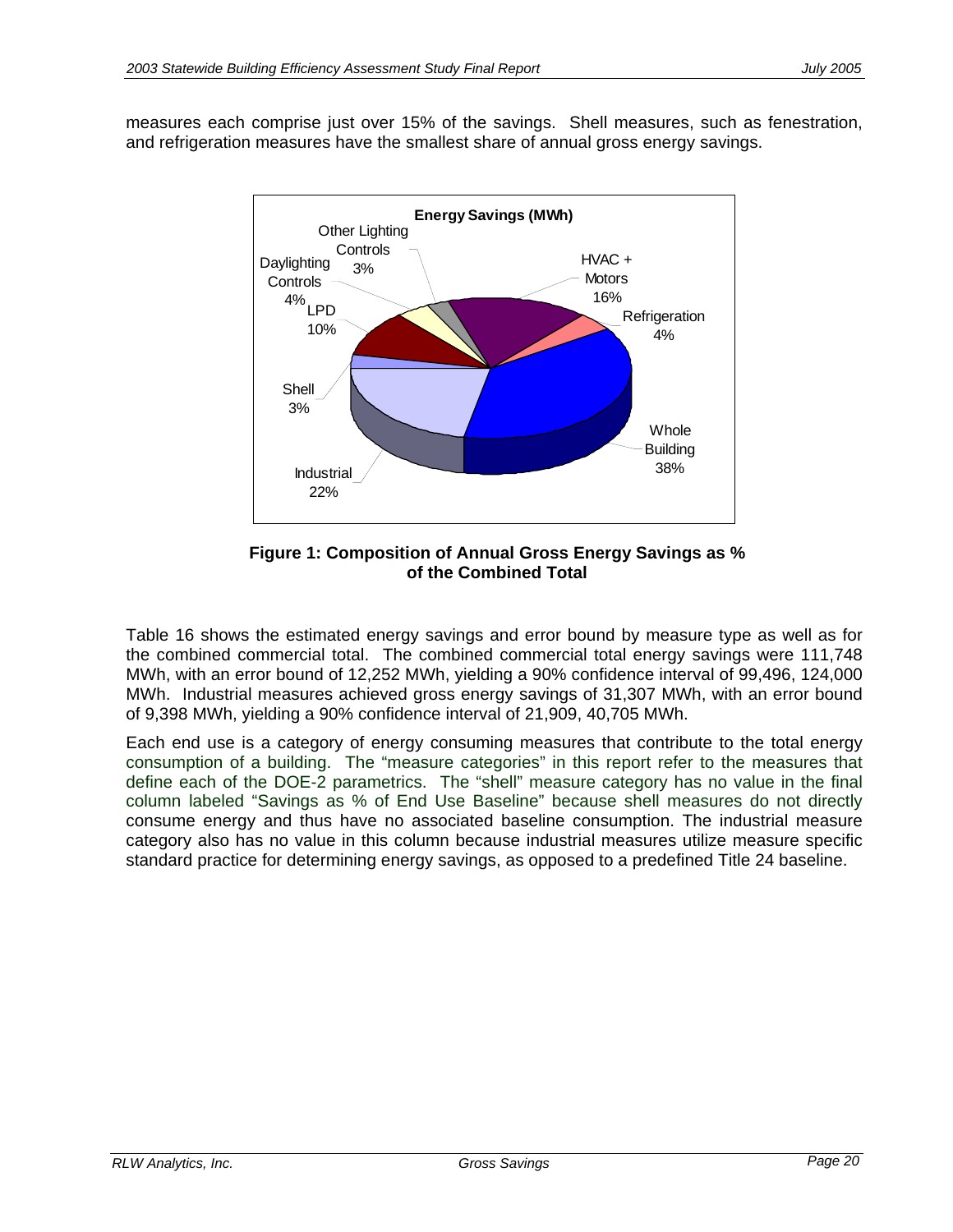|                | <b>Measure Category</b>          | <b>Energy</b><br><b>Savings</b><br>(MWh) | Error<br><b>Bound</b> | <b>Relative</b><br><b>Precision</b> | <b>Savings</b><br>as % of<br><b>End Use</b><br><b>Baseline</b> |
|----------------|----------------------------------|------------------------------------------|-----------------------|-------------------------------------|----------------------------------------------------------------|
|                | Shell                            | 4,548                                    | 1,847                 | 40.6%                               | <b>NA</b>                                                      |
| Approach       | LPD                              | 14,740                                   | 7,288                 | 49.4%                               | 13.0%                                                          |
|                | Daylighting Controls             | 5,827                                    | 2,439                 | 41.9%                               | 5.1%                                                           |
|                | <b>Other Lighting Controls</b>   | 3,592                                    | 1,607                 | 44.7%                               | 3.2%                                                           |
| <b>Systems</b> | HVAC + Motors                    | 23,514                                   | 8,784                 | 37.4%                               | 14.6%                                                          |
|                | Refrigeration                    | 5,951                                    | 3,850                 | 64.7%                               | 26.0%                                                          |
|                | <b>Whole Building</b>            | 53,577                                   | 11,756                | 21.9%                               | 21.3%                                                          |
|                | <b>Combined Commercial Total</b> | 111,748                                  | 12,252                | 11.0%                               | 18.7%                                                          |
|                |                                  |                                          |                       |                                     |                                                                |
|                | Industrial                       | 31,307                                   | 9,398                 | 30.0%                               | NA.                                                            |

**Table 16: Annual Gross Energy Savings** 

### *Statewide Energy Savings as a Percentage of Baseline*

This section provides the participant and non-participant savings for commercial buildings, industrial projects and measures are not included. The results for participants and nonparticipants are presented together allowing easy comparison. However, due to the limited nonparticipant sample size, and differences in the populations (see Table 13), these comparisons should be made with caution. There were no buildings in the non-participant sample with a substantial amount of daylighting controls or refrigeration measures; therefore there are no nonparticipant savings for these measure categories.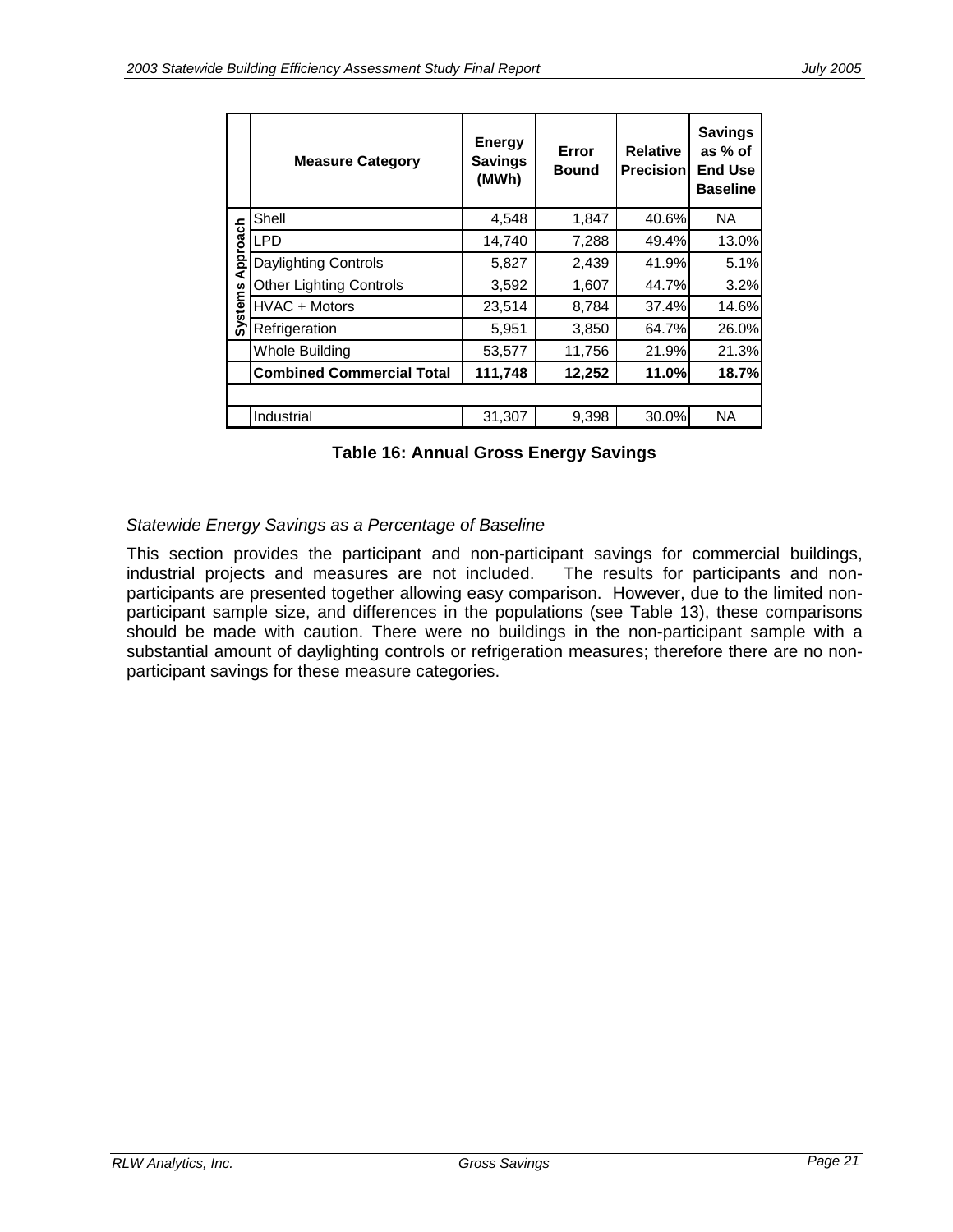

**Figure 2: Participant and Non-participant Energy Savings as a Percentage of Baseline Consumption – Commercial Sites Only** 

Table 17 shows participant and non-participant savings as a percentage of baseline consumption by end use as well as the corresponding error bounds; in other words, Table 17 presents the data shown graphically in Figure 2 along with the error bounds at the 90% confidence level. In general, the non-participant error bounds are quite large relative to the estimates, which is a direct consequence of the small non-participant sample size. Therefore, when interpreting these results, one must use caution, particularly when making comparisons between the participants and the non-participants. There are, however, some statistically significant differences between the participants and the non-participants<sup>14</sup>. Participants are significantly more efficient than nonparticipants at the building level and in the daylighting controls measure category. Refrigeration end uses were not captured in the non-participant sample. For all other end uses (i.e. Shell, LPD, Other Lighting Controls, and HVAC + Motors), the differences shown are not statistically significant.

 $14$  Statistical significance tests were conducted at the 90% level of confidence.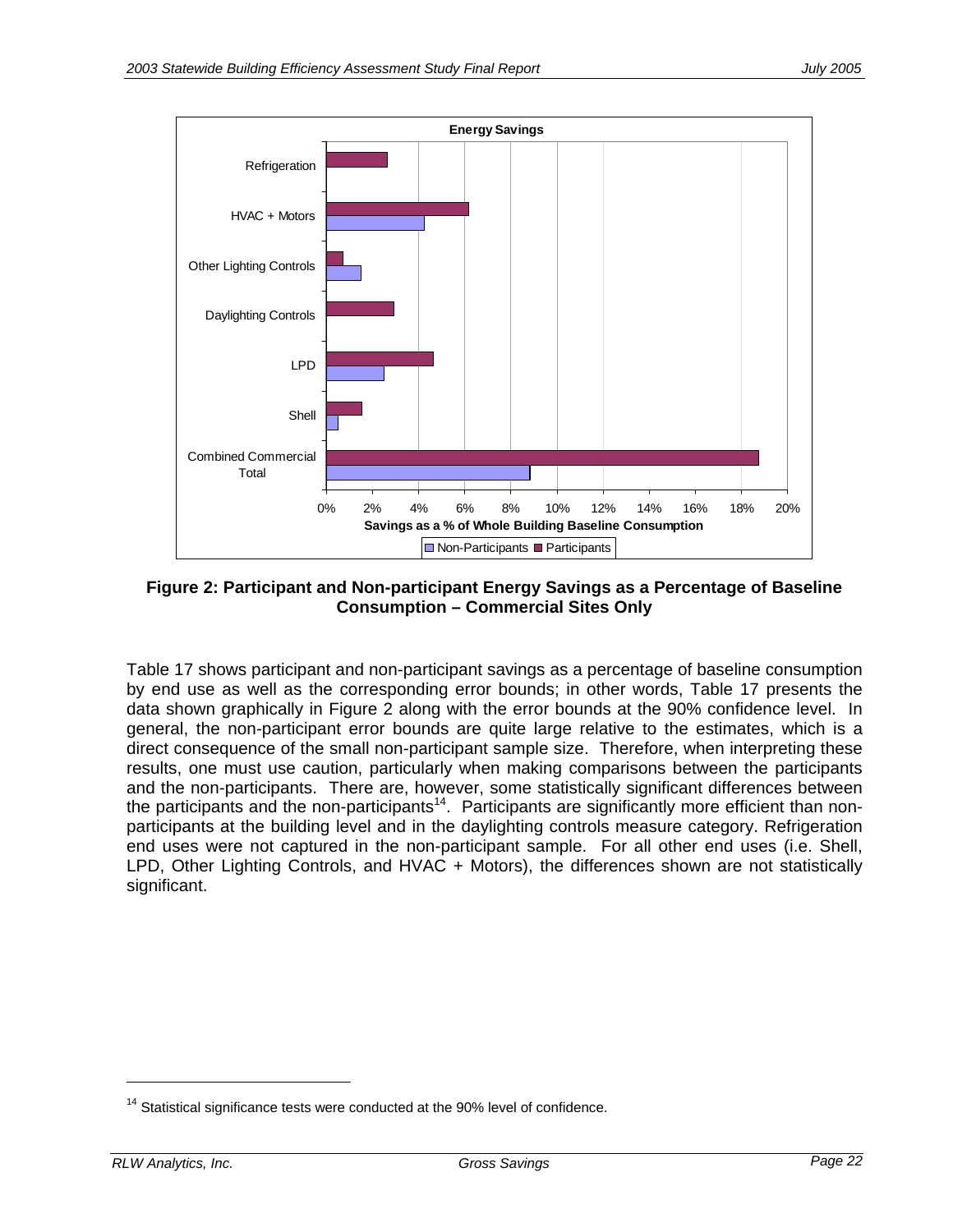|                                  | <b>Participants</b> |              | <b>Non-Participants</b> |              |
|----------------------------------|---------------------|--------------|-------------------------|--------------|
|                                  | <b>Savings</b>      |              | <b>Savings</b>          |              |
| <b>End Use</b>                   | as a % of           | Error        | as a % of               | Error        |
|                                  | <b>Building</b>     | <b>Bound</b> | <b>Building</b>         | <b>Bound</b> |
|                                  | <b>Baseline</b>     |              | <b>Baseline</b>         |              |
| Shell                            | 1.5%                | 0.5%         | 0.5%                    | 0.4%         |
| <b>LPD</b>                       | 4.7%                | 1.6%         | 2.5%                    | 2.6%         |
| Daylighting Controls             | 3.0%                | 0.9%         | 0.0%                    | 0.0%         |
| <b>Other Lighting Controls</b>   | 0.7%                | 0.3%         | 1.5%                    | 1.0%         |
| HVAC + Motors                    | 6.2%                | 1.9%         | 4.3%                    | 4.9%         |
| Refrigeration                    | 2.7%                | 1.0%         |                         |              |
| <b>Combined Commercial Total</b> | 18.7%               | 3.5%         | 8.8%                    | 3.9%         |

### **Table 17: Participant and Non-participant Energy Savings as a Percentage of Baseline Consumption with Error Bounds – Commercial Sites Only**

Figure 3 shows participant and non-participant energy savings as a percentage of baseline consumption by Title 24 energy code year (1998 or 2001). The mix of participants and nonparticipants that have been included in this study were subject to different Title 24 requirements depending upon when the building permit was obtained. Projects that were permitted prior to June 1, 2001 were subject to the 1998 Title 24 code, while projects permitted after this date were subject to the 2001 Title 24 code requirements<sup>15</sup>. Unlike all other results presented throughout this report, the results in these charts are unweighted. In order to properly weight these results, it would be necessary to know which Title 24 energy code type was utilized for each site in the non-participant population. This information is not available.

The results of this analysis, although unweighted, reveal very interesting comparisons. Nonparticipant efficiency as a percentage of whole building energy consumption is nearly equal to participants when compared to the 1998 code. However, when making the same comparison to 2001 code, non-participant efficiency decreased drastically, perhaps maintaining nearly the same overall level of efficiency as the pre-2001 Title 24 non-participants. These findings illustrate the role SBD has played in pushing the efficiency levels for projects complying to 2001 standards, a comparison that yields a near 20% gap between participants and non-participants.

<sup>&</sup>lt;sup>15</sup> Updated to Title 24 resulting from Assembly Bill 970 became effective June 1, 2001. An exception to this date was HVAC efficiency changes, which became effective October 1, 2001.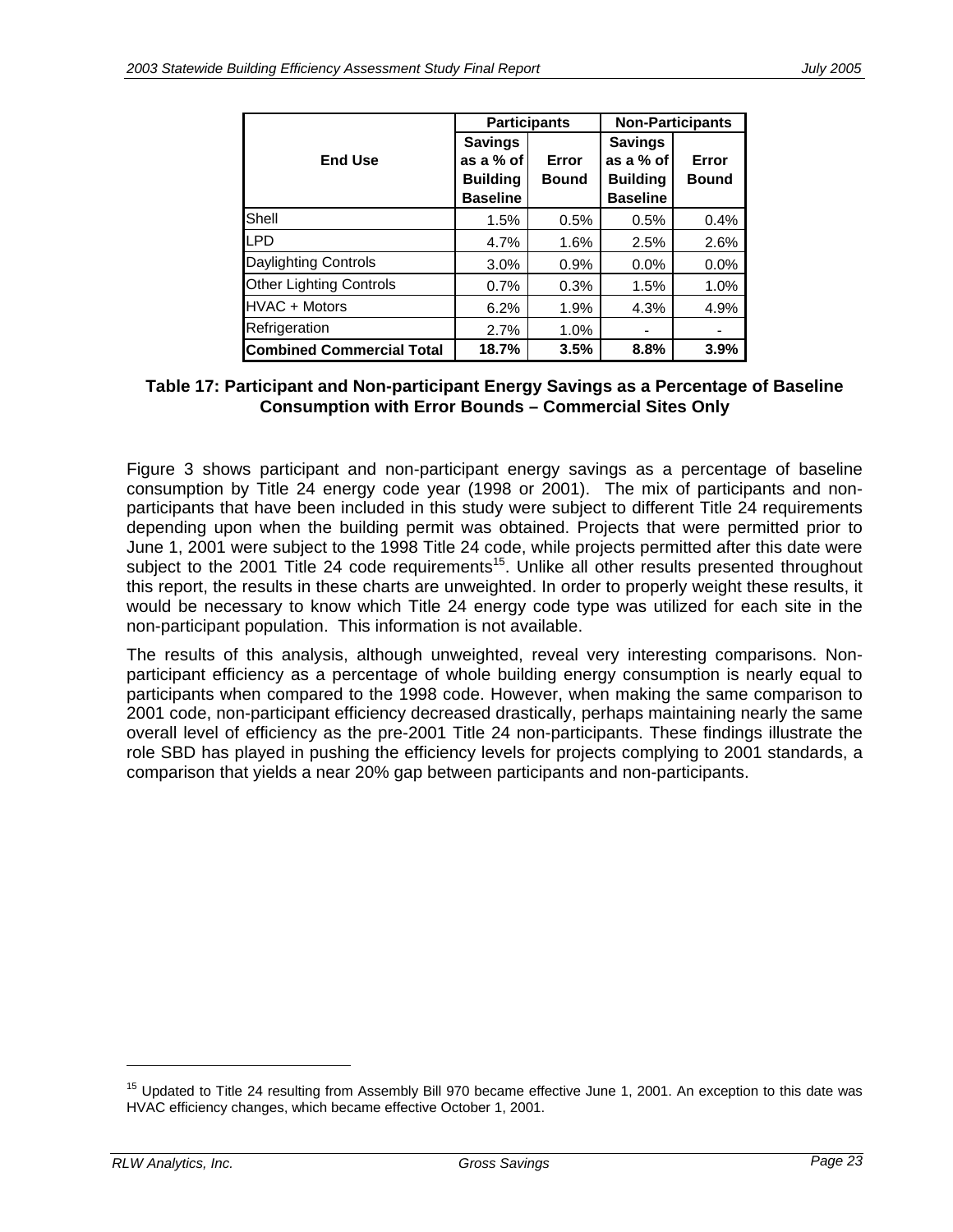

### **Figure 3: Participant and Non-participant Energy Savings as a Percentage of Baseline Consumption – 2001 Title 24 versus 1998 Title 24, Commercial Sites Only (Unweighted)16**

Table 18 numerically shows the same results displayed graphically in Figure 3 along with the corresponding error bounds. The non-participant error bounds are quite large relative to the estimates of savings as a percentage of baseline consumption. In fact, the non-participant error bounds exceed the estimates. Thus, the results shown in Figure 3 and Table 18 must be interpreted with caution.

|                              |                                                                   | <b>Participants</b>   | <b>Non-Participants</b>                                           |                       |  |
|------------------------------|-------------------------------------------------------------------|-----------------------|-------------------------------------------------------------------|-----------------------|--|
| Title 24<br><b>Code Year</b> | <b>Savings</b><br>as a % of<br><b>Building</b><br><b>Baseline</b> | Error<br><b>Bound</b> | <b>Savings</b><br>as a % of<br><b>Building</b><br><b>Baseline</b> | Error<br><b>Bound</b> |  |
| 1998 Title 24                | 18.4%                                                             | 9.5%                  | 19.2%                                                             | 24.1%                 |  |
| 2001 Title 24                | 20.9%                                                             | 7.5%                  | 2.4%                                                              | 7.9%                  |  |

#### **Table 18: Participant and Non-participant Energy Savings as a Percentage of Baseline Consumption with Error Bounds – 2001 Title 24 versus 1998 Title 24, Commercial Sites Only (Unweighted)**

 $16$  Note: the 1998 code non participant sample size is 6 sites, resulting in a large error bound on the finding.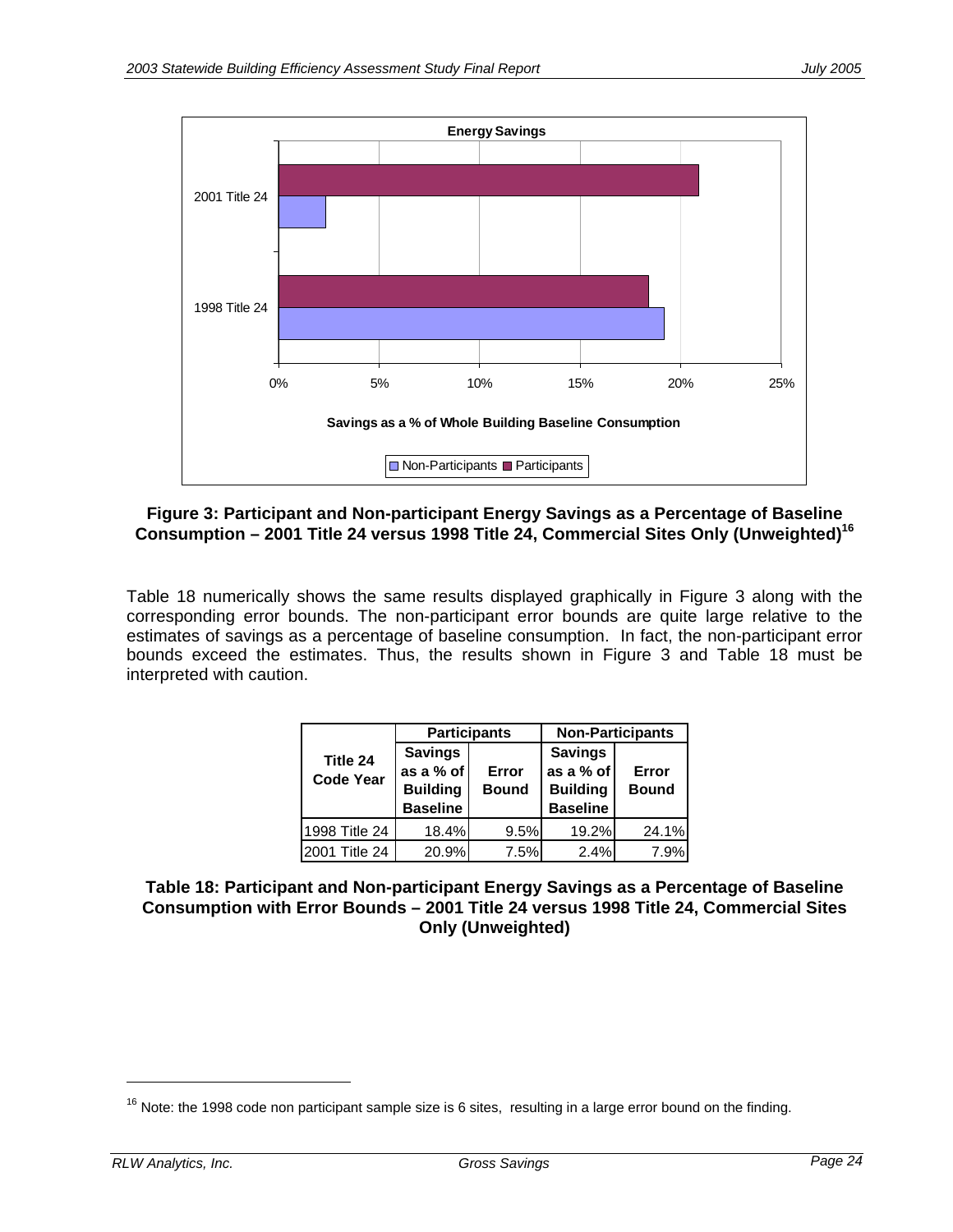Figure 4 presents the building performance as a percentage of whole building baseline consumption for projects complying with the 1998 Title 24 code and the 2001 Title 24 code, respectively. The participant and non-participants results are presented side-by-side for ease of comparison. However, the large error bound associated with the small non-participant sample size suggest caution is warranted when comparing these results, particularly when considering individual measure findings.



**Figure 4: Participant and Non-participant Energy Savings as a Percentage of Baseline Consumption – 1998 and 2001 Title 24 Commercial Sites Only (Unweighted)** 

### *Incented Measures*

Incented measures refer only to the measures explicitly receiving an incentive within a specified end-use. Table 19 summarizes the annual gross energy savings due to incented measures relative to the energy savings from the program tracking databases. For all program participants, the combined total annual gross energy savings due to incented measures were estimated to be 127,280 MWh, representing a gross realization rate of 98.3%.

| Program<br><b>Estimated</b><br><b>Energy</b><br><b>Savings</b><br>(MWh) | Sampled<br><b>Energy</b><br><b>Savings</b><br>(MWh) | %<br><b>Energy</b><br><b>Savings</b><br>Sampled | <b>Evaluated</b><br><b>Energy</b><br><b>Savings</b><br>(MWh) | <b>Realization</b><br>Rate |
|-------------------------------------------------------------------------|-----------------------------------------------------|-------------------------------------------------|--------------------------------------------------------------|----------------------------|
| 129,428                                                                 | 54.734                                              | 42.3%                                           | 127.280                                                      | 98.3%                      |

#### **Table 19: Annual Gross Energy Savings – Incented Measures Only**

Table 20 shows the estimated annual gross energy savings and gross realization rates for incented measures only. Whole building projects and industrial measures account for the majority of measure only savings. Together they combine for approximately two-thirds of the measures only gross savings produced by the program. The lighting power density  $+$  other lighting controls and daylighting controls measures comprise nearly an additional 20% of the savings due to incented measures with each accounting for over 18,000 MWh and 5,000 MWh of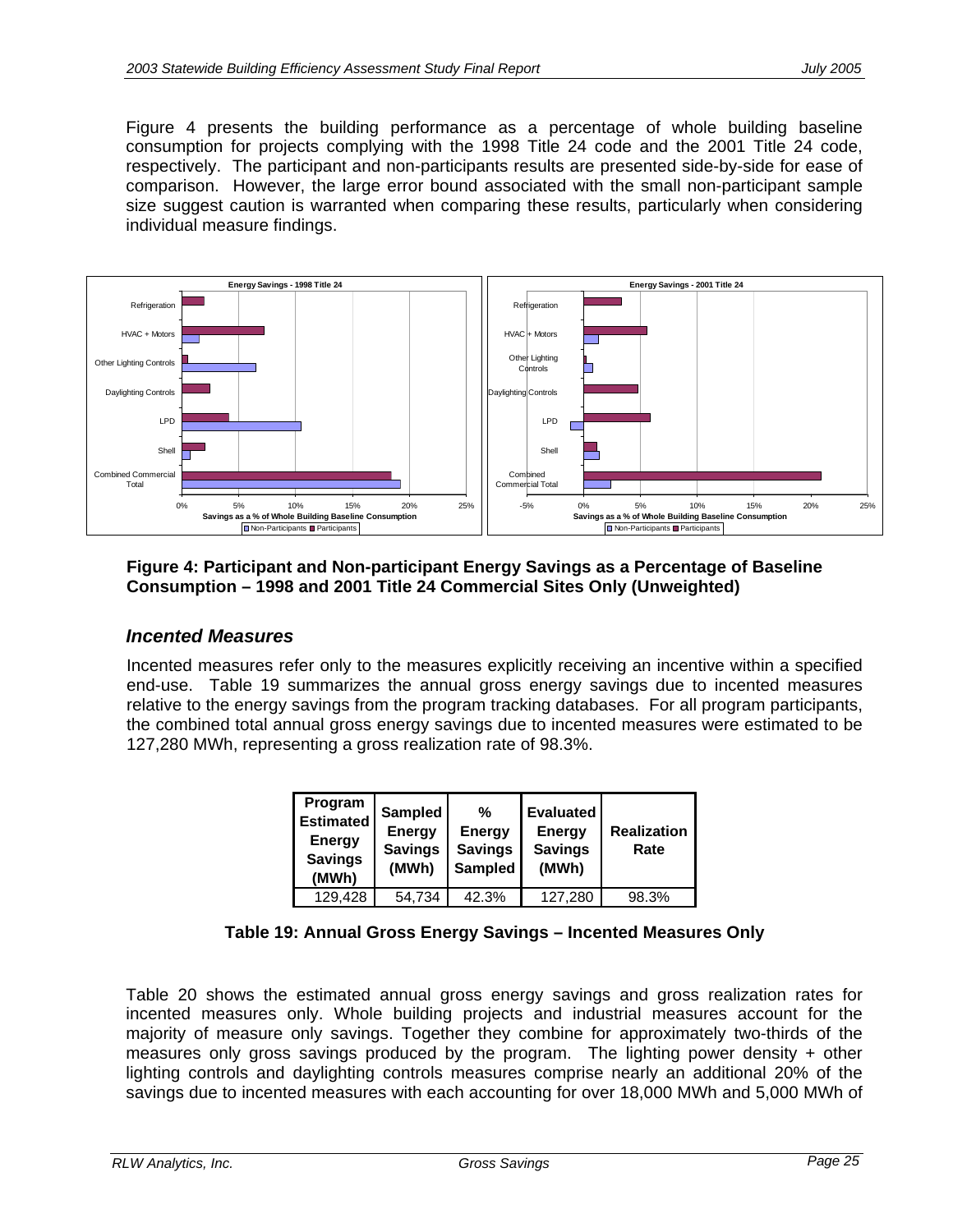savings, respectively. Table 20 also displays lighting power density + other lighting controls achieving the highest savings relative to baseline, producing nearly 30% savings above the lighting baseline consumption. Whole Building projects follow lighting power density + other lighting controls for producing the second highest savings as a percent of the end-use baseline; these projects are proving to be approximately 22% better than code.

The final column in Table 20 shows that Whole Building is the only commercial measure category with a gross realization rate exceeding 100%. HVAC + Motors and Refrigeration measures are experiencing the lowest gross realization rates at 57%. The realization rate for HVAC + Motors was affected by inaccurate assumptions for VFD savings on large central plant chillers (two prisons and a medical center). The Refrigeration realization rate was affected by lower as-built operating hours than projected. This would suggest that a review of the energy savings assumptions used for these types of measures would be beneficial. All other measure categories are within a reasonable Realization Rate range.

|      | <b>Measure Category</b>          | <b>Energy</b><br><b>Savings</b><br>(MWh) | Error<br><b>Bound</b> | <b>Relative</b><br><b>Precision</b> | <b>Savings</b><br>as % of<br><b>End Use</b><br><b>Baseline</b> | Program<br><b>Estimated</b><br><b>Energy</b><br><b>Savings</b><br>(MWh) | <b>Gross</b><br><b>Realization</b><br>Rate |
|------|----------------------------------|------------------------------------------|-----------------------|-------------------------------------|----------------------------------------------------------------|-------------------------------------------------------------------------|--------------------------------------------|
| ach  | Shell                            | 497                                      | 636                   | 127.9%                              | <b>NA</b>                                                      | 567                                                                     | 88%                                        |
| ppro | LPD + Other Lighting Controls    | 18,576                                   | 5,152                 | 27.7%                               | 29.9%                                                          | 20,219                                                                  | 92%                                        |
| n    | Daylighting Controls             | 5,870                                    | 2,482                 | 42.3%                               | 9.5%                                                           | 6,182                                                                   | 95%                                        |
| stem | HVAC + Motors                    | 13,995                                   | 3,583                 | 25.6%                               | 9.3%                                                           | 24,446                                                                  | 57%                                        |
| ລັ   | Refrigeration                    | 3,458                                    | 2,256                 | 65.2%                               | 15.6%                                                          | 6,026                                                                   | 57%                                        |
|      | Whole Building                   | 53,577                                   | 11,756                | 21.9%                               | 21.3%                                                          | 41,877                                                                  | 128%                                       |
|      | <b>Combined Commercial Total</b> | 95,973                                   | 10,793                | 11.2%                               | 16.1%                                                          | 99,317                                                                  | 97%                                        |
|      |                                  |                                          |                       |                                     |                                                                |                                                                         |                                            |
|      | Industrial                       | 31,307                                   | 9,398                 | 30.0%                               | <b>NA</b>                                                      | 30,111                                                                  | 104%                                       |

#### **Table 20: Annual Gross Energy Savings and Realization Rates by Measure Category – Incented Measures Only17**

Figure 5 shows the composition of the total estimated annual gross energy savings for incented measures only. Over 65% of the energy savings, considering only incented measures, is resulting from Industrial and Whole Building Approach measures and projects. Lighting measures account for 20% of the incented measure savings.

The utilities do not track 'other lighting controls', such as occupancy sensors, separate from LPD measures. Instead, the utilities include savings from these controls in the LPD category, primarily because lighting controls are used as a mechanism for reducing LPD for compliance with Title-24. Since they are not shown as measures in the utility tracking system, the evaluation team has combined them with LPD measures during the analysis.

-

 $17$  For lighting measures, the savings as a percentage of baseline consumption is expressed relative to the lighting baseline consumption for the sites that had the measure installed. LPD is combined with Other Lighting Controls to match the IOU reporting methodology in order to calculate the Gross Realization Rate.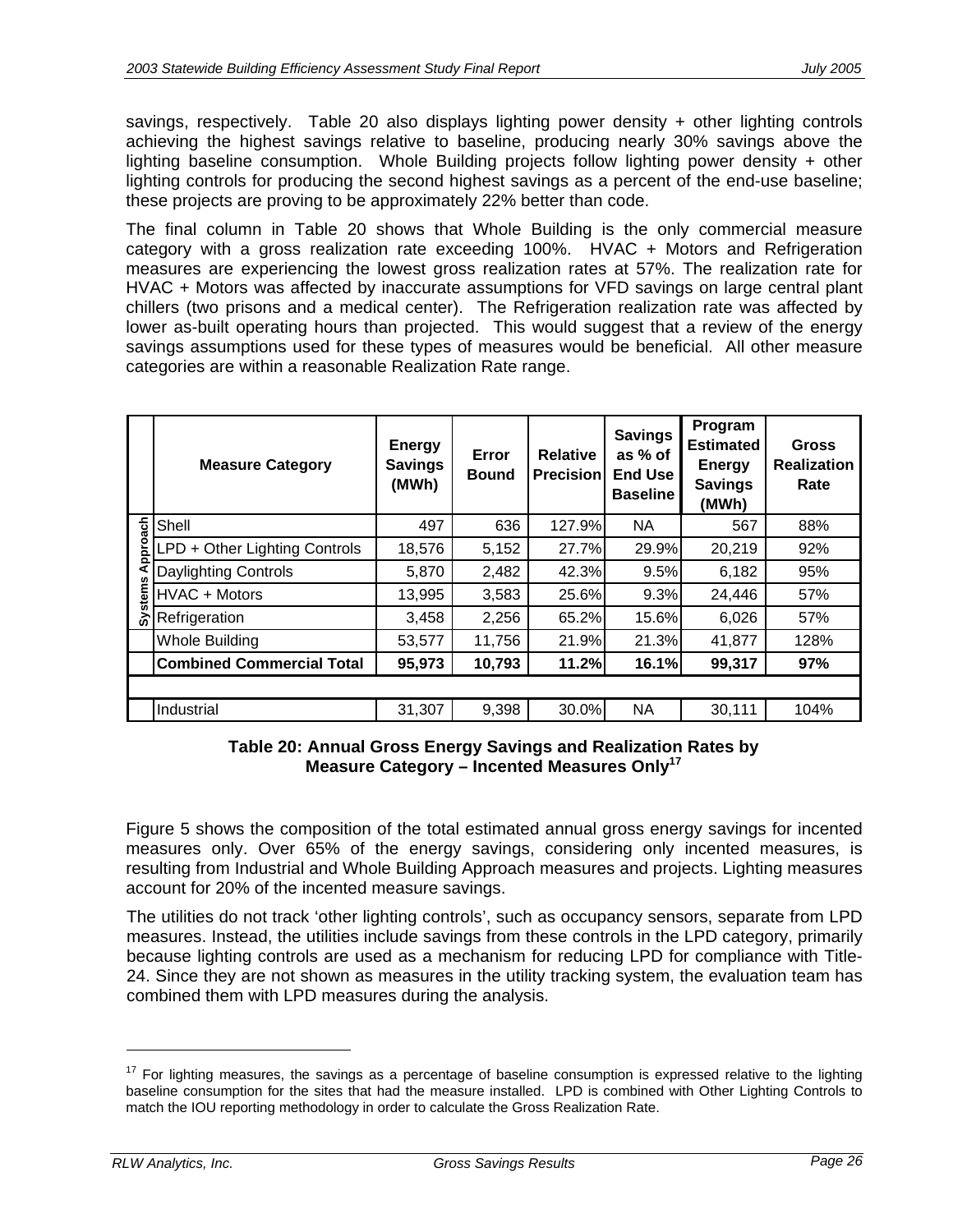

**Figure 5: Composition of Estimated Annual Energy Savings – Incented Measures Only** 

Figure 6 shows the annual gross savings for incented measures expressed as a percentage of each end-use baseline usage. LPD + other lighting controls were more efficient relative to baseline consumption than were other measures. For the Whole Building measure, the annual gross savings relative to baseline consumption were approximately 21%, refrigeration measures savings were about 15% relative to baseline, and HVAC and daylighting controls measures were also roughly equal, saving nearly 10% more energy than baseline.



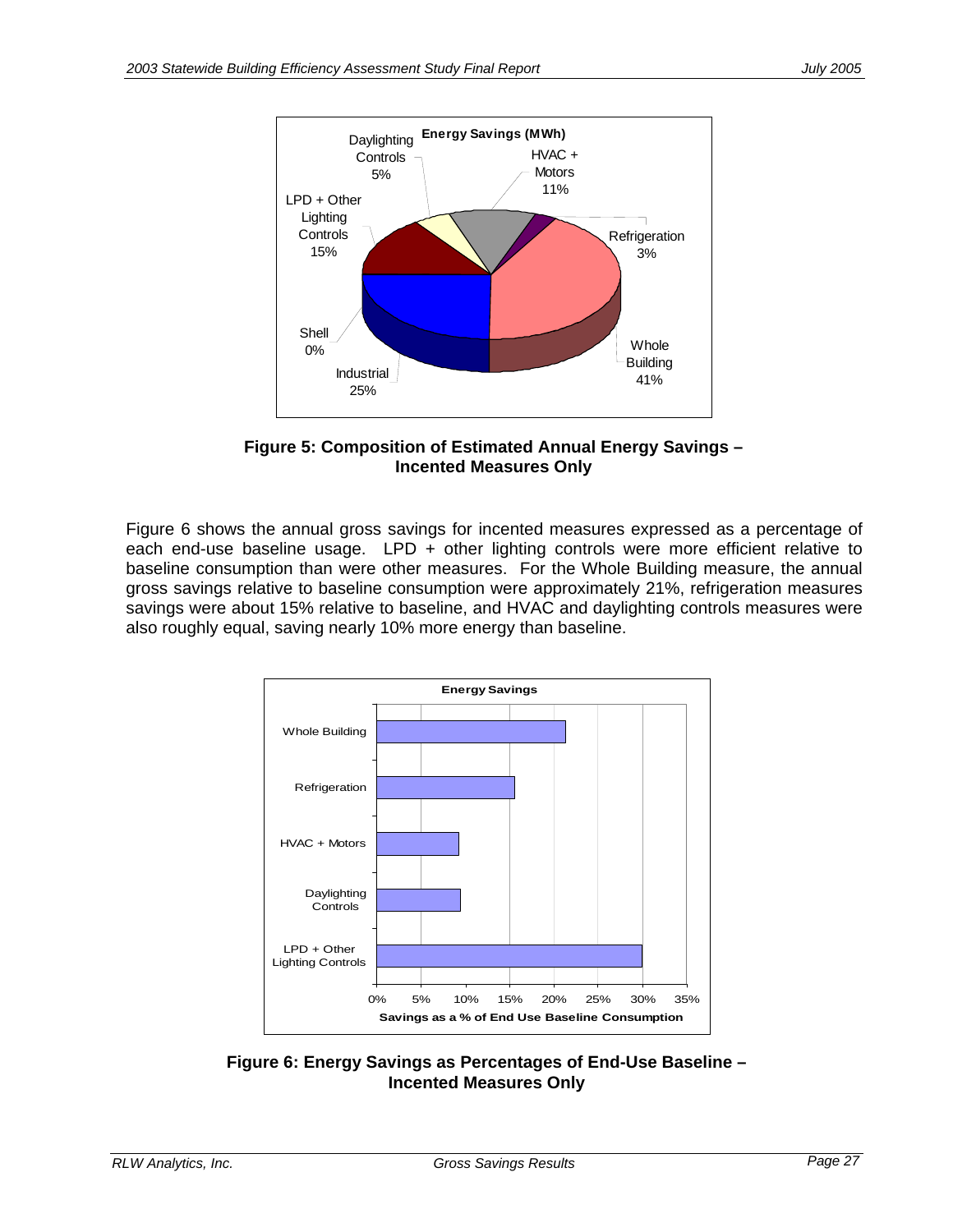# **Statewide Demand Reduction Findings**

This section presents the gross summer peak demand reduction for the program participants. Similar to the energy findings, we begin the section with the results for all measures and then present results for incented measures only. These results show that HVAC + Motors have the greatest impact on the summer peak demand reduction among program participants and refrigeration accounts for the least of demand reduction.

### *All Measures*

Table 21 shows the estimated combined total summer peak gross demand reduction relative to the summer peak demand reduction from the program tracking databases. For all program participants, the combined total summer peak gross demand reduction is estimated to be 32.4 MW, representing a gross realization rate of 121.1%. This is 13% greater than the evaluated demand reduction documented for the 2002 program (28.6 MW).

| Program<br><b>Estimated</b><br><b>Demand</b><br><b>Reduction</b><br>(MW) | Sampled<br><b>Demand</b><br>(MW) | %<br><b>Demand</b><br><b>Reduction   Reduction   Reduction</b><br><b>Sampled</b> | Evaluated<br><b>Demand</b><br>(MW) | <b>Realization</b><br>Rate |
|--------------------------------------------------------------------------|----------------------------------|----------------------------------------------------------------------------------|------------------------------------|----------------------------|
| 26.7                                                                     | 10.5                             | 39.4%                                                                            | 32.4                               | 121.1%                     |

**Table 21: Combined Total Summer Peak Demand Reduction** 

It is important to point out that for this study the demand savings is calculated based on the utility coincident peak, while the program calculates demand savings based on building peak demand. While the demand realization results are less applicable to program evaluation, this approach has been taken for these reports to provide information in support of the resource acquisition process. The coincident peak hour of 2pm, July 18<sup>th</sup> was used for this study. The relationship between building peak demand and system peak demand is provided in Table 22 below.

|                | <b>Measure Category</b>          | <b>Coincident</b><br>Peak<br><b>Demand</b><br><b>Reduction</b><br>(MW) | <b>Building</b><br><b>Peak Demandl</b><br><b>Reduction</b><br>(MW) | %<br><b>Difference</b> |
|----------------|----------------------------------|------------------------------------------------------------------------|--------------------------------------------------------------------|------------------------|
|                | Shell                            | 0.5                                                                    | 0.4                                                                | $-22%$                 |
| Approach       | LPD + Other Lighting Controls    | 3.5                                                                    | 4.6                                                                | 33%                    |
|                | <b>Daylighting Controls</b>      | 1.4                                                                    | 2.2                                                                | 55%                    |
| <b>Systems</b> | HVAC + Motors                    | 4.1                                                                    | 6.5                                                                | 56%                    |
|                | Refrigeration                    | 0.4                                                                    | 0.3                                                                | $-22%$                 |
|                | <b>Whole Building</b>            | 13.1                                                                   | 13.7                                                               | 5%                     |
|                | <b>Combined Commercial Total</b> | 23.1                                                                   | 27.8                                                               | 20%                    |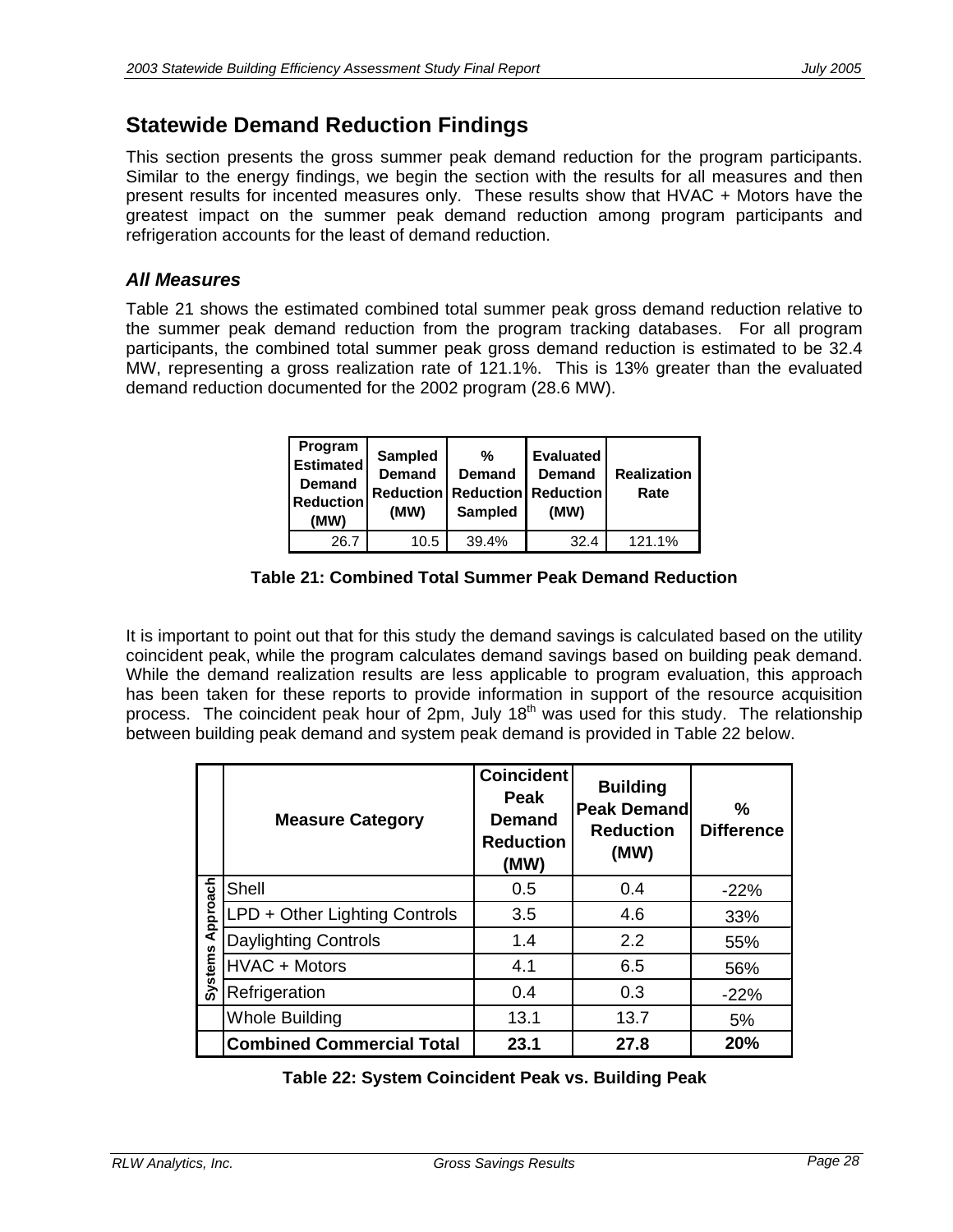Figure 7 shows the breakdown of summer peak demand reduction by measure category. As with the energy savings results, Whole Building Approach projects account for about 40% of the summer peak demand reduction among program participants. Over 15% of the reduction is due to lighting measures (i.e. lighting power density, daylighting controls, and other lighting controls), while HVAC + Motors measures comprise an additional 20% of the reduction.

The comparison of Figure 1 and Figure 7 reveals that the demand and energy savings contribution by end use is similar for Whole Building, Daylighting Controls, Other Lighting Controls, and LPD. The Industrial measure category is experiencing the largest differential between the demand and energy savings percentage at 12% and 22%, respectively. This is due in large part to the impact of a large dairy barn industrial lighting measure that does not create peak demand savings.



**Figure 7: Composition of Summer Peak Demand Reduction** 

Table 23 shows the estimated gross summer peak demand reduction and error bound by measure type, as well as for combined commercial total. The combined commercial total gross summer peak demand reduction was 28.5 MW, with an error bound of 4.2 MW, yielding a 90% confidence interval of 24.3, 32.7MW. Industrial measures achieved summer peak demand reduction of 3.9 MW, with an error bound of 1.2 MW, yielding a 90% confidence interval of 2.7, 5.1MW.

In general, the demand reduction for each measure category as a percentage of its end use baseline demand is very similar to the energy savings as a percentage of its end- use baseline consumption, with the exception of industrial. As one might expect, HVAC and motors are producing the most demand reduction for any systems measures (645 MW). Whole Building projects are producing nearly one-half of the demand savings for all commercial measures, which account for 13.1 MW out of a total 28.5 MW.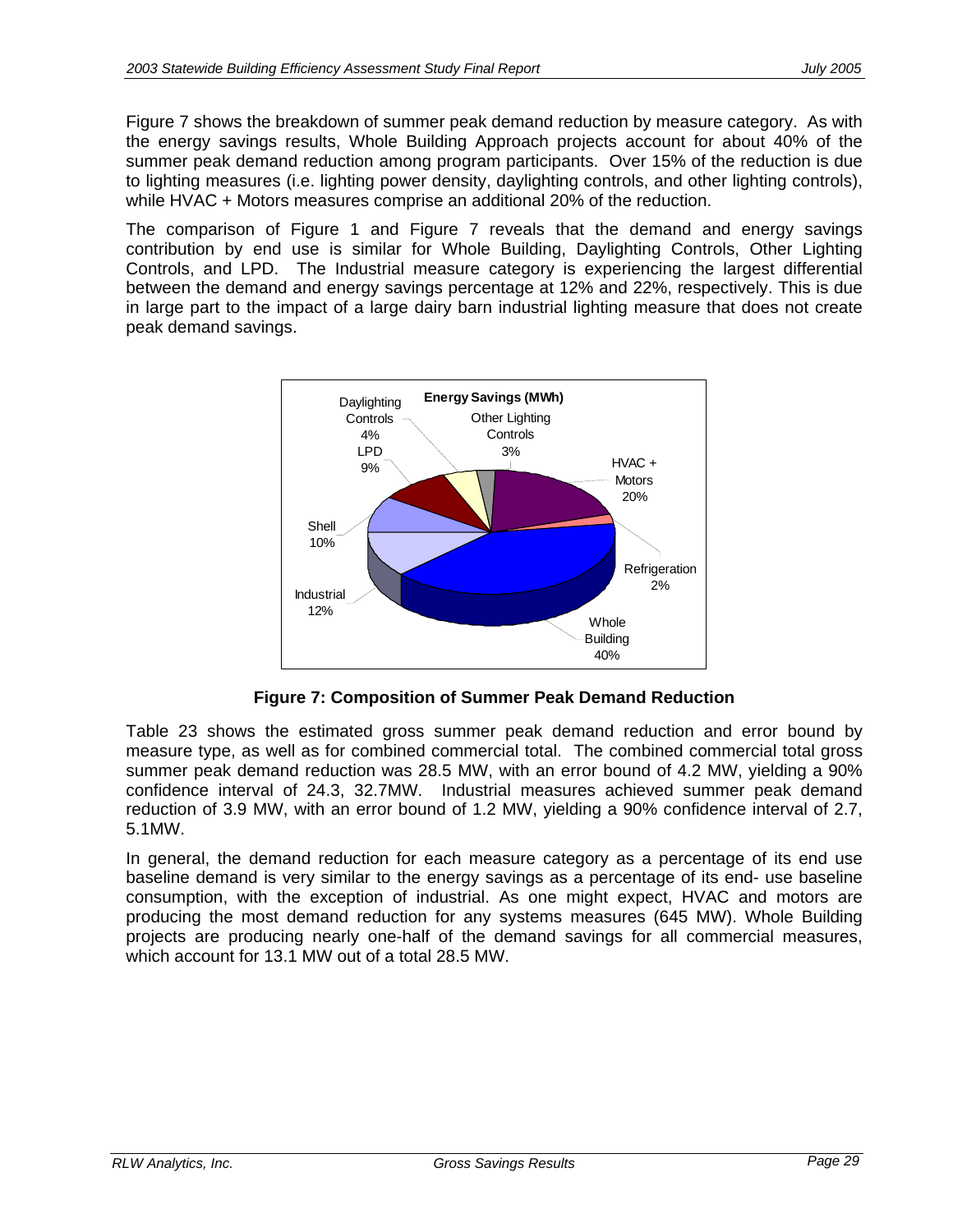|                | <b>Measure Category</b>          | <b>Demand</b><br><b>Reduction</b><br>(MW) | Error<br><b>Bound</b> | <b>Relative</b><br><b>Precision</b> | <b>Savings</b><br>as % of<br><b>End Use</b><br><b>Baseline</b> |
|----------------|----------------------------------|-------------------------------------------|-----------------------|-------------------------------------|----------------------------------------------------------------|
|                | Shell                            | 3.1                                       | 1.5                   | 49.1%                               | NA.                                                            |
|                | <b>LPD</b>                       | 2.9                                       | 1.4                   | 47.8%                               | 14.6%                                                          |
| Approach       | <b>Daylighting Controls</b>      | 1.5                                       | 0.7                   | 47.1%                               | 7.3%                                                           |
|                | <b>Other Lighting Controls</b>   | 0.8                                       | 0.5                   | 60.8%                               | 4.2%                                                           |
| <b>Systems</b> | HVAC + Motors                    | 6.4                                       | 1.8                   | 28.0%                               | 12.1%                                                          |
|                | Refrigeration                    | 0.8                                       | 0.5                   | 64.6%                               | 25.0%                                                          |
|                | Whole Building                   | 13.1                                      | 2.9                   | 22.0%                               | 24.8%                                                          |
|                | <b>Combined Commercial Total</b> | 28.5                                      | 4.2                   | 14.6%                               | 20.7%                                                          |
|                |                                  |                                           |                       |                                     |                                                                |
|                | Industrial                       | 3.9                                       | 1.2                   | 31.1%                               | NA.                                                            |

### **Table 23: Summer Peak Demand Reduction**

Figure 8 shows the summer peak demand reduction of both program participants and nonparticipants expressed as a percentage of each group's whole building baseline demand. The participants were approximately 21% better than baseline on average, while the non-participant comparison group was approximately 7% better than baseline. Figure 8 also shows these results by end-use. For these results we have included the Whole Building projects with the Systems Approach projects by disaggregating the end-uses into the categories presented below. The small sample sizes for these subgroups suggest caution in the interpretation of the results.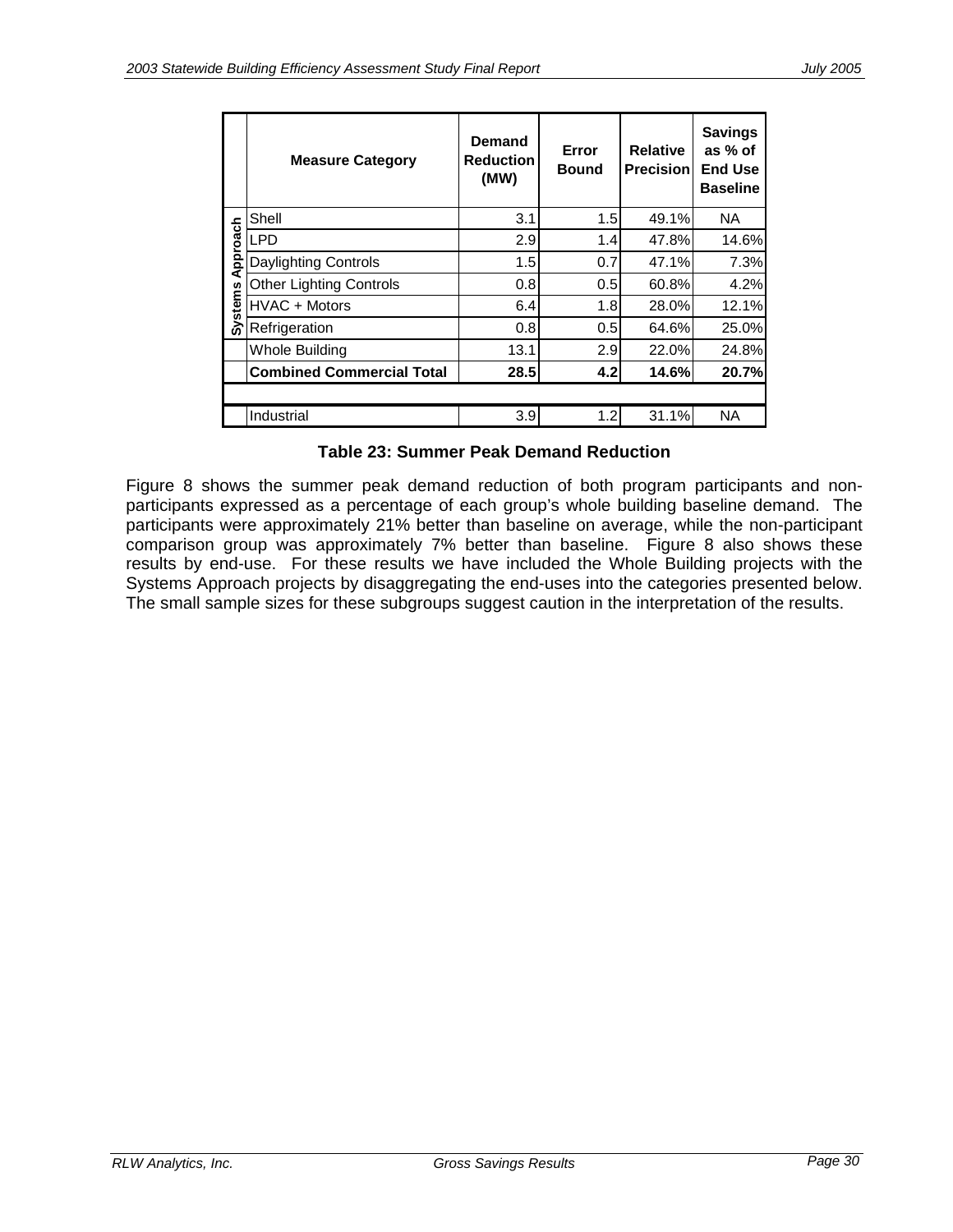

#### **Figure 8: Participant and Non-participant Demand Reduction as a Percentage of Baseline Demand**

Table 24 shows participant and non-participant savings as a percentage of baseline consumption by end use as well as the corresponding error bounds; in other words, Table 24 presents the data shown graphically in Figure 8 along with the error bounds at the 90% confidence level. In general, the non-participant error bounds are quite large relative to the estimates, which is a direct consequence of the small non-participant sample size. Therefore, when interpreting these results, one must use caution, particularly when making comparisons between the participants and the non-participants. There are, however, some statistically significant differences between the participants and the non-participants<sup>18</sup>. Participants are significantly more efficient than nonparticipants at the building level and in the HVAC + Motors and daylighting controls. Refrigeration end uses are not represented in the non-participant sample. For all other end uses (i.e. Shell, LPD, Other Lighting Controls, and HVAC + Motors), the differences shown are not statistically significant.

-

 $18$  Statistical significance tests were conducted at the 90% level of confidence.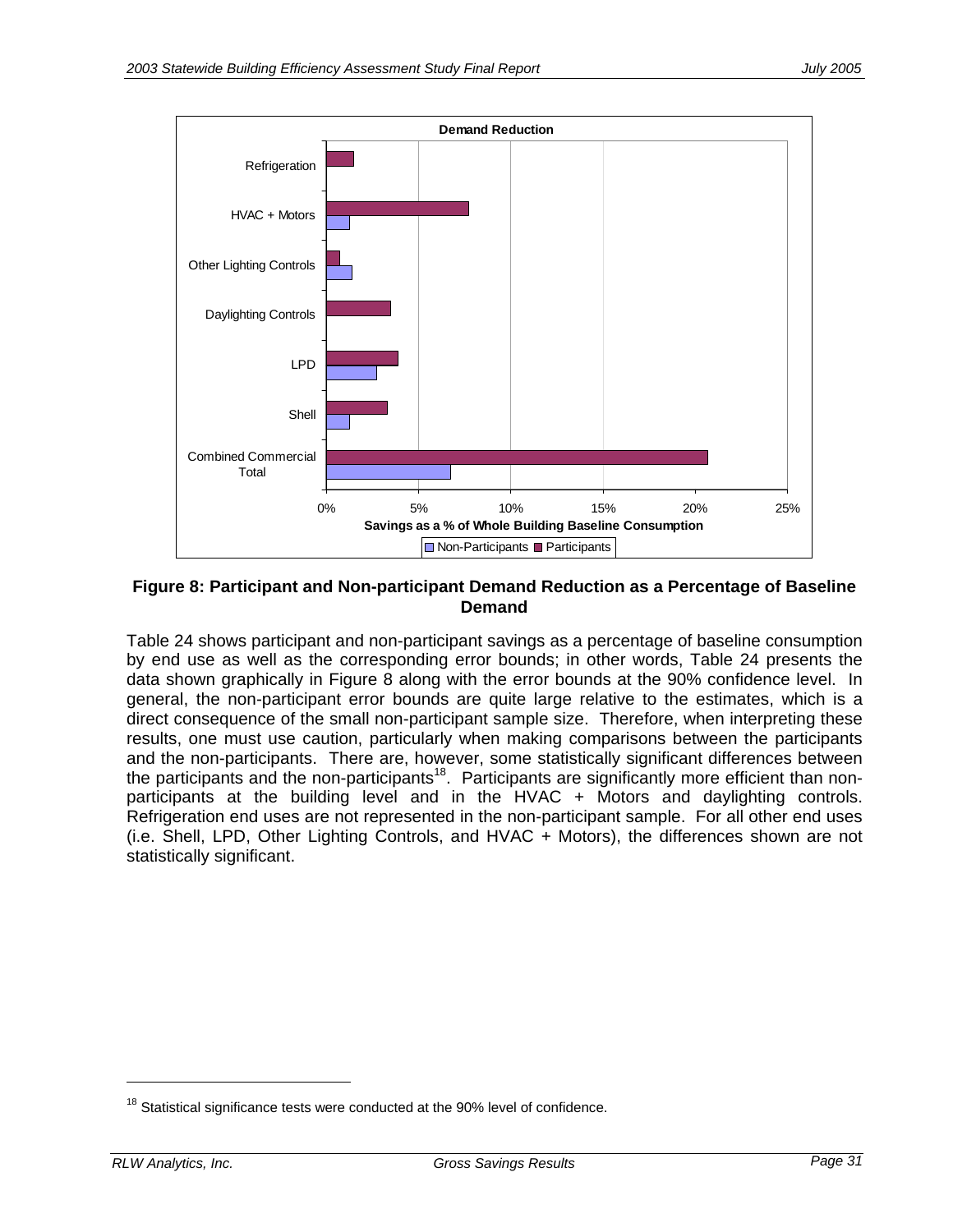|                                  | <b>Participants</b>                            |                       | <b>Non-Participants</b>                        |                       |  |
|----------------------------------|------------------------------------------------|-----------------------|------------------------------------------------|-----------------------|--|
| <b>End Use</b>                   | <b>Savings</b><br>as a % of<br><b>Building</b> | Error<br><b>Bound</b> | <b>Savings</b><br>as a % of<br><b>Building</b> | Error<br><b>Bound</b> |  |
|                                  | <b>Baseline</b>                                |                       | <b>Baseline</b>                                |                       |  |
| Shell                            | 3.3%                                           | 1.2%                  | 1.3%                                           | 0.9%                  |  |
| <b>LPD</b>                       | 3.9%                                           | 1.3%                  | 2.8%                                           | 3.0%                  |  |
| Daylighting Controls             | 3.5%                                           | 1.1%                  | 0.0%                                           | 0.0%                  |  |
| <b>Other Lighting Controls</b>   | 0.7%                                           | 0.4%                  | 1.4%                                           | 1.1%                  |  |
| HVAC + Motors                    | 7.7%                                           | 1.9%                  | 1.3%                                           | 1.8%                  |  |
| Refrigeration                    | 1.5%                                           | 0.6%                  |                                                |                       |  |
| <b>Combined Commercial Total</b> | 20.7%                                          | 4.3%                  | 6.8%                                           | 4.1%                  |  |

#### **Table 24: Participant and Non-participant Demand Reduction as a Percentage of Baseline Consumption with Error Bounds – Commercial Sites Only**

### *Incented Measures*

Table 25 summarizes the gross summer peak demand reduction due to incented measures relative to the summer peak demand reduction from the program tracking databases. For all program participants, the combined total gross summer peak demand reduction due to incented measures was estimated to be 27.0 MW, representing a gross realization rate of 100.9%.

| Program<br><b>Estimated</b><br><b>Demand</b><br><b>Reduction</b><br>(MW) | <b>Sampled</b><br><b>Demand</b><br>(MW) | %<br>Demand<br><b>Reduction Reduction Reduction</b><br><b>Sampled</b> | <b>Evaluated</b><br>Demand<br>(MW) | <b>Realization</b><br>Rate |
|--------------------------------------------------------------------------|-----------------------------------------|-----------------------------------------------------------------------|------------------------------------|----------------------------|
| 26.7                                                                     | 10.5                                    | 39.4%                                                                 | 27.0                               | 100.9%                     |

#### **Table 25: Summer Peak Demand Reduction – Incented Measures Only**

Table 26 shows the estimated gross summer peak demand reduction and gross realization rates for incented measures only. Nearly 50% of the reduction due to incented measures is accounted for by Whole Building projects (Figure 9). Lighting measures account for nearly 20% of the demand reduction occurring from incented measures with lighting measures accounting for about 5 MW of demand reduction. HVAC + Motors account for about another 4 MW of demand reduction.

Table 26 also shows that the Whole Building Approach as well as LPD + Other Lighting Controls yield the largest program demand reduction as a percentage of the end use baseline demands, with each producing over 25% savings above their baseline demands. Shell, whole building, and industrial are the only measures with gross realization rates of 100% or greater. Refrigeration measures are experiencing the lowest gross realization rate. Similar to the energy findings, Refrigeration demand savings are producing the lowest realization rates (65%), further substantiating the need for the utilities to review the energy and demand savings claims being made for these measures.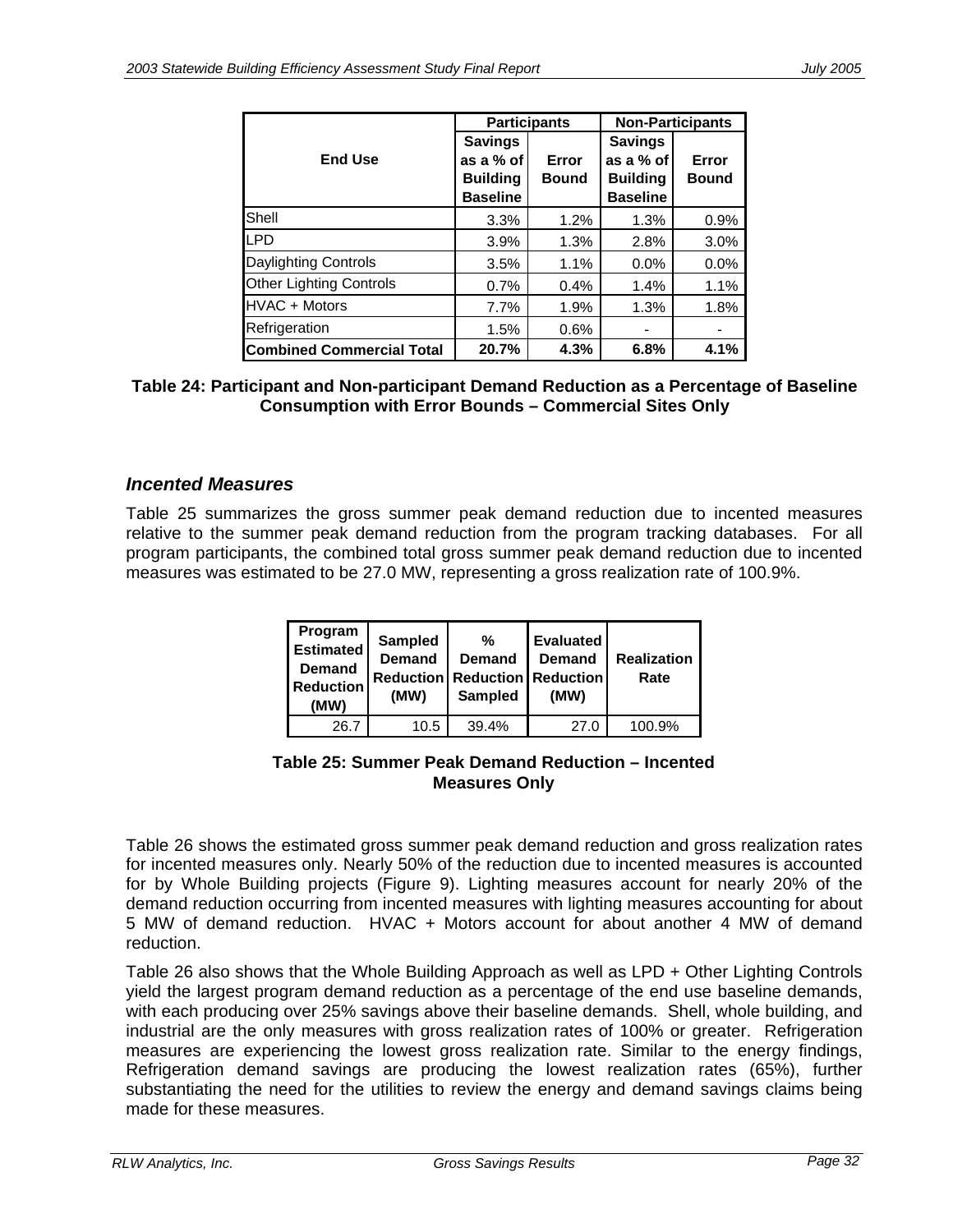|        | <b>Measure Category</b>          | <b>Demand</b><br><b>Reduction</b><br>(MW) | Error<br><b>Bound</b> | <b>Relative</b><br><b>Precision</b> | <b>Reduction</b><br>as % of End<br><b>Use</b><br><b>Baseline</b> | Program<br><b>Estimated</b><br>Demand<br><b>Reduction</b><br>(MW) | <b>Gross</b><br><b>Realization</b><br>Rate |
|--------|----------------------------------|-------------------------------------------|-----------------------|-------------------------------------|------------------------------------------------------------------|-------------------------------------------------------------------|--------------------------------------------|
| oach   | Shell                            | 0.5                                       | 0.8                   | 143.1%                              | NA.                                                              | 0.3                                                               | 185%                                       |
| ă<br>ō | LPD + Other Lighting Controls    | 3.5                                       | 1.3                   | 37.0%                               | 29.6%                                                            | 4.9                                                               | 71%                                        |
|        | <b>Daylighting Controls</b>      | 1.4                                       | 0.7                   | 47.3%                               | 12.3%                                                            | 1.9                                                               | 78%                                        |
| stem   | HVAC + Motors                    | 4.1                                       | 1.2                   | 28.4%                               | 9.2%                                                             | 4.4                                                               | 94%                                        |
|        | Refrigeration                    | 0.4                                       | 0.3                   | 68.3%                               | 14.2%                                                            | 0.6                                                               | 65%                                        |
|        | Whole Building                   | 13.1                                      | 2.9                   | 22.0%                               | 24.8%                                                            | 12.8                                                              | 102%                                       |
|        | <b>Combined Commercial Total</b> | 23.1                                      | 3.2                   | <b>13.8%</b>                        | 16.7%                                                            | 24.9                                                              | 93%                                        |
|        |                                  |                                           |                       |                                     |                                                                  |                                                                   |                                            |
|        | Industrial                       | 3.9                                       | 1.2                   | 31.1%                               | <b>NA</b>                                                        | 3.1                                                               | 126%                                       |

**Table 26: Summer Peak Demand Reduction and Realization Rates by Measure Category – Incented Measures Only** 

Figure 9 shows the composition of the total estimated gross summer peak demand reduction for incented measures only. Whole Building measures continue to represent the greatest portion of demand savings, producing nearly half of the total incented measures only demand savings for the program.



### **Figure 9: Composition of Summer Peak Demand Reduction – Incented Measures Only**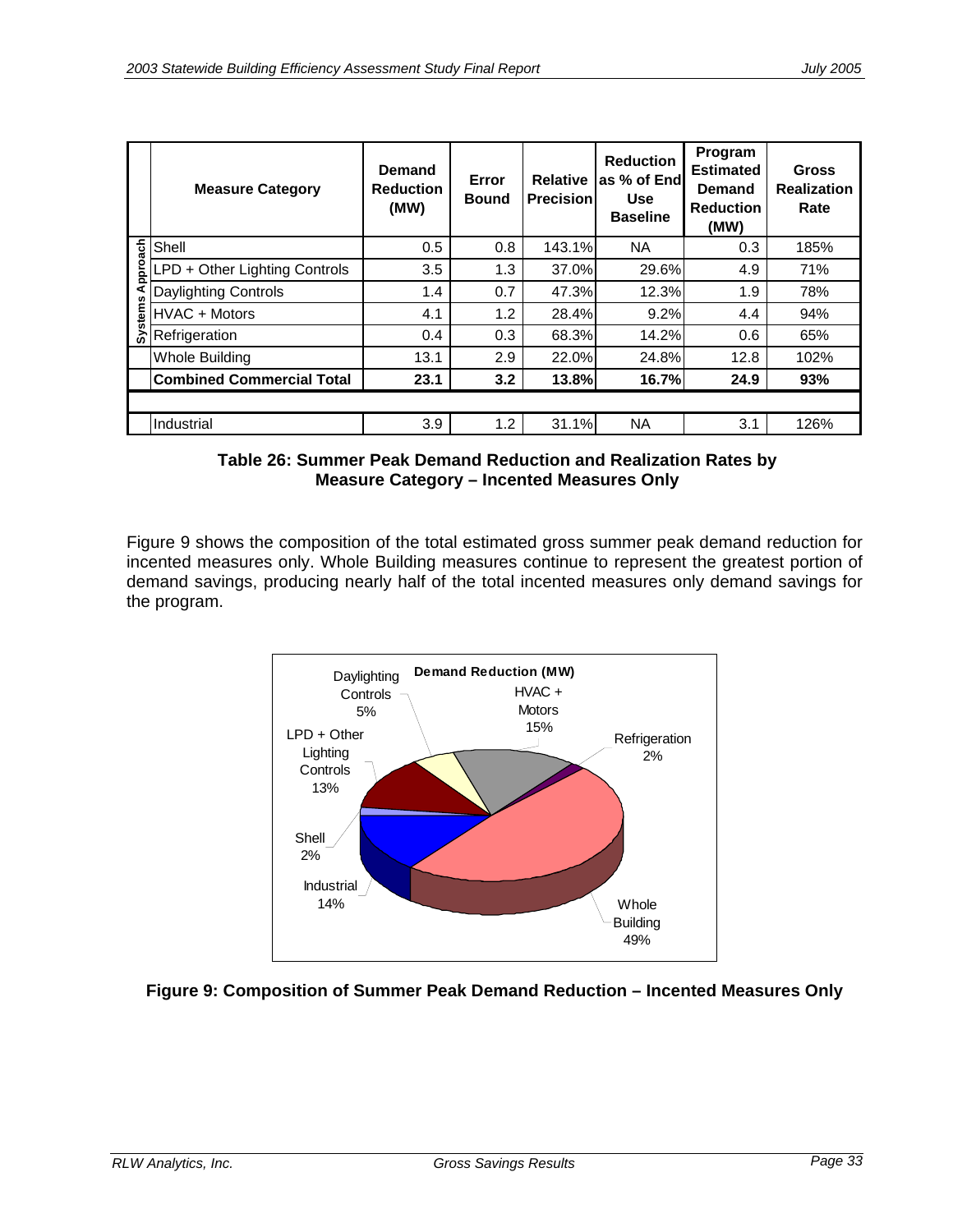Figure 10 graphically illustrates the efficiency of the incented measures expressed as a percentage of each end-use's baseline demand<sup>19</sup>. As Figure 10 shows, Whole Building and LPD + Other Lighting Controls measures were more efficient relative to end use baseline than were other measures. The summer peak gross demand reduction for these measures was about 25%. The summer peak gross demand reduction from incented HVAC + Motors measures was less than 10% of the end use baseline demand. 2001 code changes strengthened Title 24 requirements for HVAC, so perhaps this end-use is saving less (as a percentage of end-use consumption) than the other measures due to the increased difficulty of exceeding code requirements for HVAC. This challenge will intensify for small HVAC units (65,000 BTUh and smaller) when the Federal standard of SEER 13 becomes effective in January 2006.



**Figure 10: Demand Reductions as Percentages of End Use Baseline – Incented Measures Only**

# **Systems Projects vs. Whole Building Projects**

The Savings By Design program emphasizes the value of whole building design, or the integrated design philosophy. To evaluate and validate the effectiveness of integrated design we have performed an analysis of Systems Approach vs. Whole Building Approach projects on a "per unit" basis. Two comparisons are made at the statewide level in this section.

-

<sup>&</sup>lt;sup>19</sup> For each measure category, the reduction as a percentage of baseline demand is expressed relative to the end-use baseline demand for the sites that had the measure type installed.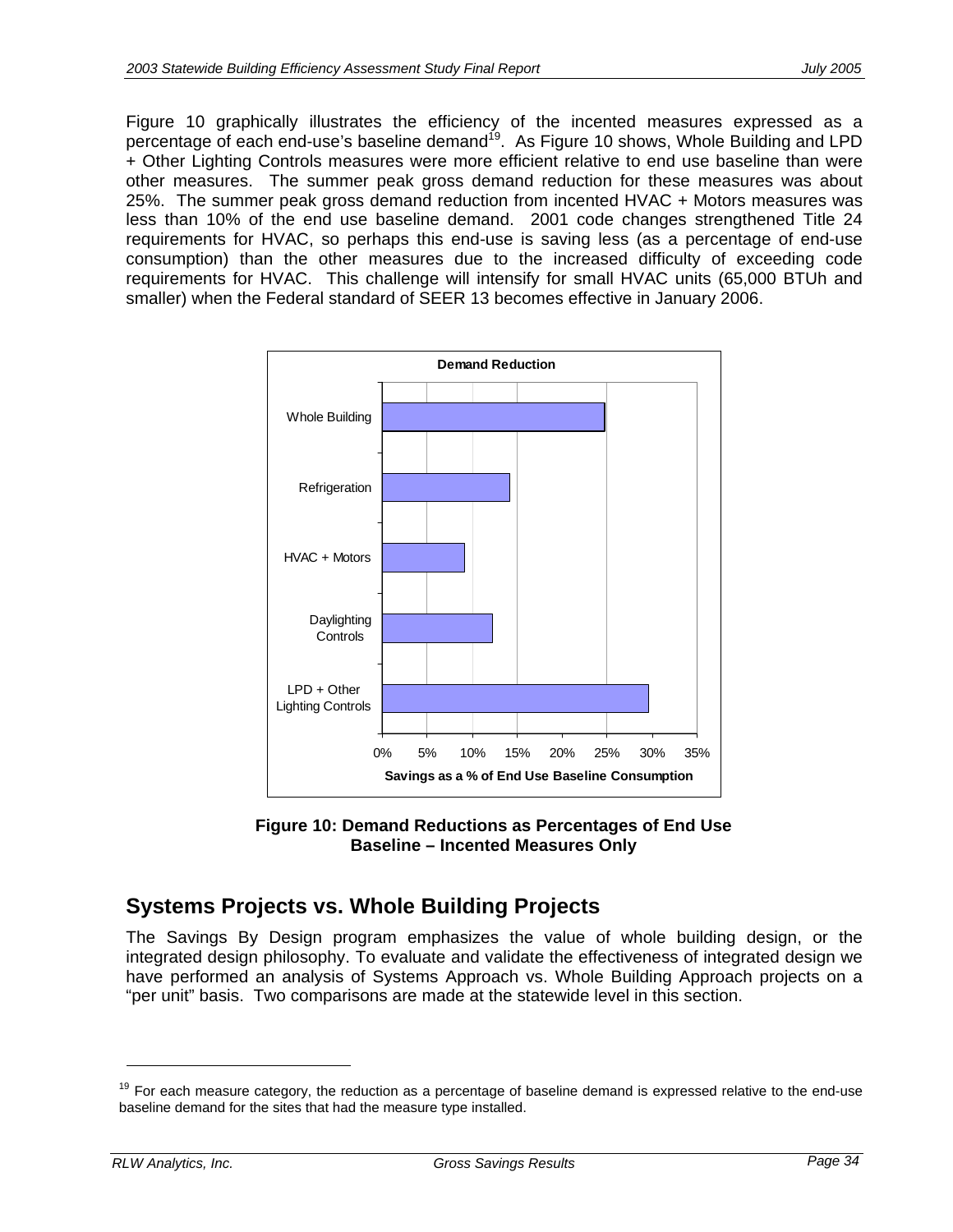The first comparison uses total building savings (incented and non-incented measures) to contrast the two approaches to program participation. The second and more informative comparison is the measures only savings for Systems Approach participants vs. Whole Building Approach participants. This analysis is more informative because the SBD program savings estimates for Systems projects are based entirely on the calculated savings at the measure level, whereas in the first comparison Systems projects are also credited for non-incented measures (total building savings). For this analysis we have excluded industrial projects because square footage data was either not available or was not relevant to the analysis.

#### *Statewide Systems vs. Whole-Building*

Table 27 compares the energy savings of Systems projects to Whole Building projects. As shown in the table, Whole Building projects save significantly more (nearly two times) energy per square foot than Systems projects. The gross realization rate of the Systems and Whole Building approaches both exceed 100%, with systems projects achieving a gross realization rate of 101% and whole building projects experiencing a gross realization rate of 128%. Note that the Systems Approach in this analysis includes other efficient systems and interactions not incented by the SBD program. The whole building analysis is a comprehensive integrated design approach which, by its comprehensive nature, includes savings for all measures employed in the building design.

|                         | kWh/<br><b>SQFT</b> | <b>Gross</b><br><b>Realization</b><br>Rate |
|-------------------------|---------------------|--------------------------------------------|
| Systems Approach        | 2.72                | 101.3%                                     |
| Whole Building Approach | 5.27                | 127.9%                                     |

### **Table 27: Systems vs. Whole Building Projects – Annual Energy Savings**

Table 28 compares the demand reduction of systems projects to whole-building projects. Wholebuilding projects experience a higher demand reduction per square foot, with nearly a two to one ratio, similar to the energy savings results in Table 27. The table also shows that Whole Building projects experience a gross realization rate closer to 100% than the Systems projects. Similar to the energy results, the Systems Approach in this analysis includes other efficient systems and interactions not incented by the SBD program, thus inflating the gross realization rate for this approach. It is also important to consider that the demand savings are calculated differently between the BEA study and the program. The BEA evaluation is based on the utility coincident peak, while the program calculates demand savings based on building peak. Depending upon the timing of the building peak, the difference between the two methods can be significant (Table 22).

|                                | W/<br><b>SQFT</b> | <b>Gross</b><br><b>Realization</b><br>Rate |
|--------------------------------|-------------------|--------------------------------------------|
| Systems Approach               | 0.72              | 127.2%                                     |
| <b>Whole Building Approach</b> | 1.29              | 102.4%                                     |

#### **Table 28: Systems vs. Whole Building Projects – Summer Peak Demand Reduction**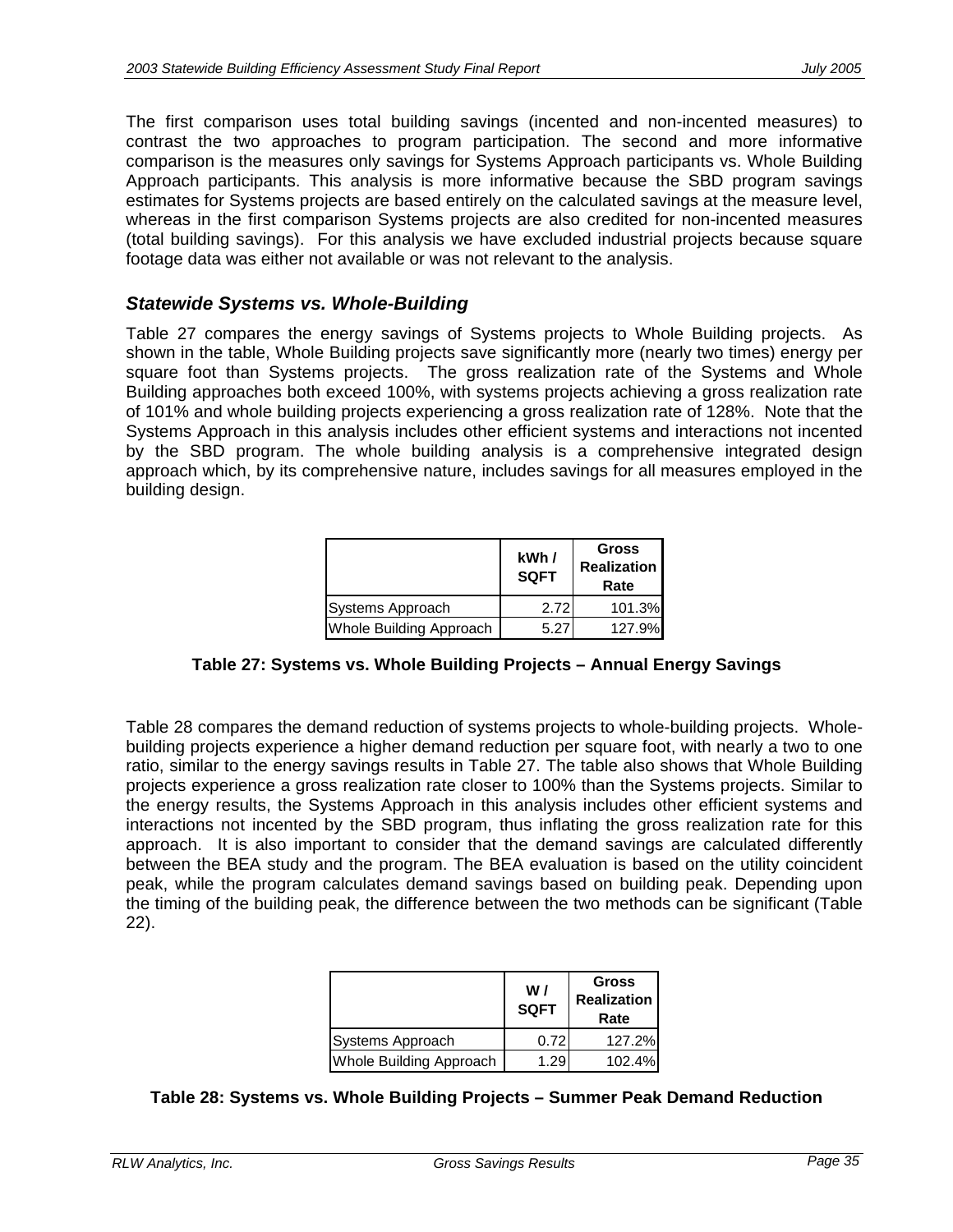### *Systems Measures Only vs. Whole-Building*

Table 29 compares the savings of Whole Building projects to System projects for incented measures only. As shown in the table, Whole Building projects save over twice as much energy per square foot than do Systems projects, and they also produce a higher gross realization rate than systems projects. These results clearly illustrate the benefits of the Whole Building Approach.

|                         | kWh/<br><b>SQFT</b> | <b>Gross</b><br><b>Realization</b><br>Rate |
|-------------------------|---------------------|--------------------------------------------|
| Systems Approach        | 1.98                | 73.8%                                      |
| Whole Building Approach | 5.27                | 127.9%                                     |

**Table 29: Systems vs. Whole Building Projects – Incented Measures Only – Annual Energy Savings** 

Table 30 compares the summer peak demand reduction of Whole Building projects to System projects for incented measures only. As shown in the table, Whole Building projects reduce demand by nearly three times as much as systems projects. These results are similar to 2002 findings (Systems = 0.33 w/sqft, Whole Building Approach=1.33 w/sqft)<sup>20</sup>. The demand savings performance indicators further reinforce the value of Whole Building design over Systems Approach projects.

|                                | W <sub>l</sub><br><b>SQFT</b> | <b>Gross</b><br><b>Realization</b><br>Rate |
|--------------------------------|-------------------------------|--------------------------------------------|
| Systems Approach               | 0.47                          | 82.6%                                      |
| <b>Whole Building Approach</b> | 1.29                          | 102.4%                                     |

#### **Table 30: Systems vs. Whole Building Projects – Incented Measures Only – Summer Peak Demand Reduction**

When comparing Systems Approach savings in Table 27 and Table 29 it becomes evident that 27% of the evaluated savings are due to non-incented measures. Under the evaluation methodology employed in the previous 8 years of NRNC evaluation experience, the utilities are credited for these savings because they are considered to be program induced. The data presented in these tables clearly illustrate the value of the Whole Building Approach. In turn, we also recognize that not all projects are good candidates for the Whole Building Approach; therefore the program has an obvious need to continue offering both participation options.

-

<sup>&</sup>lt;sup>20</sup> 2002 Building Efficiency Assessment, An Evaluation of the Savings By Design Program, RLW Analytics, Inc., July 2004, page 35.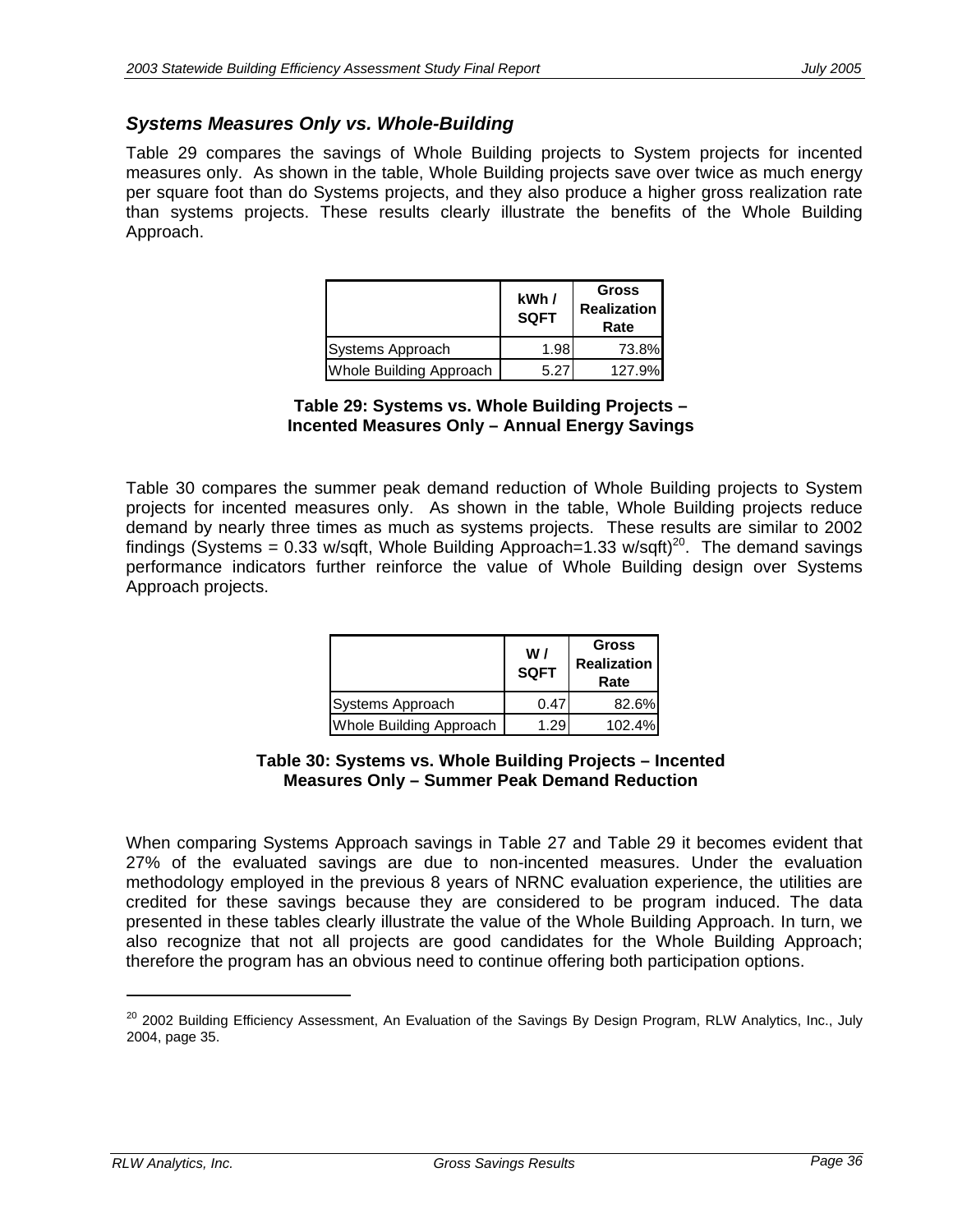Net savings results for both annual energy savings and summer peak demand reduction are presented in this chapter. Furthermore, results are shown by end-use and System vs. Whole Building projects. Assessments of free-ridership by measure category and assessments of spillover by end-use are shown, where possible.

# **Energy Findings**

### *Free-ridership and Spillover Net Savings Results*

To calculate free-ridership and spillover, RLW surveyed decision makers on their efficiency choices for incented measures (participants) and measures more efficient than baseline (non participants). Based on the survey responses the engineering simulation models were adjusted to reflect these efficiency choices absent the Savings By Design program. The engineering models were then re-simulated. The results of these simulations were analyzed to obtain the net savings for participants and spillover savings for non-participants.

Table 31 shows the total net program impacts taking into account both participant free-ridership and non-participant spillover. Using this methodology, the commercial net participant savings are 85,023 MWh, which corresponds to a participant net realization rate of 86% and a participant net-to-gross ratio of 76%. Spillover savings in the non-participant population are 97 MWh. These two results together suggest a commercial total net program impact of 85,119 MWh, yielding a net realization rate of 86% and a net-to-gross ratio of 76%. Industrial measures achieved net savings 18,474 MWh, corresponding to a net realization rate of 61% and a net-togross ratio of 59%.

|                                    | Commercial<br><b>Energy</b><br><b>Impacts</b><br>(MWh) | <b>Industrial</b><br><b>Energy</b><br><b>Impacts</b><br>(MWh) | <b>Calculation</b> |
|------------------------------------|--------------------------------------------------------|---------------------------------------------------------------|--------------------|
| <b>Program Tracking Savings</b>    | 99,317                                                 | 30,111                                                        | A                  |
| <b>Gross Savings</b>               | 111,748                                                | 31,307                                                        | B                  |
| <b>Gross Realization Rate</b>      | 112.5%                                                 | 104.0%                                                        | (B/A)              |
| <b>Net Participant Savings</b>     | 85,023                                                 | 18,474                                                        | C                  |
| Participant Net Realization Rate   | 85.6%                                                  | 61.4%                                                         | (C/A)              |
| Participant Net-to-Gross Ratio     | 76.1%                                                  | 59.0%                                                         | (C / B)            |
| <b>NP Spillover Savings</b>        | 97                                                     | NA.                                                           | D                  |
| <b>Total Net Savings</b>           | 85,119                                                 | 18,474                                                        | $C + D$            |
| Comprehensive Net Realization Rate | 85.7%                                                  | 61.4%                                                         | $(C + D) / A$      |
| Comprehensive Net-to-Gross Ratio   | 76.2%                                                  | 59.0%                                                         | $(C + D) / B$      |

### **Table 31: Total Net Energy Program Impacts**

Table 32 displays the estimated spillover savings in the non-participant population by end-use. The LPD end-use accounts for more than 99% of the spillover energy savings that are occurring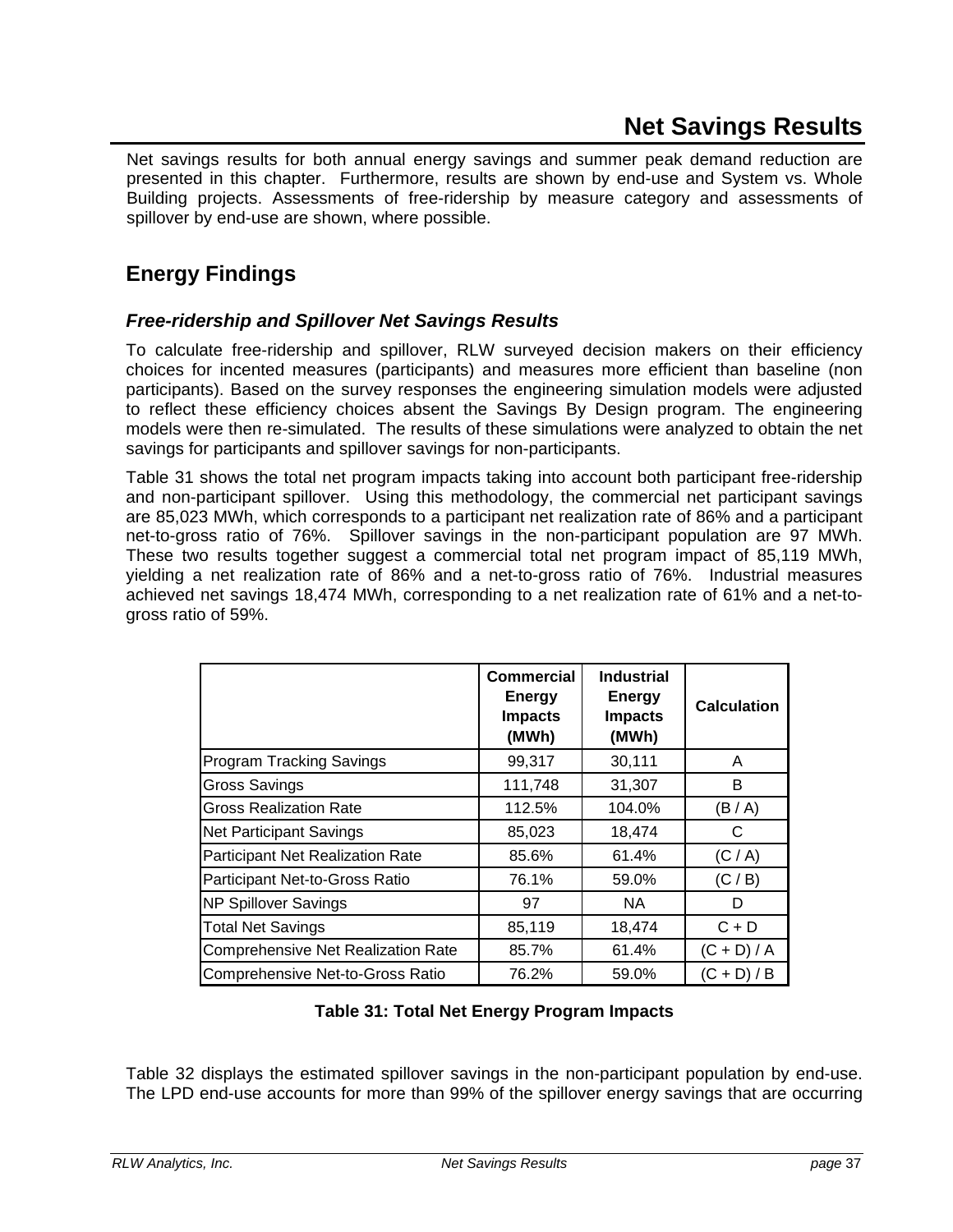in the non-participant population. Only one non-participant site was found to be experiencing any spillover energy savings. The spillover experienced was in the LPD end use; the remaining spillover shown in Table 32 is due to interactive effects.

| <b>End Use</b>                 | <b>Non-Participant</b><br><b>Spillover Energy</b><br><b>Savings</b><br>(MWh) |
|--------------------------------|------------------------------------------------------------------------------|
| Shell                          | 0.4                                                                          |
| LPD                            | 96.5                                                                         |
| Daylighting Controls           | 0.0                                                                          |
| <b>Other Lighting Controls</b> | 0.0                                                                          |
| HVAC + Motors                  | -0.2                                                                         |
| Refrigeration                  | 0.0                                                                          |
|                                |                                                                              |
| <b>Combined Total</b>          |                                                                              |

**Table 32: Non-participant Spillover Energy Savings** 

Table 33 shows the total net program impacts by measure type, taking into account both participant free-ridership and non-participant spillover. For this analysis we have disaggregated the measure categories by measure type. The Refrigeration and Shell end uses have the best net-to-gross ratios with each showing a net-to-gross ratio of approximately 95%. The daylighting controls end-use has the worst net-to-gross ratio, 39%, which is having a sizable negative effect on the overall net-to-gross ratio for the commercial end uses because the daylighting controls end-use comprises 16% of the total commercial gross savings.

|                                  | <b>Net</b><br><b>Participant</b><br><b>Savings</b><br>(MWh) | <b>Relative</b><br><b>Precision</b><br>of Net<br><b>Participant</b><br><b>Savings</b> | <b>NP</b><br><b>Spillover</b><br><b>Savings</b><br>(MWh) | <b>Total Net</b><br><b>Savings</b><br>(MWh) | <b>Gross</b><br><b>Savings</b><br>(MWh) | Net-to-<br><b>Gross</b><br>Ratio |
|----------------------------------|-------------------------------------------------------------|---------------------------------------------------------------------------------------|----------------------------------------------------------|---------------------------------------------|-----------------------------------------|----------------------------------|
| Shell                            | 8,708                                                       | 30.0%                                                                                 | 0.4                                                      | 8,709                                       | 9,232                                   | 94.3%                            |
| <b>LPD</b>                       | 20,286                                                      | 40.3%                                                                                 | 96.5                                                     | 20,383                                      | 27,778                                  | 73.4%                            |
| <b>Daylighting Controls</b>      | 6,947                                                       | 37.5%                                                                                 | 0.0                                                      | 6,947                                       | 17,648                                  | 39.4%                            |
| <b>Other Lighting Controls</b>   | 3,270                                                       | 46.5%                                                                                 | 0.0                                                      | 3,270                                       | 4,373                                   | 74.8%                            |
| HVAC + Motors                    | 30,473                                                      | 30.9%                                                                                 | $-0.2$                                                   | 30,473                                      | 36,835                                  | 82.7%                            |
| Refrigeration                    | 15,337                                                      | 34.6%                                                                                 | 0.0                                                      | 15,337                                      | 15,883                                  | 96.6%                            |
| <b>Combined Commercial Total</b> | 85,023                                                      | 12.7%                                                                                 | 97                                                       | 85,119                                      | 111,748                                 | 76.2%                            |
|                                  |                                                             |                                                                                       |                                                          |                                             |                                         |                                  |
| Industrial                       | 18,474                                                      | 38.4%                                                                                 | <b>NA</b>                                                | 18,474                                      | 31,307                                  | 59.0%                            |

### **Table 33: Total Net Energy Program Impacts by Measure Type**

Considering only the commercial end-uses, the program is producing a net-to-gross ratio of 76.2%. Less than 1% (97 MWh) of the 76% is a result of spillover savings. The spillover impact is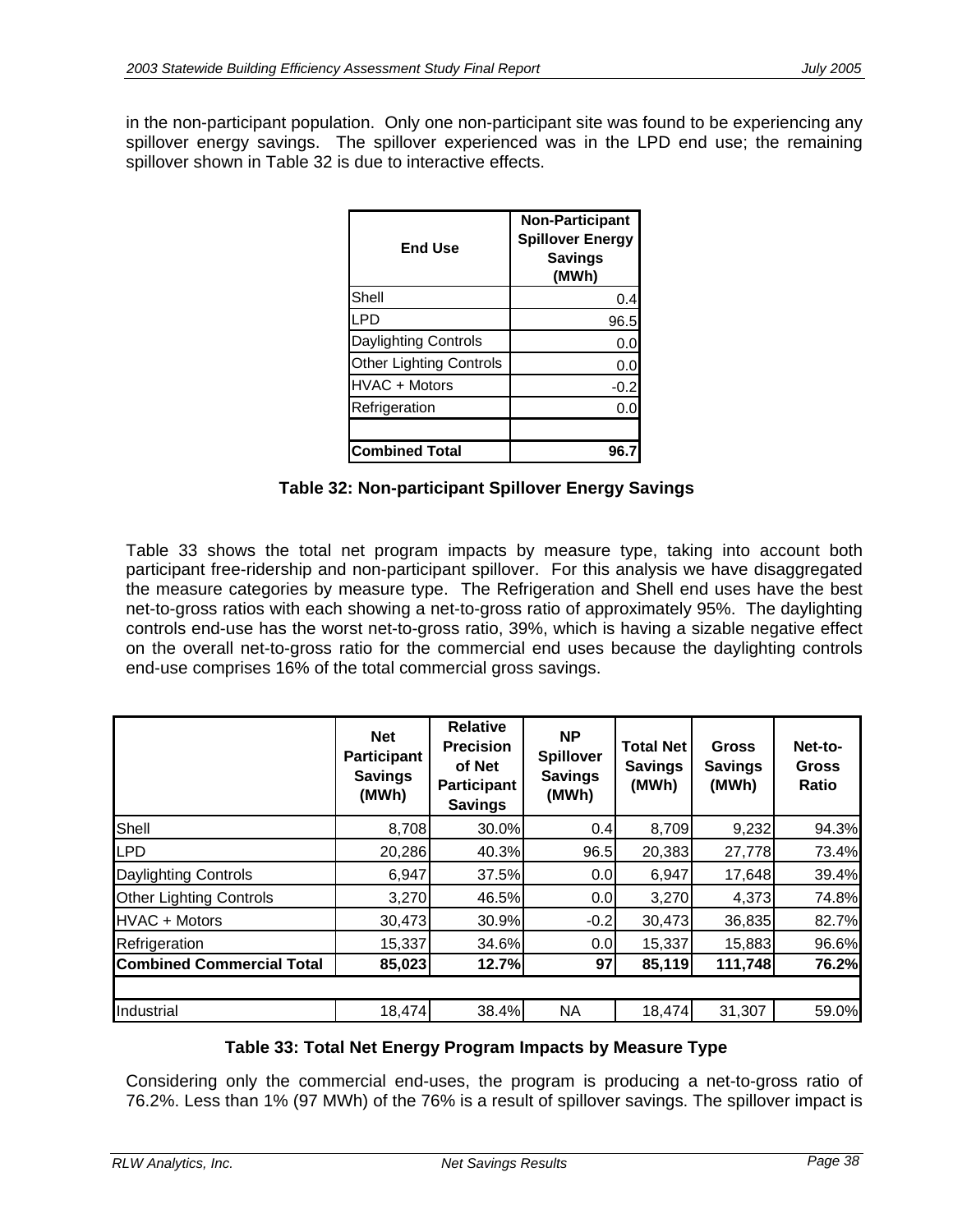negligible. The program experienced approximately 25% free-ridership. For comparison sake, the previous BEA study (program year 2002) found the free-ridership to be 31% for commercial buildings, excluding spillover savings (Table 34). This finding indicates that in terms of the commercial program, free-ridership has been reduced by approximately 7% when compared to the previous year's evaluation. For industrial projects, previous BEA study found the participant free-ridership to be 65% for industrial measures, indicating free-ridership has been reduced by approximately 24% in the 2003 program.

|            |                                |                           | Net-to-gross Ratio               |  |  |
|------------|--------------------------------|---------------------------|----------------------------------|--|--|
| Sector     | Program Year                   | Including NP<br>Spillover | <b>Excluding NP</b><br>Spillover |  |  |
| Commercial | 99-01 Participant Net-to-gross | 82%                       | 59%                              |  |  |
| Commercial | 2002 Participant Net-to-gross  | 75%                       | 69%                              |  |  |
| Commercial | 2003 Participant Net-to-gross  | 76%                       | 76%                              |  |  |
| Industrial | 2002 Participant Net-to-gross  | na                        | 35%                              |  |  |
| Industrial | 2003 Participant Net-to-gross  | na                        | 59%                              |  |  |

**Table 34: Net-to-Gross Ratio Results– Incented Measures Only** 

In 99-01 BEA study, there were no industrial projects, whereas in the 2002 and 2003 studies the energy savings due to industrial measures were considerable. In total, industrial projects represented 22% in 2003, down from 25% of the overall energy savings evaluated in the 2002 BEA Study.

Industrial measures were diverse and the net savings analysis often called for in-depth qualitative questioning that went beyond the scope of the original survey questionnaire. Many of the industrial measures were extremely large in terms of energy savings; therefore it was extremely important to have comprehensive discussions regarding the decision making that occurred at the time of the measure installation. However, these measures were typically important to the customer's process, large in terms of energy consumption, and expensive to procure. Therefore decision makers were easily able to recall and discuss the decision making process that led them to install the equipment incented by Savings By Design. These issues also contributed to the relatively high free-ridership of 41%.

Some specific findings that contributed to the low NTG included:

- Decisions to install energy efficient equipment were sometimes made before initial contact with the SBD representative.
- The industrial site with the largest savings was only partially influenced by Savings By Design.

The final net to gross ratio of 59% represents an improvement over 2002. However, it is important to note that the low net-to-gross for 2002 (35%) was, in large part, because the energy savings for one very large project were disallowed. Further information on each industrial site evaluated is available in the industrial site write-ups provided in the Appendix.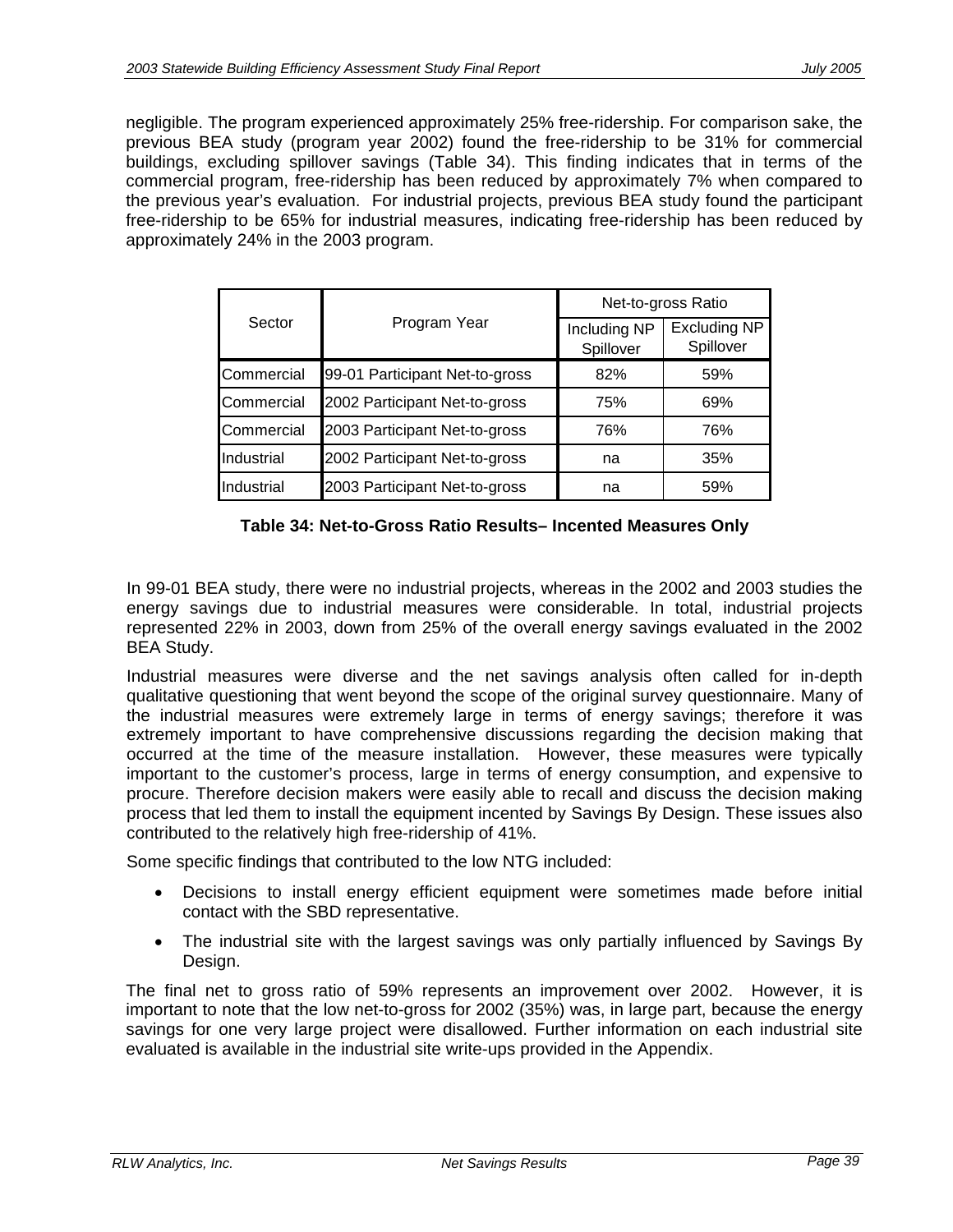Table 35 shows the free-ridership rate by measure category for incented measures only. The following tables cannot be produced for the "all measures" parametrics since there are not tracking savings available at this level.

The areas of the Savings By Design program with the next highest rate of free-ridership are the LPD + Other Lighting Controls and the HVAC + Motors measure categories, with each showing approximately 35% free-ridership. Like last year, the evaluation has found that about half of nonparticipant energy savings are attributable to LPD and Other Lighting Controls with a freeridership of 53%.

Whole Building Approach projects are producing a 74% net-to-gross ratio. As discussed earlier, these projects account for a significant portion of the program's total energy savings. They save the most energy on a savings per square foot basis, and they have a relatively good measure of net savings. These considerations indicate that the Whole Building Approach is the most cost effective method of project qualification for the Savings By Design program.

|                | <b>Measure Category</b>          | <b>Participant</b><br><b>Net Energy</b><br><b>Savings</b><br>(MWh) | <b>Relative</b><br>Precision of<br><b>Participant</b><br><b>Net Savings</b> | <b>Measures</b><br>Only<br><b>Gross</b><br><b>Savings</b><br>(MWh) | Net-to-<br><b>Gross</b><br>Ratio | Free-<br>Ridership<br>Rate | Program<br><b>Estimated</b><br>Energy<br><b>Savings</b><br>(MWh) | <b>Net</b><br><b>Realization</b><br>Rate |
|----------------|----------------------------------|--------------------------------------------------------------------|-----------------------------------------------------------------------------|--------------------------------------------------------------------|----------------------------------|----------------------------|------------------------------------------------------------------|------------------------------------------|
|                | Shell                            | 495                                                                | 128.4%                                                                      | 497                                                                | 99.5%                            | 0.5%                       | 567                                                              | 87.2%                                    |
| pproach        | LPD + Other Lighting Controls    | 11,831                                                             | 30.5%                                                                       | 18,576                                                             | 63.7%                            | 36.3%                      | 20,219                                                           | 58.5%                                    |
| ⋖              | Daylighting Controls             | 4,602                                                              | 50.5%                                                                       | 5,870                                                              | 78.4%                            | 21.6%                      | 6,182                                                            | 74.4%                                    |
| <b>Systems</b> | HVAC + Motors                    | 9,162                                                              | 29.6%                                                                       | 13,995                                                             | 65.5%                            | 34.5%                      | 24,446                                                           | 37.5%                                    |
|                | Refrigeration                    | 3,135                                                              | 66.0%                                                                       | 3,458                                                              | 90.7%                            | 9.3%                       | 6,026                                                            | 52.0%                                    |
|                | <b>Whole Building</b>            | 39,866                                                             | 24.0%                                                                       | 53,577                                                             | 74.4%                            | 25.6%                      | 41,877                                                           | 95.2%                                    |
|                | <b>Combined Commercial Total</b> | 69,090                                                             | 13.2%                                                                       | 95,973                                                             | 72.0%                            | 28.0%                      | 99,317                                                           | 69.6%                                    |
|                |                                  |                                                                    |                                                                             |                                                                    |                                  |                            |                                                                  |                                          |
|                | Industrial                       | 18,474                                                             | 38.4%                                                                       | 31,307                                                             | 59.0%                            | 41.0%                      | 30,111                                                           | 61.4%                                    |

### **Table 35: Participant Free-Ridership and Net Realization Rates by Measure Category – Incented Measures Only**

# **Summer Peak Demand Findings**

### *Free-ridership and Spillover Net Savings Results*

Table 36 shows the total net program impacts for summer peak demand reduction, taking into account both participant free-ridership and non-participant spillover. The commercial net participant reduction is 20.7 MW, which corresponds to a participant net realization rate of 83% and a participant net-to-gross ratio of 73%. Spillover savings in the non-participant population are small, 0.03 MW. These two results together indicate a commercial total net program impact of 20.8 MW, yielding a net realization rate of 84% and a net-to-gross ratio of 73%. Industrial measures achieved a net reduction of 2.1 MW, corresponding to a net realization rate of 69% and a net-to-gross ratio of 55%.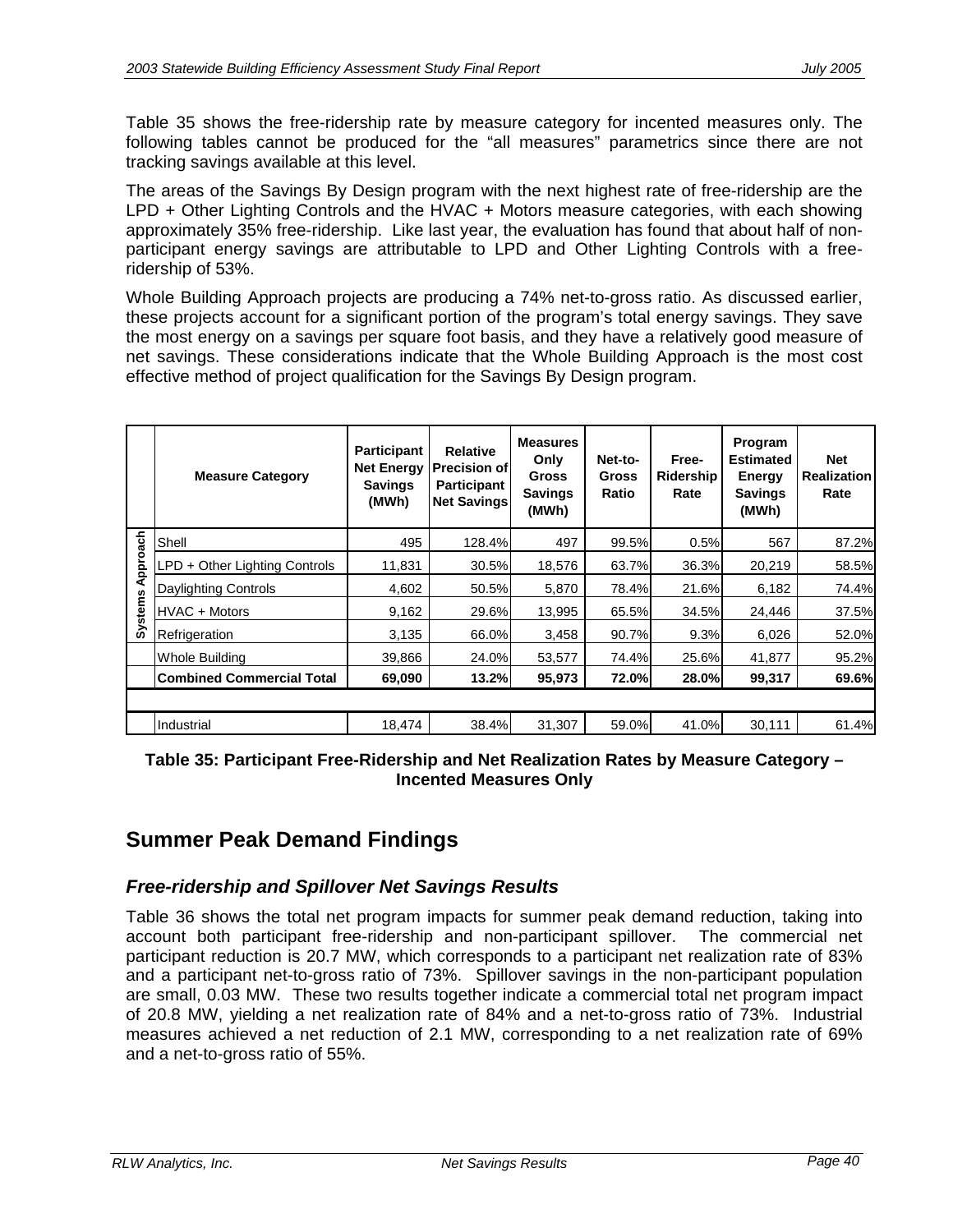|                                         | Commercial<br>Demand<br><b>Impacts</b><br>(MW) | <b>Industrial</b><br>Demand<br><b>Impacts</b><br>(MW) | <b>Calculation</b> |
|-----------------------------------------|------------------------------------------------|-------------------------------------------------------|--------------------|
| <b>Program Tracking Savings</b>         | 24.9                                           | 3.1                                                   | A                  |
| Gross Savings                           | 28.5                                           | 3.9                                                   | B                  |
| <b>Gross Realization Rate</b>           | 114.5%                                         | 125.9%                                                | (B/A)              |
| <b>Net Participant Savings</b>          | 20.7                                           | 2.1                                                   | C                  |
| <b>Participant Net Realization Rate</b> | 83.3%                                          | 68.7%                                                 | (C/A)              |
| Participant Net-to-Gross Ratio          | 72.8%                                          | 54.6%                                                 | (C / B)            |
| <b>NP Spillover Savings</b>             | 0.03                                           | NA.                                                   | D                  |
| <b>Total Net Savings</b>                | 20.8                                           | 2.1                                                   | $C + D$            |
| Comprehensive Net Realization Rate      | 83.5%                                          | 68.7%                                                 | $(C + D) / A$      |
| Comprehensive Net-to-Gross Ratio        | 72.9%                                          | 54.6%                                                 | $(C + D)/B$        |

| Table 36: Total Net Demand Program Impacts |  |  |  |  |  |
|--------------------------------------------|--|--|--|--|--|
|--------------------------------------------|--|--|--|--|--|

Table 37 displays the estimated spillover demand reduction in the non-participant population by measure category. Only one non-participant site was found to have spillover, as noted earlier in the energy savings section.

| <b>End Use</b>                 | <b>Non-Participant</b><br><b>Spillover</b><br><b>Demand Reduction</b><br>(MW) |
|--------------------------------|-------------------------------------------------------------------------------|
| Shell                          | 0.00                                                                          |
| LPD                            | 0.03                                                                          |
| <b>Daylighting Controls</b>    |                                                                               |
| <b>Other Lighting Controls</b> |                                                                               |
| HVAC + Motors                  | (0.00                                                                         |
| Refrigeration                  |                                                                               |
|                                |                                                                               |
| <b>Combined Total</b>          | 0.0                                                                           |

### **Table 37: Non-participant Spillover Demand Reduction**

Table 38 shows the total net program demand reduction by measure type, taking into account both participant free-ridership and non-participant spillover. Using this methodology, the shell and refrigeration measure categories each have a net-to-gross ratio exceeding 95%. Daylighting controls show a net-to-gross ratio of 38%. All other commercial measures have a net-to-gross ratio ranging between 50% and 75%. The industrial measure has a net-to-gross ratio of 55%, which is similar to energy findings.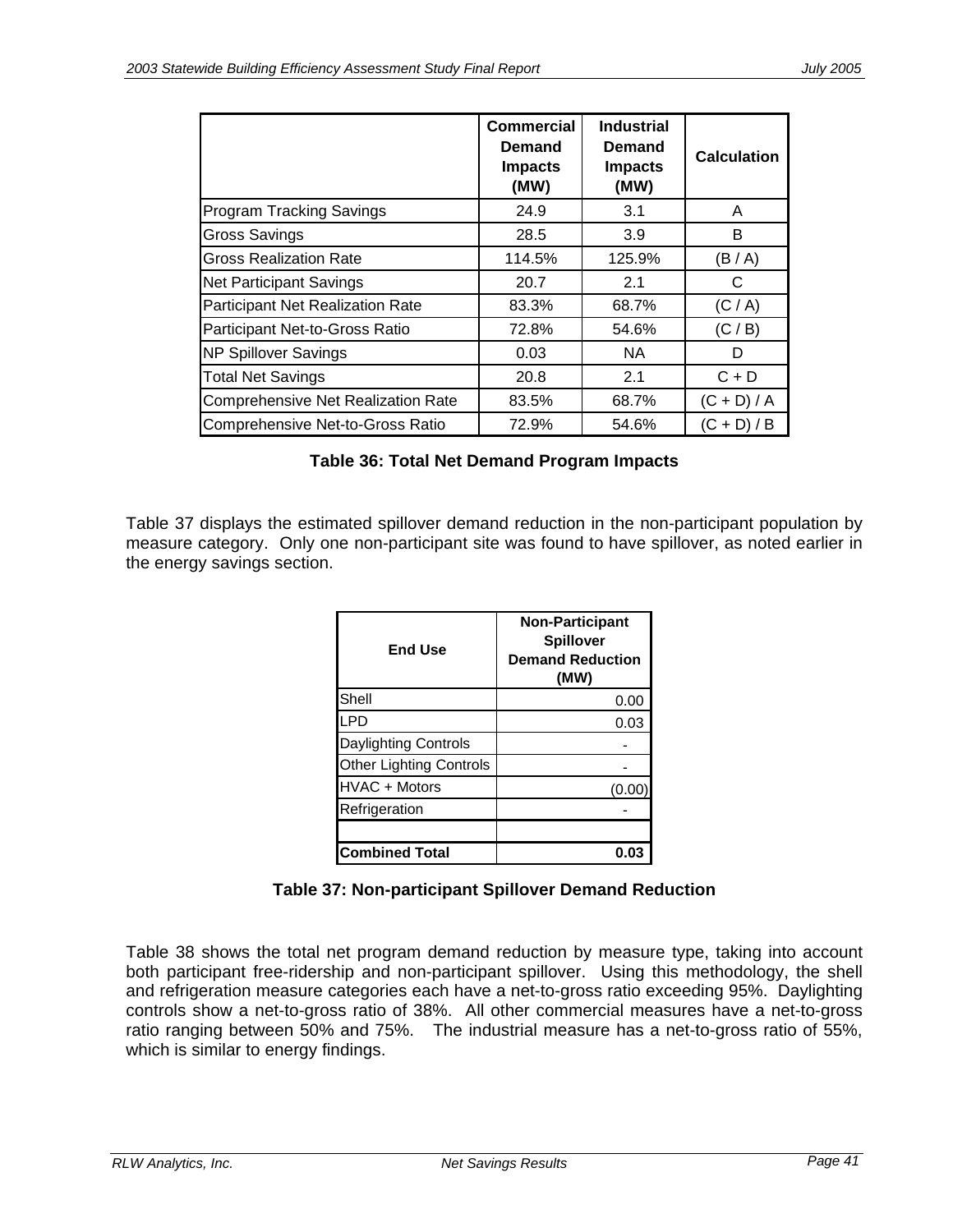|                                  | <b>Net</b><br><b>Participant</b><br><b>Reduction</b><br>(MW) | <b>Relative</b><br><b>Precision</b><br>of Net<br><b>Participant</b><br><b>Reduction</b> | <b>NP</b><br><b>Spillover</b><br><b>Reduction</b><br>(MW) | <b>Total Net</b><br><b>Reduction</b><br>(MW) | <b>Gross</b><br><b>Reduction</b><br>(MW) | Net-to-<br><b>Gross</b><br><b>Ratio</b> |
|----------------------------------|--------------------------------------------------------------|-----------------------------------------------------------------------------------------|-----------------------------------------------------------|----------------------------------------------|------------------------------------------|-----------------------------------------|
| Shell                            | 4.4                                                          | 34.7%                                                                                   | 0.00                                                      | 4.4                                          | 4.5                                      | 97.1%                                   |
| <b>LPD</b>                       | 3.8                                                          | 36.8%                                                                                   | 0.03                                                      | 3.9                                          | 5.4                                      | 72.0%                                   |
| <b>Daylighting Controls</b>      | 1.8                                                          | 42.7%                                                                                   |                                                           | 1.8                                          | 4.8                                      | 38.1%                                   |
| <b>Other Lighting Controls</b>   | 0.8                                                          | 64.5%                                                                                   |                                                           | 0.8                                          | 1.0 <sub>l</sub>                         | 74.0%                                   |
| <b>HVAC + Motors</b>             | 7.9                                                          | 20.2%                                                                                   | (0.00)                                                    | 7.9                                          | 10.7                                     | 73.9%                                   |
| Refrigeration                    | 2.0                                                          | 36.1%                                                                                   |                                                           | 2.0                                          | 2.1                                      | 96.6%                                   |
| <b>Combined Commercial Total</b> | 20.7                                                         | 15.5%                                                                                   | 0.03                                                      | 20.8                                         | 28.5                                     | 72.9%                                   |
|                                  |                                                              |                                                                                         |                                                           |                                              |                                          |                                         |
| Industrial                       | 2.1                                                          | 37.5%                                                                                   | <b>NA</b>                                                 | 2.1                                          | 3.9                                      | 54.6%                                   |

#### **Table 38: Total Net Demand Program Reduction by Measure Type**

#### *Free-ridership by Measure Category – Incented Measures Only*

Table 39 shows the free-ridership rate for summer peak demand reduction by measure category for incented measures only. The table shows that the greatest amount of free-ridership is occurring in the HVAC + Motors and Industrial measure categories, with the free-ridership rate in each category exceeding 45%. The measure category with the next highest level of freeridership is LPD + Other Lighting Controls, which has a free-ridership rate of 41%. Whole Building measures have a free-ridership rate of 31%, and daylighting controls show approximately 22% free-ridership. The exceptions to the relatively high free-ridership are the refrigeration and shell measures, which have free-ridership rates less than 10%.

Table 39 also shows net realization rates by measure category for incented measures only. All measures with the exception of LPD + Other Lighting Controls have a net realization rate greater than 50%. Shell measures have a net realization rate exceeding 100%. Whole building and Industrial measures each have a net realization rate of approximately 70%. Daylighting controls and refrigeration measures each have net realization rates of approximately 60%, and HVAC + Motors achieves a net realization rate of 50%. The category with the lowest net realization rate is LPD + Other Lighting Controls, which has a net realization rate of 42%.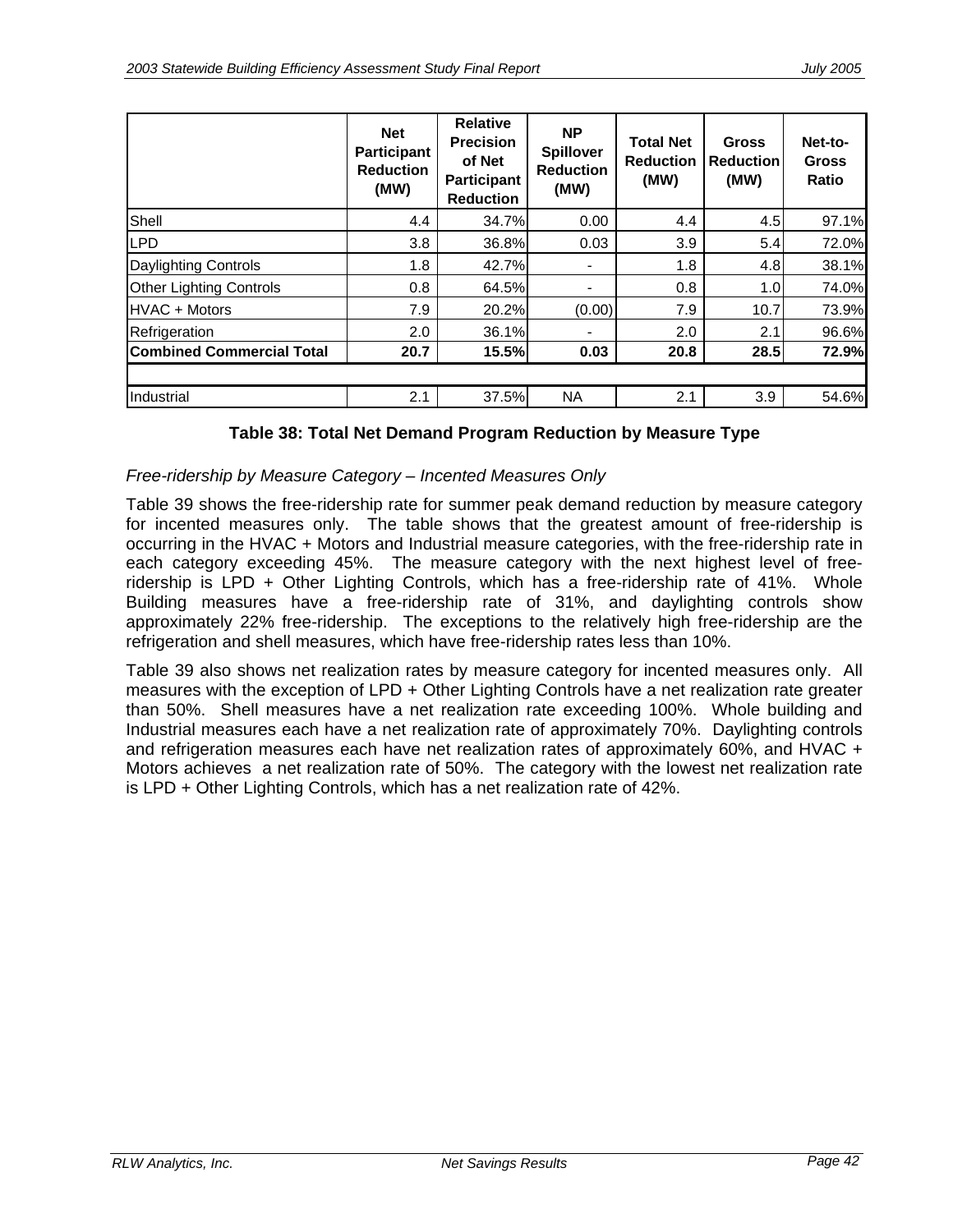|         | <b>Measure Category</b>          | <b>Participant</b><br><b>Net Demandl</b><br><b>Reduction</b><br>(MW) | <b>Relative</b><br><b>Precision of</b><br><b>Participant</b><br><b>Net</b><br><b>Reduction</b> | <b>Measures</b><br><b>Only Gross</b><br><b>Reduction</b><br>(MW) | Net-to-<br><b>Gross Ratiol</b> | Free-<br>Ridership<br>Rate | Program<br><b>Estimated</b><br>Demand<br><b>Reduction</b><br>(MW) | <b>Net</b><br><b>Realization</b><br>Rate |
|---------|----------------------------------|----------------------------------------------------------------------|------------------------------------------------------------------------------------------------|------------------------------------------------------------------|--------------------------------|----------------------------|-------------------------------------------------------------------|------------------------------------------|
|         | Shell                            | 0.5                                                                  | 143.4%                                                                                         | 0.5                                                              | 99.8%                          | 0.2%                       | 0.3                                                               | 184.6%                                   |
| pproach | LPD + Other Lighting Controls    | 2.1                                                                  | 42.0%                                                                                          | 3.5                                                              | 59.1%                          | 40.9%                      | 4.9                                                               | 41.8%                                    |
| ₹       | <b>Daylighting Controls</b>      | 1.1                                                                  | 61.4%                                                                                          | 1.4                                                              | 77.3%                          | 22.7%                      | 1.9                                                               | 60.4%                                    |
| stems   | HVAC + Motors                    | 2.2                                                                  | 27.4%                                                                                          | 4.1                                                              | 53.6%                          | 46.4%                      | 4.4                                                               | 50.2%                                    |
| ä       | Refrigeration                    | 0.4                                                                  | 71.3%                                                                                          | 0.4                                                              | 90.9%                          | 9.1%                       | 0.6                                                               | 59.5%                                    |
|         | <b>Whole Building</b>            | 9.0                                                                  | 24.0%                                                                                          | 13.1                                                             | 69.0%                          | 31.0%                      | 12.8                                                              | 70.7%                                    |
|         | <b>Combined Commercial Total</b> | 15.3                                                                 | 15.0%                                                                                          | 23.1                                                             | 66.4%                          | 33.6%                      | 24.9                                                              | 61.6%                                    |
|         |                                  |                                                                      |                                                                                                |                                                                  |                                |                            |                                                                   |                                          |
|         | Industrial                       | 2.1                                                                  | 37.5%                                                                                          | 3.9                                                              | 54.6%                          | 45.4%                      | 3.1                                                               | 68.7%                                    |

### **Table 39: Participant Free-Ridership and Net Realization Rates by Measure Category – Incented Measures Only**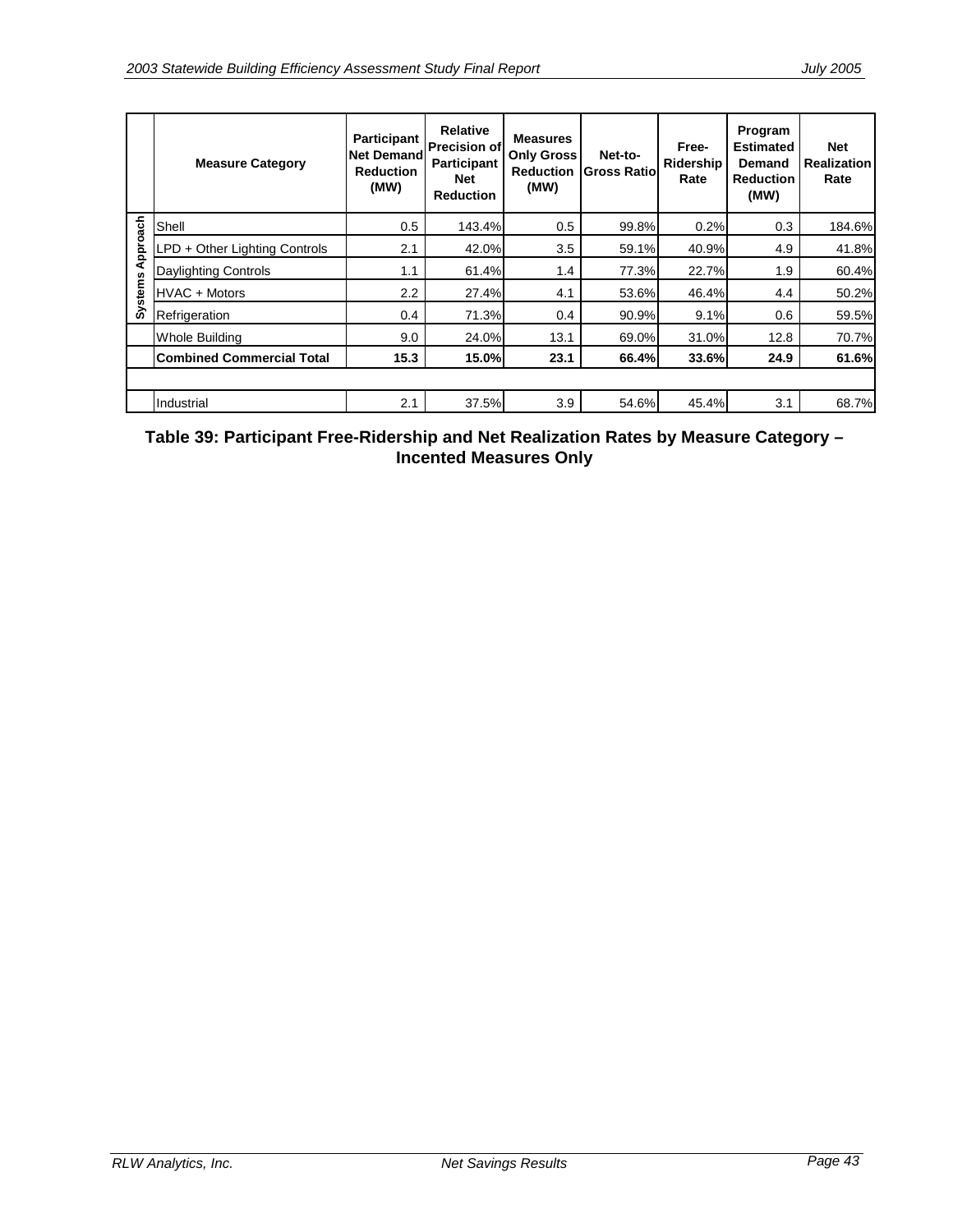# **Process Findings**

Decision-maker (DM) surveys were designed to obtain data to assist RLW in determining the net savings attributable to the program. The questions were designed to learn more about program awareness and attitudes, specific building characteristics, and design and construction practices. The following sections report these results and correlate directly with the flow of the decisionmaker survey. Wherever possible, the participant and non-participant responses are analyzed and presented together to facilitate comparison.

This section addresses the following areas of interest:

- ♦ Building descriptive statistics,
- ♦ Construction practices,
- ♦ Energy efficiency attitudes,
- ♦ Building energy performance,
- ♦ Savings By Design program attitudes and awareness, and
- ♦ Prototype projects

## **Survey Respondents**

A total of 110 surveys were completed; 74 with program participants, and 36 with nonparticipants. The industrial participants were not administered the standard decision maker survey due to issues of applicability. Therefore their responses are not included in this section. All of the decision-maker responses have been weighted to the population using the case weights that were developed for the gross savings analysis.

The goal of the sample is to infer information about two populations, SBD participants and nonparticipants. The information was gathered from interviewing the decision makers which included the building owners and, in many cases, members of the design team for the buildings in our sample. Frequently multiple people were interviewed to complete a single survey. For example, numerous interviews included the mechanical engineer responsible for designing the HVAC system in addition to the building owner or facilities manager who answered the less technical questions.

Many of the SBD program participants were responsible for multiple buildings within our sample, especially where a set of prototype plans were used. In some cases, several surveys were conducted with a single person responsible for the energy efficient design decisions for all of the sampled projects under their control, and questions were asked multiple times to get the project specific information. For example, design decisions may be different for similar buildings built in different climates due to HVAC considerations.

# **Methodology**

#### *Comparing Participants with Non-Participants*

Wherever possible, the participant and non-participant responses are analyzed and presented together, to facilitate comparison. As described in the Program Activity and Sample Summary section, comparisons between participants and non-participants should consider the different characteristics of each sample as described in Table 13.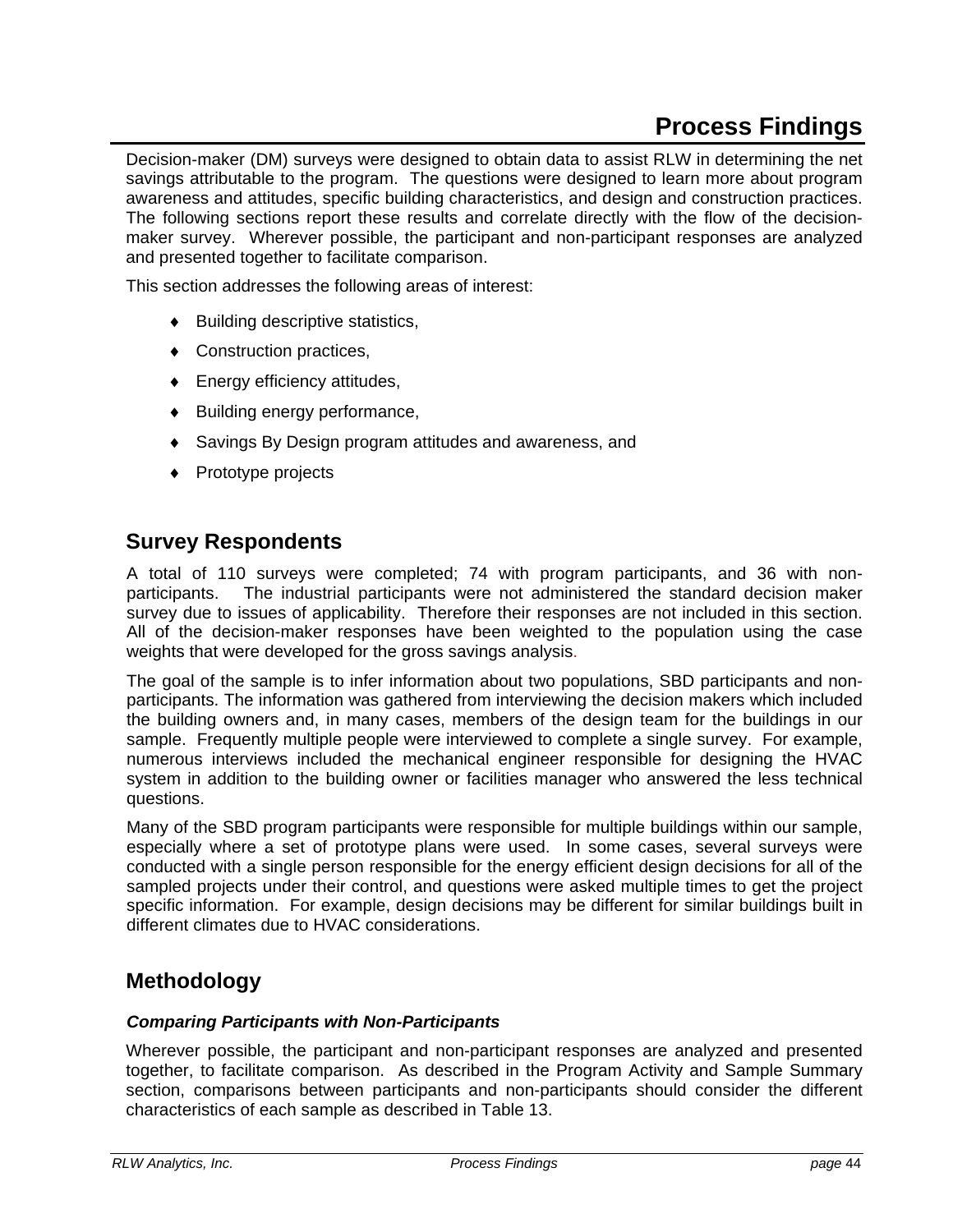Due to skip patterns in the surveys, not all respondents answered all the questions. The variation in sample size for the various questions requires a test of significance for these results. For example: a difference of 15% would be significant in a sample size of 100 respondents, but would not be statistically significant for a sample population of 5. All statistical significance tests were conducted at the 90% level of confidence, and assume an absence of bias. Statistically significant differences between participant and non-participant responses are shaded in gray. A sample set of results is shown in Table 40.

|             | % of Respondents    |                             |  |  |  |
|-------------|---------------------|-----------------------------|--|--|--|
|             | <b>Participants</b> | Non-<br><b>Participants</b> |  |  |  |
| Yes         | 72.2%               | 46.0%                       |  |  |  |
| No          | 13.6%               | 28.9%                       |  |  |  |
| Somewhat    | 14.3%               | 23.2%                       |  |  |  |
| Don't Know  |                     | 1.9%                        |  |  |  |
| Sample Size | 73                  | 33                          |  |  |  |

**Table 40: Sample Table of Responses (q16)** 

The table title includes a reference to the actual question number (q16) in the surveys, found in the appendix. In this example, q16 is question #16 in both the participant and non-participant surveys.

#### *Weighted Responses*

In order to produce an unbiased extrapolation to the population, all responses have been weighted to the population. Each survey (sample element) has a weight associated with the responses, calculated using MBSS techniques, which tells how many individuals a single sample element represents. Qualitatively, the weights say how much each survey "counts" toward representing the population.

Results are reported by "% of respondents," calculated by:

(weighted number of respondents) / (total weighted sample).

#### *Percentage of respondents*

Due to the design of the survey and response categories, all column totals equal 100%, except where noted otherwise.

#### *Sample Size*

"Sample size", as shown in Table 40, represents the actual un-weighted number of respondents who answered the question, and is reported separately for each question. This is necessary since not every question was answered by every person, due to refusal or inapplicability

#### *Don't Know*

These answers are included in the sample size for each question and are considered a legitimate category of response.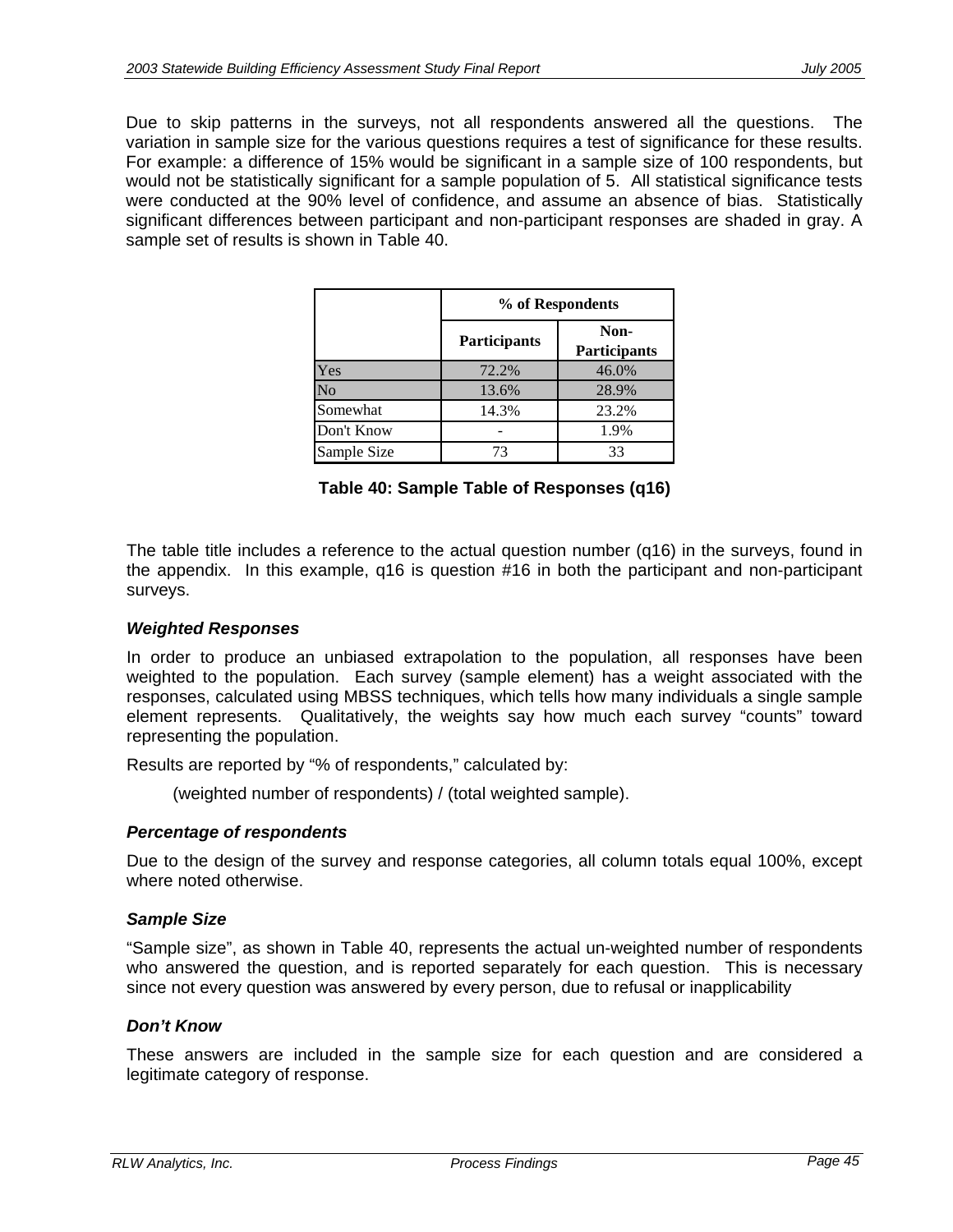#### *Refusals/No Answer*

Not every question was answered in every interview, due to refusal to answer, non applicable, or other reasons. For each question, non-responses (missing values) have been eliminated and the sample size for that question appropriately reduced.

#### *Qualitative Responses*

For non quantitative results, verbatim responses are provided throughout this report. Some questions list all responses, while other questions provide only a sampling of responses. In this case, sample responses were selected for their content and may not be representative of all the responses for that question. A complete list of responses for each question is included in the Appendices.

# **Survey Results**

### *Comparison of Participants with Non-Participants*

Table 41 shows the building ownership type by program participation status. While the majority of projects are privately owned for both types of respondents, the percentage of non-participant private projects (70.4%) is higher than that of participants (57.0%).

|             | % of Respondents    |                     |  |  |  |
|-------------|---------------------|---------------------|--|--|--|
|             | <b>Participants</b> | Non-                |  |  |  |
|             |                     | <b>Participants</b> |  |  |  |
| Private     | 57.0%               | 70.4%               |  |  |  |
| lPublic     | 43.0%               | 29.6%               |  |  |  |
| Sample Size | 74                  | 36                  |  |  |  |

### **Table 41: Building Ownership (q10)**

Table 42 shows the building occupancy intent during construction by program participation status. We found the pattern of owner-occupation to be similar between the two groups. Findings from previous BEA studies have shown that owner occupied buildings are more likely to make construction decisions using more sophisticated investment decision making procedures, such as return on investment (ROI) or lowest lifecycle cost, whereas speculative building decision makers more frequently used lowest first cost decision making.

|                                  | % of Respondents    |                             |
|----------------------------------|---------------------|-----------------------------|
|                                  | <b>Participants</b> | Non-<br><b>Participants</b> |
| Built to be owner occupied       | 83.5%               | 88.7%                       |
| Built with intent to lease space | 16.5%               | 3.1%                        |
| Mixed owner occupy and lease     | 0.0%                | 8.2%                        |
| Sample Size                      | 74                  | 36                          |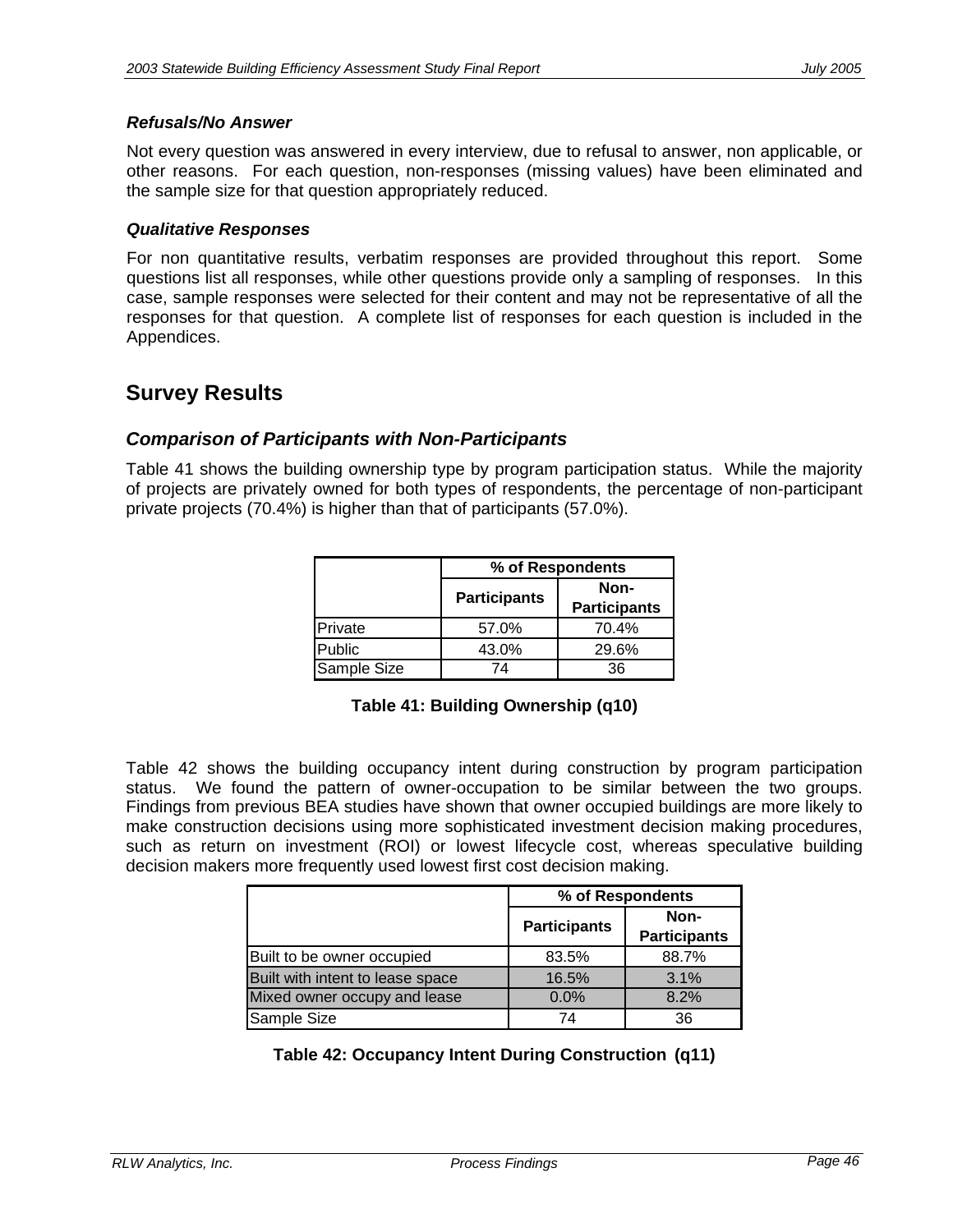### *Energy Efficiency Attitudes*

All interviewees were asked how they would describe the level of importance of energy efficiency. The responses, in Table 43, show that there is a significant difference between participants and non-participants, however virtually all respondents ranked efficiency as either "very important" or "somewhat important", 99% and 85% respectively. Note that essentially no one responded with "very or somewhat unimportant".

|                                   | % of Respondents    |                     |
|-----------------------------------|---------------------|---------------------|
|                                   | <b>Participants</b> | Non-                |
|                                   |                     | <b>Participants</b> |
| <b>Very Important</b>             | 61.1%               | 28.4%               |
| Somewhat Important                | 37.8%               | 56.2%               |
| Neither Important nor Unimportant | 0.8%                | 13.5%               |
| Somewhat Unimportant              | 0.4%                | 0.0%                |
| <b>Very Unimportant</b>           | 0.0%                | 0.1%                |
| Don't Know                        | $0.0\%$             | 1.9%                |
| Sample Size                       | 74                  | 36                  |

### **Table 43: Importance of Energy Efficiency (q12)**

Table 44 presents the most important financial criteria used to make energy efficient investments during construction by program participation status. The most frequent answer for participants was "lowest lifecycle cost" (31%) while 17.8% of non-participants provided this response. The most frequent response for non-participants was "lowest first cost" (48.3%), a substantial increase over the 2002 findings (19.1%).

The cost-over-time responses (lowest lifecycle cost, simple payback, ROI, and net present value) were indicated by 53% of participants, but only 43% of non-participants. These responses are higher than the 2002 findings (46% and 23% respectfully).

|                       | % of Respondents    |                     |
|-----------------------|---------------------|---------------------|
|                       | <b>Participants</b> | Non-                |
|                       |                     | <b>Participants</b> |
| Lowest first cost     | 18.4%               | 48.3%               |
| Lowest lifecycle cost | 30.8%               | 17.8%               |
| Simple payback        | 17.6%               | 2.0%                |
| Return on investment  | 5.0%                | 17.2%               |
| Net present value     | 0.0%                | 6.5%                |
| <b>None</b>           | 14.9%               | 0.0%                |
| <b>Multiple</b>       | 12.2%               | 0.0%                |
| Don't Know            | 1.2%                | 8.1%                |
| Sample Size           | 74                  | 36                  |

### **Table 44: Most Important Financial Criteria (q13)**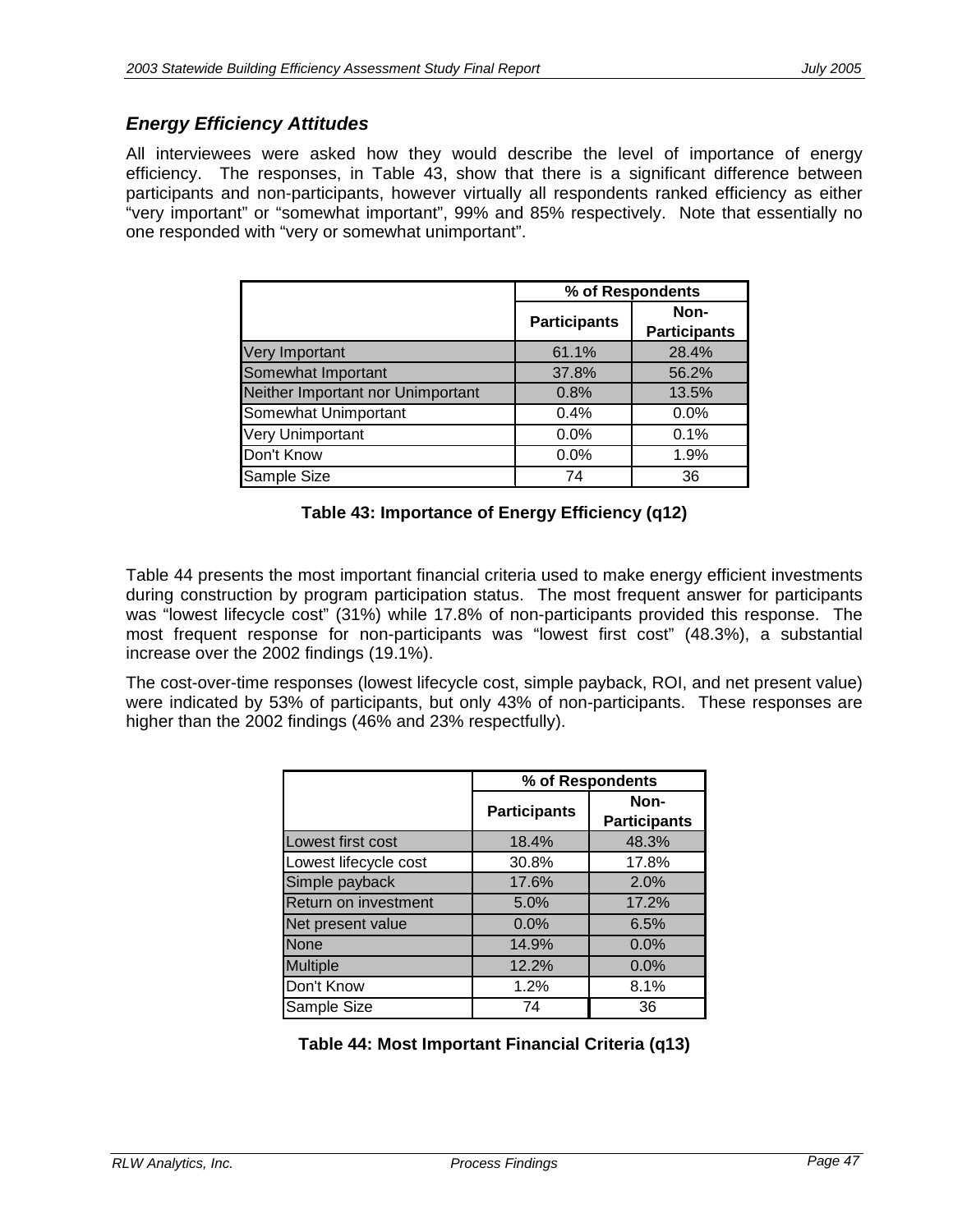### *Design and Construction Practices*

Table 45 displays the percentage of participants and non-participants who asked their design team to consider energy efficiency above Title 24 requirements. As the table shows, a majority of participants did so (70%), while only 24% of non-participants made this request to their design teams.

|             | % of Respondents    |                             |  |
|-------------|---------------------|-----------------------------|--|
|             | <b>Participants</b> | Non-<br><b>Participants</b> |  |
| Yes         | 70.2%               | 23.7%                       |  |
| <b>No</b>   | 24.5%               | 73.8%                       |  |
| Don't Know  | 5.3%                | 2.5%                        |  |
| Sample Size | 74                  | 33                          |  |

#### **Table 45: Asked Design Team to Increase Energy Efficiency (q14)**

Some of the verbatim explanations of why they asked their design team to consider energy efficiency are listed below:

#### *Select Participants*

Yes, we did go beyond Title-24 by incorporating premium efficient motors with VFDs, lighting *controls, and reflective roofs. This is one of the most energy efficient buildings in our history.*

Yes, there was some analysis and modest changes only on the rebated measures: lighting *and HVAC.* 

*With energy rates so high in California, we knew it was important to design an efficient building. SCE helped us achieve that by improving our HVAC & lighting.* 

*We were trying to achieve 25% better than Title 24; the systems we worked on to achieve this were lighting, glazing and HVAC.* 

*We went to PG&E so that we could meet the minimum requirements to qualify for the SBD program. After we found out what those requirements were, we told the design team to incorporate them.*

*We wanted dimmable ballasts on our lights to capture natural daylight, high efficiency refrigeration compressors, and improved HVAC system.*

*We told them to incorporate energy efficient features that were effective in saving energy but not too costly. These discussions on energy efficiency came after our meetings with PG&E.*

*Energy efficiency was the subject of many meetings with the design team not sure of the specifics.*

*To look at the most cost effective measures, things that we would consider included windows, insulation, lighting and the mechanical system.*

#### *Select Non-participants*

*The HVAC system is always specified for high efficiency. We also requested motion sensors and EMS to control the HVAC units.*

*Requested daylighting to reduce light load.*

*Our team attended a seminar at the PEC and came to us with 3-4 methods to design an efficient building.*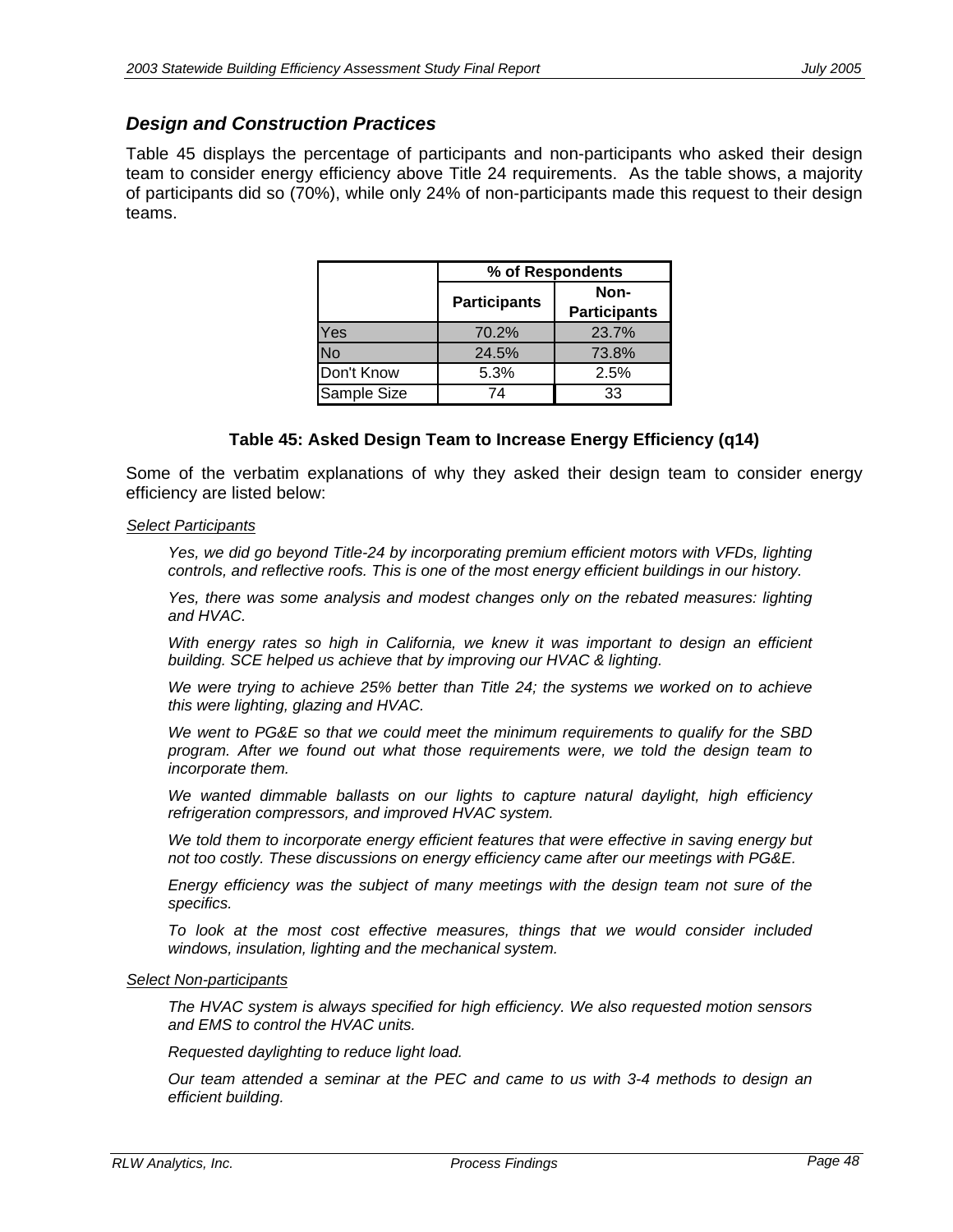*Longevity of equipment and being better than Title-24 within our limited budget.*

*Asked for the best they [our client] could afford.* 

*Asked for daylighting and the natural air flow (circulation).*

*Typically HVAC exceeds [T24 requirements]--it is standard operating procedure.* 

Table 46 displays the percentage of participants and non-participants who said they downgraded energy efficiency features through value engineering. A significantly smaller percentage of participants made downgrades over non-participants.

|              | % of Respondents    |                             |  |
|--------------|---------------------|-----------------------------|--|
|              | <b>Participants</b> | Non-<br><b>Participants</b> |  |
| <b>Yes</b>   | 5.0%                | 21.6%                       |  |
| <b>No</b>    | 91.2%               | 76.0%                       |  |
| <b>Other</b> | 1.4%                | 0.0%                        |  |
| Don't Know   | 2.4%                | 2.5%                        |  |
| Sample Size  | 74                  | 35                          |  |

### **Table 46: Energy Efficiency Features Downgraded through Value Engineering (q15)**

Respondents who said energy efficiency features were downgraded were asked to elaborate.

#### *Select Participants*

Our lumen monitoring system was disabled and down-graded.

We modeled our building after another building using KALWALL--but it got voted out and we used another design.

#### *Select Non-participants*

*The PV had to be eliminated, but we got the windows and airflow.*

*The contractor didn't deliver on the skylights.*

*Refrigerator's compressor motors.*

*Probably yes, the project was on a tight budget I suspect the mechanical system was value engineered.*

*Don't know that energy efficiency was compromised but there was some value engineering on the AC system.* 

### *Building Energy Performance*

All participants and non-participants were asked to compare the efficiency of their building relative to California's energy code (Title 24). Table 47 presents the distribution of responses for both groups, and shows a significant difference in participants versus non-participants. Nonparticipants are significantly more likely to design projects just to code. This is a significant increase over the 2002 responses (23.7%).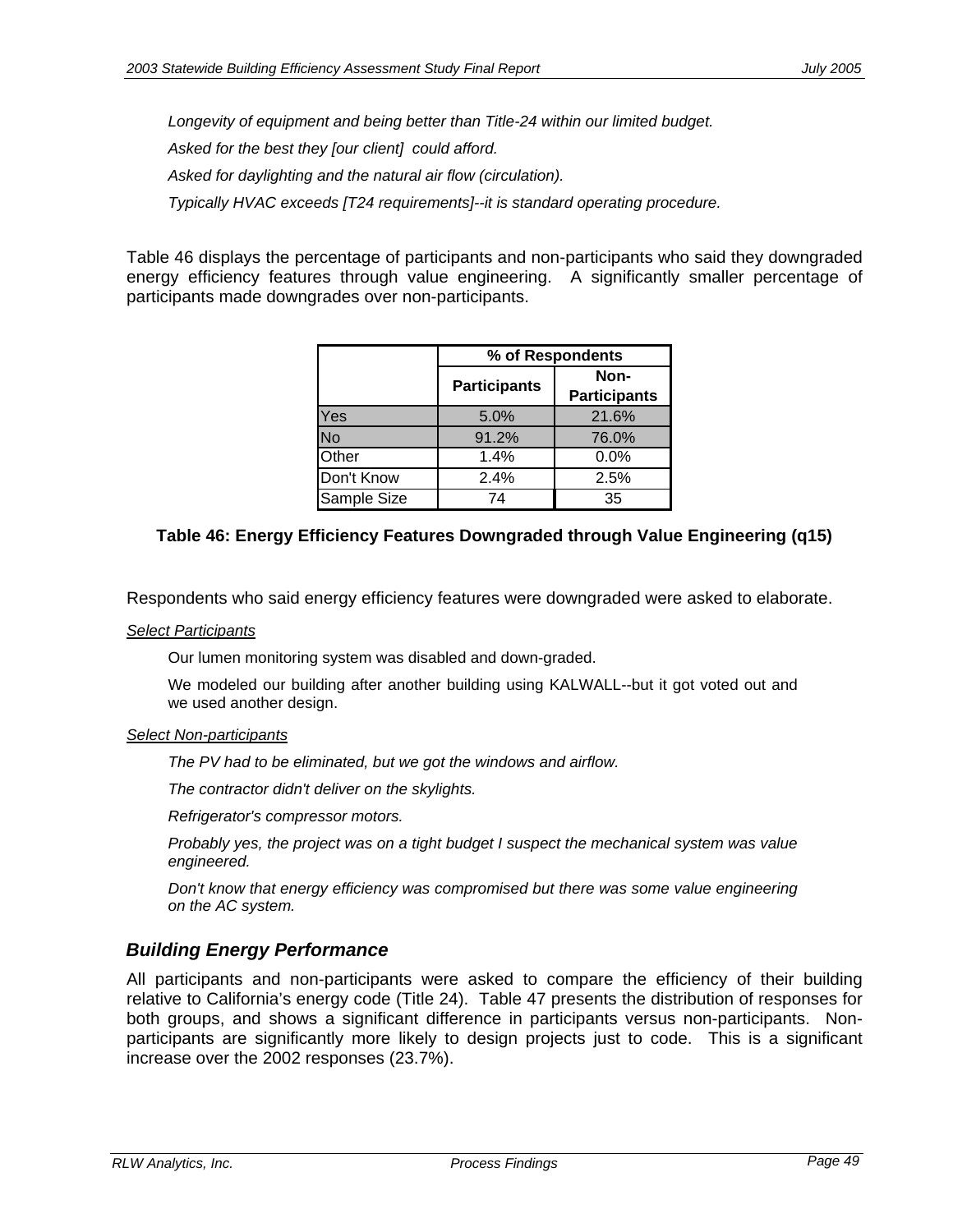|                 | % of Respondents    |                             |  |
|-----------------|---------------------|-----------------------------|--|
|                 | <b>Participants</b> | Non-<br><b>Participants</b> |  |
| Much better     | 38.0%               | 7.6%                        |  |
| A little better | 47.0%               | 46.3%                       |  |
| Just to code    | 11.6%               | 28.2%                       |  |
| Don't Know      | 3.4%                | 17.9%                       |  |
| Sample Size     | 73                  | 33                          |  |

Table 48 summarizes the responses given when owners were asked to describe the energy performance of their building. While there are significant differences in how the two groups responded, there is no consistent trend. Perhaps the most surprising category was "the building is about as efficient as it can be", selected by 34.5% of non-participants, but only 18.1% of participants. Only 30.2% of non-participants responded that their buildings "could be much more efficient".

|                                    | % of Respondents    |                             |
|------------------------------------|---------------------|-----------------------------|
|                                    | <b>Participants</b> | Non-<br><b>Participants</b> |
| Is an example of energy efficiency | 14.3%               | 9.6%                        |
| Is about as efficient as it can be | 18.1%               | 34.5%                       |
| Could be somewhat more efficient   | 46.2%               | 14.8%                       |
| Could be much more efficient       | 15.0%               | 30.2%                       |
| Don't Know                         | 6.5%                | 10.9%                       |
| Sample Size                        | 73                  | 35                          |

**Table 48: Energy Performance of Building (q18)** 

# **Participant Responses**

### *Savings by Design Program Attitudes and Awareness*

All SBD program participants were asked how they first became aware of the SBD program, services, and owner incentives that were available. As shown in Table 49, about 76% of participants heard of the program through utility representatives or previous utility program participation. The large proportion of participants that previously participated in utility programs (41%) suggests that the program may need to change its marketing strategy to attract a broader audience and get more customers that have not previously participated. However, the number learning from utility representatives (35.5%) is significantly higher than the 2002 results (26.1%). The lack of responses indicating web sites or marketing material is noteworthy.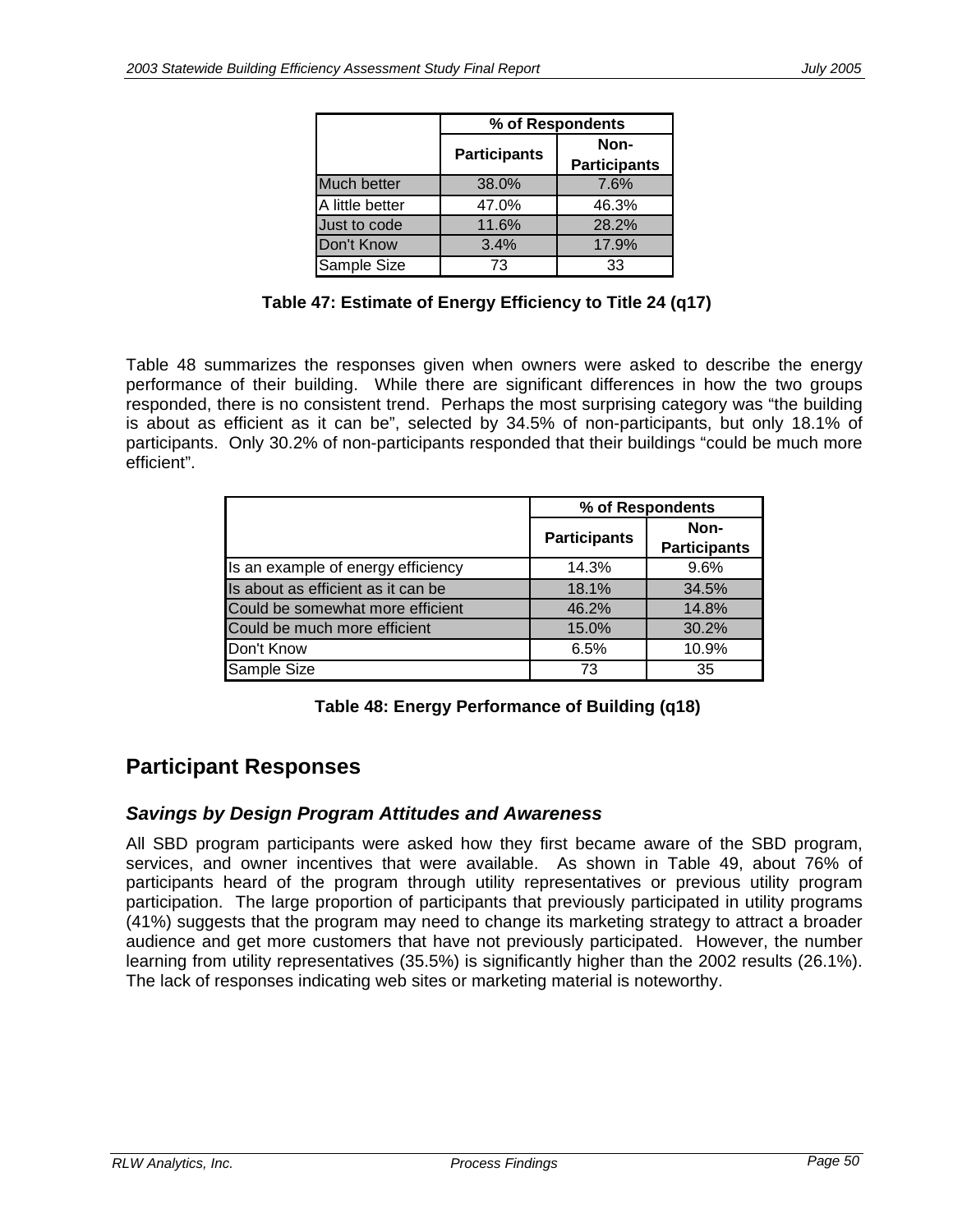|                                        | $%$ of              |
|----------------------------------------|---------------------|
|                                        | <b>Participants</b> |
| Previous utility program participation | 40.6%               |
| Utility representative                 | 35.5%               |
| Architect                              | 5.2%                |
| Utility seminar PEC or SCE             | 4.8%                |
| Engineer                               | 4.6%                |
| Other                                  | 3.6%                |
| Energy manager                         | 2.7%                |
| Don't Know                             | 2.6%                |
| Previous tenant                        | 0.4%                |
| Marketing material                     | 0.0%                |
| Web site                               | 0.0%                |
| Manufacturer representative            | 0.0%                |
| Construction manager                   | 0.0%                |
| Sample Size                            | 74                  |

| Table 49: Source of Awareness of Savings By Design (q21) |  |  |  |  |
|----------------------------------------------------------|--|--|--|--|
|----------------------------------------------------------|--|--|--|--|

All SBD participants were asked at what stage of the design and construction process they became actively involved with the SBD representative. Interviewees were read the list of options in Table 50. The results indicate that over half became involved with the program early in the design process (32% during project conception, 19% during project development, and 10% during the design development phase). SBD involvement began during the construction documents phase for 21% of respondents. However, 7.2% involved SBD representatives late in the process, 3.7% during construction, and 3.5% following completion of construction, suggesting that design and equipment decisions were made prior to SBD involvement. Barring other countervailing considerations, these participants would be considered freeriders.

|                                      | $%$ of              |
|--------------------------------------|---------------------|
|                                      | <b>Participants</b> |
| Project conception                   | 31.5%               |
| Project development phase            | 19.0%               |
| Schematic design phase               | 8.7%                |
| Design development phase             | 9.8%                |
| Construction documents phase         | 20.9%               |
| During construction                  | 3.7%                |
| Following completion of construction | 3.5%                |
| Following facility occupancy         | 0.0%                |
| Don't Know                           | 3.0%                |
| Sample Size                          | 68                  |

### **Table 50: When became involved with SBD representative (q23)**

Table 51 summarizes the responses given when SBD participants were asked (unprompted) which member of their project team was the single biggest advocate for participating in the program. About half of the participant owners say they were the biggest advocates for SBD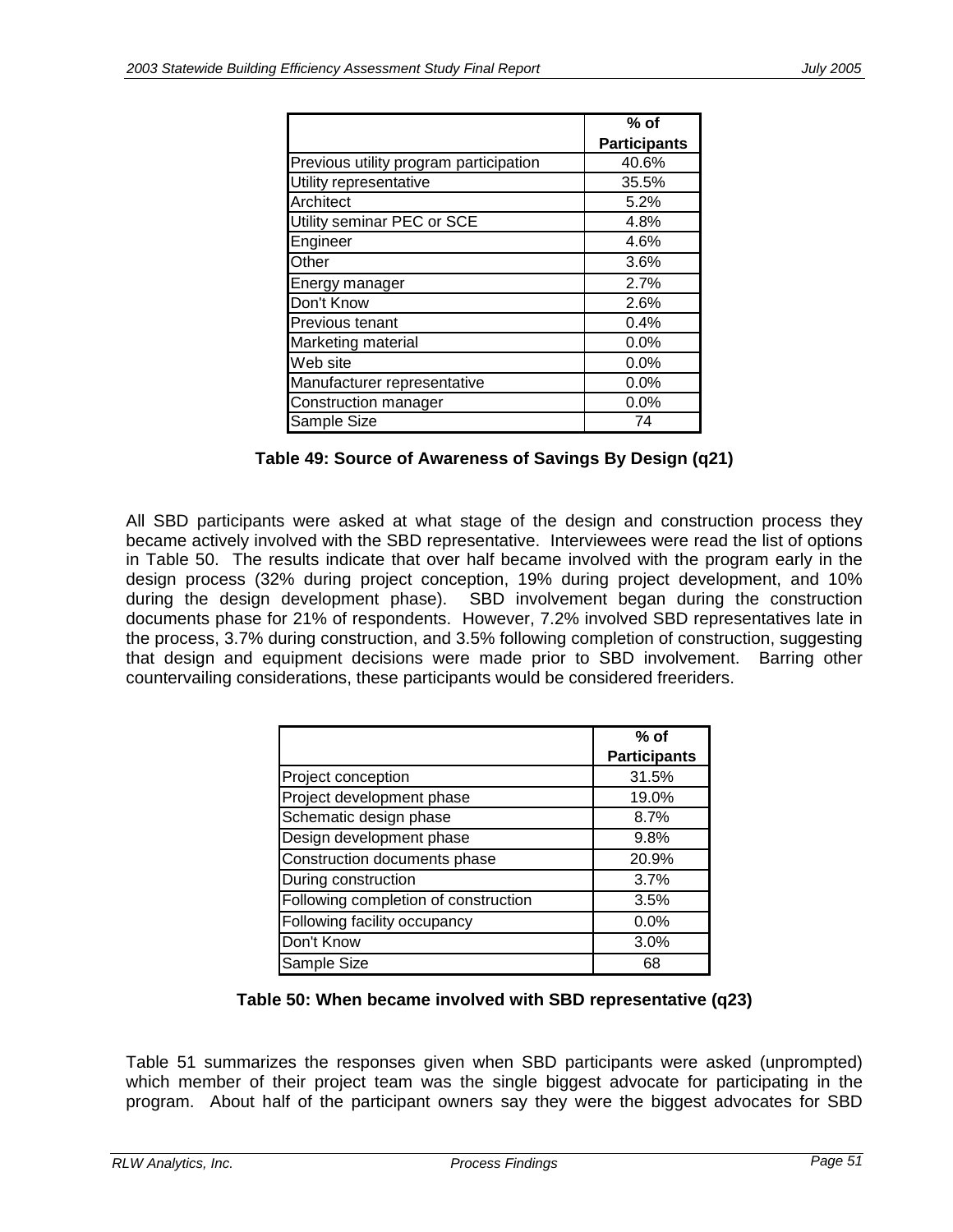participation. This supports the finding of the NRNC baseline study<sup>21</sup> that architects and engineers feel that the owners are the key decision-makers. Other notable advocates were architects and mechanical engineers.

|                              | $%$ of              |
|------------------------------|---------------------|
|                              | <b>Participants</b> |
| Owner/Developer              | 60.4%               |
| Architect                    | 14.9%               |
| <b>Mechanical Engineer</b>   | 11.5%               |
| <b>Energy Manager</b>        | 7.1%                |
| <b>Contstruction Manager</b> | 4.2%                |
| Other                        | 1.2%                |
| <b>Electrical Engineer</b>   | 0.7%                |
| Sample Size                  | 74                  |

### **Table 51: Biggest Advocate for Participating in SBD (q24)**

All SBD participants were asked to rate the level of importance of the incentives paid to the owner in motivating their organization to participate. As shown in Table 52, approximately 85% said the incentive was either "very important" or "somewhat important", while 9% rated the incentive very unimportant or somewhat unimportant. This suggests that incentives are a critical tool for engaging program participation of building owners.

|                                   | $%$ of<br><b>Participants</b> |
|-----------------------------------|-------------------------------|
| Very important                    | 54.6%                         |
| Somewhat important                | 30.3%                         |
| Neither important nor unimportant | 6.2%                          |
| Somewhat unimportant              | 5.2%                          |
| Very unimportant                  | 3.7%                          |
| Sample Size                       | 74                            |

### **Table 52: Importance of Owner Incentive in Participation (q25)**

All SBD participants were asked to rate the level of importance of the design assistance provided by SBD in motivating their participation in the program. Table 53 shows that 72% rated the assistance as very or somewhat important, while 20% rated the assistance as very or somewhat unimportant.

-

<sup>&</sup>lt;sup>21</sup> 1999 Non-Residential New Construction Baseline Study.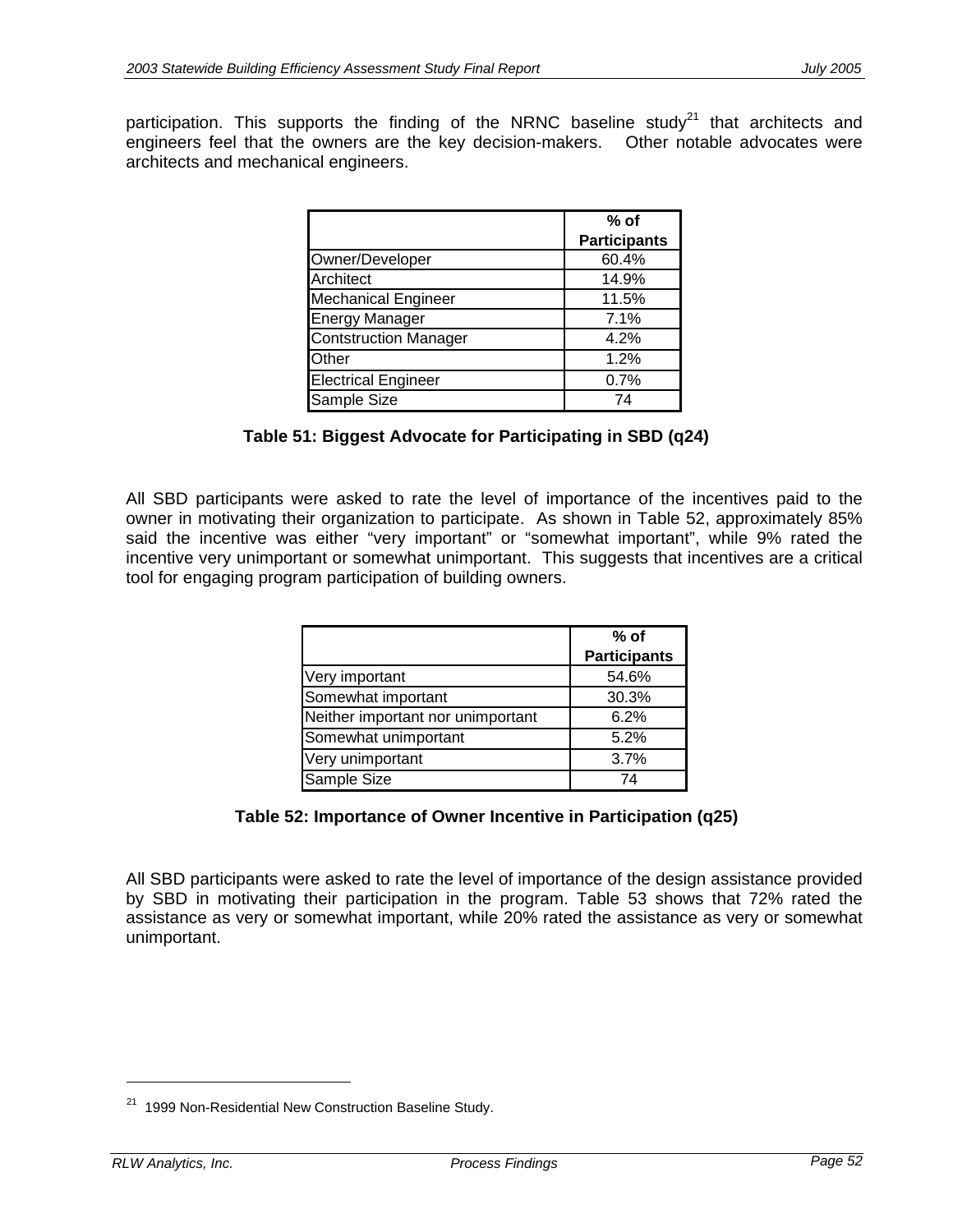|                                   | $%$ of              |
|-----------------------------------|---------------------|
|                                   | <b>Participants</b> |
| Very important                    | 32.0%               |
| Somewhat important                | 39.5%               |
| Neither important nor unimportant | 8.3%                |
| Somewhat unimportant              | 9.8%                |
| Very unimportant                  | 10.4%               |
| Sample Size                       | 74                  |

#### **Table 53: Importance of Design Assistance for Participation (q26)**

As shown in Table 54, 79% of participants stated SBD participation influenced them to change their standard building practices to lead to more efficient buildings in the future; while 18% answered it did not influence changes in standard practice.

|             | $%$ of              |
|-------------|---------------------|
|             | <b>Participants</b> |
| Yes         | 79.0%               |
| No          | 18.3%               |
| Don't Know  | 2.7%                |
| Sample Size | 74                  |

### **Table 54: Changed Standard Practice to Higher Energy Efficiency due to SBD Participation (q27)**

Participants who responded that SBD will not influence standard practice on future buildings were asked why. All responses are listed below.

#### *All Participant Responses*

We had already specified energy-efficiency components in our prototype design absent of *the program. When a representative contacted us about the program they determined that our specifications were better than code and qualified for incentives.*

*The … standards influence our design standards, these buildings don't have to meet Title 24. This was a unique project, so we would not be designing something like this usually.*

*They [our client] already had energy-efficient guidelines.* 

*We already had energy efficiency in our design. It is part of our standard practice.*

*We think our design team is cutting-edge and they build the most efficient buildings possible.*

*Couldn't justify the cost of EMS without incentive.* 

Participants who answered "Yes, SBD will influence standard practice on future buildings", were asked what specific changes they are making or will make to their standard practice to increase future building energy efficiency. Select responses are below.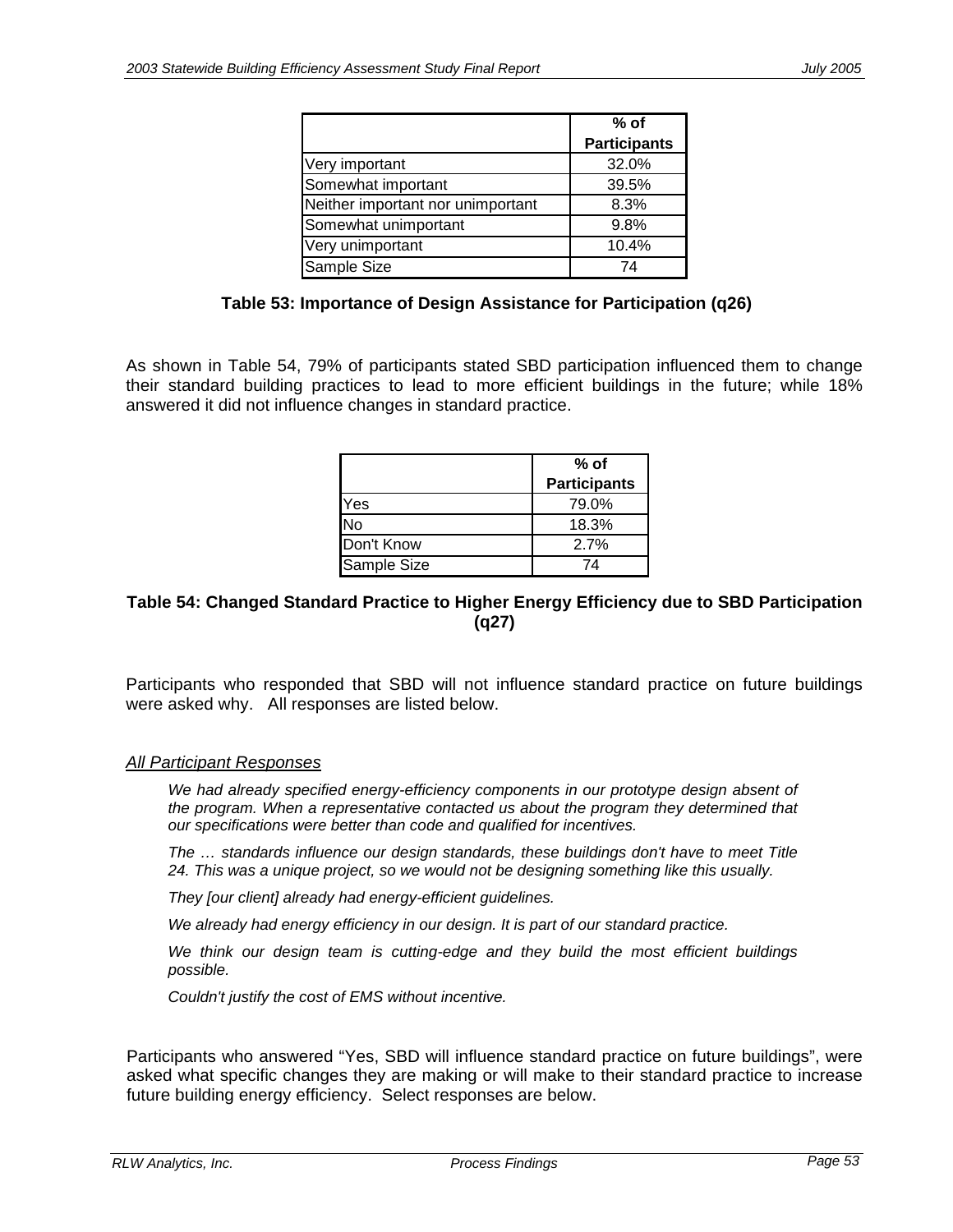#### *Select Participant Responses*

*We've changed our lighting fixtures by improving the luminaire and the ballast factor by reducing it to 0.78 from 0.88 BF. We also improved the HVAC packaged rooftop units to a higher EER and included economizers where applicable.*

*Changes we'll make are to go with a more efficient lighting system. Better insulation and incorporating energy management systems.*

*We try to exceed Title 24 by 20% we achieve this by installing increased insulation, glazing and higher efficiency HVAC system.*

*More use of natural lighting, energy efficient lighting fixtures, and different types of material on insulation.*

*They have influenced us to include VFD the other measures are pretty much standard practice.*

*On future projects, we would install high performance lighting and HVAC systems.*

*Incentives helped us to practice more energy efficient designs. It is our goal (design team) to beat Title 24 on every project.*

*We always incorporate energy efficiency into our design for various reasons, including return on investment and business objectives. We know that daylight harvesting improves test scores in schools.*

*Using energy efficient lighting wasn't something we had done in the past. We are not only putting in efficient lighting in new construction but also renovating existing buildings. Air handlers for HVAC we make sure are always high performance with VFD.*

*If we were to develop another building we would get involved with SBD earlier, during project conception, and we would reduce the quantity of lighting fixtures.* 

Participants were asked to rate the value of SBD Incentives, Design Assistance, and Design Analysis. The results, shown in Table 55, indicate high satisfaction with all three components. A significant majority of respondents gave a rating of 1 or 2, where a rating of one is "very valuable". The ratings are highest for Design Analysis where 75% rated this service a 1 or 2, as compared to 64% for Design Assistance. Only 30 of the 72 participants were able to respond to Design Analysis questions since this participation path is not always utilized by program participants, unlike the other two program offerings (incentives and design assistance), which are always utilized. Design Analysis typically requires very early engagement of SBD in the building design process and also requires willingness of the owner and A&E team to pursue advanced methods of project design and integration of energy efficiency. The results of this question highlights the value of the advanced services Design Analysis accomplishes with participants that elect to participate in this program offering.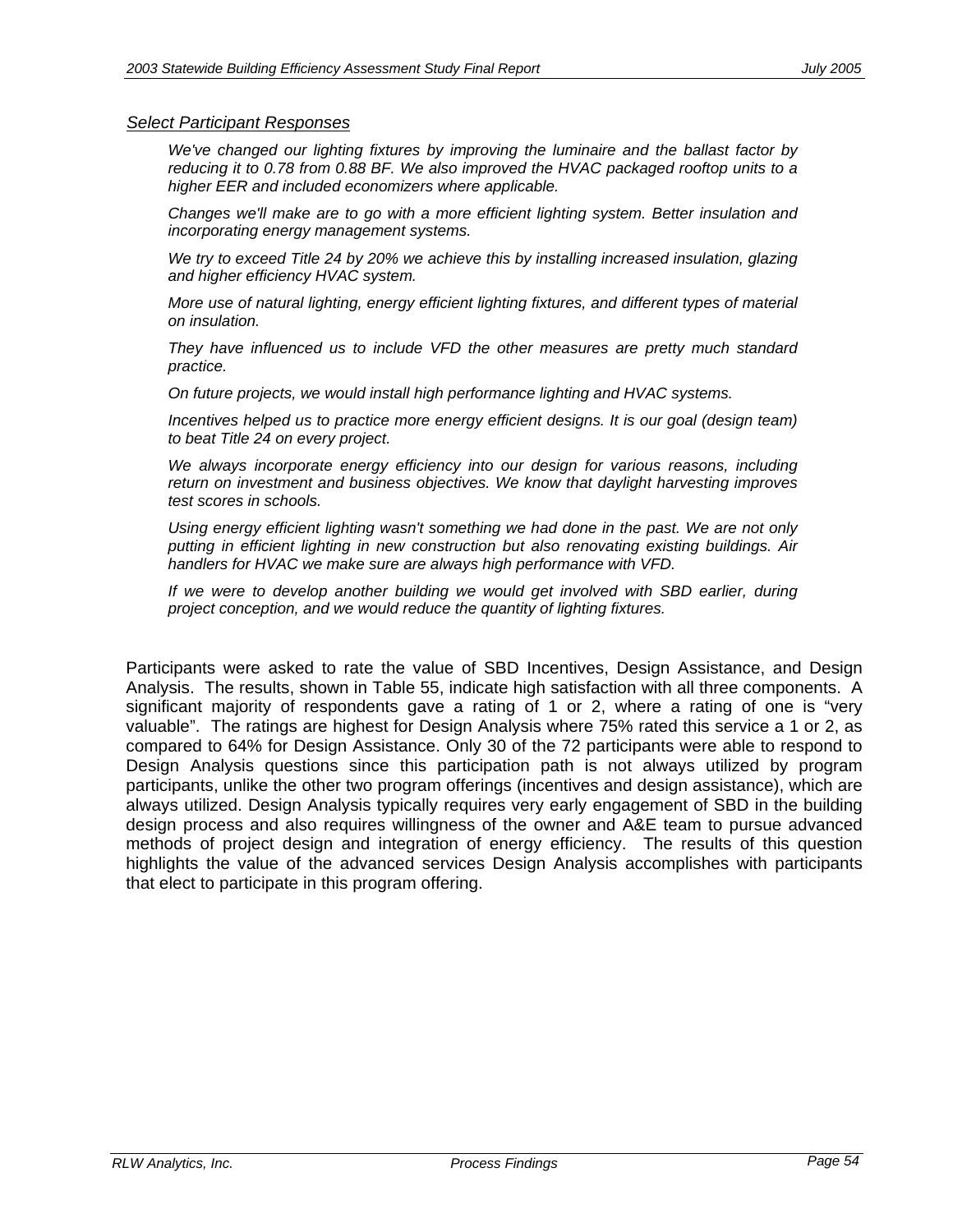| % of Participants<br>1="Very Valuable"<br>5="Not at all Valuable" | <b>Incentives</b> | Design<br><b>Assistance</b> | Design<br><b>Analysis</b> |
|-------------------------------------------------------------------|-------------------|-----------------------------|---------------------------|
|                                                                   | 33.2%             | 13.3%                       | 18.7%                     |
| 2                                                                 | 35.8%             | 50.5%                       | 56.3%                     |
| 3                                                                 | 13.2%             | 14.5%                       | 3.3%                      |
|                                                                   | 13.5%             | 12.9%                       | 3.2%                      |
| 5                                                                 | 4.2%              | 8.8%                        | 4.5%                      |
| Don't Know                                                        | 0.0%              | $0.0\%$                     | 14.0%                     |
| Sample Size                                                       | 74                | 74                          | 30                        |
| Average score                                                     | 2.19              | 2.53                        | 2.05                      |
| Sample deviation                                                  | 0.20              | 0.32                        | 0.51                      |

**Table 55: Value of Incentives, Design Assistance, and Design Analysis (q29)** 

All participants were asked to provide recommendations for changes to the SBD program in order to improve its delivery to customers. These answers were unprompted, and multiple responses were accepted. The answers have been categorized based on common responses. Percentages reported were calculated by (weighted number of respondents with a particular answer) / (total weighted number of respondents who answered the question). Table 56 shows that 41% of the participants felt that no changes are needed. Other suggestions received support in the range of 10% - 20%. Interestingly, one of the least mentioned responses was to increase incentives (2.9%). This is a significant change from the 2002 results where 27.5% of respondents recommended increased incentives.

| Multiple answers were accepted on this question. (Therefore | $%$ of              |
|-------------------------------------------------------------|---------------------|
| percantages do not add to 100%)                             | <b>Participants</b> |
| No changes needed                                           | 41.4%               |
| Utility should try to get involved earlier in the projects  | 19.5%               |
| Review and response from utility needs to be more timely    | 13.8%               |
| More interaction with design team                           | 13.6%               |
| Less paperwork and red tape                                 | 11.9%               |
| More marketing to increase awareness of program             | 10.0%               |
| Utility reps need to present benefits more clearly          | 3.4%                |
| Increase incentives                                         | 2.9%                |
| Increase post project feedback, better "closure"            | 2.2%                |
| <b>Other</b>                                                | 20.2%               |
| Sample Size                                                 | 50                  |

**Table 56: Recommended Changes to Savings By Design (Non prototype, q35)** 

Other recommendations are listed below.

*When power is established at the site they should update people on this program.*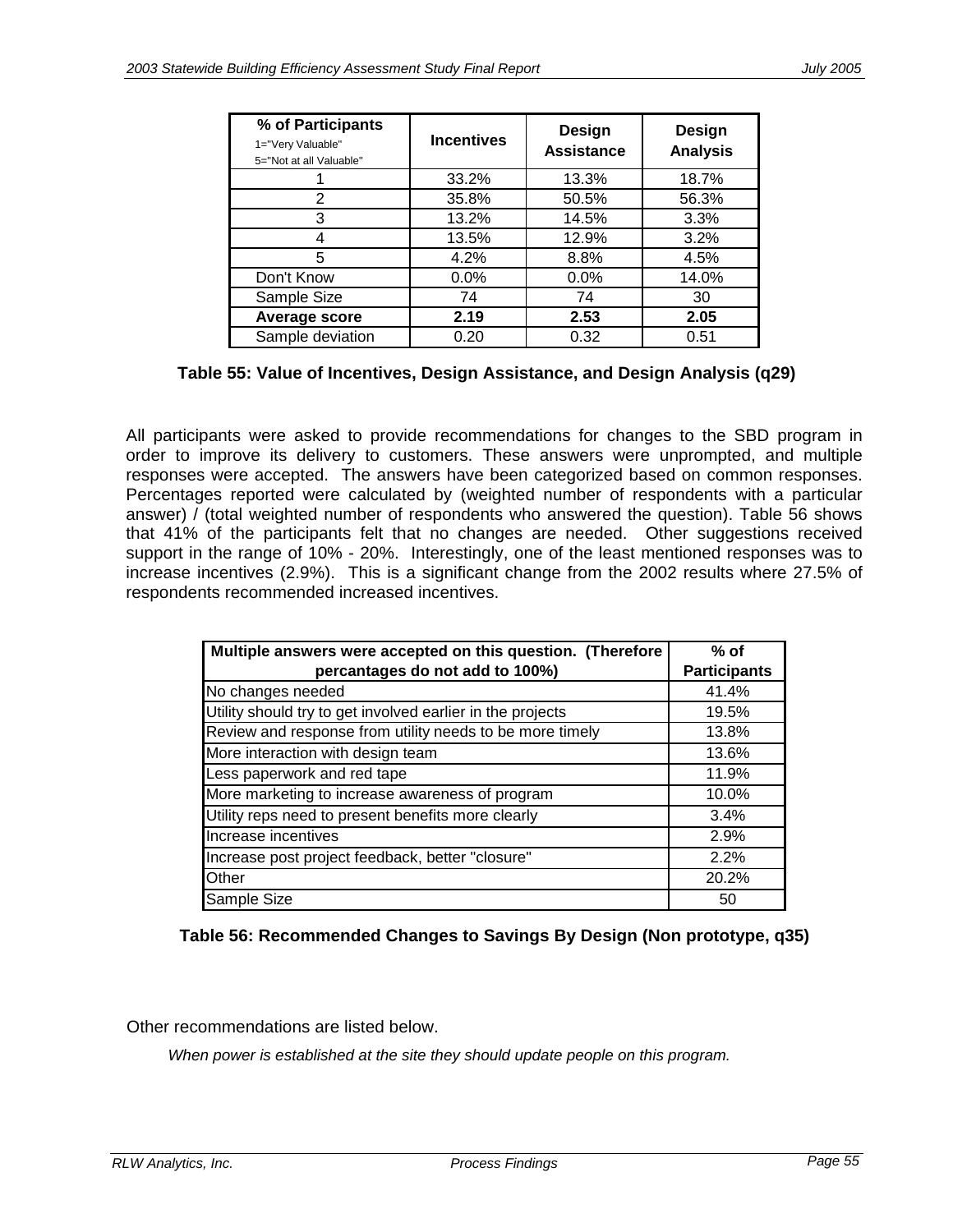*We felt that some of their suggestions and their thresholds were unreasonable without a cost-benefit analysis (systems approach). From our assessment the (AC units) were too expensive to justify the increased cost relative to the savings.*

*Simplify application so owners can fill it out. We had a difficult time understanding the terms, owners need to be able to fill this out and we are not engineers.*

*On a previous project the design team received a larger incentive than we did which we don't think is right. Some questions we have are, as an end user, how we get the most out of the program. We also wanted to know what we missed. There is no design check list.* 

*More market research on new technologies.*

*Methodology needs to be explained better for some of the measures as to why they are a good practice. The utility reps also need to present benefits more uniformly… we get a lot of different information depending on who we talk to.*

*Lower the standards for qualifying design teams.*

*A lot of our clients are hesitant to participate in the program because it takes too long to get the check and they (utilities) are too picky when they verify measures.*

## **Non-Participants**

#### *Savings by Design Program Attitudes and Awareness*

All Non-Participants were asked if they were aware of the Savings By Design New Construction energy efficiency program before they began construction. Table 57 shows almost 40% of nonparticipants indicated they were aware of the program before they began construction, but they did not participate.

|             | % of Non-           |  |
|-------------|---------------------|--|
|             | <b>Participants</b> |  |
| Yes         | 39.0%               |  |
| N٥          | 55.8%               |  |
| Don't Know  | 5.3%                |  |
| Sample Size | 36                  |  |

#### **Table 57: Awareness of SBD Before Construction Began (npq19)**

Non-participants were asked if they had any interaction with their utility's new construction program representative or SBD program material regarding the design and equipment specification of their project. The results are displayed in Table 58. A large percentage of the respondents (72%) did not have any interaction with SBD staff or program material regarding design and equipment specifications.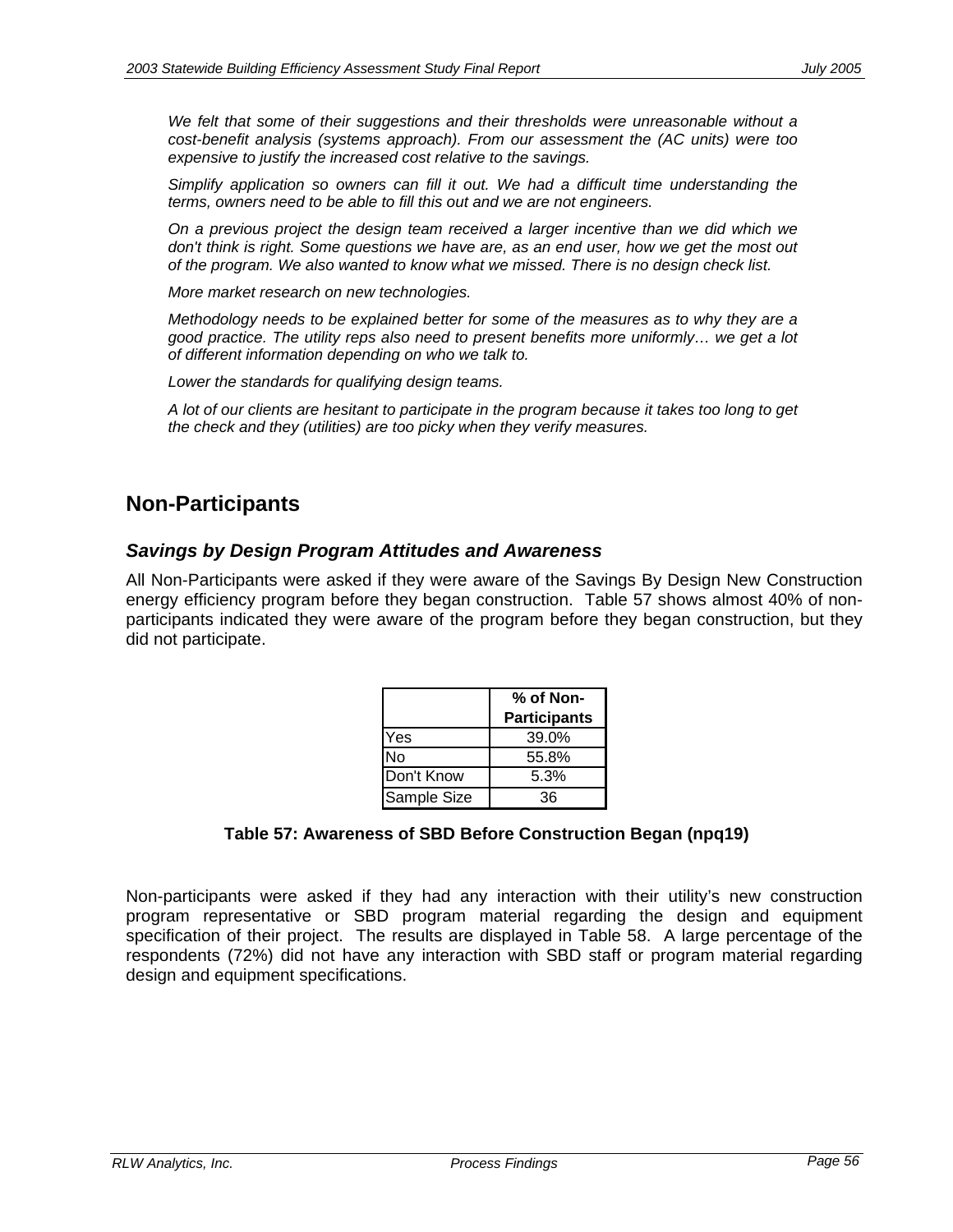|             | % of Non-           |  |
|-------------|---------------------|--|
|             | <b>Participants</b> |  |
| Yes         | 16.1%               |  |
| No          | 72.0%               |  |
| Don't Know  | 11.9%               |  |
| Sample Size | 36                  |  |

**Table 58: Interaction with SBD Staff or Program Material Regarding Design and Equipment Specifications (npq21)** 

### *Reasons for Not Participating in SBD Program*

Those who were aware of SBD before construction began (the 39% answering "yes" in Table 57) were asked why they did not participate in the program. A sample of verbatim responses is below. The vast majority of responses focus on time constraints or the size of incentives.

#### *Select Non-Participants*

*Time constraints were the biggest reasons. We needed to proceed as quickly as possible and we would have had to back into it; we just needed to proceed.*

*This was a fast track project and we were not thoroughly aware of the entire process we suspected including them would slow down the development.*

*This project was expected to be a SBD recipient but the utilities changed their* requirements so it no longer qualified. Our managers didn't alter the design but we have *pursued SBD for other projects since this one.*

*They've [our client] got a formula that has worked for them in the past.* 

*The architects have to stick to the plan that comes from the architectural team. They are all cookie cutter.*

*It was mentioned at the pre-design conference. It was not pursued because of cost. The value in the payback wasn't there because of the amount of time we would have had to spend.*

*It was considered but the effort to submit the plans and go through the process would have cost more than we would have received from the incentive. Incentive was not significant enough to pursue.*

*(Electrical Engineer) We made it clear to the client that the building would comply with the program and they could pursue the incentives. But, they showed no interest and there was no budget for us to assist in pursuing the incentives.*

*(Architect) There was no compensation to pursue the programs and the follow through with SBD suggestions. Construction schedule was tight. And schools look for a short payback for their investments which wouldn't have been possible.*

### *Possible Effect of Incentives*

All non-participants were asked if they had been aware of the availability of cash incentives, how likely they would have been to improve their building design to perform better than Title-24, to get the incentives. The results are provided in Table 59. Seventy-six percent of non-participants stated they would have been "very or somewhat likely" to design their building to perform better than Title-24 if they had known of the incentive. This result is somewhat contradictory since in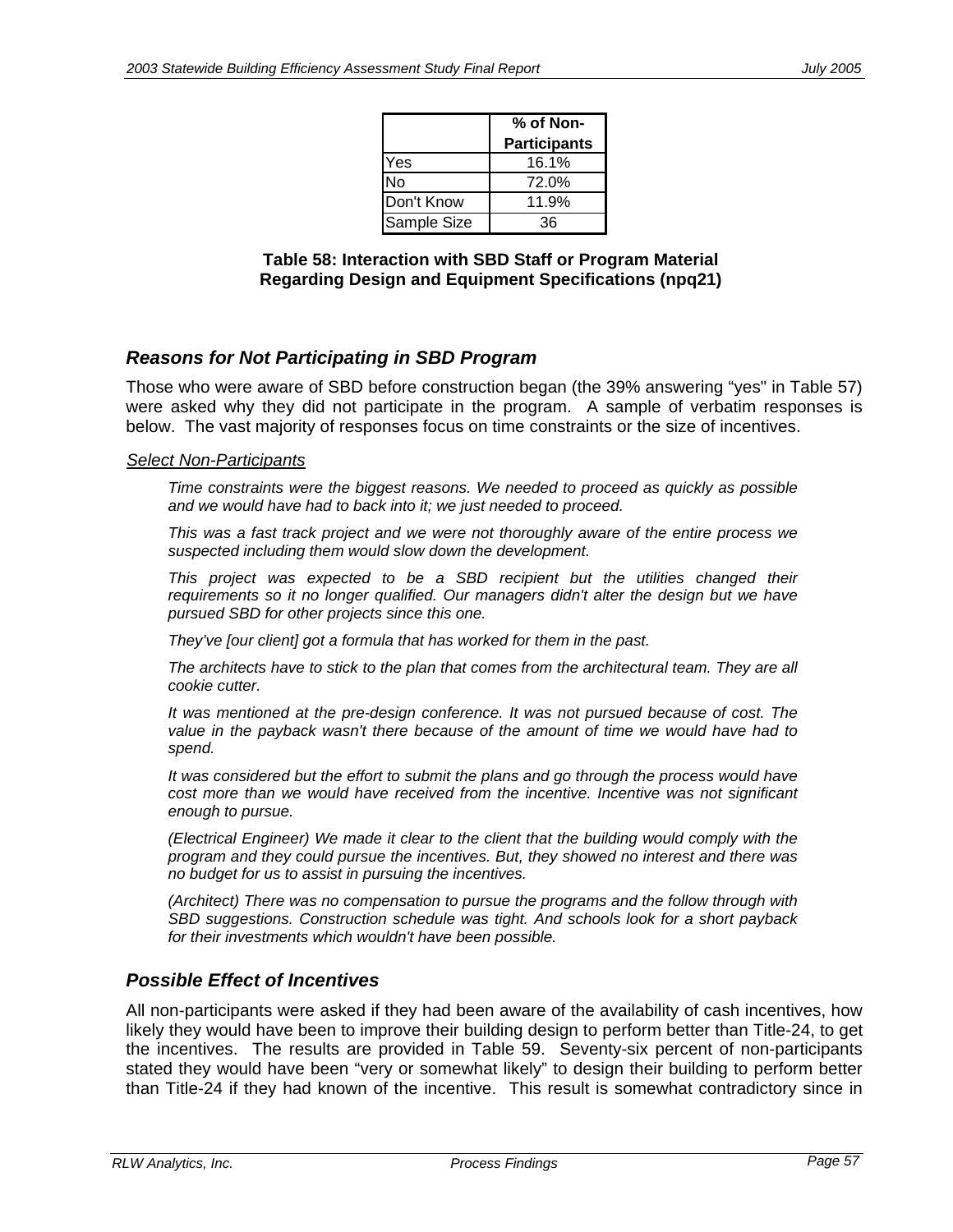Table 57 almost half (39%) said they were aware of the program. It seems unlikely that many non-participants could have been aware of the program, but not aware of incentives.

|                            | % of Non-           |
|----------------------------|---------------------|
|                            | <b>Participants</b> |
| Very likely                | 46.0%               |
| Somewhat likely            | 30.4%               |
| Neither likely or unlikely | 8.2%                |
| Somewhat unlikely          | 13.4%               |
| Very unlikely              | 2.0%                |
| Sample Size                | 35                  |

#### **Table 59: Likelihood of Designing Building to Perform Better than Title-24 if Aware of Financial Incentives (npq22)**

# **Prototype Projects**

### *Comparison of Participants & Non-Participants*

Prototype plans refer to a master set of plans that are used for construction of multiple buildings. This is common practice among large retail and restaurant chains, many of which participated in the SBD program. The questions in this section were developed in order to provide program planners with some basic information regarding prototype projects.

The Program's rules for prototypes have evolved since 1999, and led to a "prototype building" policy targeted to chain accounts with centralized design authority being defined and implemented. Up until 2002 some utilities allowed all buildings to qualify for the incentive, while others applied Whole Building incentives to the initial project, with subsequent projects receiving the Systems Approach rate incentives. Currently, all three utilities allow all prototype buildings to qualify for Whole Building incentives.

Both participants and non-participants were asked if they used a set of prototype plans or master specifications in the design and construction of their building. There is a significant difference in how the two groups responded, with participants being less likely to use prototype plans than non-participants, although both groups use prototype plans with significant frequency.

|             | % of Respondents    |                             |
|-------------|---------------------|-----------------------------|
|             | <b>Participants</b> | Non-<br><b>Participants</b> |
| Yes         | 24.8%               | 53.1%                       |
| No          | 75.2%               | 41.5%                       |
| Don't Know  | 0.0%                | 5.4%                        |
| Sample Size | 74                  | 36                          |

### **Table 60: Used a set of Prototype Plans (q30 & npq23)**

Both participants and non-participants who used a set of prototype plans were asked if at any time SBD was actively involved with design assistance or design analysis in the development,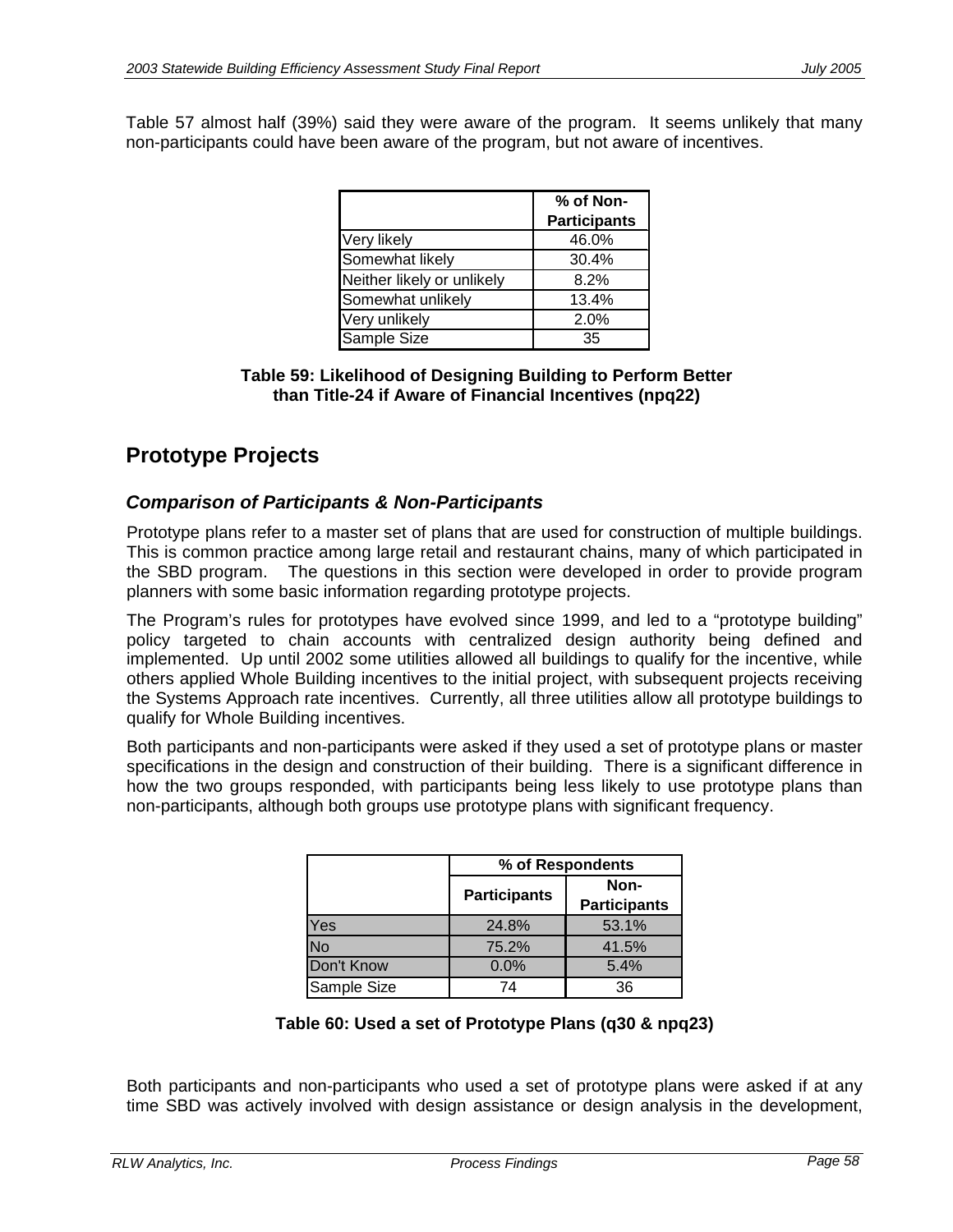refinement and/or enhancement of the prototype plans. Not surprisingly, many more participants (83%) answered yes, as compared to non-participants, as shown in Table 61. There was one project which received assistance. This site represented 15.2% of the non-participants and is responsible for the non-participant spillover reported in the Net Savings Results section.

|             | % of Respondents    |                             |
|-------------|---------------------|-----------------------------|
|             | <b>Participants</b> | Non-<br><b>Participants</b> |
| Yes         | 83.3%               | 15.2%                       |
| <b>No</b>   | 14.8%               | 74.8%                       |
| Don't Know  | 1.9%                | 10.0%                       |
| Sample Size | 25                  | 10                          |

**Table 61: Received Design Assistance or Analysis through SBD (q37 and npq29)** 

### *Participants – Incentives, Energy Improvements & Recommendations*

Of participants who utilized a set of prototype plans, over 43% used the plan for more than 10 buildings, as shown in Table 62. Clearly, the utilities can have a greater impact by recruiting decision makers that use prototype plans, and by spending extra time and resources with design assistance with this subset of the population.

|              | % of                |
|--------------|---------------------|
|              | <b>Participants</b> |
| Built 1      | $0.0\%$             |
| Built 2-5    | 22.9%               |
| Built 6-10   | 33.9%               |
| More than 10 | 43.3%               |
| Sample Size  | 25                  |

#### **Table 62: Number of Buildings in Prototype (q43)**

Participants using prototype plans were asked if future SBD incentives were an important consideration in the development/modification of their prototype plans. Seventy-six percent of the respondents indicated it was an important consideration. One possible interpretation of this result is that changes to prototype plans were viewed as an "investment" in future incentives.

|             | % of                |
|-------------|---------------------|
|             | <b>Participants</b> |
| lYes        | 75.8%               |
| No          | 24.2%               |
| Sample Size | 25                  |

**Table 63: Future Incentives Important Consideration in Modifying Prototype Plans (q38)**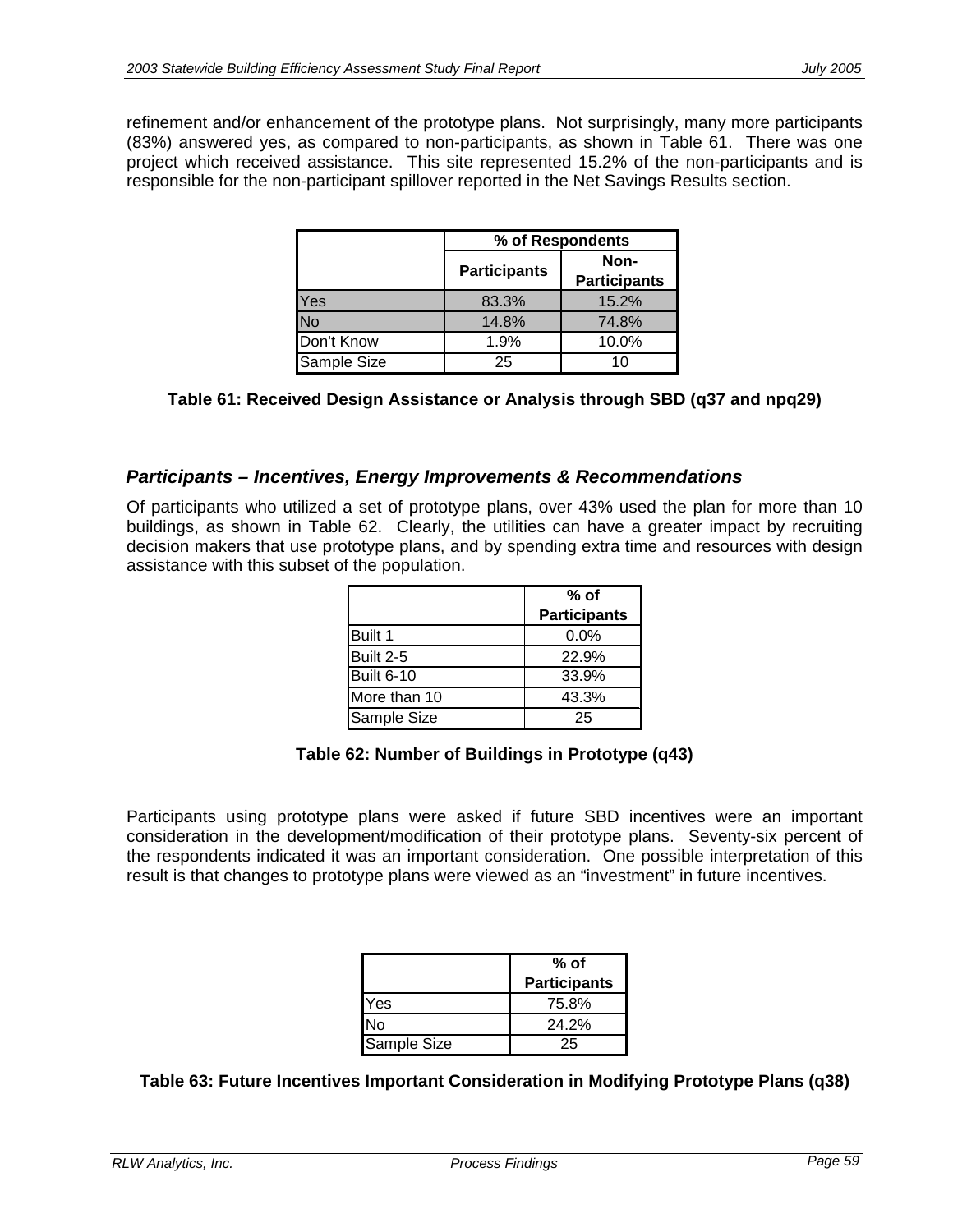Participants were asked if they would have participated in SBD if they were limited to receive an incentive for only one building using the prototype plans. Most respondents indicate that incenting only one building of a prototype series is sufficient for participation. However, 33% indicate that their participation was dependent on incentive payments on more than one building. This apparent contradiction to Table 63 indicates a high level of complexity associated in the prototype decision process and the difficulty in isolating the impact of one element, such as the influence of incentives.

|             | % of                |
|-------------|---------------------|
|             | <b>Participants</b> |
| Yes         | 66.9%               |
| N٥          | 33.2%               |
| Sample Size | 25                  |

#### **Table 64: Would have Participated (past) if IOUs Limited Incentive to One Building Only (q45)**

Those who answered "no" above were asked why not. There were some common responses.

#### *Select Participant Responses*

We probably would not have produced as many buildings using this prototype with only *one incentive.* 

*We need the incentive on each project to pay for the high performance measures.* 

We need the incentive for each project to install most of the measures. We wouldn't *achieve our payback without the incentive, especially on lighting.* 

*There is a lot of extra work to coordinate SBD requirements if we could not get incentives for all the projects we wouldn't participate.* 

*With a lack of incentives it's too time consuming. Construction is an evolving process with*  input from SBD. We look at this as a process, not just a project, which is also evolving our *prototype design.* 

Participants with prototype plans were asked if they would participate in the SBD program in the future to further improve the efficiency of their prototype plans if only one prototype project would be eligible for an incentive. Fifty-nine percent said yes, and 28% indicated maybe, suggesting a confirmation of the results presented in Table 64.

|             | % of                |
|-------------|---------------------|
|             | <b>Participants</b> |
| Yes         | 58.7%               |
| No          | 11.9%               |
| Maybe       | 27.5%               |
| Don't Know  | 1.9%                |
| Sample Size | 25                  |

#### **Table 65: Would Participate in Future if Limited Incentive to One Building Only (q47)**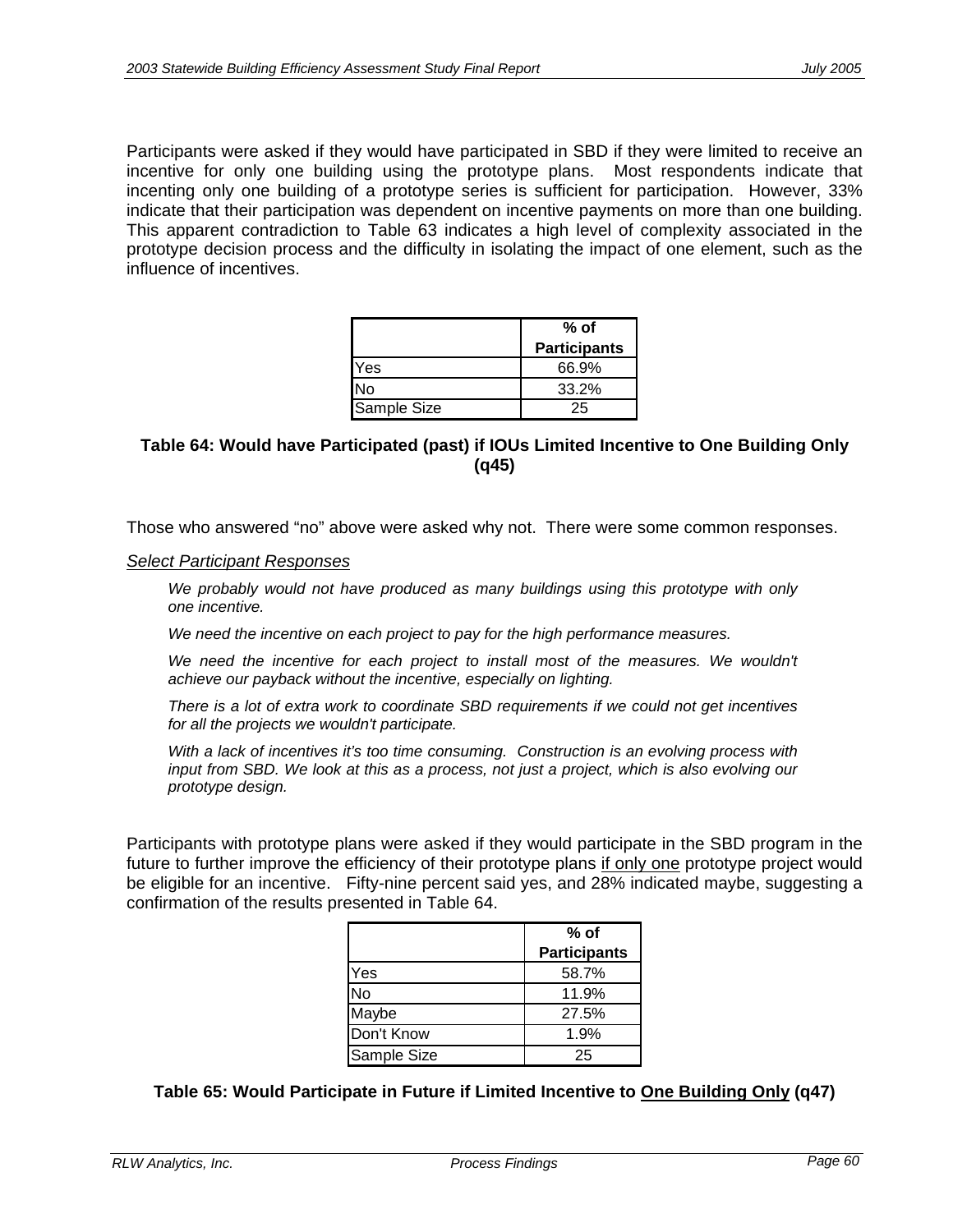Participants who responded "no" or "maybe" (above) were asked why they would not participate for only one incentive. Common answers were:

#### *Select Participant Responses*

With the amount of time spent developing the prototype the projects would not be *financially feasible without the incentives.*

*We would implement the energy efficient measure on the prototype project. But we would not do this on the other projects if they didn't receive an incentive because they would not meet to the 2 yr payback criterion.* 

*The energy rates are so high in CA this becomes a motivating factor. We would probably participate but we might not install all of the measures -- mainly skylights.* 

*Payback wouldn't be achieved. We would consider the benefits of the lighting but not the other measures.* 

Participants with prototype plans were asked if they would participate in the SBD program in the future to further improve the efficiency of their prototype plans if all buildings constructed using the prototype would be eligible for incentives -- 93% said yes. There is a high degree of certainty in future participation if incentives are available for each project constructed using the prototype plan and master specifications.

|             | % of<br><b>Participants</b> |
|-------------|-----------------------------|
| Yes         | 93.3%                       |
| No          |                             |
| Maybe       | 6.7%                        |
| Sample Size | 22                          |

### **Table 66: Would Participate in Future if Incentive applied to All Buildings (q48)**

Participants were asked if they could recall what energy efficiency improvements were made to the prototype based on their involvement in SBD.

#### *Select Participant Responses*

*The only real change was including VFD to the motors.*

*In addition to lighting we discussed the benefits of including shade trees around the outside of the building; we looked at construction elevation and slanting the roof to reflect heat and adjusted, tilted the overhangs by about 6'.*

*Higher efficient HVAC equipment.*

*Glazing, insulation factors, green building stuff, thermal mass - masonry block walls in gymnasium.*

Participants with prototype plans were asked to rate their overall satisfaction with the assistance they received in the development of their prototype plans. Eighty-nine percent said they were very satisfied, while 9% indicated dissatisfied.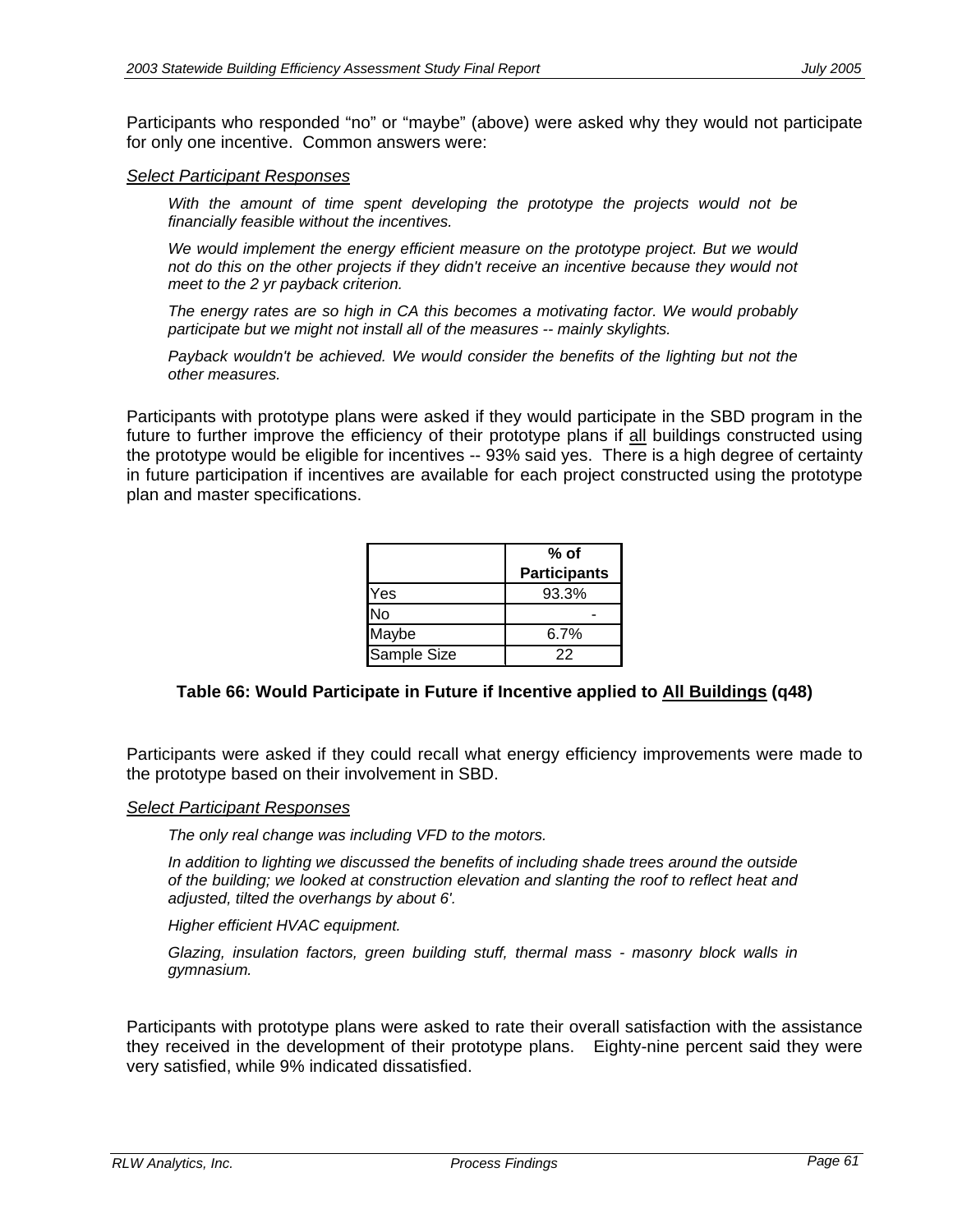|                     | % of                |
|---------------------|---------------------|
|                     | <b>Participants</b> |
| Very satisfied      | 89.0%               |
| Satisfied           |                     |
| Nuetral             | 2.4%                |
| <b>Dissatisfied</b> | 8.7%                |
| Very dissatisfied   |                     |
| Sample Size         | 25                  |

#### **Table 67: Participant Satisfaction with Assistance Developing Prototype Plans (q51)**

The reasons given for dissatisfaction were all related to slow response time.

#### *Participant Responses*

*We would like to see the response time to be timelier and incentive information to be more uniform.*

*The reps don't present benefits uniformly and by the time we finally get back their input on design modifications it's typically too late to make significant changes.*

*The process was rather slow.*

Prototype participants were asked for their recommendations to change the SBD program to improve its delivery. Responses were unprompted and multiple responses were accepted. Similar answers were grouped into the categories in Table 68. Twenty-five percent stated that no changes are needed.

The following response represents roughly 20% of the total.

*"Lift the cap on incentives per customer, per year. Go back to the original payment method where the rep gets the check, indicates to the owner he has it, and sends them all at once."* 

This statement was given by a single person responsible for multiple projects that were included in our sample. Therefore his response represents a large percentage of the participant responses when expanded to the participant population Table 68.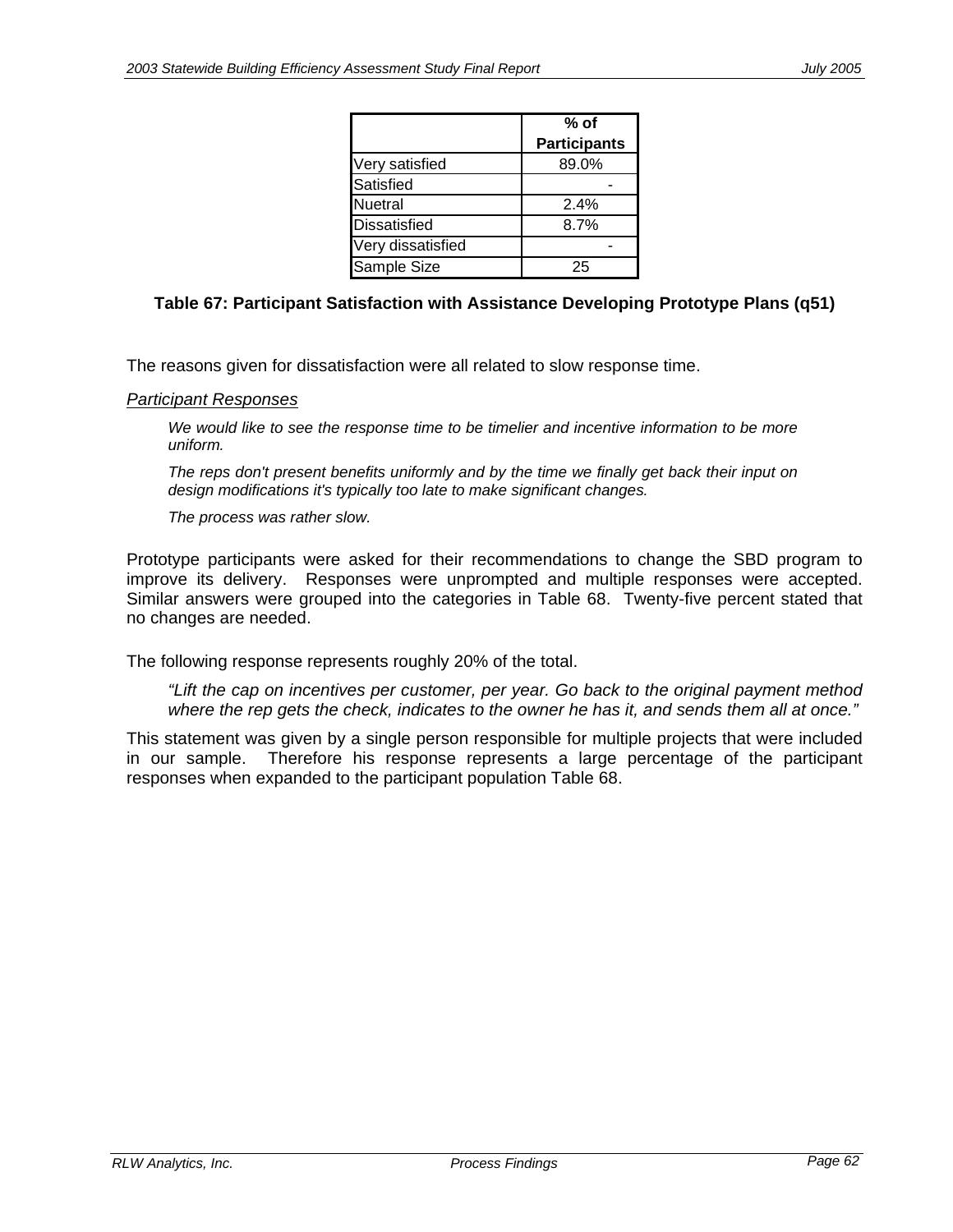| Multiple answers were accepted on this question. (Therefore | $%$ of              |
|-------------------------------------------------------------|---------------------|
| percantages do not add to 100%)                             | <b>Participants</b> |
| Utility should try to get involved earlier in the projects  | 39.4%               |
| No changes needed                                           | 25.0%               |
| Lift cap on incentives. Go back to original payment method  | 19.4%               |
| More marketing to increase awareness of program             | 14.8%               |
| Increase incentives                                         | 11.7%               |
| Review and response from utility needs to be more timely    | 11.0%               |
| More interaction with design team                           | 10.5%               |
| Utility reps need to present benefits more clearly          | 8.7%                |
| Increase post project feedback, better "closure"            | 8.7%                |
| Other                                                       | 6.9%                |
| Sample Size                                                 | 25                  |

#### **Table 68: Recommendations to improve SBD program delivery (q52)**

Increasing incentives was not a frequent response at 12%, down from 27.5% in 2002. It was mentioned more frequently than by the non-prototype respondents (3%).

Other recommendations and comments included:

#### *All Participants*

*Third party verifications are too time-consuming.*

*The utility is very strict on the measures they will provide as incentives. We think they should expand this list because some of the ideas we proposed that saved electricity they would not rebate.*

*PG&E doesn't seem as proactive as SCE in promoting the program and encouraging our involvement.*

#### *Non-Participants – Incentives & SBD Past Influence*

Non-participants were asked if any of their recent projects using the same prototype plans received incentives through SBD. Not surprisingly, most (75%) had not. However, 15% had received past SBD incentives on 2-4 buildings.

|             | % of Non-           |
|-------------|---------------------|
|             | <b>Participants</b> |
| None        | 74.7%               |
| 1 or 2      | 0.2%                |
| $2$ to $4$  | 15.2%               |
| Don't Know  | 10.0%               |
| Sample Size | 10                  |

**Table 69: Number of recent projects using same prototype plans that have received SBD incentives (npq27)**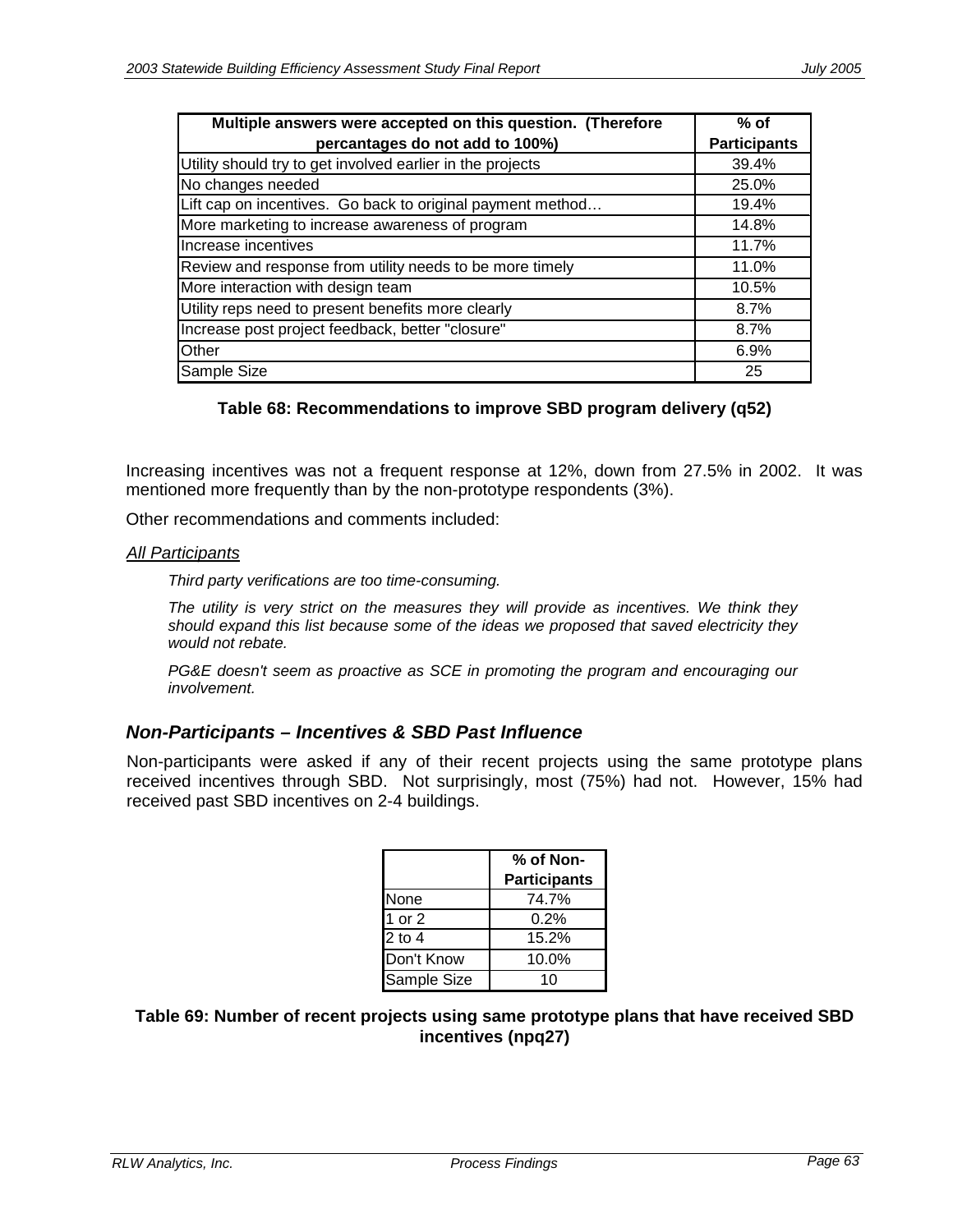Those who had received incentives on recent projects using the same prototype plans were asked if they knew why this project didn't receive SBD incentives. Reasons given were:

#### *All Non-Participants Responses*

*The project probably didn't qualify; maybe as a result of the existing single pane windows were not efficient enough.* 

*The lighting.* 

In Table 70 non-participants were asked if they could recall having any interaction with SBD, on any prior projects, that may have influenced the design and energy efficiency of this prototype plan -- 25% said yes, indicating some potential spillover.

|             | % of Non-           |
|-------------|---------------------|
|             | <b>Participants</b> |
| Yes         | 24.9%               |
| N٥          | 75.1%               |
| Sample Size | 11                  |

#### **Table 70: Past SBD Prototype Design Influence (npq32)**

### **Conclusions**

Overall program participants were satisfied with the program, indicated by "no changes needed" responses, and positive scores on the value of incentives, design assistance and analysis (Table 55 and Table 56). The most consistent request for change came in the area of making the program easier and faster to use.

The issue of incentives came up directly and indirectly in many questions. While it is reasonable to conclude that everyone values financial incentives, the degree to which those incentives are influencing measure implementation is not clear. In other words, while the incentives may be necessary for enlisting program participation, they may not be required for encouraging measure implementation beyond code requirements. This may explain situations where a respondent expresses the importance of incentives while stating that their measure choices were standard practice.

Many of the responses reported in this section indicate a general trend toward market transformation. A high value is placed on energy efficiency in both the participant and nonparticipant populations (Table 43). Also, decision makers expressed an increased emphasis on cost-over-time analysis by both participants and non-participants as compared to the 2002 program results (Table 44). Finally, Table 45 reports that 70% of participants instructed their design teams to consider energy efficiency above Title 24 requirements. These results, along with low net to gross results for LPD and HVAC measures (Table 35), suggests that more aggressive targets may be required in the future.

Finally we encountered several instances where non-participants indicated to the interviewer that they would like to learn more about the SBD program for possible future participation, indicating an opportunity for SBD program marketing. This corresponds to the narrow range of responses about the source of awareness of Savings By Design (Table 49), and the lack of mention of marketing material and web sites by respondents. These results indicate that a broader marketing program would be beneficial.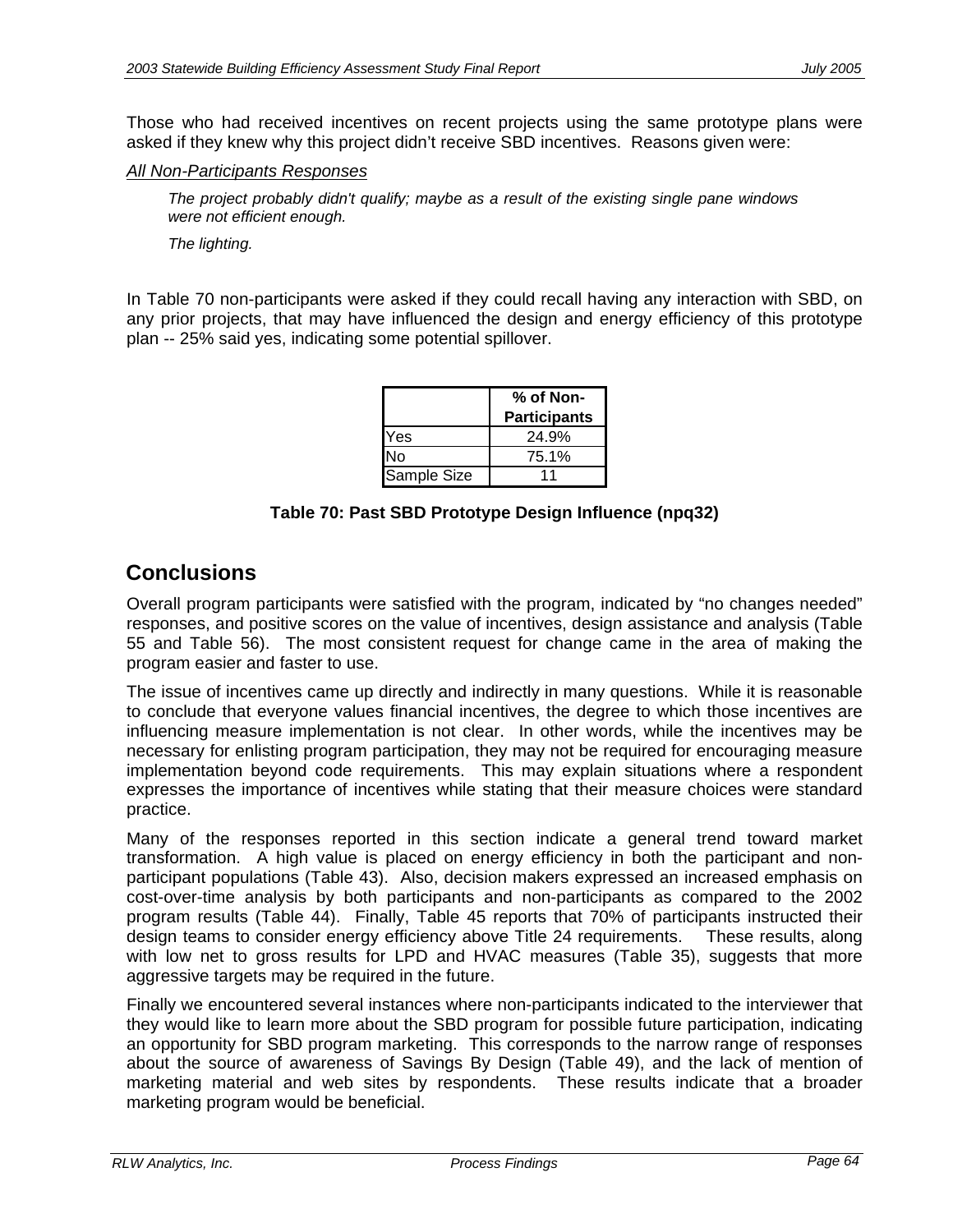# **Program Observations and Recommendations**

This chapter presents observations made about SBD through the course of conducting this project. Recommendations to improve SBD are also presented. Furthermore, some of the recommendations in this section are similar, if not the same as those reported in the 2002 SBD EM&V report. RLW has chosen to include previous recommendations either because they continued to arise in the 2003 evaluation, or because the issue is important and on-going, and should be a consideration for future program planning.

# **Judging Continuing Need for the Savings By Design Program**

Judging continuing need for the Savings By Design program cannot easily be summed up given the lack of information regarding program cost effectiveness. Many of the metrics used to measure the cost effectiveness and the continuing need for the SBD program are not easily obtainable given the timing of the evaluation and the duration of NRNC cycles. In this section we discuss these issues and possible ways to modify future evaluations so as to enhance future evaluation findings that would go toward answering cost effectiveness questions. In lieu of such information, this section also touches on other findings from this evaluation that do address continuing need for Savings By Design.

Due to the nature of the market (NRNC) served by the program it would be very difficult to calculate cost effectiveness of the Savings By Design program. This evaluation considers only projects that were paid incentives within the evaluation year (2003), which means we are evaluating projects that initially signed onto the program as early as 1999, or as late as 2003. Due to the long NRNC construction cycles that characterize this program, it becomes extremely difficult to account for the costs that would be associated with only the projects that were paid in 2003.

The utilities and the CPUC should consider this when writing the RFP for future SBD evaluations, acknowledging the fact that it may be years after the program year before it would be possible to complete the cost effectiveness testing of the Savings By Design Program without significant revisions to the design of the evaluation.

Testing cost effectiveness of the program would require significant revision to the evaluation design. As reported last year, there is a reasonable approach to overcoming the problem of testing cost effectiveness as part of the evaluation activities. The utilities could allocate the total program costs for a particular program year to each of the projects committed in that particular program year. This information would be tracked in the program tracking system, which would be provided to the evaluation consultant. The evaluation consultant would then have the ability to sum all program costs for the participants that are included in the evaluation (i.e., projects paid incentives in any given year), resulting in a quasi paid year SBD program budget. Therefore, a relatively easy program cost accounting by project would produce the basic cost information needed for testing cost effectiveness as part of the evaluation activities. Due to the timing of the evaluation RFP process and the defined scope of work, this recommendation could not be incorporated into the 2003 study, but we recommend that it be considered for the next round.

Other inputs that go into the cost effectiveness test (such as Gross IMC, NTG, EUL), would certainly introduce another level of complexity to the evaluation. Therefore, if cost effectiveness testing were to be undertaken in future evaluations these inputs would also require thorough review. For this particular program, a significant investment would likely be necessary if the evaluations were to undertake review and evaluation of all cost-effectiveness inputs, most notably Gross IMC.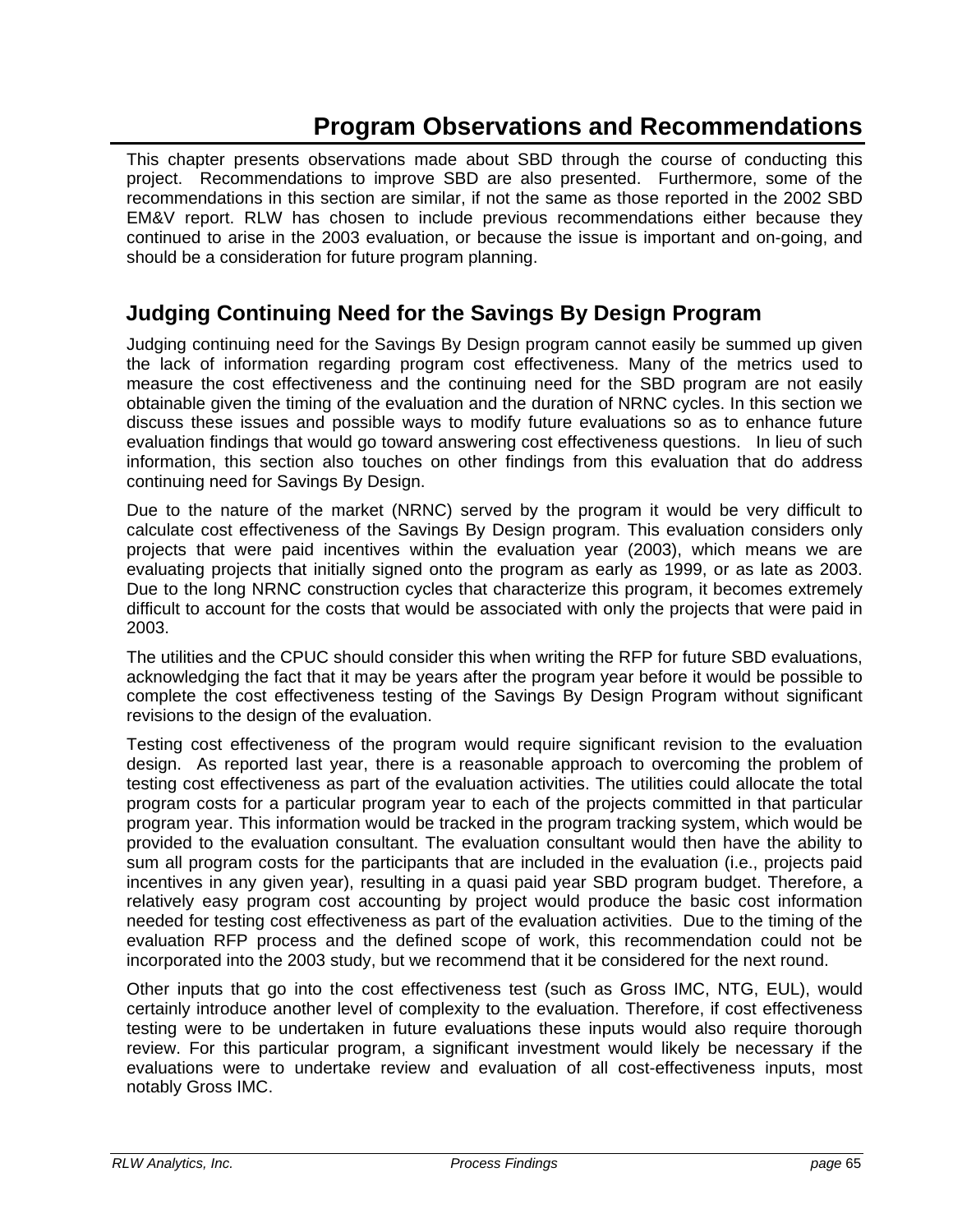Cost effectiveness aside, it is clear through these evaluation activities that the Savings By Design program is delivering energy efficiency and long-term energy savings to the non-residential new construction market. For the time being however, we must rely on indicators other than cost effectiveness to verify whether there is a continuing need for the program. Many findings from this evaluation substantiate a continuing need for the Savings By Design program. The great majority of the measures promoted by the program are long-life measures that should deliver energy savings for a long time to come. At the same time many of the program's measures are innovative and push the energy efficiency envelope, effectively preparing the NRNC market for future code changes. Net-to-gross ratios are in an acceptable range for most measures, and for the program as a whole. (Although it does appear as though the utilities should strongly consider dropping low LPD as a systems measure due to continued high free-ridership rate trends for this measure.) The incentives continue to be the clear motivator for program participation, and participant projects are much more energy efficient than non-participant projects, especially considering those that complied to 2001 Title 24. The dominant role of the incentives in motivating the implementation of measures is less certain. An emerging finding is that market actors participating in the program are reporting near equal satisfaction with other aspects of the SBD program that are designed to increase energy savings at the project level and lead to market transformation, such as the design analysis offerings.

Participating building designers and owners are gaining valuable building science expertise through the program's design assistance and design analysis components, which will lead to future generations of energy efficiency infrastructure even without a NRNC program. Incentives offered by the program go further to encourage whole building design practice over 'systems' projects, aptly putting emphasis on the whole building integrated systems design philosophy. Furthermore a significant proportion of the non-participants reported that they would have participated in the program and designed their building differently had they known of the programs availability at the time of design and construction, further implying a need for this particular program serving the NRNC market.

# **Projects that Consider Future Savings**

The issue of partially built out projects with central plants continues to be an unresolved evaluation issue which will require a policy decision by the CPUC.

The common example is a new central plant project that includes incentives for energy savings that are expected to increase over the course of several years while the project, typically a multi building campus is being built-out. At the time of the evaluation, the campus is only partially built out and therefore the central plant is only partially loaded. The plan is that the chiller will be fully loaded when more buildings are completed over the next 5-10 years and are tied into the central plant. The program provided incentives based on a fully loaded high efficiency chiller, but since the chiller will not be fully loaded for several years the energy savings claims are overstated, per our current methodology.

Unfortunately the utilities have no other means to claim energy savings for projects like this, so the alternative is to either put it into the program as is, or conversely, not allow the project into the program. Of course the latter is not an acceptable alternative if the goal of the SBD program is to produce more energy efficient buildings and construction practice. Therefore we feel it is important that the utilities have a mechanism for including projects like this in the program, while at the same time having the ability to accurately claim energy savings. We believe there are likely several solutions to this issue, however we do not feel the evaluator is the entity most qualified to recommend how this tracking problem should be addressed. Instead we raise the point as an issue and suggest that the utilities and the CPUC agree upon protocols for managing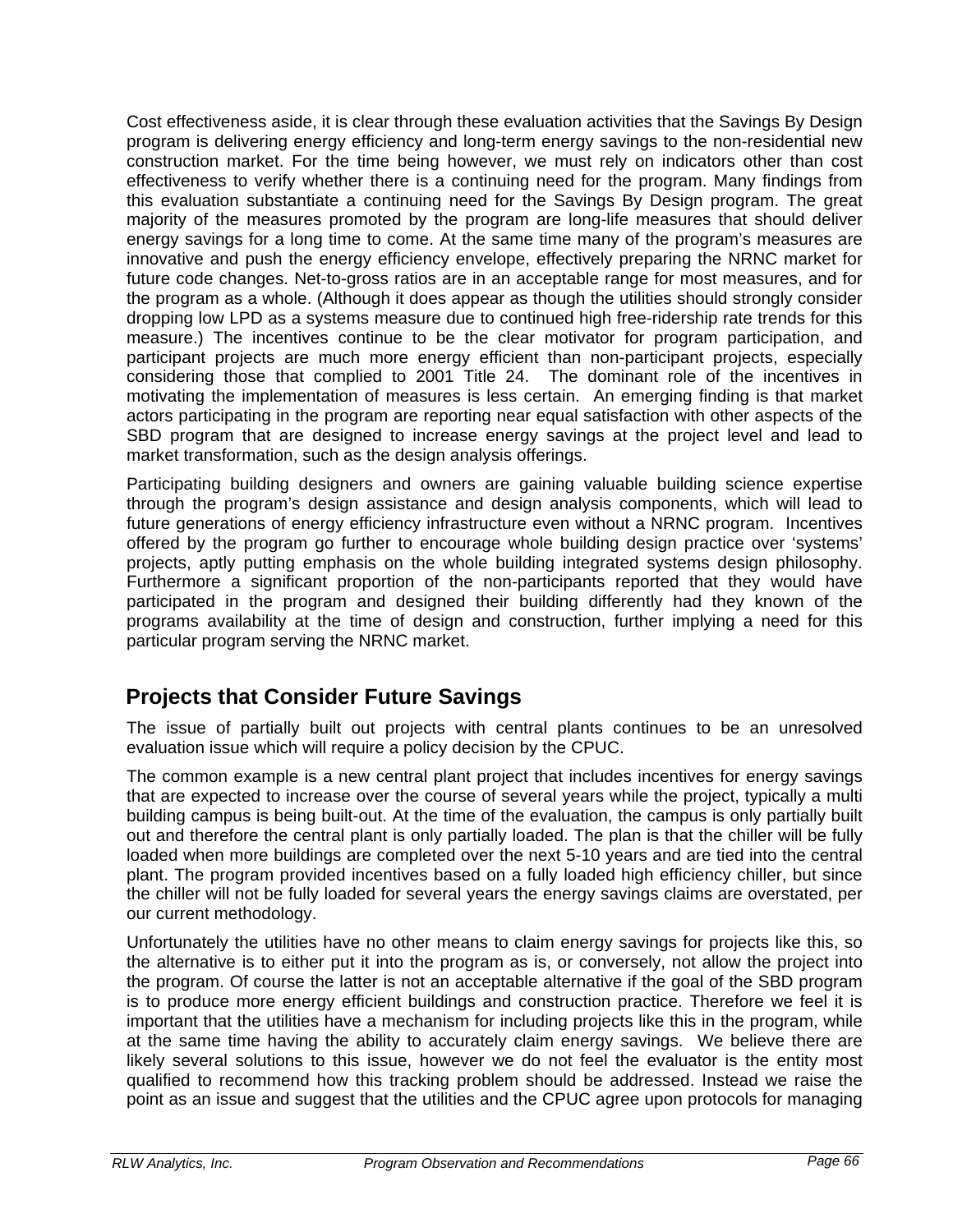projects that are expected to meet their energy savings potential well after the year in which they receive the incentive.

# **Net Savings Analysis**

During the course of the evaluation the net to gross analysis approach developed by RLW, which was a refinement of the 2002 BEA net savings approach, was questioned. Several project reviewers and advisors had reservations regarding the self-report approach and analysis methodology. After peer review RLW's approach was ultimately approved with only minor modifications. However, the controversy caused by this process lead NRNC stakeholders to reconsider the approach currently used to address program net savings, past approaches, and possible new approaches that might provide more accurate estimates of the program's net effects. Dr. Roger Wright wrote a white paper on RLW's past and current net savings methods, introducing many of the issues that tend to complicate and cloud the various approaches (e.g., econometric, difference of differences, self-reported) that have been taken over the years. This white paper is included in the appendix of this document and is necessary reading for understanding all of the nuances and complexities this evaluation has been confronted with over the years $^{22}$ .

## **Master Design Guidelines**

A similar situation exists with the use of master guidelines within large institutions such as the University of California, the California K-12 schools (CHPS) and large corporations. SBD Program influence in the development of these master guidelines or standards has been clearly documented. This influence is typically applied at the upper echelons of the corporate or institutional government structure beyond the awareness of the decision maker contacted by our team to gauge SBD influence on individual projects. When queried about design decisions, the respondent may answer "standard practice" which will result in a 100% free rider designation for the project. A clear example is a university building which is designed under the UC master design guidelines. Savings By Design played an important role in the development and adoption of the guidelines but would not receive any credit for buildings which made design decisions based on the guidelines rather than direct SBD influence. While credit is due to the SBD program for these high level influence initiatives, the methodology inherent in the BEA study is poorly suited to determining such influence on individual projects. A policy determination is required to define the method for evaluating and assigning appropriate credit for these situations.

## **Evaluation of Complex Building Models**

The BEA sample will frequently capture state-of-the-art buildings which have been designed based on complex building energy modeling. The resources which were invested in this modeling far exceed the level of investment available to BEA for the evaluation model. Study resources would be more effectively utilized by accepting the design team model rather than creating a competing energy model. The UCSD Natural Sciences building is an excellent example where BEA modeling resources would have been better spent verifying inputs and assumptions of the design team energy model.

-

<sup>22</sup> This topic has also been addressed in a related paper, *White Paper on Methods for Estimating Net-to-Gross Ratio for Non-Residential New Construction*, by Chappell, Mahone, Megdal and Keating, prepared for Marian Brown, Southern California Edison, June, 2005.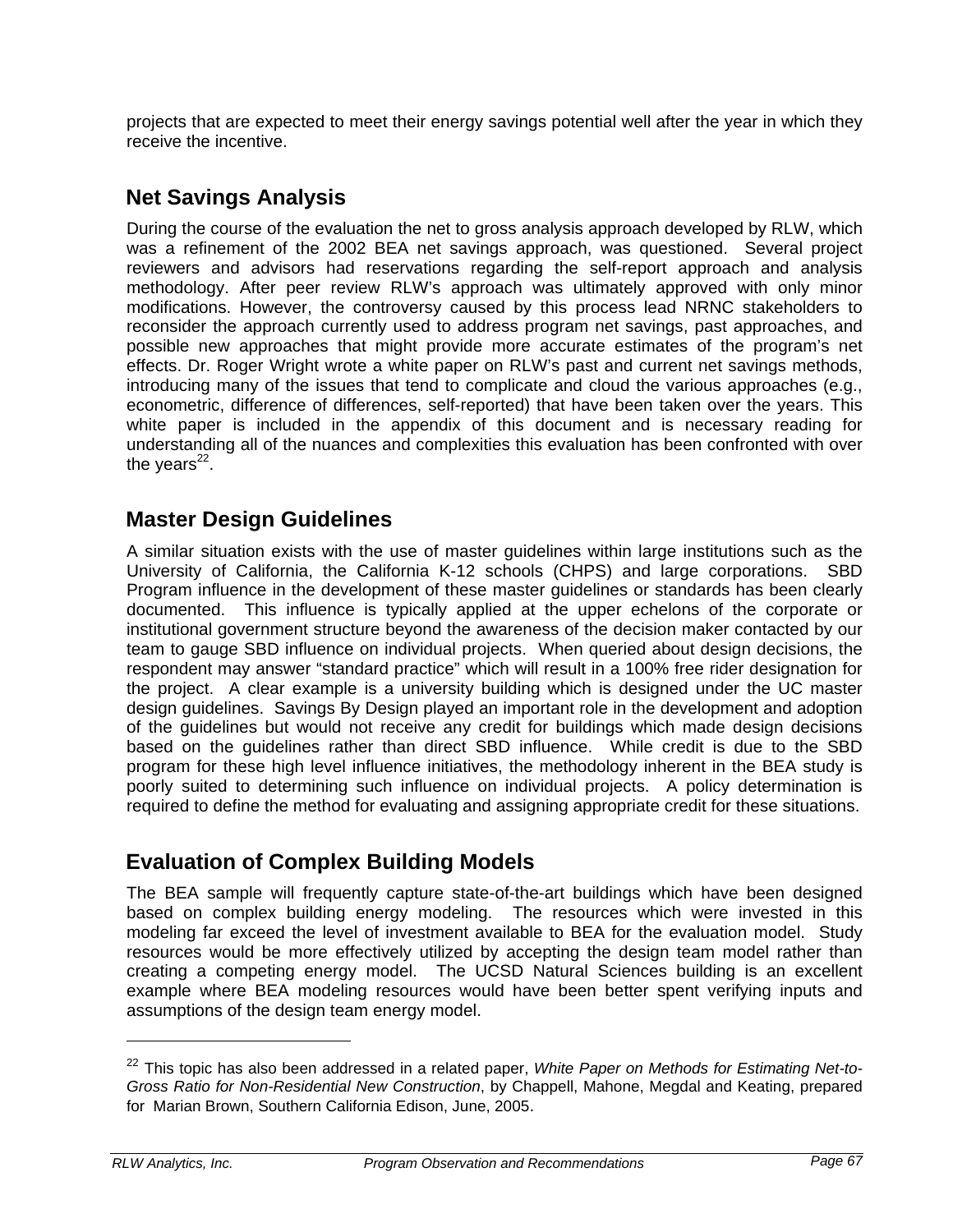## **Industrial Projects**

As with last year's results, we found that many of the industrial participants responding to questions regarding energy efficiency decision making had a clear recollection and preconceived dispositions as to what they would have done absent the program, regardless of the incentives. In most cases we found these particular participants to be highly aware of the trade-offs between energy efficient and baseline equipment, including the cost differences and payback between the two. In general, many of the industrial measures we evaluated appeared to be well developed before any interaction with Savings By Design representatives and consultants, rather than being a result of interaction with Savings By Design.

### **Evaluation of Temperature Dependent Measures**

Low realization rates continue to be an issue for both energy and demand related to heating, ventilation and air-conditioning (HVAC/motors) measures. As mentioned in last year's report, it would be useful to test the assumptions and methods of the implementer's energy savings calculations against those used by this evaluation. Doing so may lead to an improved understanding of why the two sets of independently produced results have so much variation. The result of such an analysis should lead to improved program implementation and evaluation.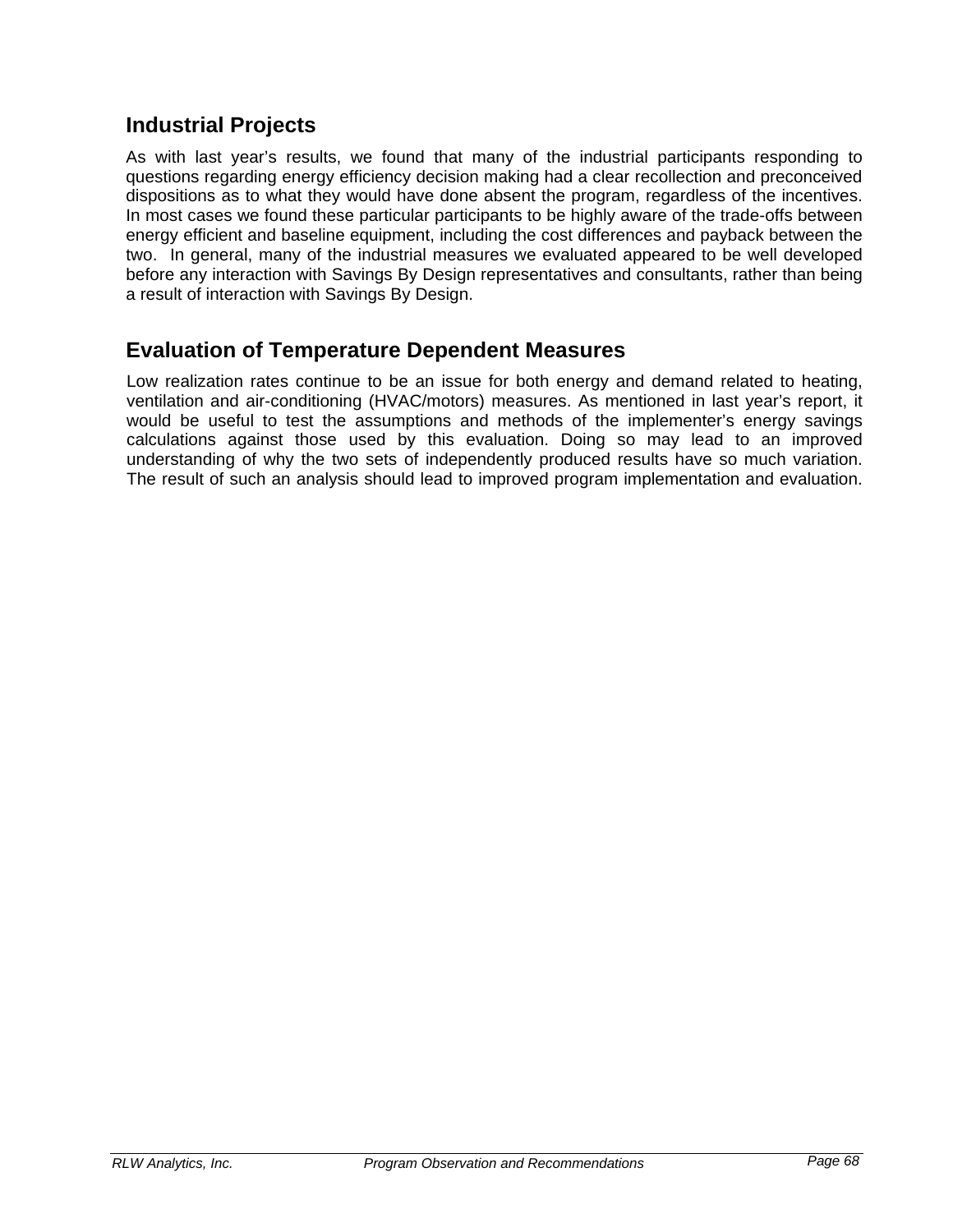### **Data Sources**

RLW Analytics and AEC used several secondary and primary data sources to complete this project. The secondary data sources include:

- Statewide SBD program databases and files
- The 2001-2002 F. W. Dodge New Construction Database
- Engineering and manufacturers' reference material
- California Energy Commission weather data

California's Investor Owned Utilities (IOU) databases, Title-24 compliance certificates, and program files are used to identify participating buildings, estimated savings, and incented measures. The F.W. Dodge database provided the basis of the non-participant sample frame. The other secondary sources were used to support the modeling and calibration effort.

Primary data sources include:

- New construction decision-makers, and
- Newly constructed buildings

Data were obtained from the primary sources through quantitative interviews and surveys. Buildings were surveyed and simulated.

The new construction decision-makers include building owners/managers, architects, and specifying engineers. The program files and the F. W. Dodge database identified these individuals.

### **Sampling Plan**

The selection of the participant sites was guided by a model-based statistical sampling plan as in the 1994-96 evaluation studies, the 1998 baseline study, and the 1991-2001 and 2002 BEA studies. A second sampling plan was used to guide the selection of the non-participant sample.

Model-based sampling methods were also used to analyze the data, i.e., to extrapolate the findings from the sample sites to the target population of all program participants and to evaluate the statistical precision of the results. MBSS™ methods of statistical sampling and analysis were completed in substantially the same way as in the 1994, 1996 and 1998 NRNC evaluations and the 1999-2001, and 2002 BEA studies.

One major difference in this study is the fact that a non-matched sample of participants and nonparticipants were used. Once the program tracking data were available, model-based methods were used to combine the tracking data with the findings from prior studies about the sample design parameters – the error ratio and gamma parameter. Using these data, we determined the statistical precision to be expected on gross annual energy savings from the planned sample size for the participant sample.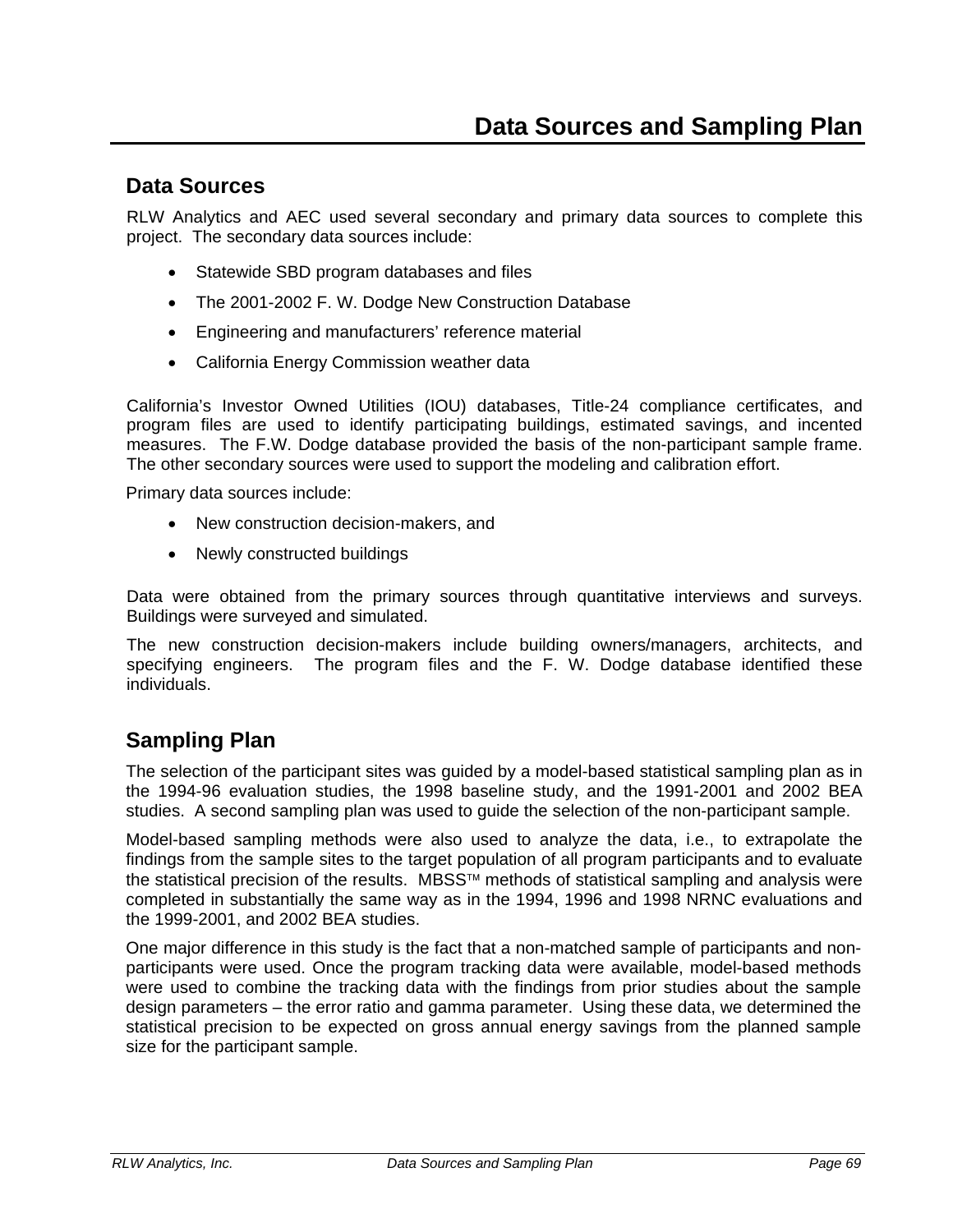Once the sample size had been determined, we developed the participant sample design. We used a participant sample that is efficiently stratified by the tracking estimate of annual energy savings, with proportional representation of utilities in the combined participant population.

The non-participant sample was selected in a similar manner using model-based methods to determine the statistical precision to be expected on gross annual energy savings from the planned sample size for the non-participant sample. The sample was stratified by square footage and was designed to be representative of statewide new construction that was permitted in 2002, and likely built by 2003.

### *Theoretical Foundation*

MBSS™ methodology was used to develop efficient sample designs and to assess the likely statistical precision. The target variable of analysis, denoted *y*, is the energy use of the project. The primary stratification variable, the estimated energy savings of the project, will be denoted *x*. A ratio model was formulated to describe the relationship between *y* and *x* for all units in the population, e.g., all program participants.

The MBSS™ ratio model consists of two equations called the primary and secondary equations:

$$
y_k = \beta x_k + \varepsilon_k
$$
  
\n
$$
\sigma_k = sd(y_k) = \sigma_0 x_k^{\gamma}
$$

Here  $x_k > 0$  is known throughout the population. *k* denotes the sampling unit, i.e., the project.  $\{\varepsilon_1,\ldots,\varepsilon_N\}$  are independent random variables with zero expected value, and  $\beta$ ,  $\sigma_0$ , and  $\gamma$  (gamma) are parameters of the model. The primary equation can also be written as

$$
\mu_k = \beta x_k
$$

Under the MBSS ratio model, it is assumed that the expected value of *y* is a simple ratio or multiple of *x.* 

Here,  $y_k$  is a random variable with expected value  $\mu_k$  and standard deviation  $\sigma_k$ . Both the expected value and standard deviation generally vary from one unit to another depending on  $x_{k}$ , following the primary and secondary equations of the model. In statistical jargon, the ratio model is a (usually) heteroscedastic regression model with zero intercept.

One of the key parameters of the ratio model is the error ratio, denoted *er*. The error ratio is a measure of the strength of the association between *y* and *x*. The error ratio is suitable for measuring the strength of a heteroscedastic relationship and for choosing sample sizes. It is *not* equal to the correlation coefficient. It *is* somewhat analogous to a coefficient of variation except that it describes the association between two or more variables rather than the variation in a single variable.

Using the model discussed above, the error ratio, *er*, is defined to be:

$$
er = \frac{\sum_{k=1}^{N} \sigma_k}{\sum_{k=1}^{N} \mu_k} = \frac{\frac{1}{N} \sum_{k=1}^{N} \sigma_k}{\frac{1}{N} \sum_{k=1}^{N} \mu_k}
$$

Figure 11 gives some typical examples of ratio models with different error ratios. An error ratio of 0.2 represents a very strong association between *y* and *x*, whereas an error ratio of 0.8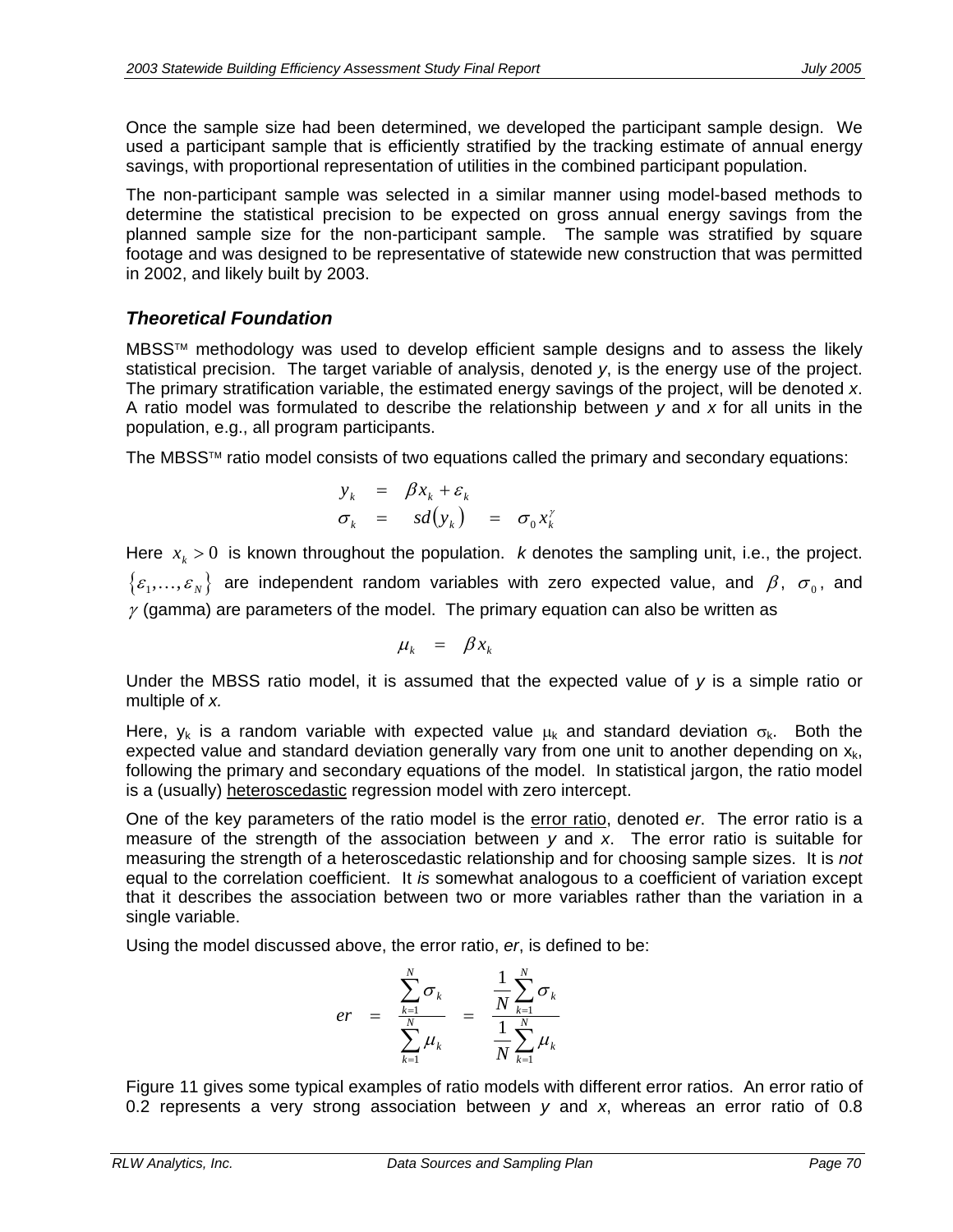represents a weak association. Loosely speaking, an error ratio of .75 implies that the measured savings is typically within  $\pm 75\%$  of the tracking estimate of savings adjusted for the realization rate. The smaller the error ratio, the stronger the association between tracking and measured savings, and the smaller the sample size needed to estimate the program realization rate with a fixed precision.

As Figure 11 indicates, the error ratio is the principle determinant of the sample size required to satisfy the 90/10 criteria for estimating *y*. If the error ratio is small, then the required sample is correspondingly small.



**Figure 11: Examples of MBSS Ratio Models** 

The model parameters --  $\beta$ ,  $\gamma$ , and the error ratio -- were calculated from the 2002 BEA study. The model parameters are shown in Table 71. Based on the 2003 BEA sample projects that have been completed so far, the error ratio is 0.70. *Using this value, our analysis indicated that a sample of 87 2003 BEA program participants would provide a relative precision of about*  $\pm 10.6\%$ *at the 90% level of confidence*. 23

| <b>Parameter</b> | Value |
|------------------|-------|
|                  | 1.096 |
|                  | 0.86  |
| Error ratio      | በ 7በ  |

| Table 71: Sample Design Model Parameters |  |  |  |
|------------------------------------------|--|--|--|
|------------------------------------------|--|--|--|

In order to inform future sample designs, we have calculated the model parameters,  $\beta$ ,  $\gamma$ , and the error ratio, using the actual participant population and sample.

| <b>Parameter</b> | Value |
|------------------|-------|
|                  |       |

 $^{23}$  We assumed an error ratio of 0.86, a true gamma of 0.71 and a set gamma of 0.50.

-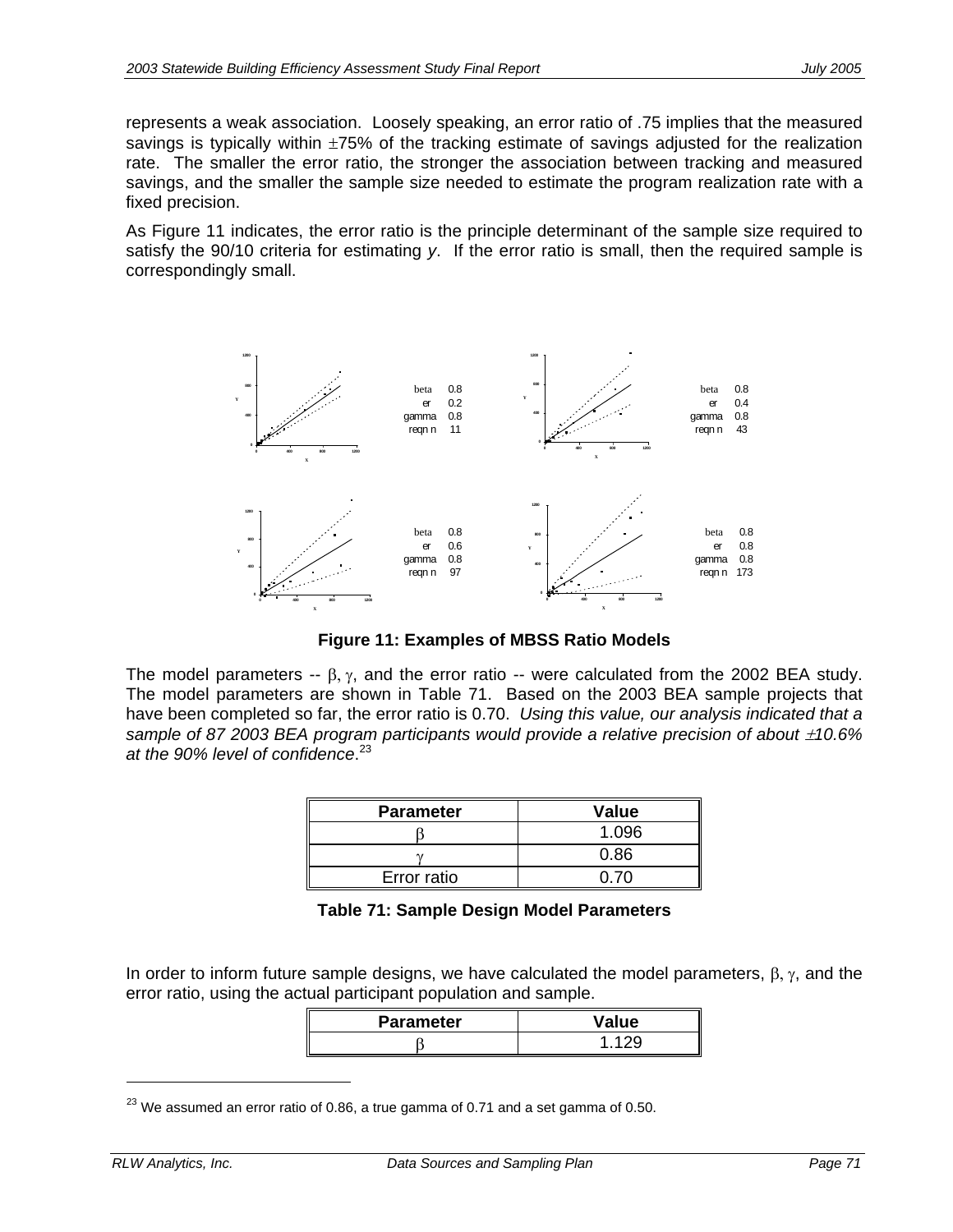| Error ratio |  |
|-------------|--|

#### **Table 72: Actual Model Parameters**

### *Participant Sample Design*

For the purposes of this study, a participant building was defined to be a building that received an incentive through the Savings By Design program for installing energy efficient equipment during 2003. At the sample design stage, we found that there were  $468<sup>24</sup>$  projects paid in 2003, combining for a total tracking savings of 129,517 MWh. Considering all 468 projects, the average savings was 277 MWh per project.

Table 73 shows the original sample design for the participants. As is typical in a non-residential program, there were a large number of small projects but the relatively few large projects yielded much of the total savings. Table 73 shows that for PG&E, there were 89 projects with annual savings of 85 MWh or less, and a total tracking savings of 2,343 MWh. The maximum kWh in each stratum is called the stratum cut point. These 89 projects were 54% of all PG&E projects, but they represented only 5% of all savings. By contrast, the ten strata 10 projects for PG&E represent only about 6% of all PG&E projects, but yielded 45% of the total tracking savings. Because the population distribution of savings is very skewed, the sample design was carefully stratified by utility and size to produce the appropriate mix of small and large projects among each utility.

| <b>Utility</b> | <b>Stratum</b>       | <b>Max</b><br><b>MWh</b><br><b>Savings</b> | <b>Savings</b><br>per<br>Project<br>(MWh) | Total<br><b>MWh</b> | <b>Number</b><br>of<br><b>Projects</b> | <b>Sample</b><br><b>Size</b> | <b>Fraction</b> |
|----------------|----------------------|--------------------------------------------|-------------------------------------------|---------------------|----------------------------------------|------------------------------|-----------------|
|                | 1                    | 50                                         | 22                                        | 1,052               | 47                                     | 3                            | 0.06            |
|                | $\overline{2}$       | 133                                        | 77                                        | 1,848               | 24                                     | 3                            | 0.13            |
| <b>SDGE</b>    | 3                    | 318                                        | 202                                       | 3,027               | 15                                     | 3                            | 0.20            |
|                | 4                    | 419                                        | 363                                       | 3,632               | 10                                     | 3                            | 0.30            |
|                | 5                    | 1,807                                      | 857                                       | 6,856               | 8                                      | 4                            | 0.50            |
|                | <b>SDGE Subtotal</b> |                                            | 158                                       | 16,414              | 104                                    | 16                           | 0.15            |
|                | 6                    | 86                                         | $\overline{26}$                           | 2,343               | 89                                     | 6                            | 0.07            |
|                | 7                    | 263                                        | 165                                       | 5,109               | 31                                     | 6                            | 0.19            |
| <b>PGE</b>     | 8                    | 535                                        | 400                                       | 7,995               | 20                                     | 6                            | 0.30            |
|                | 9                    | 911                                        | 712                                       | 10,684              | 15                                     | 6                            | 0.40            |
|                | 10                   | 6,327                                      | 2,103                                     | 21,029              | 10                                     |                              | 0.70            |
|                | <b>PGE Subtotal</b>  |                                            | 286                                       | 47,158              | 165                                    | 31                           | 0.19            |
|                | 11                   | 100                                        | 32                                        | 3,336               | 102                                    | 8                            | 0.08            |
|                | 12                   | 317                                        | 218                                       | 8,084               | 37                                     | 8                            | 0.22            |
| <b>SCE</b>     | 13                   | 502                                        | 371                                       | 10,399              | 28                                     | 8                            | 0.29            |
|                | 14                   | 1,127                                      | 758                                       | 14,405              | 19                                     | 8                            | 0.42            |
|                | 15                   | 8,658                                      | 2,477                                     | 29,721              | 12                                     | 8                            | 0.67            |
|                | <b>SCE Subtotal</b>  |                                            | 333                                       | 65,945              | 198                                    | 40                           | 0.20            |
|                | <b>Total</b>         |                                            | 277                                       | 129,517             | 468                                    | 87                           | 0.19            |

<sup>&</sup>lt;sup>24</sup> During the recruitment stage of the study, SCE determined that one sites was not a SBD project and it was dropped from the evaluation.

-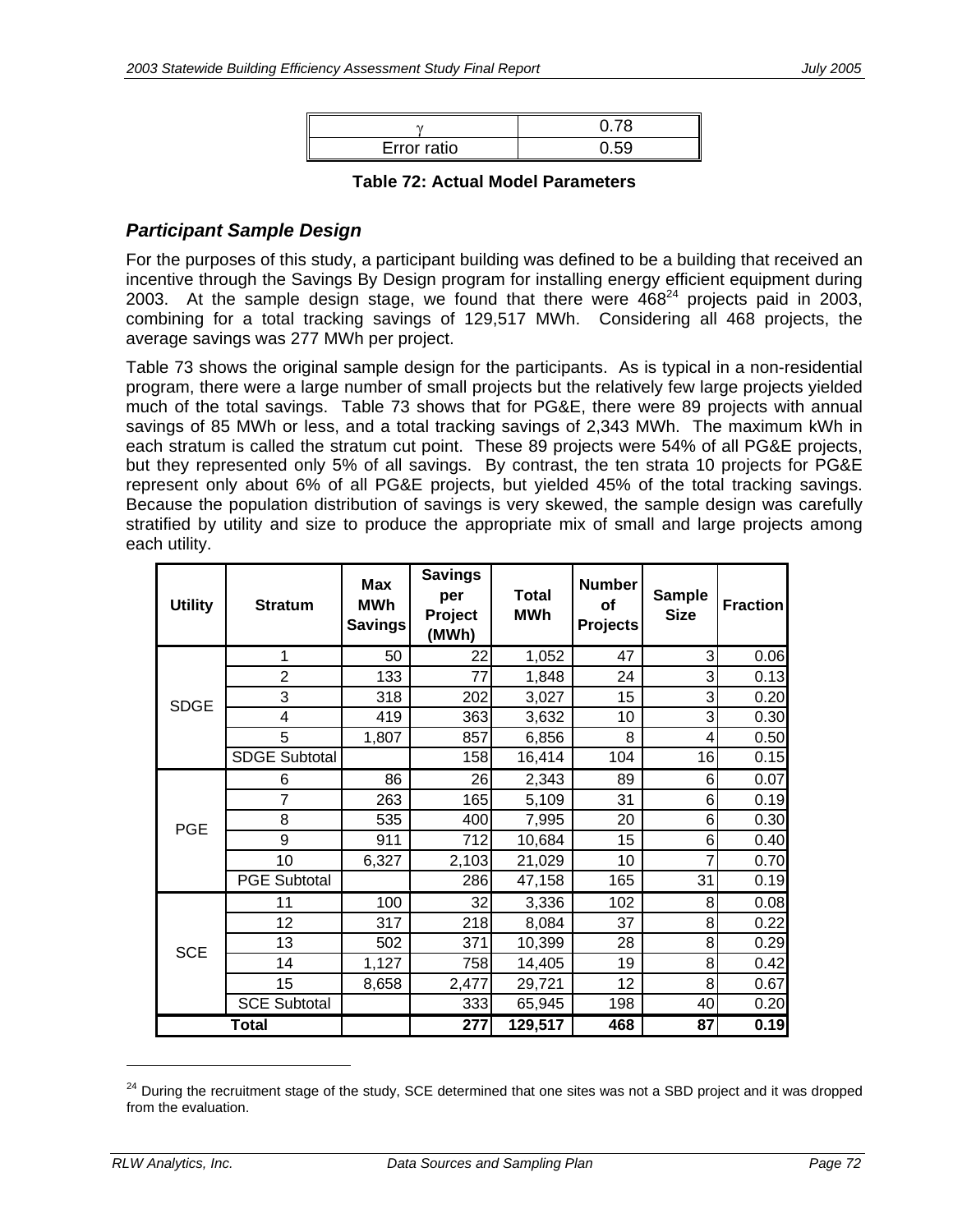#### **Table 73: Participant Sample Design**

We applied the sample design to the projects that were paid in 2003. The sample was selected in three steps:

- 1. Classify each of the projects into one of the fifteen strata according to the size of the savings and the utility.
- 2. Calculate the number of projects to be sampled from each stratum by multiplying the total number of projects by the sampling fraction for the stratum shown in Table 73.
- 3. Randomly select the specified number of projects.

#### *Final Statewide Participant Sample Design*

The participant case weights were calculated using model based stratification. In this approach, the population is sorted by increasing residual standard deviation,  $\sigma_{k}$  or equivalently, by increasing  $x_k^\gamma$  , as  $\ x_k^\gamma$  and  $\sigma_{\sf k}$  only differ by a constant under the ratio model. Then strata cutpoints are formed by dividing the sum of the  $x_k^{\gamma}$  equally among the strata, and the sample is allocated equally to each stratum. Then the population sizes are tabulated within each stratum. Finally the case weights are calculated in the usual way. The industrial sites were grouped in with the commercial sites in calculating the case weights because we were only able to identify mixed commercial and industrial savings in the sample and not in the population. We had to combine the groups since we could not make this distinction.

Table 74 shows the final participant sample design that was used to calculate the participant case weights. In this case, the sum of the population residual standard deviations has been divided equally among 15 strata. Within each utility, the sum of the residual standard deviations has been equally divided among the 5 strata. Then the stratum cutpoints shown in column three were calculated from the tracking estimates of kWh for the population. Next, within each utility the sample was allocated equally to each stratum. The population sizes shown in column four were calculated from the stratum cutpoints. The final step was to calculate the case weights shown in the last column. For example, the case weight for the 6 sites in the first stratum is 89 /  $6 = 14.833$ .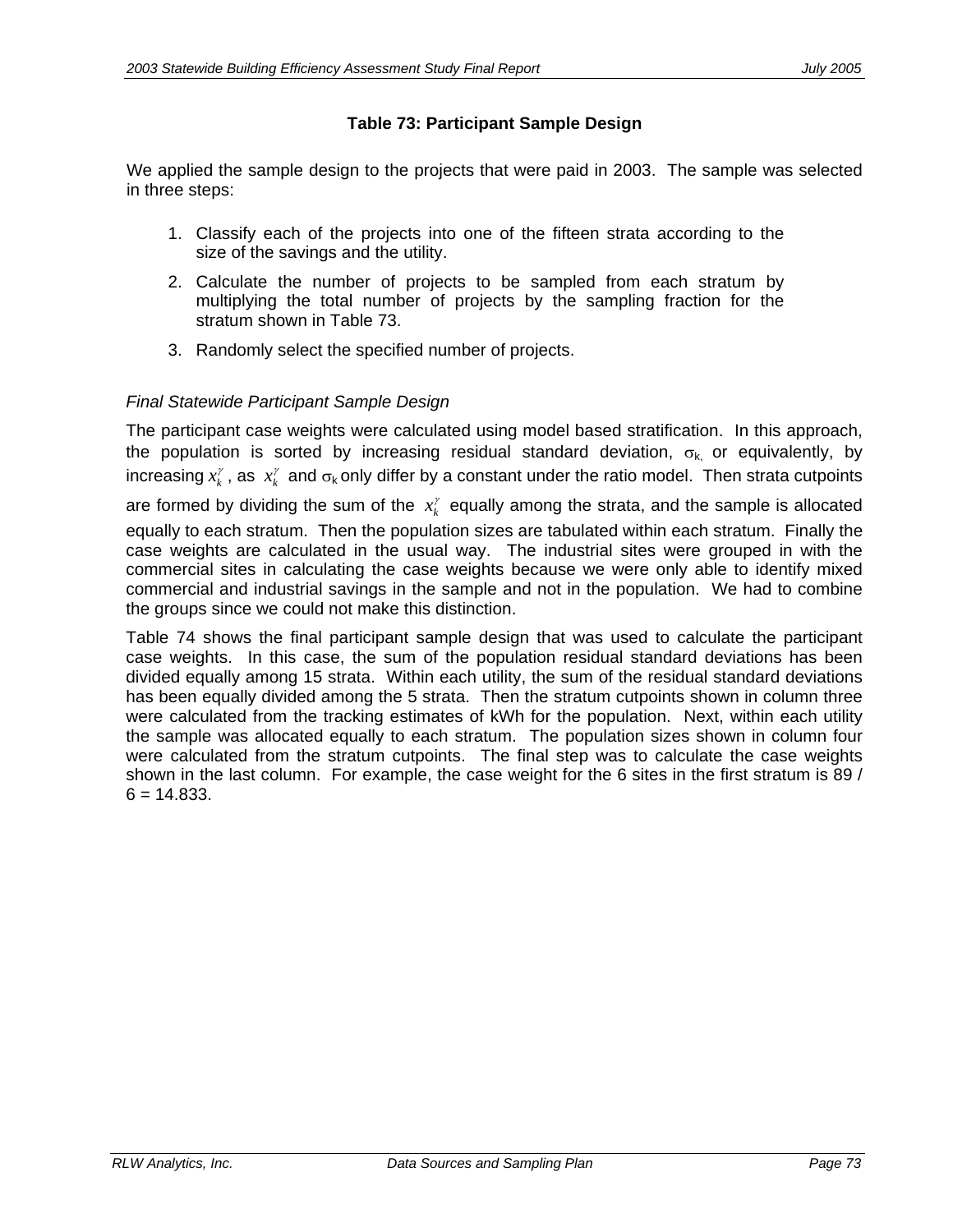|                |                           | <b>Max MWh</b> | <b>Number</b>   |                  | <b>Sample</b> |                 |        |
|----------------|---------------------------|----------------|-----------------|------------------|---------------|-----------------|--------|
| <b>Utility</b> | <b>Stratum</b>            | <b>Savings</b> | of              | <b>Total MWh</b> | <b>Size</b>   | <b>Fraction</b> | Weight |
|                |                           |                | <b>Projects</b> |                  |               |                 |        |
|                |                           | 86             | 89              | 2,343            | 6             | 0.07            | 14.833 |
|                | $\overline{2}$            | 263            | 31              | 5,109            | 6             | 0.19            | 5.167  |
| PG&E           | 3                         | 535            | 20              | 7,995            | 6             | 0.30            | 3.333  |
|                | 4                         | 911            | 15              | 10,684           | 6             | 0.40            | 2.500  |
|                | 5                         | 8,000          | 10              | 21,029           |               | 0.70            | 1.429  |
|                | PG&E Subtotal             |                | 165             | 47,158           | 31            | 0.19            |        |
|                | 6                         | 107            | 103             | 3,353            | 8             | 0.08            | 12.875 |
|                | 7                         | 317            | 36              | 7,978            | 8             | 0.22            | 4.500  |
| <b>SCE</b>     | 8                         | 502            | 28              | 10,399           | 8             | 0.29            | 3.500  |
|                | 9                         | 1,127          | 19              | 14,405           | 8             | 0.42            | 2.375  |
|                | 10                        | 20,000         | 12              | 29,721           | 8             | 0.67            | 1.500  |
|                | <b>SCE Subtotal</b>       | O              | 198             | 65,855           | 40            | 0.20            |        |
|                | 11                        | 50             | 47              | 1,052            | 3             | 0.06            | 15.667 |
|                | 12                        | 133            | 24              | 1,848            | 3             | 0.13            | 8.000  |
| SDG&E          | 13                        | 318            | 15              | 3,027            | 3             | 0.20            | 5.000  |
|                | 14                        | 419            | 10              | 3,632            | 3             | 0.30            | 3.333  |
|                | 15                        | 3,000          | 8               | 6,856            | 4             | 0.50            | 2.000  |
|                | <b>SDG&amp;E Subtotal</b> |                | 104             | 16,414           | 16            | 0.15            |        |
|                | Total                     |                | 467             | 129,428          | 87            | 0.19            |        |

#### **Table 74: Final Participant Sample Design**

Table 75 presents the actual 2003 SBD population and sample by utility and the kWh savings associated with these projects. In general, the larger projects in the program were SCE and PG&E projects. The SDG&E projects tended to be smaller projects. Since the smaller projects have lower sampling fractions, SDG&E had smaller sample sizes than SCE and PG&E.

| 2003                      | PG&E              |        | <b>SCE</b>        |               | SDG&E             |               | <b>Statewide</b> |        |
|---------------------------|-------------------|--------|-------------------|---------------|-------------------|---------------|------------------|--------|
|                           | <b>Population</b> | Sample | <b>Population</b> | <b>Sample</b> | <b>Population</b> | <b>Sample</b> | Population       | Sample |
| Number of Projects        | 165               | 31     | 198 I             | 40            | 104               | 16            | 467              | 87     |
| <b>MWh Savings</b>        | 47.158            | 20.547 | 65.855            | 28.122        | 16.414            | 6.065         | 129.428          | 54.734 |
| Savings per Project (MWh) | 286               | 663    | 333               | 703           | 158               | 379           | 277              | 629    |

#### **Table 75: Actual 2003 SBD Participation and Sample by Utility – MWh Savings**

The commercial and industrial projects were combined in the tracking data and a single sample design was performed on all of the projects. As Table 73 shows, the sample design was based on a stratified sampling plan that over-sampled projects with greater kWh tracking savings, and under-sampled sites with fewer kWh tracking savings. As a result, many of the larger industrial projects were captured in the sample. This approach allows for the inclusion of fewer sample points in the study since a greater amount of the program variation is captured in the sample, thereby improving the precision of the overall program estimates.

Once the sites were broken into strata by the amount of their kWh tracking savings, they were randomly sorted and selected into the sample. This sampling procedure ensures that the sample contains a random representation of the projects in the population. Therefore, the various types of participants and program measures get the appropriate proportional distribution of the sample relative to the number in the population.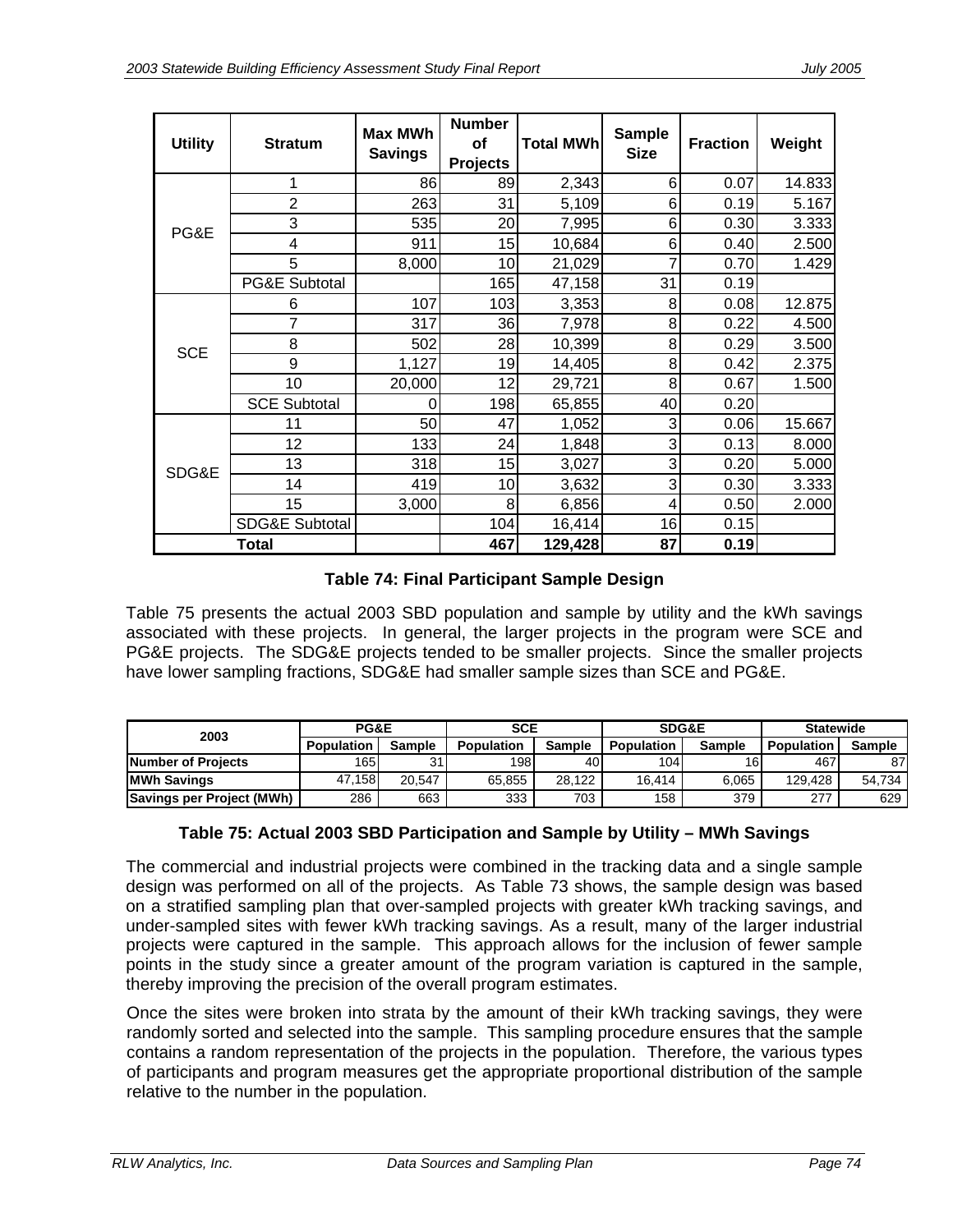The weights for the industrial and commercial sites were calculated in a manner similar to the sample design. All commercial and industrial sites were combined into a sample file and projected to the entire program population. The random selection of sample points then ensured that the weights on the industrial sites approximate the number of industrial sites in the program population. Since many of the industrial sites were the larger projects, their weights were relatively low, meaning that the sites and their corresponding savings did not represent many projects in the population.

#### *Non-participant Sample Design*

For the purposes of this study, a non-participant building is defined to be a building that began construction during 2002 and did not receive any incentives from a utility-sponsored energy efficiency program.

The non-participant sampling frame was the F.W. Dodge database of new construction. Several preliminary steps were required to prepare the Dodge data for use as a non-participant population. They were:

- Filtering for buildings ready to begin construction
- Filtering out "out-of-territory" buildings
- Filtering out "out-of-scope" projects
- Consolidating building types

The Dodge database contains a code indicating the status of each listed project – from initial permitting to ready to begin construction. Only sites with a "stage code = start", meaning that construction is scheduled to begin within 60 days were kept in the population. Then, all sites that are not in SCE, PG&E or SDG&E's service territories were eliminated from the database. Finally, out-of-scope projects were eliminated. A project is out-of-scope if construction did not begin during the target year or if the building would not have been eligible for the program.

The Dodge database classifies buildings into one of about 50 types. These were consolidated into the 17 standard Title-24 building types. The 17 standard Title-24 building types are provided in the appendix to this report.

Unlike the prior BEA studies, the non-participant sample in this study was not matched to the participant sample. Rather, the non-participant sample was selected in a manner similar to that of the participants. Specifically, we used model-based statistical sampling methods to guide the sample design and to determine the expected statistical precision for gross annual energy savings for the planned size of the non-participant sample. The 2002-2003 F.W. Dodge New Construction Database was used to obtain the non-participant population. The sample was selected by stratifying the non-participant population by square footage and was designed to be representative of statewide new construction that was permitted in 2002, and likely built by 2003, and did not participate in SBD. The final non-participant sample size was 36 sites.

Table 76, Table 77 and Table 78 present the number of sites and average square footage for the commercial and commercial/industrial participant and non-participant samples and population for 2003, by building type and utility. Table 76 shows the participant sample and Table 78 details the non-participant sample. The participant buildings are, on average, larger than their nonparticipant counterpart buildings.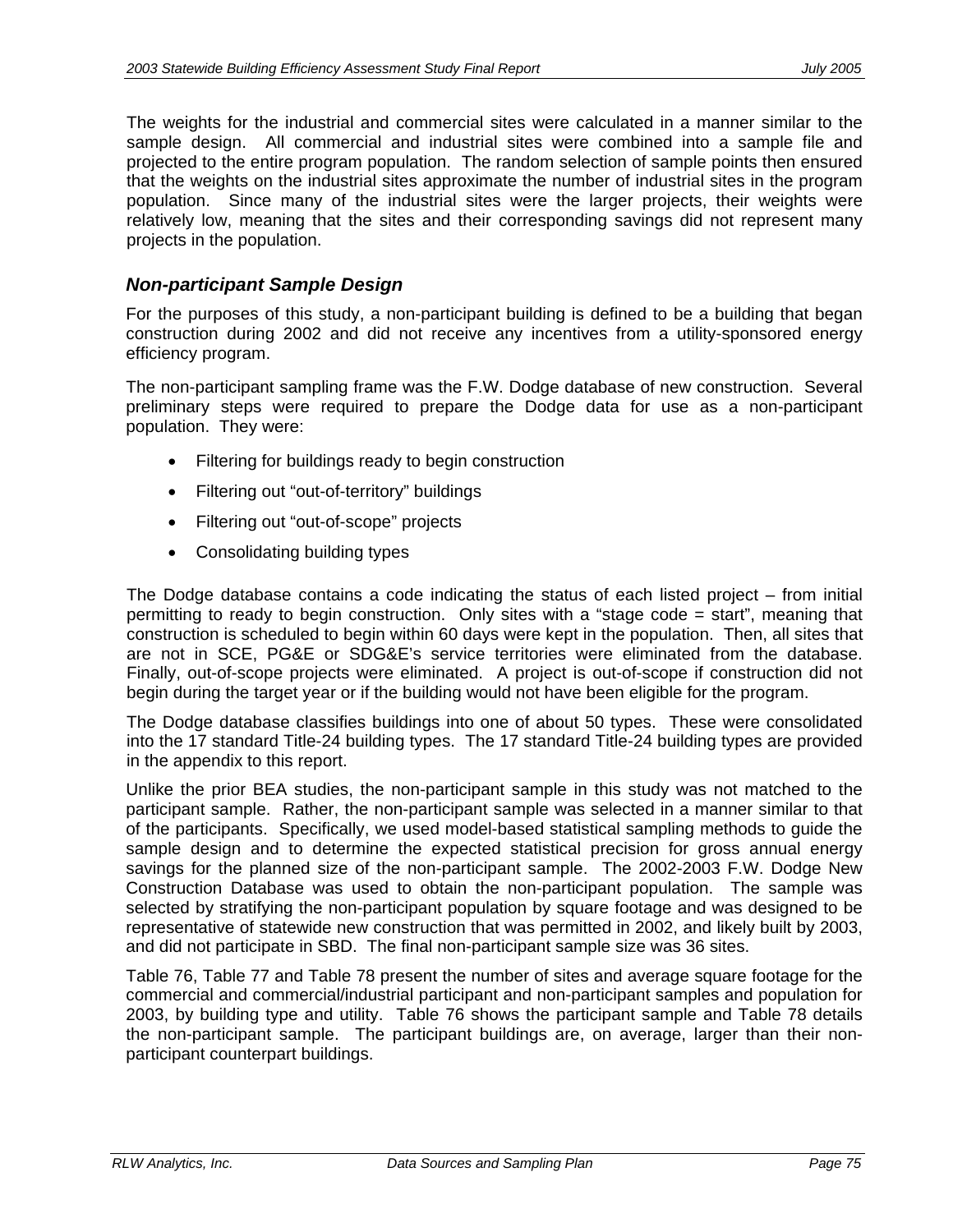| <b>Building Type</b>                      |         | PG&E            |         | <b>SCE</b>      |         | SDG&E    | <b>Statewide</b> |                 |
|-------------------------------------------|---------|-----------------|---------|-----------------|---------|----------|------------------|-----------------|
|                                           | # Sites | <b>Ave SQFT</b> | # Sites | <b>Ave SQFT</b> | # Sites | Ave SQFT | # Sites          | <b>Ave SQFT</b> |
| <b>C&amp;I Storage</b>                    |         | 12.000          | 6       | 269,627         |         |          |                  | 232,823         |
| Fire/Police/Jails                         |         |                 | 3       | 245,833         |         | 4.815    |                  | 185,579         |
| <b>General C&amp;I Work</b>               | 8       | 103.100         |         | 93,026          |         |          | 15               | 98,399          |
| <b>Grocery Store</b>                      | 6       | 58,623          | 2       | 57,170          |         | 55,000   | 9                | 57,898          |
| <b>Hotels/Motels</b>                      |         | 391.524         |         |                 |         |          |                  | 391,524         |
| Medical/Clinical                          |         | 57,750          | 3       | 119,216         |         |          |                  | 103,849         |
| Office                                    | 6       | 61.575          | 4       | 40.087          |         | 59,148   | 12               | 54,008          |
| Other                                     |         |                 |         |                 | 2       | 273,033  |                  | 273,033         |
| Religious Worship, Auditorium, Convention | っ       | 254.633         |         | 70,610          |         | 38.799   | 4                | 154,669         |
| Retail and Wholesale Store                | 5       | 123.634         | 11      | 65,584          |         | 133,906  | 17               | 86,676          |
| School                                    |         | 87.076          | 2       | 33.000          | 8       | 111.473  | 11               | 94,987          |
| Theater                                   |         |                 |         | 6,031           |         |          |                  | 6,031           |
| <b>Total</b>                              | 31      | 103,928         | 40      | 103,630         | 16      | 111,792  | 87               | 105,237         |

**Table 76: Participant Sample by Building Type and Utility** 

| <b>Building Type</b>           | <b>PG&amp;E</b> |                 | <b>SCE</b> |          | SDG&E          |                 | <b>Statewide</b> |                 |
|--------------------------------|-----------------|-----------------|------------|----------|----------------|-----------------|------------------|-----------------|
|                                | # Sites         | <b>Ave SQFT</b> | # Sites    | Ave SQFT | # Sites        | <b>Ave SQFT</b> | # Sites          | <b>Ave SQFT</b> |
| C&I Storage                    | 66              | 46,545          | 95         | 57,193   | 14             | 36,786          | 175              | 51,545          |
| Community Center               | 54              | 26,812          | 39         | 14,705   | 21             | 9,095           | 114              | 19,407          |
| Fire/Police/Jails              | 23              | 12,435          | 20         | 118,800  | 4              | 48,500          | 47               | 60,766          |
| General C&I Work               | 73              | 22,405          | 54         | 17,519   | 8              | 14,375          | 135              | 19,975          |
| Grocery Store                  | 23              | 39,174          | 24         | 34,243   | $\overline{2}$ | 32,000          | 49               | 36,466          |
| Gymnasium                      | 25              | 20,858          | 11         | 22,727   | 6              | 39,333          | 42               | 23,987          |
| Hotels/Motels                  | 9               | 45,667          | 5          | 42,600   | $\overline{2}$ | 268,292         | 16               | 72,537          |
| Libraries                      | 19              | 26,474          | 4          | 29,250   | 4              | 16,500          | 27               | 25,407          |
| Medical/Clinical               | 64              | 32,938          | 35         | 46,857   | 16             | 86,875          | 115              | 44,679          |
| Office                         | 165             | 20,059          | 146        | 31,336   | 92             | 42,152          | 403              | 29,188          |
| Other                          | 27              | 44,296          | 11         | 85,727   | $\overline{2}$ | 9,000           | 40               | 53,925          |
| Religious Worship, Auditorium, | 29              | 16,730          | 30         | 14,063   | 4              | 15,750          | 63               | 15,398          |
| <b>Restaurant</b>              | 41              | 9,171           | 81         | 9,840    | 22             | 5,500           | 144              | 8,986           |
| Retail and Wholesale Store     | 92              | 32,424          | 86         | 35,977   | 48             | 23,083          | 226              | 31,792          |
| School                         | 143             | 27,003          | 105        | 42,617   | 51             | 29,284          | 299              | 32,875          |
| <b>Theater</b>                 |                 | 56,200          | 51         | 43,200   |                | 70,000          | 11               | 51,545          |
| <b>Total</b>                   | 858             | 27,247          | 751        | 35,809   | 297            | 33,869          | 1906             | 31,653          |

**Table 77: Non-participant Population by Building Type and Utility**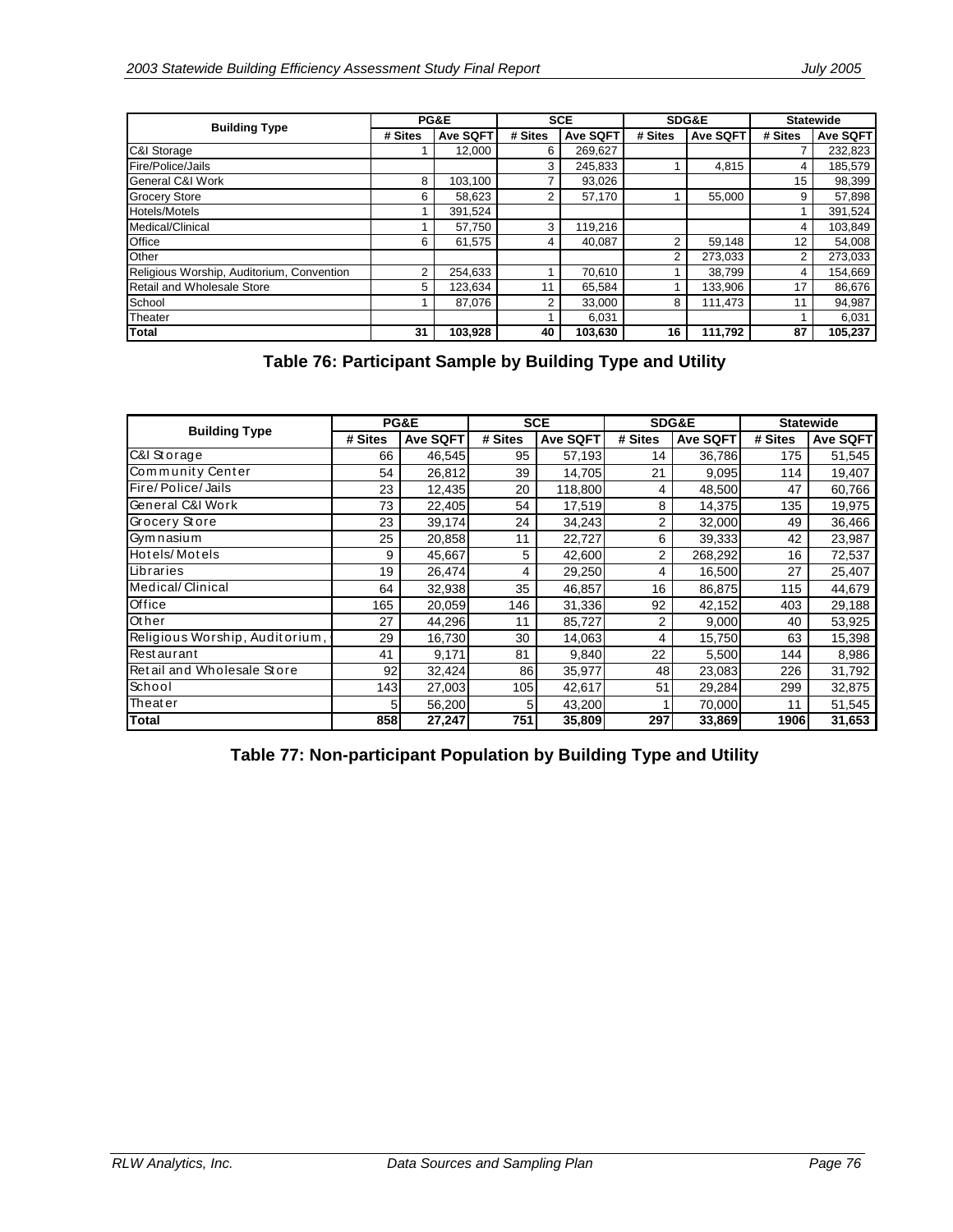| <b>Building Type</b>                      | PG&E    |          | <b>SCE</b> |          | SDG&E   |                 | <b>Statewide</b> |                 |
|-------------------------------------------|---------|----------|------------|----------|---------|-----------------|------------------|-----------------|
|                                           | # Sites | Ave SQFT | # Sites    | Ave SQFT | # Sites | <b>Ave SQFT</b> | # Sites          | <b>Ave SQFT</b> |
| C&I Storage                               |         |          | 5          | 101,912  |         |                 | 5.               | 101,912         |
| <b>Community Center</b>                   | 2       | 106.677  |            |          |         |                 | 2                | 106,677         |
| General C&I Work                          |         |          | 2          | 60,000   |         |                 | $\overline{2}$   | 60,000          |
| <b>Grocery Store</b>                      | 2       | 57,000   |            | 2.000    |         |                 | 3                | 38,667          |
| Gymnasium                                 | 2       | 53.730   |            |          |         |                 | 2                | 53,730          |
| Libraries                                 |         |          |            |          |         | 24,000          |                  | 24,000          |
| Medical/Clinical                          |         |          |            | 129,000  |         | 179.000         | $\overline{2}$   | 154,000         |
| Office                                    | 4       | 8,750    |            | 55.000   |         |                 | 5                | 18,000          |
| Other                                     |         | 289,000  |            |          |         |                 |                  | 289,000         |
| Religious Worship, Auditorium, Convention |         |          | 3          | 23,000   |         |                 | 3                | 23,000          |
| Restaurant                                |         |          |            | 2,000    |         |                 |                  | 2,000           |
| Retail and Wholesale Store                | 2       | 97,000   |            | 95.000   |         |                 | 3                | 96,333          |
| School                                    | 2       | 64,000   | 3          | 17,130   |         | 53,000          | 6                | 38,732          |
| Total                                     | 15      | 72,054   | 18         | 57,386   | 3       | 85,333          | 36               | 65,827          |

**Table 78: Non-participant Sample by Building Type and Utility**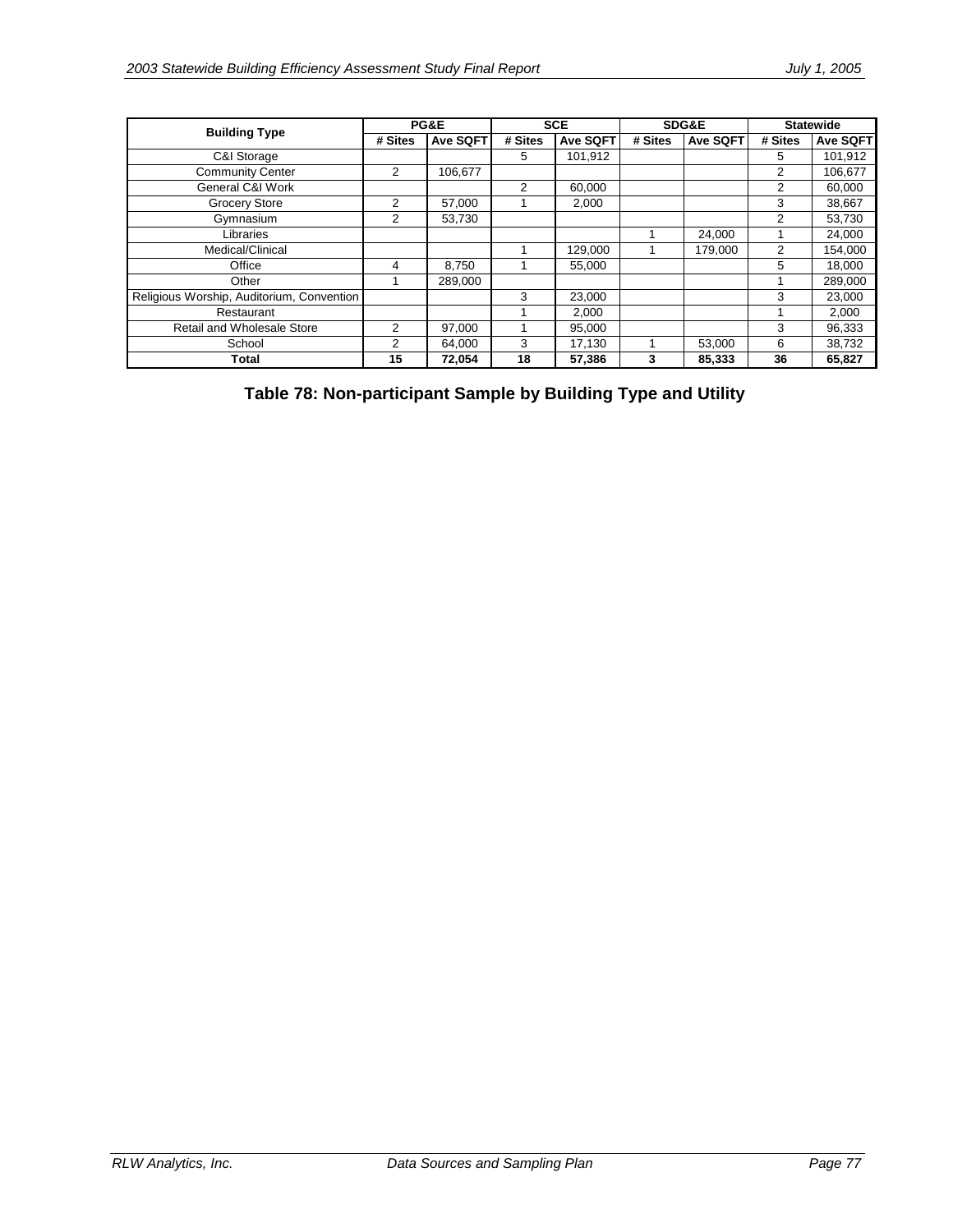This section describes the gross energy savings and demand reduction methodology. Energy savings and demand reduction results for the whole building as well as for shell, lighting power density, daylighting controls, other lighting controls, motors, HVAC, and refrigeration measure groups are presented in the next chapter.

### **Definitions**

Some definitions would be helpful to clarify the discussion.

*Baseline* A consistent standard of energy efficiency against which all buildings will be measured. This is defined as the output of a DOE-2.1E simulation run of a building using either 1998 or 2001 Title-24 required equipment efficiencies (where applicable) and using the operating schedule found by the on-site surveyor. For building types where Title-24 does not apply (e.g. hospitals), or end-uses not covered by Title-24 (e.g. refrigeration systems), the baseline defined by the program for estimating the program savings will be used.

*As Built* A DOE-2.1E simulation of a building using all equipment and operating parameters as found by an on-site surveyor.

*Whole Building Savings* The difference between the whole building energy use under the baseline and as-built simulations. Positive savings indicate that the building was more efficient used less energy – than its baseline case.

*End-Use Savings* The difference between the whole building energy use under the baseline and as-built measures associated with a particular end use. For example, the lighting savings are the whole building savings associated with the lighting measures. Both direct and interactive savings are included in the lighting end use savings.

*"Better than baseline"* The as built simulation showed less energy consumption than the baseline simulation – more efficient than the base case. Positive savings.

*"Worse than baseline"* The as built simulation showed more energy consumption than the baseline simulation – less efficient than the base case. Negative savings.

## **Model-Based Statistical Sampling**

This project used a statistical methodology called Model-Based Statistical Sampling or MBSS™. MBSS™ has been used for many evaluation studies to select the sites or projects to be studied and to extrapolate the results to the target population. MBSS™ has been used for all of California's IOUs, NEES, Northeast Utilities, Consolidated Edison, The New York Power Authority, Wisconsin Electric, Sierra Pacific Power Company, and Washington Power and Light among others. MBSS™ was used in the end-use metering component of the 1992 evaluation of PG&E's CIA program, the 1994, 1996, and 1998 NRNC evaluations for PG&E and Southern California Edison, and the 1998 NRNC Baseline Study for the CBEE. A complete description of MBSS<sup>™</sup> methodology is available if further discussion of the methodology is required<sup>25</sup>.

The general idea behind model-based statistics is that there is a relationship between the variable of interest – in this case, savings – and a variable that is known for the entire population

-

<sup>25</sup> *Methods and Tools of Load Research, The MBSS System, Version V*. Roger L. Wright, RLW Analytics, Inc. Sonoma CA, 1996.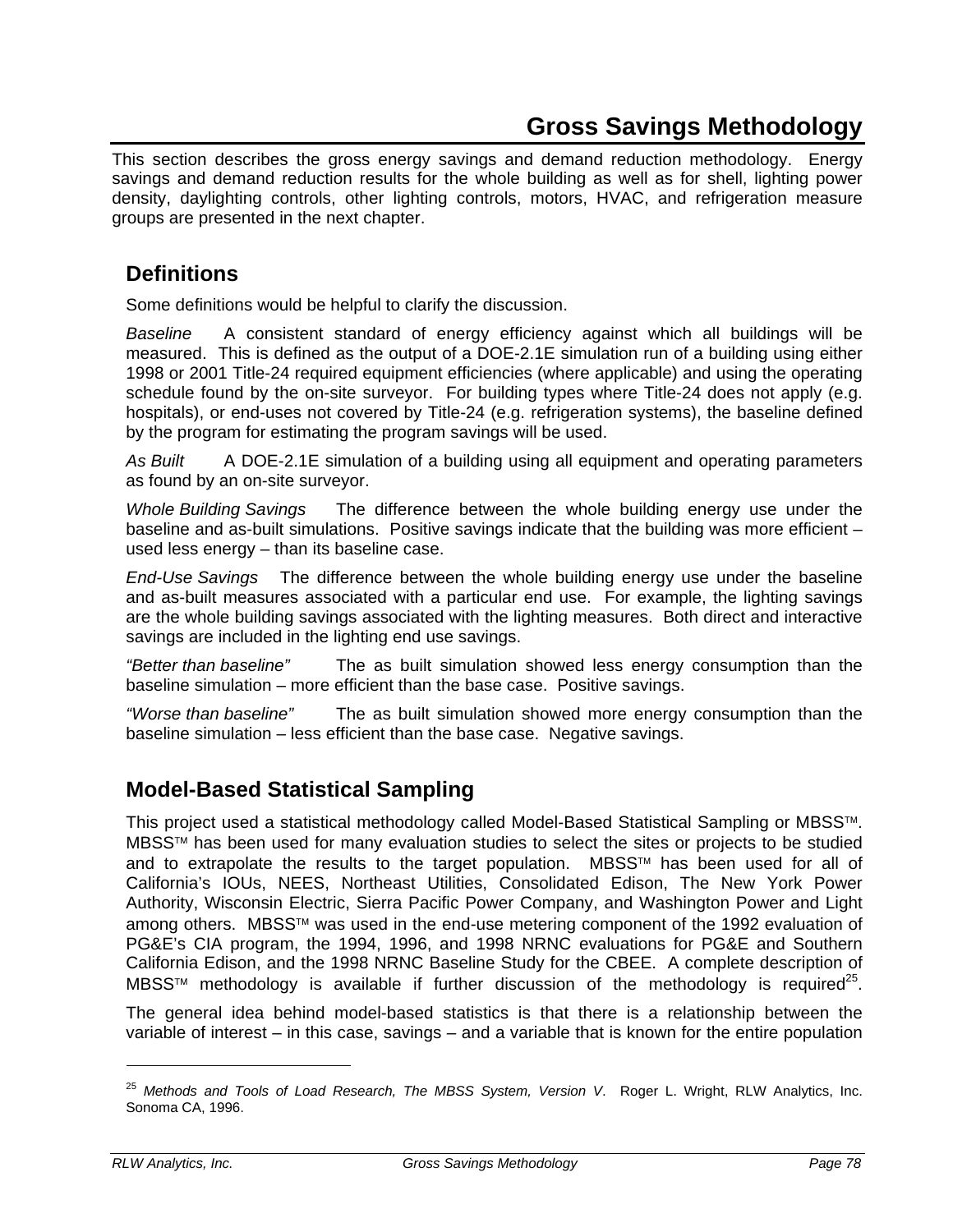– program estimate of savings. Using this prior information allows for greater precision with a given sample size because the prior information eliminates some of the statistical uncertainty.

The estimate of the total savings in the population can be expressed as the ratio of the sample average measured savings to the sample average estimated savings times the population total savings.

$$
Y = y/x X
$$

Where:

Y is the population total measured savings

y is the average measured savings in the sample

X is the population total program estimated savings

x is the average program estimated savings in the sample

The sample design discussion in the methodology section of this report described the sample designs used in this study. Therefore this section will describe in more detail the methods used to extrapolate the results to the target population. Three topics will be described:

- Case weights
- Balanced stratification to calculate case weights
- Stratified ratio estimation using case weights.

## **Case Weights**

### *Theoretical Foundation*

Given observations of a variable *y* in a stratified sample, estimate the population total *Y*.

Note that the population total of *y* is the sum across the *H* strata of the subtotals of y in each stratum. Moreover each subtotal can be written as the number of cases in the stratum times the mean of *y* in the stratum. This gives the equation:

$$
Y = \sum_{h=1}^{H} N_h \mu_h
$$

Motivated by the preceding equation, we estimate the population mean in each stratum using the corresponding sample mean. This gives the conventional form of the stratified-sampling estimator, denoted  $\hat{Y}$  , of the population total Y:

$$
\hat{Y} = \sum_{h=1}^{H} N_h \, \overline{y}_h
$$

With a little algebra, the right-hand side of this equation can be rewritten in a different form: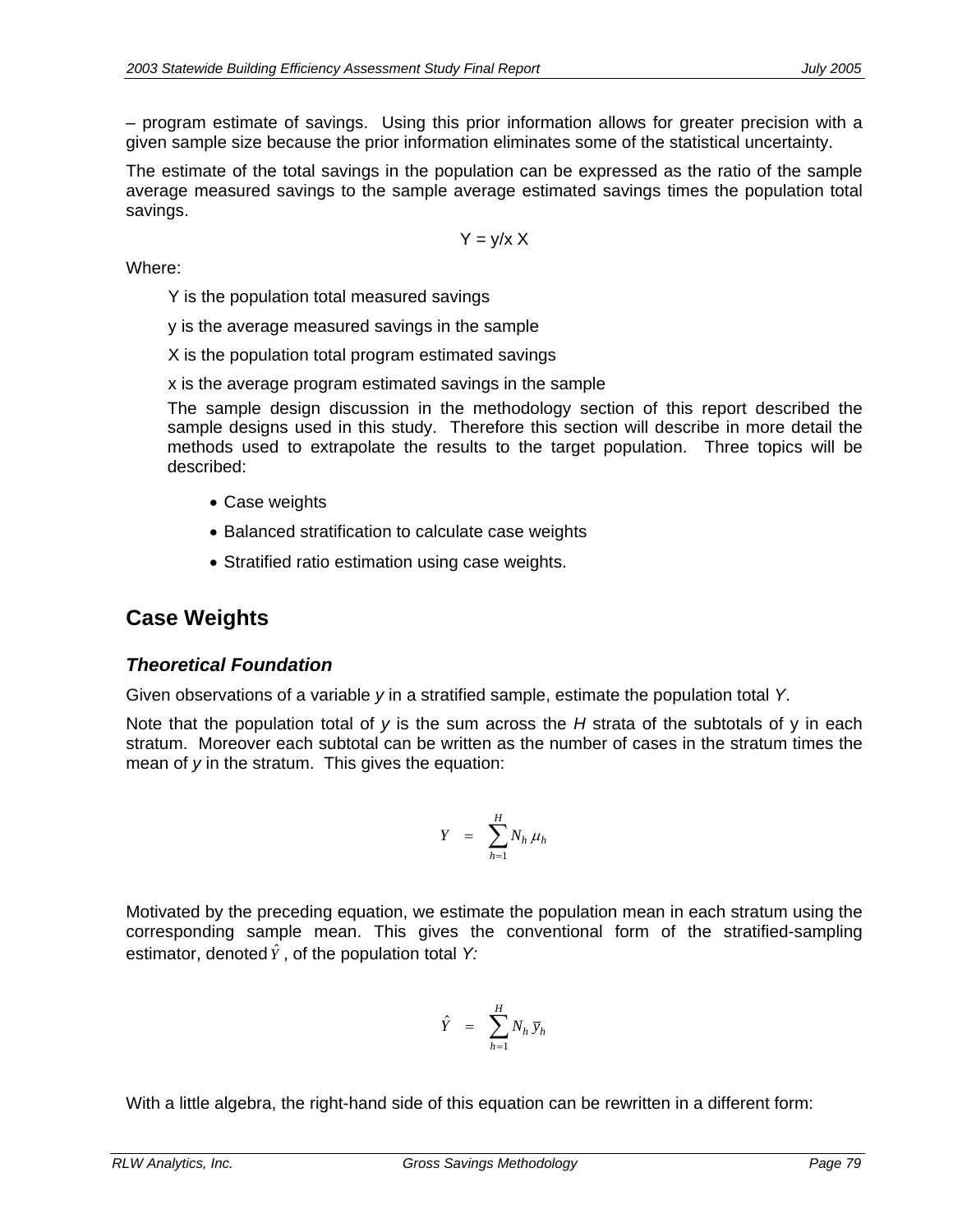$$
\hat{Y} = \sum_{h=1}^{H} N_h \overline{y}_h
$$
\n
$$
= \sum_{h=1}^{H} N_h \left( \frac{1}{n_h} \sum_{k \in S_h} y_k \right)
$$
\n
$$
= \sum_{k=1}^{n} \left( \frac{N_h}{n_h} \right) y_k
$$

Motivated by the last expression, we define the *case weight* of each unit in the sample to be  $w_k = \frac{N}{N}$  $h_k = \frac{N_h}{n_h}$ . Then the conventional estimate of the population total can be written as a simple *h* weighted sum of the sample observations:

$$
\hat{Y} = \sum_{k=1}^{n} w_k y_k
$$

The case weight  $w_k$  can be thought of as the number of units in the population represented by unit *k* in the sample. The conventional sample estimate of the population total can be obtained by calculating the weighted sum of the values observed in the sample.

#### *Participant Case Weights*

The participant case weights were calculated using model based stratification. In this approach, the population is sorted by increasing residual standard deviation,  $\sigma_{k}$  or equivalently, by increasing  $x_k^\gamma$  , as  $\ x_k^\gamma$  and  $\sigma_{\sf k}$  only differ by a constant under the ratio model. Then strata cutpoints

are formed by dividing the sum of the  $x_k^{\gamma}$  equally among the strata, and the sample is allocated equally to each stratum. Then the population sizes are tabulated within each stratum. Finally the case weights are calculated in the usual way.

The industrial sites were grouped in with the commercial sites in calculating the case weights because we were only able to identify mixed commercial and industrial savings in the sample and not in the population. We had to combine the groups since we could not make this distinction.

#### *Non-participant Case Weights*

The non-participant case weights for the gross savings expansions were calculated using balanced post-stratification. In this approach, the sample sites are sorted by the stratification variable, square footage, and then divided equally among the strata. Then the first stratum cutpoint is determined midway between the values of the stratification variable for the last sample case in the first stratum and the first sample case in the second stratum. The remaining strata cutpoints are determined in a similar fashion. Then the population sizes are tabulated within each stratum. Finally the case weights are calculated in the usual way.

In the best of worlds, we would develop case weights by post-stratifying the non-participant sample using a sampling frame comprised of Dodge sites that were in scope and not program participants. To do this it would be necessary to match the sites in the program tracking system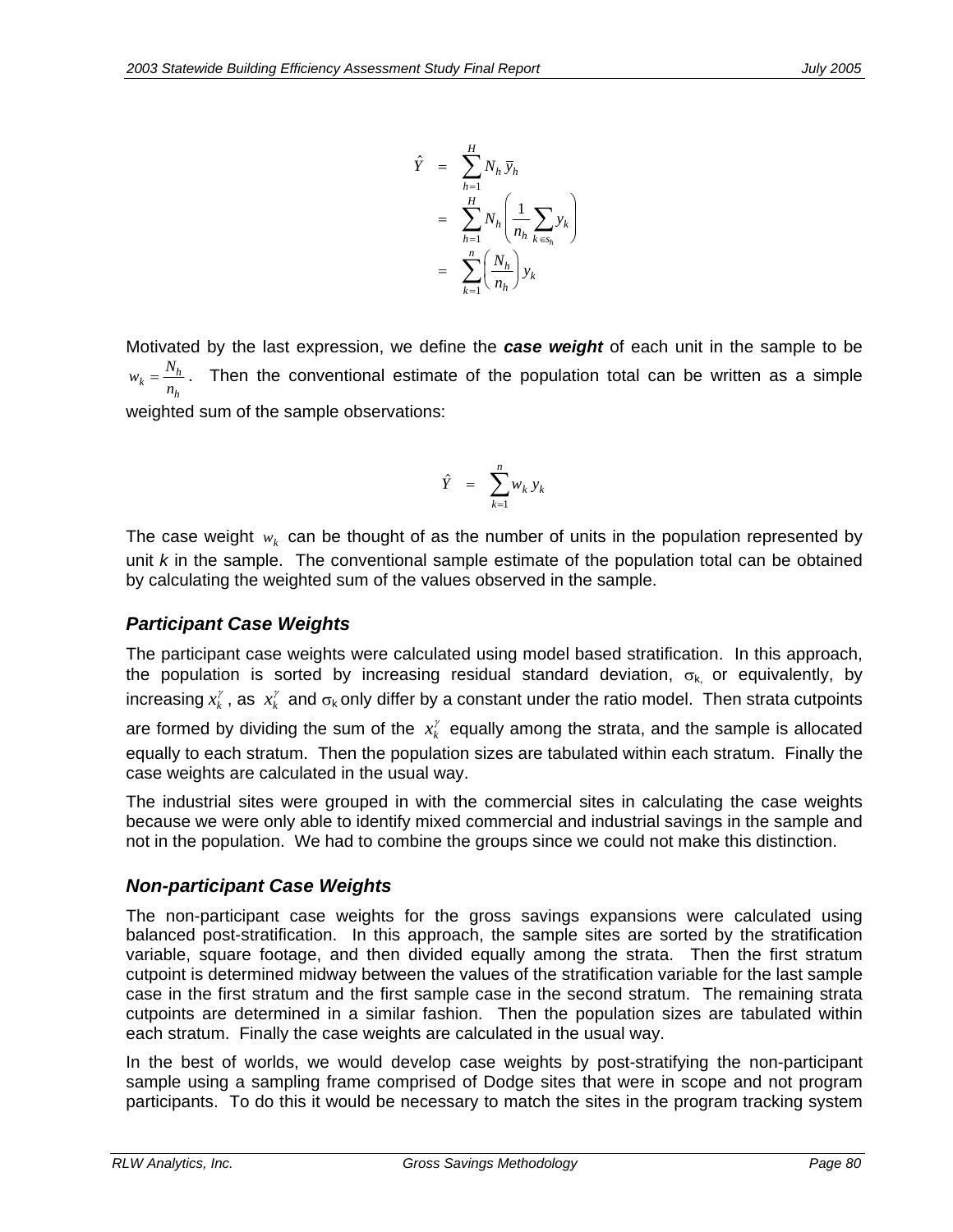to actual Dodge sites. In the 1994 DSM evaluation study, we tried to do this, but found it to be practically impossible. There were two basic problems.

First, the 1994 program participants consisted of projects that received incentives during 1994. The incentives were awarded when the construction was complete. By contrast, the Dodge database lists upcoming projects scheduled to begin construction in the next several weeks. Since construction could take anywhere from a few months to several years, we had to search through several years of Dodge data to hope of finding a given program participant.

The second problem was that the Dodge database often included only vague information identifying the project. Often the exact street address or even the city was missing or inaccurate. So it was hard to find a Dodge project that matched a given program participants.

Additionally, the Dodge database contains projects that are out of scope for the SBD program; that is, the Dodge database contains projects that are not qualified to participate in Savings By Design. Out of scope projects include projects that don't consume electricity, projects that are served by a municipal utility such as LADWP or SMUD, and projects consisting of façade renovations to an old building, etc.

To get around these problems, the following approach was followed.

- A. Calculate case weights for the sample of program participants using the program tracking data as the target population.
- B. Calculate case weights for the sample of non-participants using an artificial population comprised of the Dodge sites with square footage that are in scope, less the weighted participant sample sites.

Figure 12 summarizes the approach. In Step A, the set of all program participants is taken as the target population. The sample of participants is stratified by utility and the tracking estimate of energy savings due to the measures funded by the program. The savings-based strata were constructed using model based stratification. Then case weights are calculated as the reciprocal of the sampling fraction in each stratum. The weighted sample of participants can be considered to be a statistical representation of the population of program participants<sup>26</sup>.

-

 $26$  The participant case weights used in this procedure are the same participant case weights discussed throughout this report.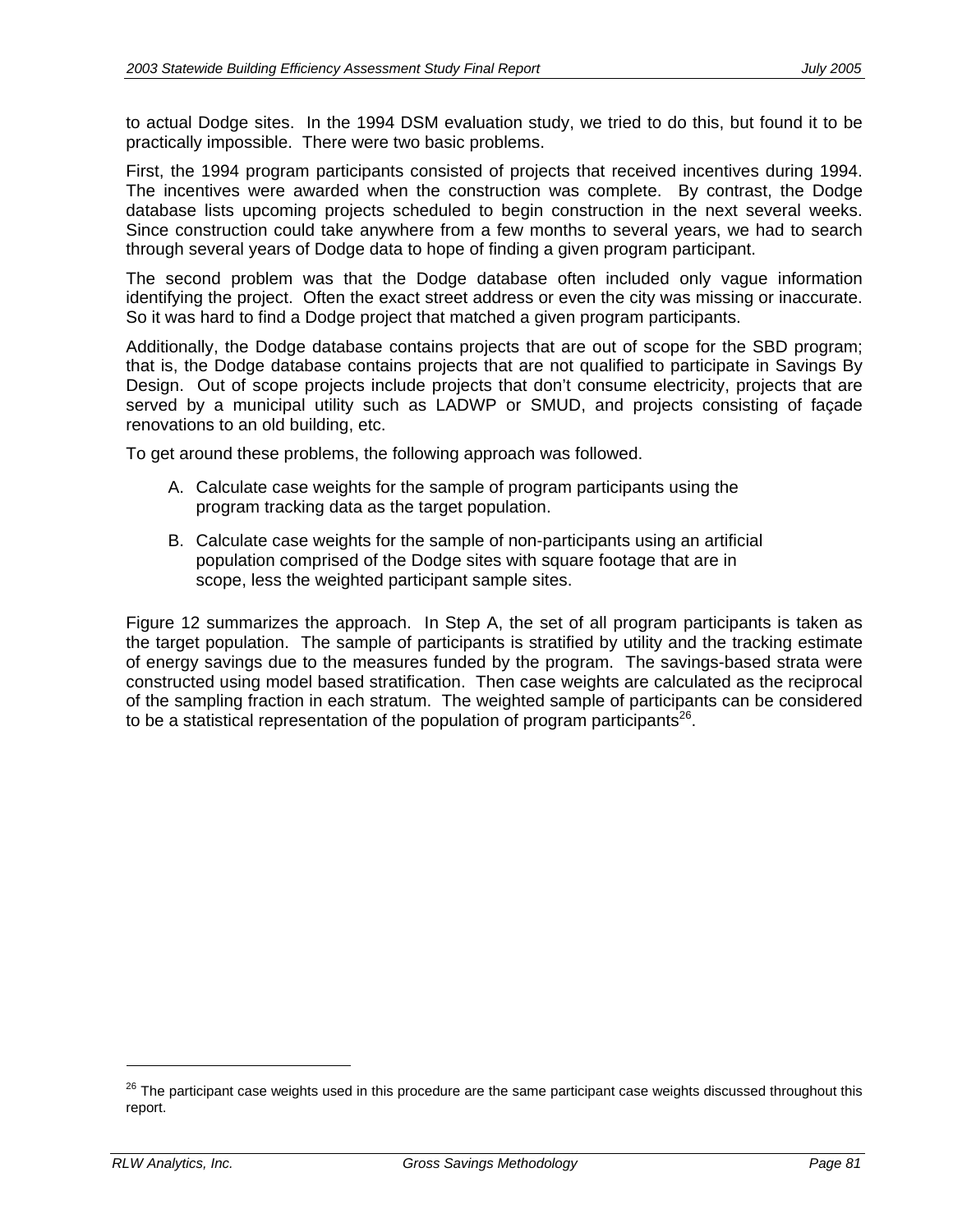

**Figure 12: Approach to Non-participant Case Weights** 

In step B, weights are calculated for the non-participant sample. To do this we obtain a representation of the population of all in scope non-participants by combining the Dodge data with the weighted participant sample from the preceding step. The Dodge data is taken to be a representation of all construction, both participants and non-participants. This database is reduced by the representation of the program participants obtained from Step A.

The underlying principle is the simple equation: The number of non-participants in the population is equal to the number of sites in the entire population minus the number of participants in the population. Now suppose weighted samples are used to represent the entire population and the population of participants. Then the number of non-participants in the population can be estimated as the sum of the weights for the sites representing the entire population minus the sum of the weights for the sites representing the participants in the population. Of course this principle applies to each stratum.

Motivated by this idea, we simply combine the two sets of sites and multiply the case weight by  $-$ 1 for each site in the participant sample. Then using balanced stratification, the non-participant sample is post-stratified by square footage and the corresponding weights are calculated. In each stratum, the resulting weight is the ratio between the estimated population size and the sample size. The estimated population size is the sum of the positive weights associated the sites representing the entire population of in scope projects and the negative weights associated the sites representing the participants in the population. These weights are attached to the nonparticipant sample sites.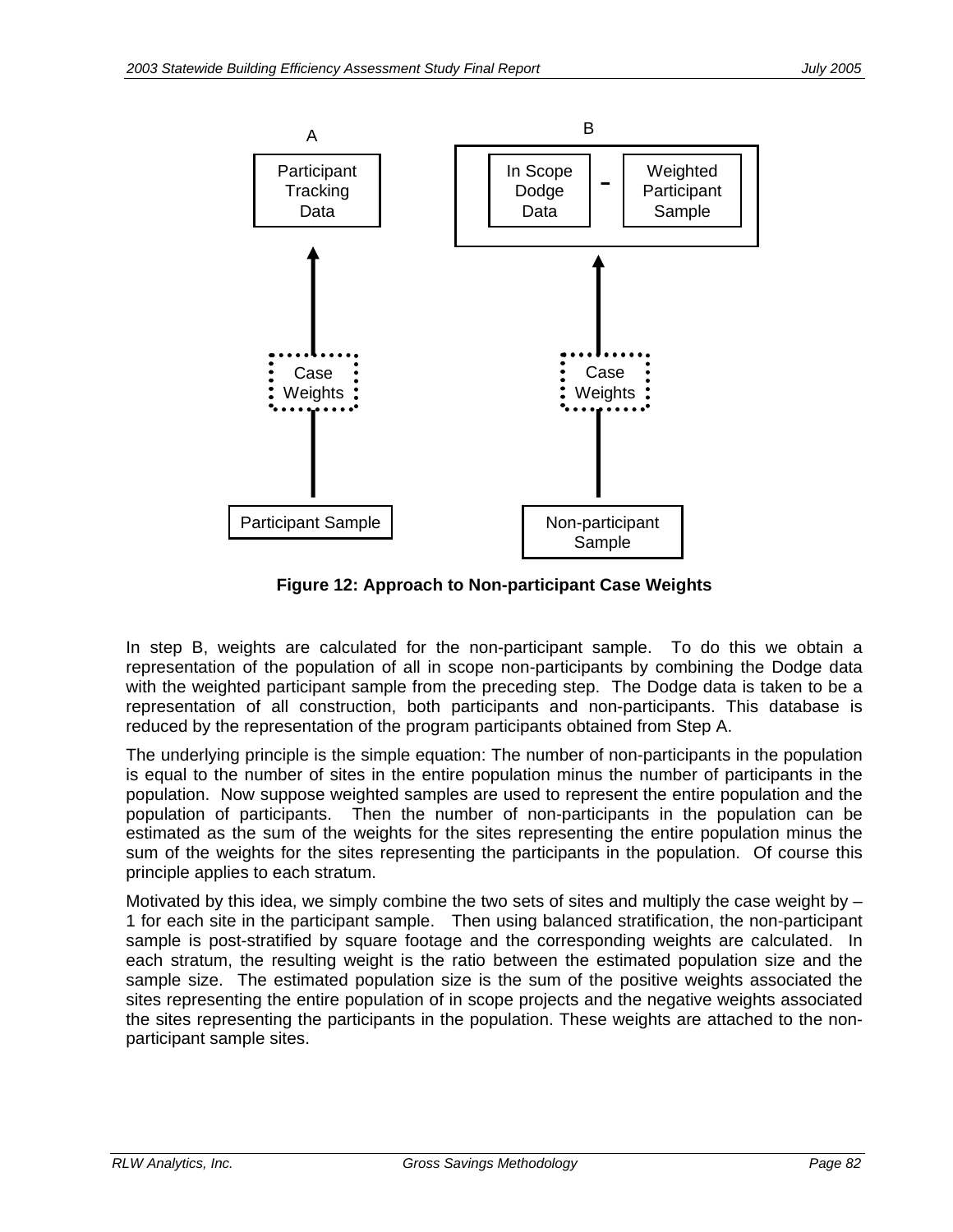### *Technical Description*

We let the population be represented by *K* sites, labeled 1 to *K*. Each site *k* has a case weight  $w_k$ . Ideally the case weight should be equal to the reciprocal of the probability that site *k* is included in the sample. In practice, the case weight is usually calculated for each site in any stratum *S* as the reciprocal of the sampling fraction:

$$
w_k = \frac{N_S}{n_S} \, .
$$

Here  $N<sub>S</sub>$  is the number of population units in the stratum and  $n<sub>S</sub>$  is the number of sample units in the stratum. In this case, if we let ∑ *k*∈*S* denote the sum over all sample units in stratum *S,* then

$$
\sum_{k \in S} w_k = \sum_{k \in S} \left( \frac{N_S}{n_S} \right) = N_S \; .
$$

Now suppose the population is divided into participants, denoted *P,* and non-participants, denoted *NP*. Suppose, moreover, that we have three samples. The first sample represents the entire population. The second sample represents the participants in the population. The third sample represents the non-participants in the population. The first two of these samples have case weights. We want to calculate case weights for the third sample, i.e., the sample of nonparticipants.

Consider any stratum. Let  $N<sub>S</sub>$  denote the number of population units in the stratum. We can  $\mathsf{estimate} \enskip N_{_S} \enskip \mathsf{as} \enskip \sum_{k \in S}$  $w_k$  . Here *S* denotes the set of all sites falling in the stratum from the first

sample, i.e., the one representing the entire population.

Let  $N_S^P$  denote the number of participant population units in the stratum. We can estimate  $N_S^P$  as  $\sum_{k \in S_p} w_k$ . Here  $S_p$  denotes the set of all sites falling in the stratum from the second sample

representing the participants.

Finally, let  $N_S^{NP}$  denote the number of non-participant population units in the stratum. Then  $S - N_S^P$  $N_S^{NP} = N_S - N_S^P$  . Therefore we define  $\hat{N}_S^{NP} = \sum_{k \in S} w_k - \sum_{k \in S_F} w_k$  $k \in S_p$ *k k S*  $\hat{N}^{NP}_S = \sum w_k - \sum w_k$  where  $\hat{N}^{NP}_S$  is an estimate of  $N^{NP}_S$ 

Now we define  $S^* = S \cup S_P$ , i.e.,  $S^*$  is the set of all sample sites in the stratum from the first and second samples taken together. Finally we define  $w_k^* = w_k$  if  $k \in S$  , and  $w_k^* = -1 \times w_k$  if  $k \in S_P$ ,

Then

$$
\hat{N}^{NP}_S = \sum_{k \in S} w_k - \sum_{k \in S_P} w_k = \sum_{k \in S^*} w_k^*
$$

Finally we calculate a case weight in the third sample to be  $\frac{N^S}{n_S^{NP}}$ *NP S n*  $\frac{\hat{N}_S^{NP}}{N^P}$ . Here  $n_S^{NP}$  denotes the number

of sites in the stratum from the third sample. We apply this case weight to all sites falling in this stratum from the third sample. Now we can combine the second and third samples to represent the entire population.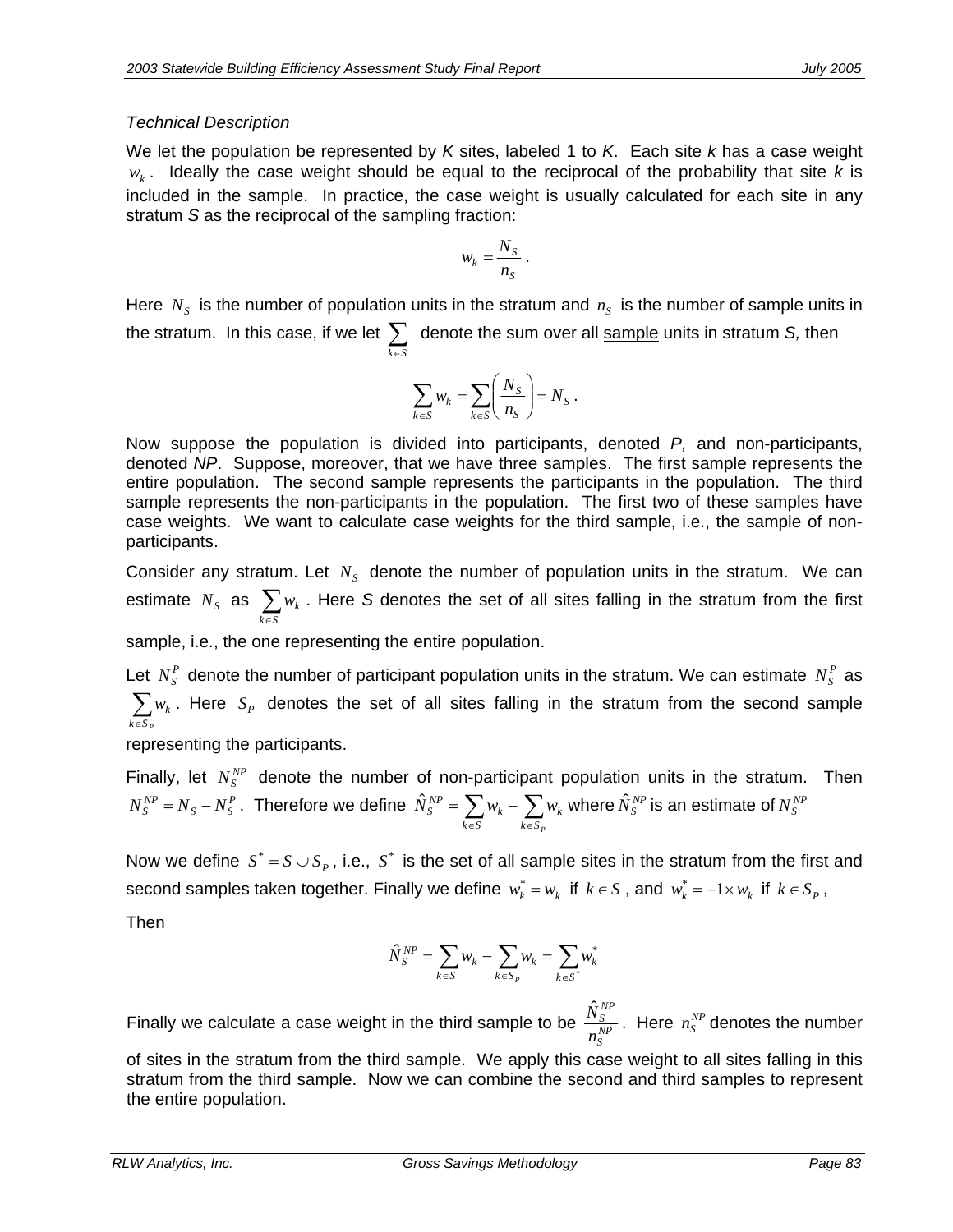### **Stratified Ratio Estimation**

Ratio estimation is used to estimate the population total *Y* of the target variable *y* taking advantage of the known population total *X* of a suitable explanatory variable *x*. The ratio estimate of the population total is denoted  $\hat{Y}_{ra}$  to distinguish it from the ordinary stratified sampling estimate of the population total, which is denoted as  $\hat{Y}$ .

Motivated by the identity  $Y = BX$ , we estimate the population total Y by first estimating the population ratio *B* using the sample ratio  $b = \overline{y}/\overline{x}$ , and then estimating the population total as the product of the sample ratio and the known population total *X.* Here the sample means are calculated using the appropriate case weights. This procedure can be summarized as follows:

$$
\hat{Y}_{ra} = bX \text{ where}
$$
\n
$$
b = \frac{\overline{y}}{\overline{x}}
$$
\n
$$
\overline{y} = \frac{1}{N} \sum_{k=1}^{n} w_k y_k
$$
\n
$$
\overline{x} = \frac{1}{N} \sum_{k=1}^{n} w_k x_k
$$
\n
$$
\hat{N} = \sum_{k=1}^{n} w_k
$$

The conventional 90 percent confidence interval for the ratio estimate of the population total is usually written as

$$
\hat{Y}_{ra} \pm 1.645 \sqrt{V(\hat{Y}_{ra})} \text{ where}
$$
\n
$$
V(\hat{Y}_{ra}) = \sum_{h=1}^{H} N_h^2 \left(1 - \frac{n_h}{N_h}\right) \frac{s_h^2(e)}{n_h}
$$
\n
$$
s_h^2(e) = \frac{1}{n_h - 1} \sum_{k \in s_h} (e_k - \overline{e}_h)^2
$$
\n
$$
e_k = y_k - bx_k
$$

We can calculate the relative precision of the estimate  $\hat{Y}_{ra}$  using the equation

$$
rp = \frac{1.645\sqrt{V(\hat{Y}_{ra})}}{\hat{Y}_{ra}}
$$

MBSS theory has led to an alternative procedure to calculate confidence intervals for ratio estimation, called model-based domains estimation*.* This method yields the same estimate as the conventional approach described above, but gives slightly different error bounds. This approach has many advantages, especially for small samples, and has been used throughout this study.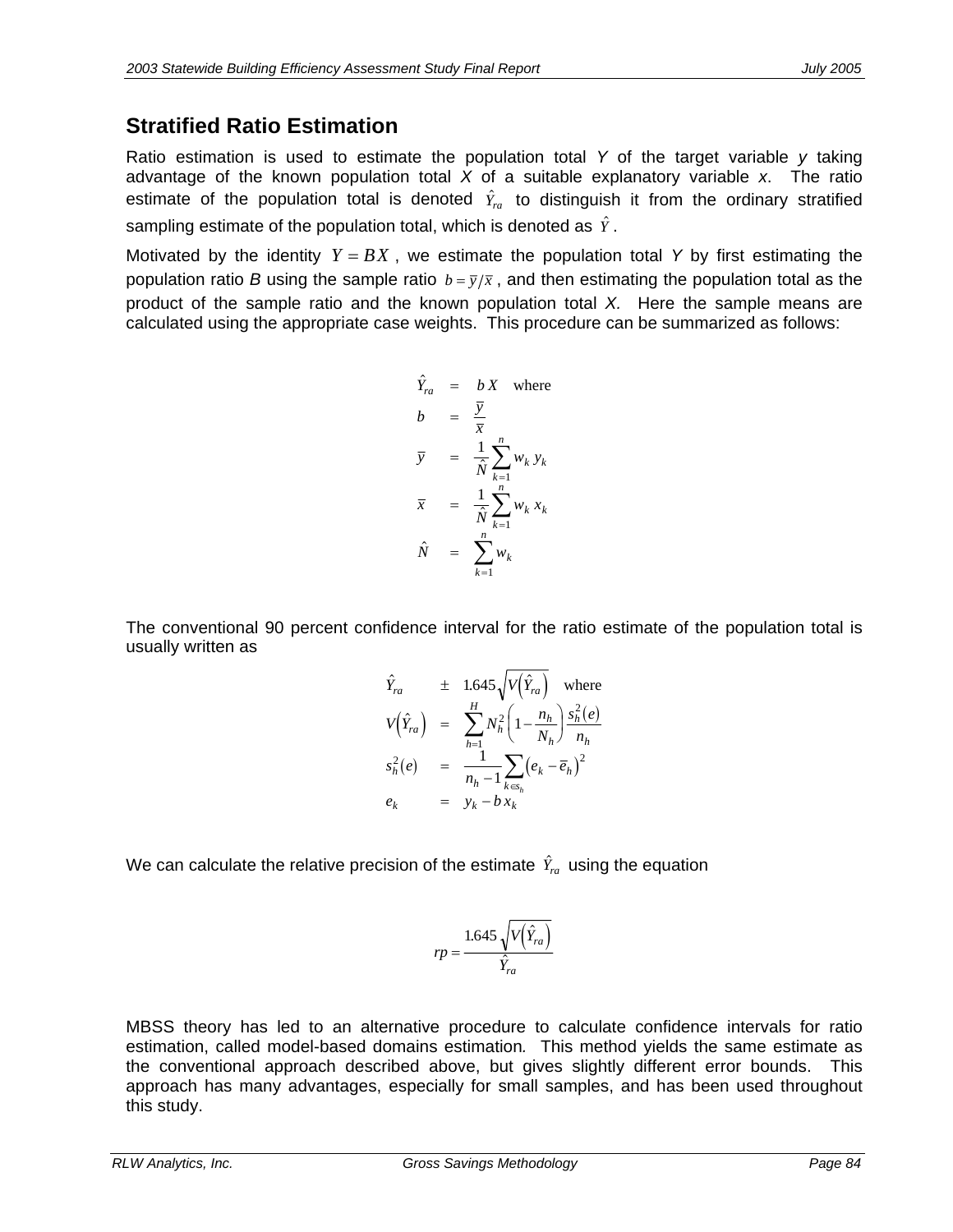Under model-based domains estimation, the ratio estimator of the population total is calculated as usual. However, the variance of the ratio estimator is estimated from the case weights using the equation

$$
V(\hat{Y}_{ra}) = \sum_{k=1}^{n} w_k (w_k - 1) e_k^2
$$

Here  $w_k$  is the case weight discussed above and  $e_k$  is the sample residual  $e_k = y_k - bx_k$ . Then, as usual, the confidence interval is calculated as

$$
\hat{Y}_{ra} \quad \pm \quad 1.645 \sqrt{V(\hat{Y}_{ra})}
$$

and the achieved relative precision is calculated as

$$
rp = \frac{1.645\sqrt{V(\hat{Y}_{ra})}}{\hat{Y}_{ra}}
$$

The model-based domains estimation approach is often much easier to calculate than the conventional approach since it is not necessary to group the sample into strata. In large samples, there is generally not much difference between the case-weight approach and the conventional approach. In small samples the case-weight approach seems to perform better. For consistency, we have come to use model-based domains estimation in most work.

This methodology generally gives error bounds similar to the conventional approach. Equally, the model-based domains estimation approach can be derived from the conventional approach by making the substitutions:

$$
\begin{array}{rcl}\n\overline{e}_h & \approx & 0\\ \ns_{h}^2(e) & \approx & \frac{1}{n_h} \sum_{k \in s_h} e_k^2\n\end{array}
$$

In the first of these substitutions, we are assuming that the within-stratum mean of the residuals is close to zero in each stratum. In the second substitution, we have replaced the within-stratum variance of the sample residual *e*, calculated with  $n_h$  −1 degrees of freedom, with the mean of the squared residuals, calculated with  $n_h$  degrees of freedom.

Model-based domains estimation is appropriate as long as the expected value of the residuals can be assumed to be close to zero. This assumption is checked by examining the scatter plot of *y* versus *x*. It is important to note that the assumption affects only the error bound, not the estimate itself.  $\hat{Y}_{ra}$  will be essentially unbiased as long as the case weights are accurate.

### **Gross Savings Expansions**

Baseline, as-built, and savings estimates were developed for each project in the sample. The sample of baseline, as built, and savings estimates were projected to the population using model-based statistical methods described above.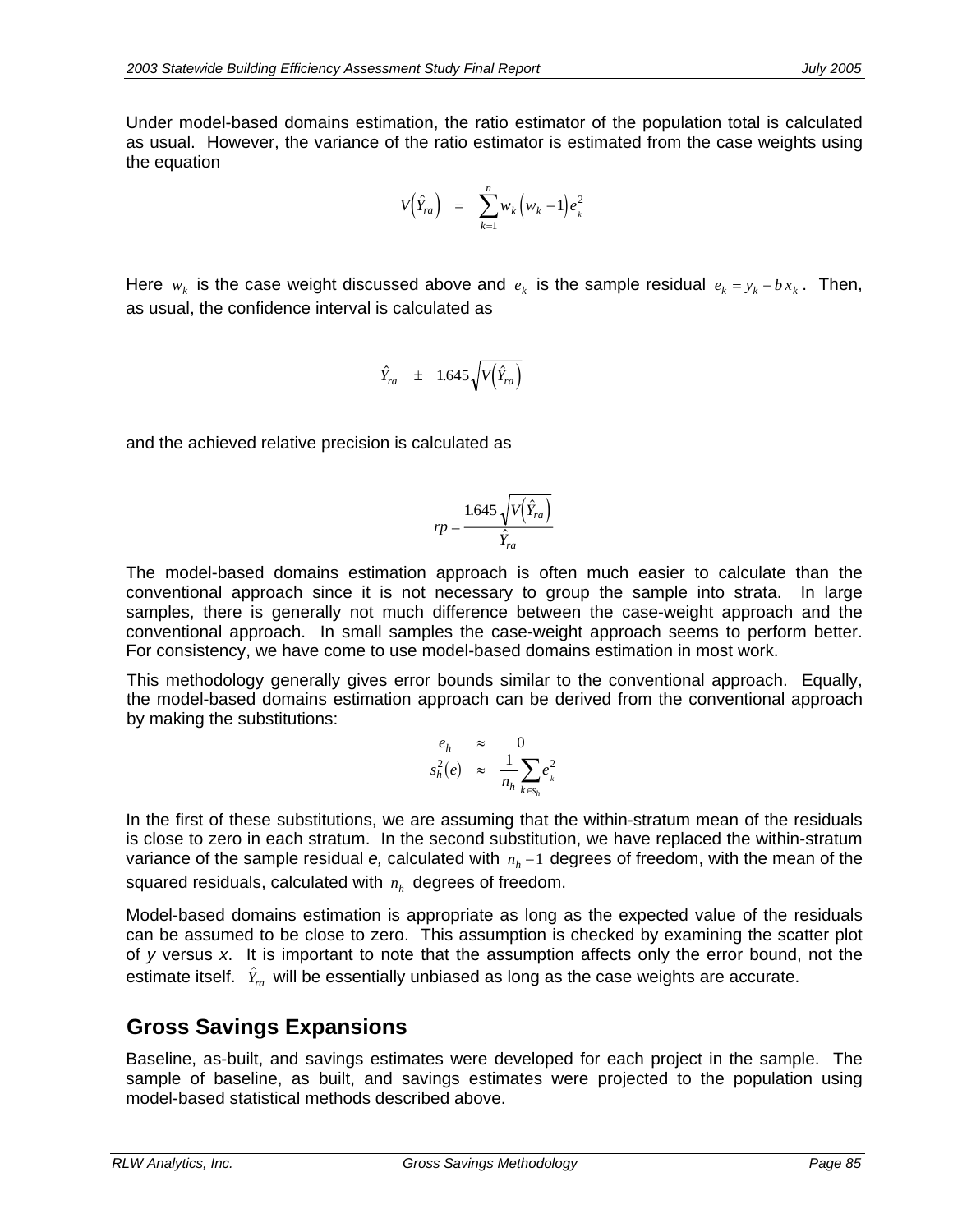The end-use savings are the difference between the whole building energy use under the baseline and as-built measures associated with a particular end-use category of measures. Eight end-use measure groups were examined as part of this study:

- Shell High performance glass
- Lighting Power Density– Lamps and ballasts,
- Daylight Controls-Daylighting controls such as continuous dimming daylight controls and stepped dimming daylight controls.
- Other Lighting Controls- Other lighting controls such as occupancy sensors and lumen maintenance controls.
- Motors All energy efficient motors, including HVAC fans. Also overall air distribution system design end-uses such as efficient cooling coils and oversized ducts.
- HVAC Compressor efficiency, VSDs, oversized cooling towers
- Refrigeration Commercial refrigeration systems (condensers, compressors, cases)
- Industrial Process pumps, CO sensors, VSD fume hoods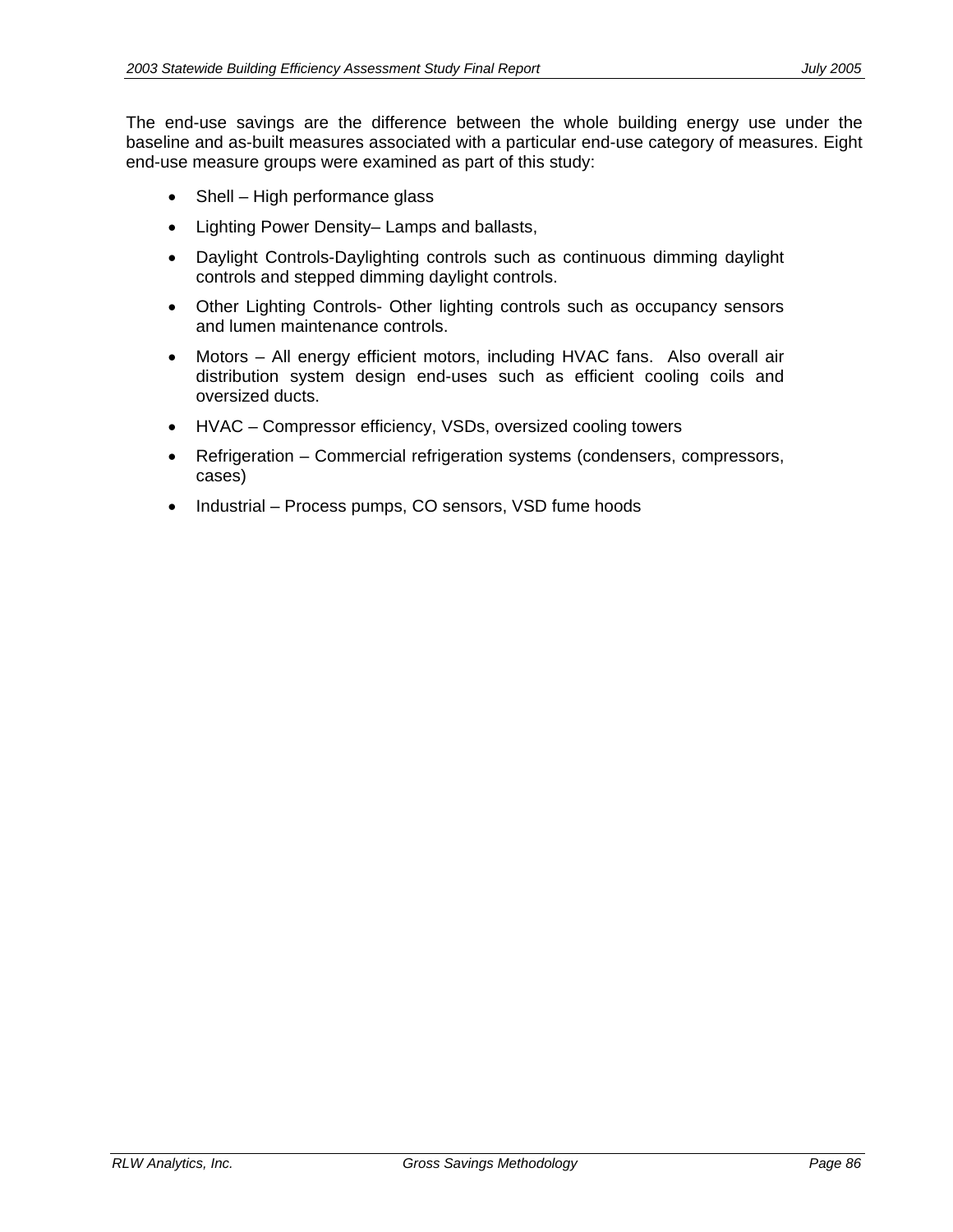In this chapter, the methodology used to calculate the net savings results is presented. We have used a customer self-report methodology to calculate the net savings attributable to the SBD program. We will discuss our rationale for using this approach.

## **Background**

In the 1994, 1996 and 1998 NRNC program evaluations, econometric techniques were used to model the efficiency choice of the sample sites in order to estimate the direct net impacts and spillover effects for demand and energy savings. Basically, the approach was to regress the observed energy efficiency of each site against decision-maker information about the degree of involvement and influence of the program. To the extent that a correlation was found between energy efficiency and involvement influence among either participants or non-participants, the program was given credit for either net savings or spillover.

This approach depended on self-reported decision-maker information as well as large samples to ferret out a statistically significant association. As in most exercises in econometric modeling, the results were somewhat sensitive to the specification of the econometric model (choice of variables) as well as the weight given to each observation (influential observations). Moreover the results were not traceable to specific buildings, measures or respondents. Therefore they were difficult to defend.

The present study has a significant advantage over the prior impact evaluations in that the data collection will take place much closer to the time that the actual decisions were made about each project. In the prior studies, we were often talking to decision-makers about projects that were completed several years prior to the survey. In this study, we are discussing projects that have just been completed in the prior year. Moreover, the self-report methodology allows us to provide an estimate of the net participant savings and the non-participant spillover savings by measure category.

The evolution of the freeridership methodology is explored in greater detail in the attached white paper titled "Measuring the Net Impact of the Savings By Design Program"<sup>27</sup>. This paper also explores options for future "fine-tuning" of the net-to-gross analysis.

### **Net Savings Methodology**

We used a methodology based on self-reported decision-maker survey responses. The selfreport methodology is used to calculate the estimates of free-ridership and spillover by measure category (end use).

In this study the RLW Team prepared a decision maker survey that asked measure specific questions of program participants, and end-use specific questions of non-participants (only for measures more efficient than Title-24). The survey questions elicited information describing why the efficiency choices were made and the various influences on these decisions.

The purpose of the measure/end-use questions was to reconstruct what might have happened absent program influences. Using a scoring methodology developed early in the study, the surveys were scored and then given to the surveyor responsible for the project DOE-2 modeling. Using a "net savings report" furnished by the analyst, the surveyor adjusted the DOE-2 model to

-

 $27$  Roger L. Wright, PhD, June 30, 2005.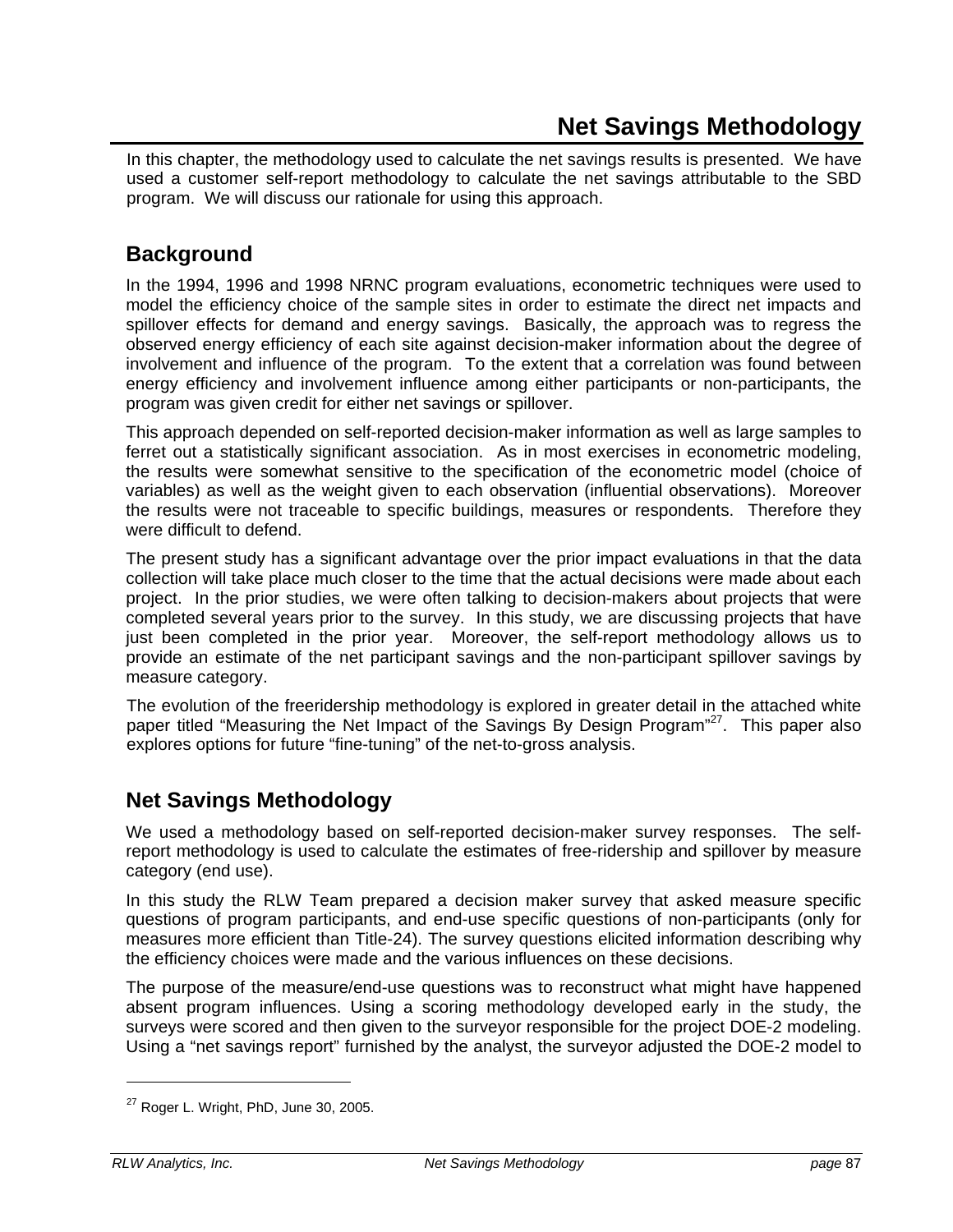reflect program influences. The models were then re-simulated and compared to the as-built and baseline parametric models to develop end-use and measure level estimates of participant freeridership and non-participant spillover.

We believe this technique produces relatively conservative estimates of both free-ridership and spillover. Decision makers will often take credit for decisions made, even though in truth they may not have been responsible for the decision they now take credit for. Since the program participant may be more likely to take credit for a good decision than give credit to the program, we believe we are likely estimating free-ridership conservatively.

Decision-maker surveys were used to determine the measure-specific level of free-ridership and spillover occurring as a result of SBD. Free-ridership and spillover were quantified after the participant measures and non-participant end-uses received a score for free-ridership and spillover. The scores were set using the methodology described in the appendix of this report. These scores were then applied by adjusting the corresponding measures in the "as surveyed" models to reflect free-ridership (spillover) at the measure (end use) level. Results are calculated at the measure (end use) level in order to inform the SBD program staff of measures that are experiencing a high level of free-ridership and/or spillover.

Some definitions may be helpful.

| Level of efficiency  | The reduction in energy or demand of the as-built site as a<br>percentage of the Title-24 baseline, determined from the onsite<br>audit and DOE-2 simulation.          |
|----------------------|------------------------------------------------------------------------------------------------------------------------------------------------------------------------|
| Program participants | Sites that received a program incentives.                                                                                                                              |
| Partial participants | Sites that did not receive a program incentives but were at least<br>partly affected by the program.                                                                   |
| Non-participants     | Sites that were evidently unaffected by the program.                                                                                                                   |
| Direct net impact    | The savings of the program participants relative to the level of<br>efficiency expected in the absence of the program.                                                 |
| Spillover            | The savings among the non-participants, and participants for non-<br>incented measures, relative to the level of efficiency expected in the<br>absence of the program. |
| Total net savings    | The sum of the direct net savings and the spillover savings.                                                                                                           |
|                      |                                                                                                                                                                        |

### *Free-ridership Analysis Methodology*

The self-reported Net-To-Gross (NTG) analysis estimated the portion of the savings that can be directly credited to the program. To accomplish this, it was necessary to understand the freeridership rate associated with each participant. This NTG analysis estimated free-ridership and adjusted the site's gross savings using responses to a decision-maker survey. This process is described below.

Free-ridership is calculated as the difference between the baseline and what would have been installed absent the program, divided by the difference between baseline and what actually was installed. For example, assume a project used a lighting baseline of 2.0 watts/sqft, and the participant received incentives for and installed lighting equipment resulting in 1.3 watts/sqft. If the participant would have installed lighting at 2.0 watts/sqft in the absence of the program, then the baseline is accurate and free-ridership would be zero. If lighting equipment equaling 1.3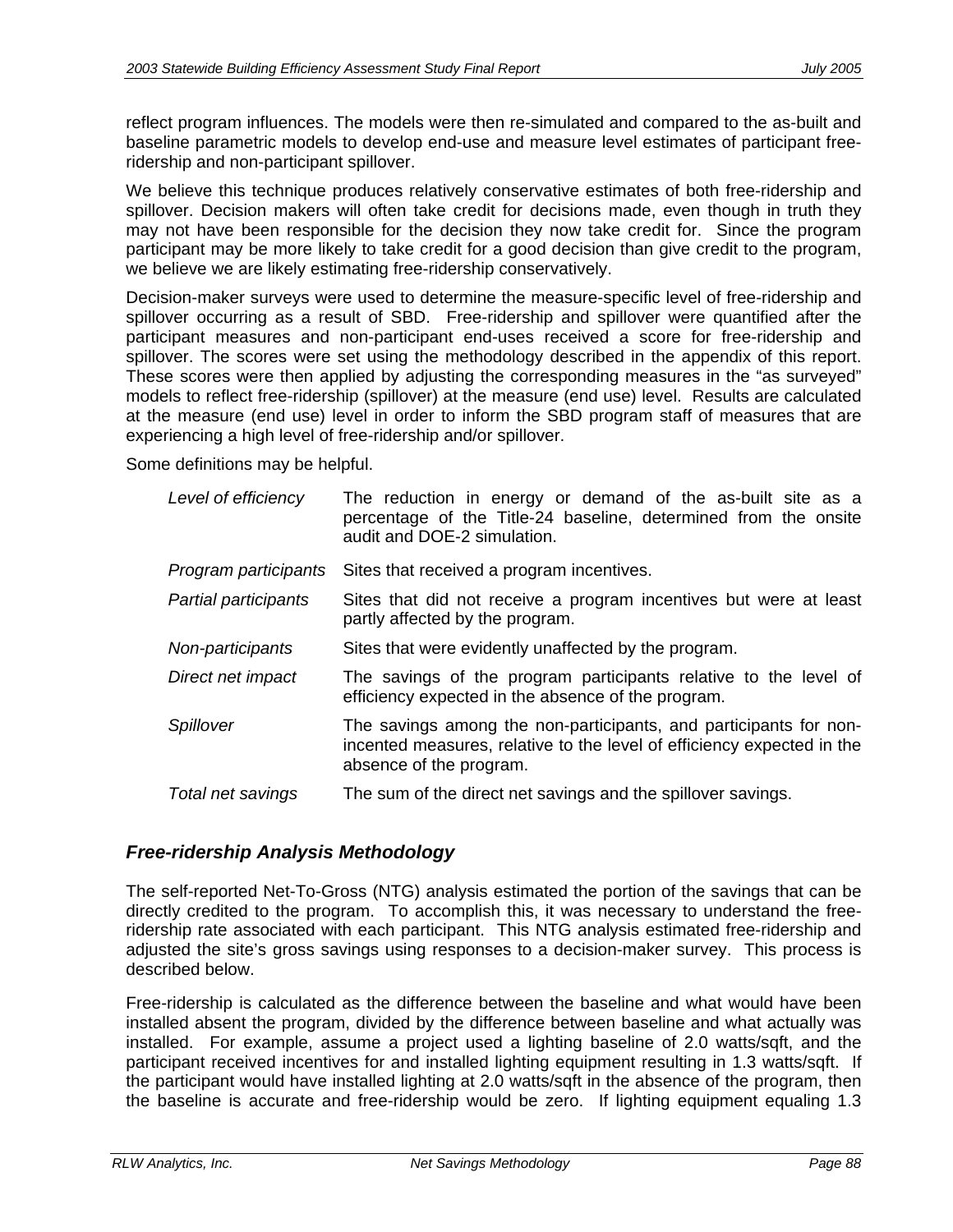watts/sqft had been installed in the absence of the program, then the free-ridership would be 100 percent. In reality, however, such a project may have had 1.8 watts/sqft equipment installed without the program; this would result in a free-ridership rate of 28.5%.<sup>28</sup>

Quantifying free-ridership in this manner underscores the integral relationship between the measure baseline determination and what actually would have happened absent the program. Such a "partial free-ridership" is appropriate since measure savings vary directly and continuously with the efficiency level chosen for the equipment installed. We have found that this method is more robust than a dichotomous treatment of conservation and load management free-riders, i.e., the participant either would or would not undertake a given conservation action in its entirety absent the program. While a dichotomous treatment is appropriate for some measures and some conservation programs, the researchers believe that in any performancebased program such as Savings By Design, probing the technical range of specifications and efficiencies provides a far more accurate picture of program-induced savings.

In this study, participants generally were willing and able to provide a sufficient level of detail for the analysis. This method of analysis relies on the ability of the survey respondent to recall information about the incented measures. However, it may be difficult for the survey respondents to respond accurately to a hypothetical question about what their actions would have been in the absence of the incentive. In other words, some of the respondents may have had trouble 'backing out' knowledge about measures that they gained through the program. Therefore our estimates of free ridership may be biased upward.

Senior level researchers conducted telephone and in-person interviews with the decision-makers directly involved with the project. The researchers used a series of questions designed to determine the important criteria to the owner in making the investment decision to install increasingly higher levels of energy efficiency. These questions are termed the financial aspect of free-ridership.

The specific energy conservation measure (ECM) or technology provided the analysis framework for the estimate of free-ridership. ECMs may be unique to each project. Some common ECMs are defined as follows:

- Lighting Controls (Occupancy Sensors, and Daylighting Controls),
- Lighting Systems w/reduced power density (LPD),
- High efficiency package units or heatpumps,
- Premium Efficiency Motors.

Gross savings were determined by examining the difference between the actual efficiency level and the "baseline" efficiency level. Therefore, the net savings can be developed by examining the difference between a "modified" efficiency run and the "baseline" efficiency run. This modified efficiency was created by applying adjustments to the "as surveyed" models to reflect free-ridership at the measure level. Customer responses to the decision-maker interview were used according to the free-rider assessment methodology to create analogous modified or "freerider" models.

The detailed methodology used to conduct the free-ridership assessment is presented in the appendix of this report.

-

 $\frac{2.0 \text{ W/SF} - 1.8 \text{ W/SF}}{2.0 \text{ W/SF} + 1.8 \text{ W/SF}} = 0.285$ 2.0 W/SF-1.3 W/SF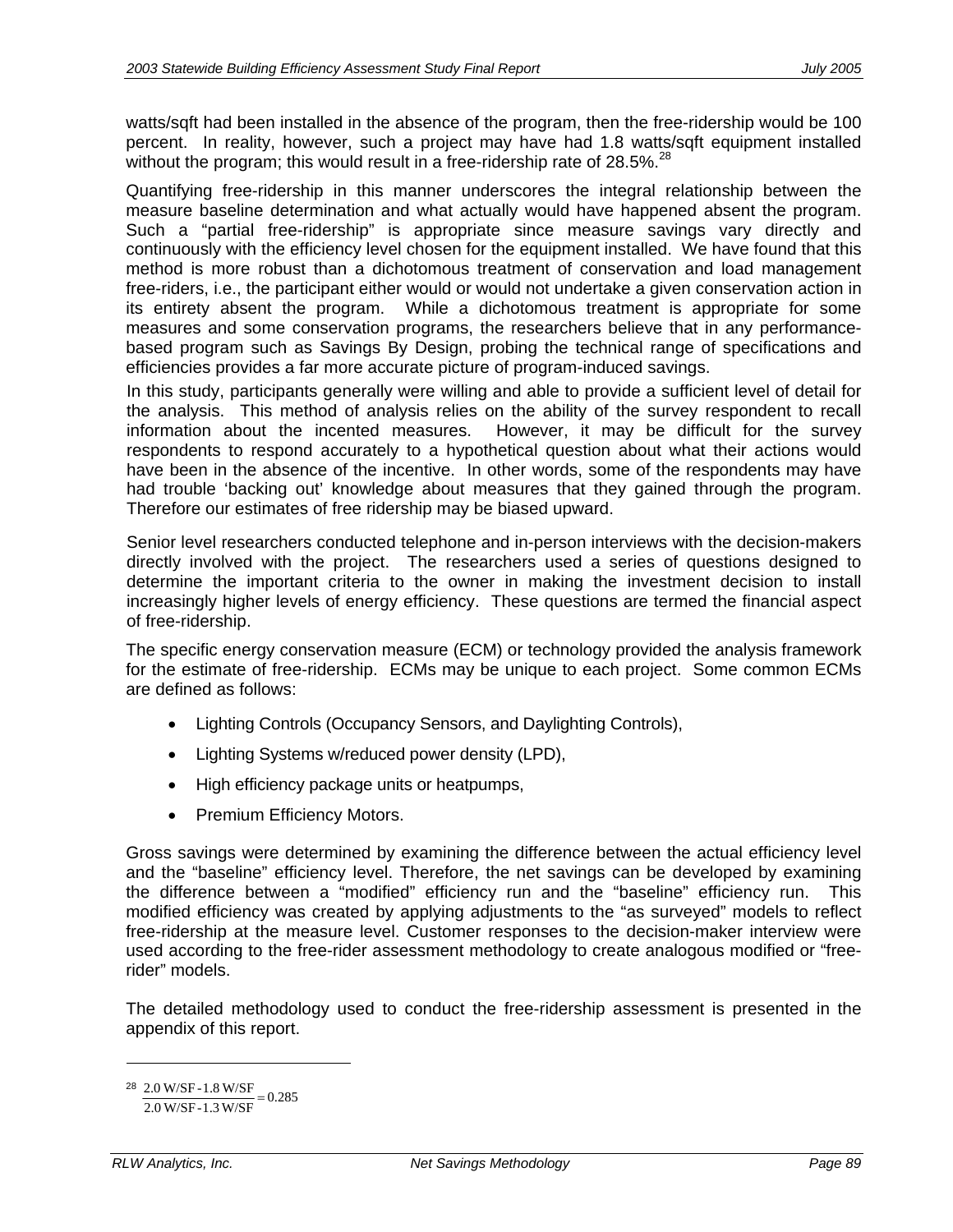### *Spillover Impact Analysis Methodology*

The *spillover* analysis estimates the amount of savings occurring in the NRNC market that is an indirect result of the SBD or other NRNC programs.

#### *Non-participant Spillover*

Similar to the direct net impact analysis, on-site and telephone survey data of non-participants were used to estimate the amount of *spillover* occurring in the NRNC market.

Spillover is the difference in the energy and demand between what the customer actually installed and what they would have installed in absence of any influence. Spillover is calculated as the savings in the non-participant population associated with the baseline and what was actually installed (as-built) as a result of any SBD program influences, minus the savings associated with the baseline and what would have been installed. In other words, spillover is the amount of savings in the non-participant population that is attributable to the program.

Continuing from the example above, assume that a project used a lighting baseline of 2.0 watts/sqft, and this non-participant installed lighting equipment resulting in 1.3 watts/sqft as a result of participating in the SBD program at an earlier time. Assuming the customer had not participated in the earlier program, they claim the lighting most likely would have been installed at the baseline of 2.0 watts/sqft, resulting in a spillover of 100% for the lighting power density. The key to the spillover analysis is whether the customer was previously influenced by the program (spillover) or influenced by other means not related to the program (not spillover).

Interviewing non-participant decision-makers is perhaps the most direct and effective way to obtain data required for a spillover analysis. Again, we generally found that non-participants were able to provide a sufficient level of detail for the analysis, provided that the interview was timely and relevant. Senior level researchers attempted to conduct telephone interviews with the actual owners/developers of the project but often found that only the architect or engineer was willing or able to discuss the project.

#### *Participant Spillover*

Participant Spillover is calculated to be the energy savings of all non-incented measures. For example, if the participant received an incentive for lighting measures, but also installed energy saving HVAC measures (not incented), the savings for these HVAC measures are considered participant spillover. This methodology assumes that program participation encouraged the owner to seek energy efficiency in general, and perhaps provided important supporting information to aid in the implementation of the measure.

The detailed methodology used to conduct the spillover assessment is presented within the appendices of this report.

### *Case Weights*

Similar to the gross savings analysis, the self-reported net savings approach uses case weights that are calculated by projecting the participant sample to the participant population and by projecting the non-participant sample to the in scope non-participant population. This is to ensure that the non-participant sample is representative of statewide new construction that was permitted in 2002, and likely built by 2003, while the participant sample is representative of the 2003 participant population..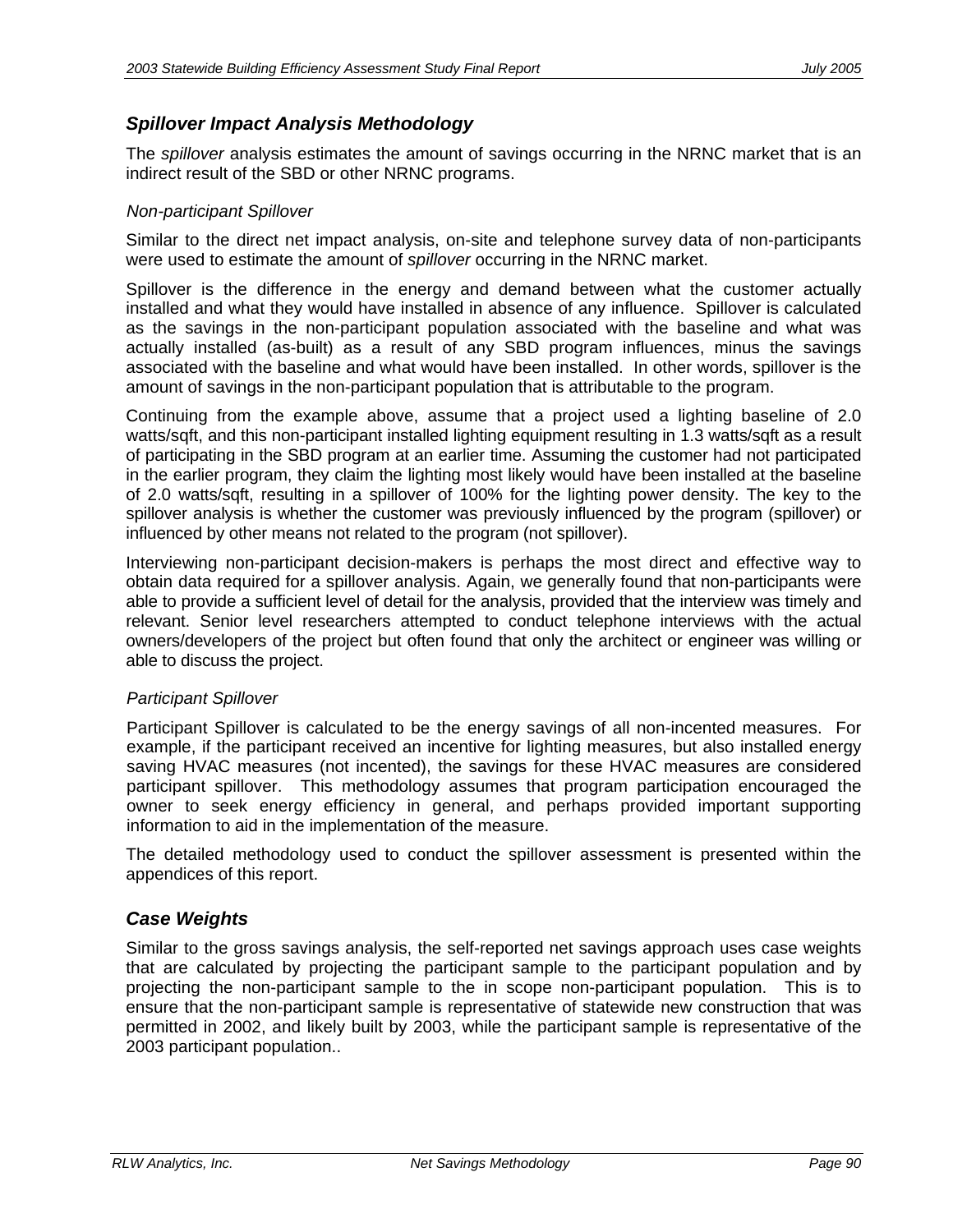### **Overall Modeling Approach**

The data requirements of the evaluation include kW and kWh savings for program and nonprogram measures during specific costing periods, including end-use interactions. Based on the California protocols and the prior NRNC evaluations, the gross impact analysis is conducted using the DOE-2.1E building energy simulation program. The DOE-2 program is well suited to analyzing the impacts of most measures included in the SBD new construction program. DOE-2 is a very flexible modeling tool, allowing the calculation of energy savings and demand reduction for lighting, lighting controls, shell measures, HVAC efficiency improvements and many HVAC control measures. DOE-2.1E Release 119 is used to take advantage of its abilities to model commercial refrigeration.

The keys to efficiently developing accurate and defensible DOE-2 models are:

- 1. Collection of appropriate building information during the on-site survey. This relies on competent, well-trained surveyors focused on collecting key building data. The team places the responsibility for creating and controlling for quality of the DOE-2 models in the hands of the surveyors responsible for data collection, i.e., the person most familiar with each site.
- 2. Quality control over the on-site data collection and data entry, including range, internal consistency, and reasonableness checks. These are incorporated into the data-entry software provided to the surveyors.
- 3. Computerized tools to calculate model input parameters from the on-site survey databases and automatically generate as-built and Title-24 DOE-2 input files.
- 4. A second level of model review and quality control by an experienced DOE-2 engineer. Senior engineering staff review and check the models after surveyor has constructed and checked the models for quality and validity.
- 5. Automated data validation of model outputs and energy savings projections.
- 6. Computerized tools to automatically perform the required parametric runs and store the results in an electronic database.

The models are responsive to both the measures installed under the program and the building attributes covered under Title-24. High-quality DOE-2 models are generated from the on-site survey databases by providing input files with the following attributes:

### **Loads**

*Space definition and model zoning.* The building was defined in terms of a series of spaces that represent the principal uses of the building. For example, a number of occupancy types, including office, laboratory and cafeteria may be found within a single building. Each space may be subject to a different baseline lighting power density allowance under Title-24. Within each space, building shell and internal load characteristics were calculated from the on-site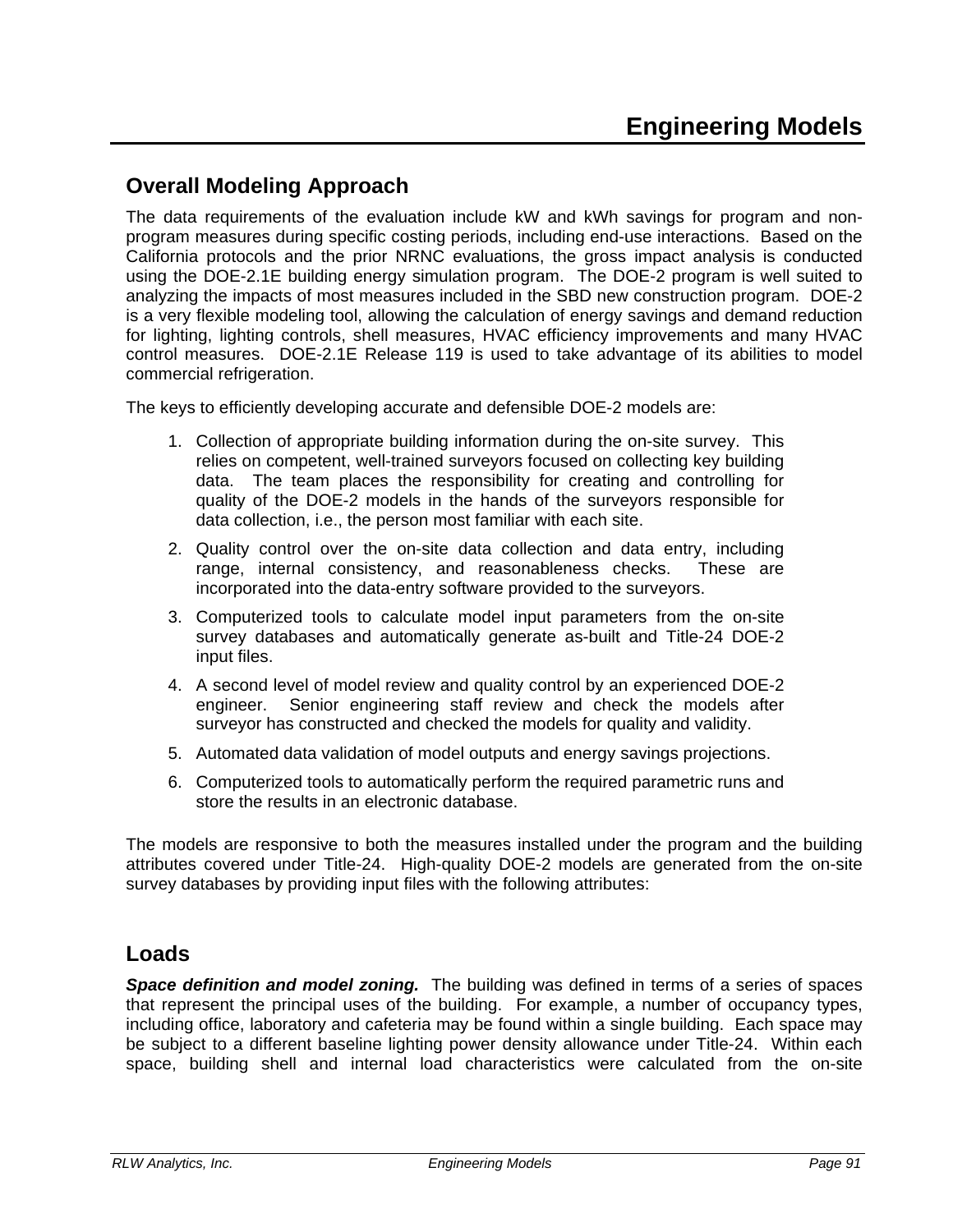survey data. For example, lighting power density was calculated from a fixture count, a lookup table of fixture wattage, and the space floor area. Lighting schedules were developed from the survey data and associated with the appropriate space in the building. Similarly, equipment power density was calculated from the equipment counts and connected loads in the on-site surveys. A diversity factor consistent with standard engineering practice was introduced to account for the discrepancy in nameplate versus actual running load inherent in certain types of equipment. An equipment operating schedule was developed from the survey data and associated with the appropriate space in the building.

Another important element in the generation of the input files was the accurate representation of the diversity of heating and cooling loads within the building. The subdivision of spaces also took into account the following:

- *Unusual internal heat gain conditions*. Spaces with unusual internal heat gain conditions, such as computer rooms, kitchens, and laboratories were defined as separate spaces.
- *HVAC system type and zoning*. HVAC systems inventoried during the onsite survey were associated with the applicable space. When the HVAC systems serving a particular space were different, the spaces were subdivided. Reasonable HVAC system zoning practices were followed by the surveyors.

*Occupancy, lighting, and equipment schedules*. Each day of the week was assigned to a one of three day types, as reported by the surveyor, full operation, light operation and closed. Hourly values for each day of the week were extracted from the on-site database according to the appropriate day type. These values were modified on a monthly basis, according to the monthly building occupancy history.

*Infiltration schedule*. The infiltration schedule was established from the fan system schedule. Infiltration was scheduled "off" during fan system operation, and was scheduled "on" when the fan system was off.

*Shell materials*. A single-layer, homogeneous material was described which contained the conductance and heat capacity properties of the exterior surfaces of the building. The thermal conductance and heat capacity of each wall and roof assembly was taken from the Title-24 documents, when available. If the Title-24 documents were not available, default values for the conductance and heat capacity were assigned from the wall and roof types specified in the onsite survey, and the observed R-values. If the R-values were not observed during the on-site survey and the Title-24 documents were not available, an "energy-neutral" approach was taken by assigning the same U-value and heat capacity for the as-built and baseline simulation runs.

*Windows.* Window thermal and optical properties from the building drawings or Title-24 documents (when available) were used to develop the DOE-2 inputs. If these documents were not available, default values for the glass conductance were assigned according to the glass type specified in the on-site survey. Solar radiation pyranometers were used during the on-site survey when possible to measure the as-built solar transmission of the glazing. The glass shading coefficient was calculated from the glass type and measured solar transmittance. The results of these calculations were input into the model. If the glass properties were not measurable during the on-site survey and the Title-24 documents were not available, an "energy-neutral" approach was taken by assigning the same U-value and shading coefficient for the as-built and baseline simulation runs.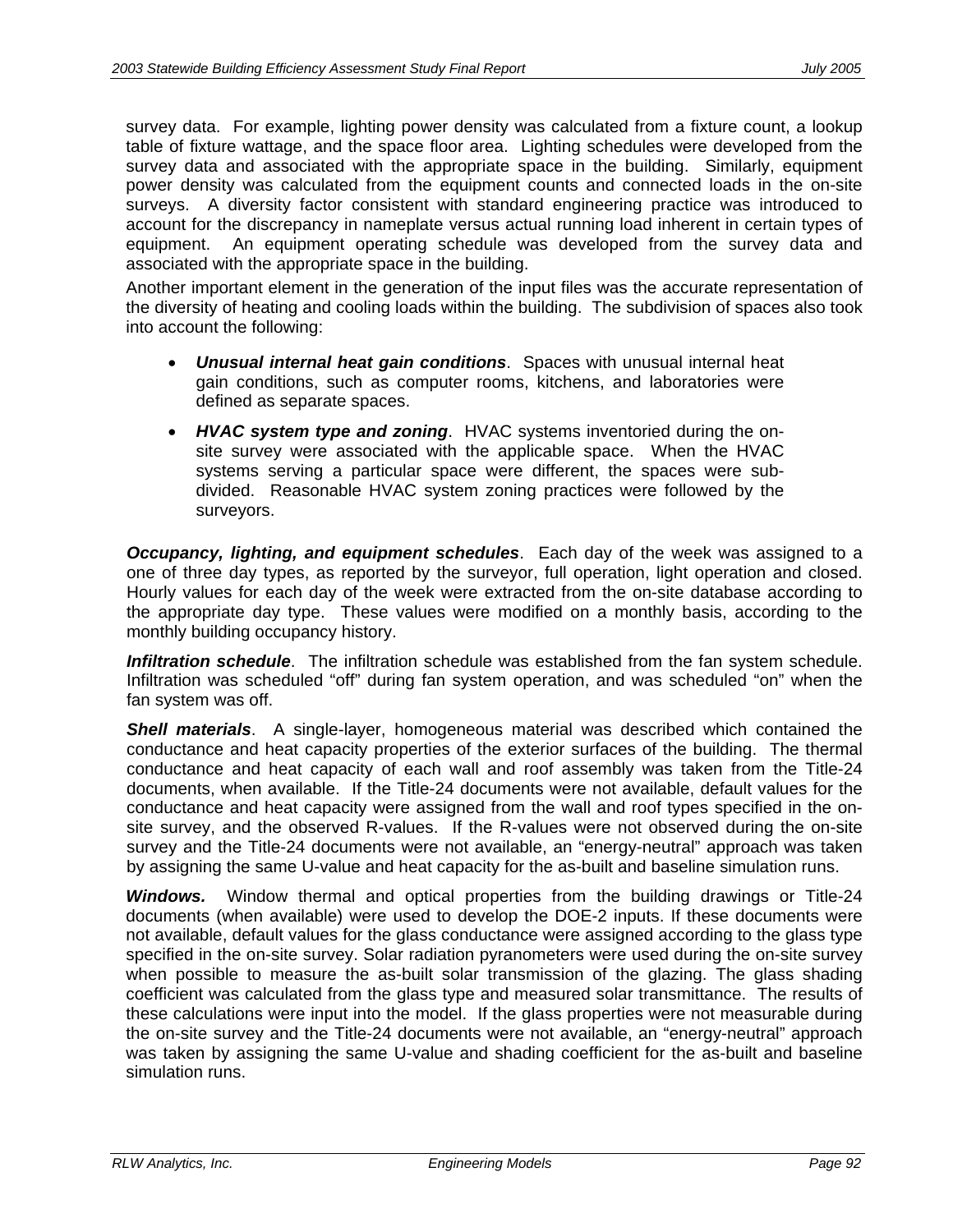*Solar and shading schedules*. The use of blinds by the occupants, as reported by the occupants, was simulated by the use of solar and shading schedules. The glass shading coefficient values were modified to account for the use of interior shading devices.

**Lighting kW.** Installed lighting power was calculated from the lighting fixture inventory reported on the survey. A standard fixture wattage was assigned to all fixture types identified by the surveyors. Lighting fixtures were identified by lamp type, number of lamps per fixture, and ballast type as appropriate.

**Lighting controls.** The presence of lighting controls was identified in the on-site survey. For occupancy sensor and lumen maintenance controls, the impact of these controls on lighting consumption was simulated as a reduction in connected load, according to the Title-24 lighting control credits. Daylighting controls were simulated using the "functions" utility in the Loads portion of DOE-2. Since the interior walls of the zones were not surveyed, it was not possible to use the standard DOE-2 algorithms for simulating the daylighting illuminance in the space. A daylight factor, defined as the ratio of the interior illuminance at the daylighting control point to the global horizontal illuminance was estimated for each zone subject to daylighting control. Typical values for sidelighting applications were used as default values. The daylight factor was entered into the function portion of the DOE-2 input file. Standard DOE-2 inputs for daylighting control specifications were used to simulate the impacts of daylighting controls on lighting schedules.

*Equipment kW.* Connected loads for equipment located in the conditioned space, including miscellaneous equipment and plug loads, kitchen equipment and refrigeration systems with integral condensers were calculated. Input data were based on the "nameplate" or total connected load. The nameplate data were adjusted using a "rated-load factor," which is the ratio of the average operating load to the nameplate load during the definition of the equipment schedules. This adjusted value represented the hourly running load of all equipment surveyed. Equipment diversity was also accounted for in the schedule definition.

For the miscellaneous equipment and plug loads, equipment counts and connected loads were taken from the on-site survey. To reduce audit time, the plug load surveys were done as a subset of the total building square footage. When the connected loads were not observed, default values based on equipment type were used.

For the kitchen equipment, equipment counts and connected loads were taken from the on-site survey. Where the connected loads were not observed, default values based on equipment type and "trade size" were used. Unlike the miscellaneous plug load schedules, the kitchen equipment schedules were defined by operating regime. An hourly value corresponding to "off", "idle", or "low," "medium" or "high" production rates was assigned by the surveyor. The hourly schedule was developed from the reported hourly operating status and the ratio of the hourly average running load to the connected load for each of the operating regimes.

For the refrigeration equipment, refrigerator type, count, and size were taken from the on-site survey. Equipment observed to have an "integral" compressor/condenser, that is, equipment that rejects heat to the conditioned space, were assigned a connected load per unit size.

*Source input energy.* Source input energy represented all non-electric equipment in the conditioned space. In the model, the source type was set to natural gas, and a total input energy was specified in terms of Btu/hr. Sources of internal heat gains to the space that were not electrically powered include kitchen equipment, clothes dryers, and other miscellaneous process loads. The surveyors entered the input rating of the equipment. As with the electrical equipment, the ratio of the rated input energy to the actual hourly consumption was calculated by the rated load factor assigned by equipment type and operating regime.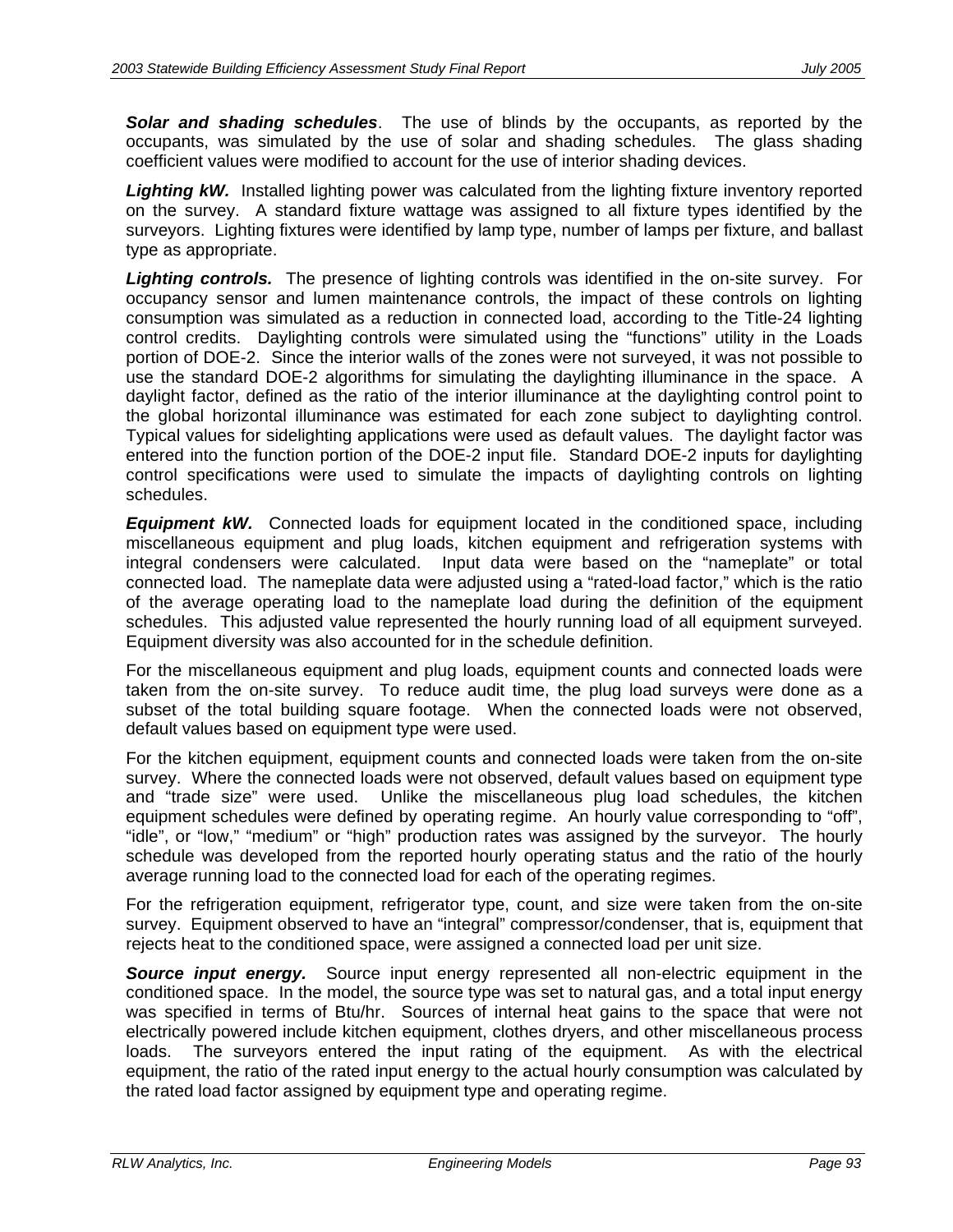*Heat gains to space.* The heat gains to space were calculated based on the actual running loads and an assessment of the proportion of the input energy that contributed to sensible and latent heat gains. This, in turn, depended on whether or not the equipment was located under a ventilation hood.

**Zoned by exposure.** In the instance where the "zoned by exposure" option was selected by the surveyor additional DOE-2 zones were created. The space conditions parameters developed on a zone-by-zone basis were included in the description of each space. Enclosing surfaces, as defined by the on-site surveyors, were also defined.

### **Systems**

This section describes the methodology used to develop DOE-2 input for the systems simulation. Principal data sources include the on-site survey, Title-24 documents, manufacturers' data, and other engineering references as listed in this section.

*Fan schedules*. Each day of the week was assigned to a particular day type, as reported by the surveyor. The fan system on and off times from the on-site survey were assigned to a schedule according to day type. These values were modified on a monthly basis, according to the monthly HVAC operating hour adjustment. The on and off times were adjusted equally until the required adjustment percentage was achieved. For example, if the original schedule was "on" at 6:00 hours and "off" at 18:00 hours, and the monthly HVAC adjustment indicated that HVAC operated at 50% of normal in June, then the operating hours were reduced by 50% by moving the "on" time up to 9:00 hours and the "off" time back to 15:00 hours.

*Setback schedules.* Similarly, thermostat setback schedules were created based on the responses to the on-site survey. Each day of the week was assigned to a particular day type. The thermostat setpoints for heating and cooling, and the setback temperatures and times were defined according to the responses. The return from setback and go to setback time was modified on a monthly basis in the same manner as the fan-operating schedule.

**Exterior lighting schedule.** The exterior lighting schedule was developed from the responses to the on-site survey. If the exterior lighting was controlled by a time clock, the schedule was used as entered by the surveyor. If the exterior lighting was controlled by a photocell, a schedule, which follows the annual variation in day length was used.

**System type**. The HVAC system type was defined from the system description from the on-site survey. The following DOE-2 system types were employed:

- Packaged single zone (PSZ)
- Packaged VAV (PVAVS)
- Central constant volume system (RHFS)
- Central VAV system (VAVS)
- Central VAV with fan-powered terminal boxes (PIU)
- Four-pipe fan coil (FPFC)

*Packaged HVAC system efficiency.* Manufacturers' data were gathered for the equipment surveyed based on the observed make and model number. A database of equipment efficiency and capacity data was developed from an electronic version of the ARI rating catalog. Additional data were obtained directly from manufacturers' catalogs, or the on-line catalog available on the ARI website (www.ari.org). Manufacturers' data on packaged system efficiency is a net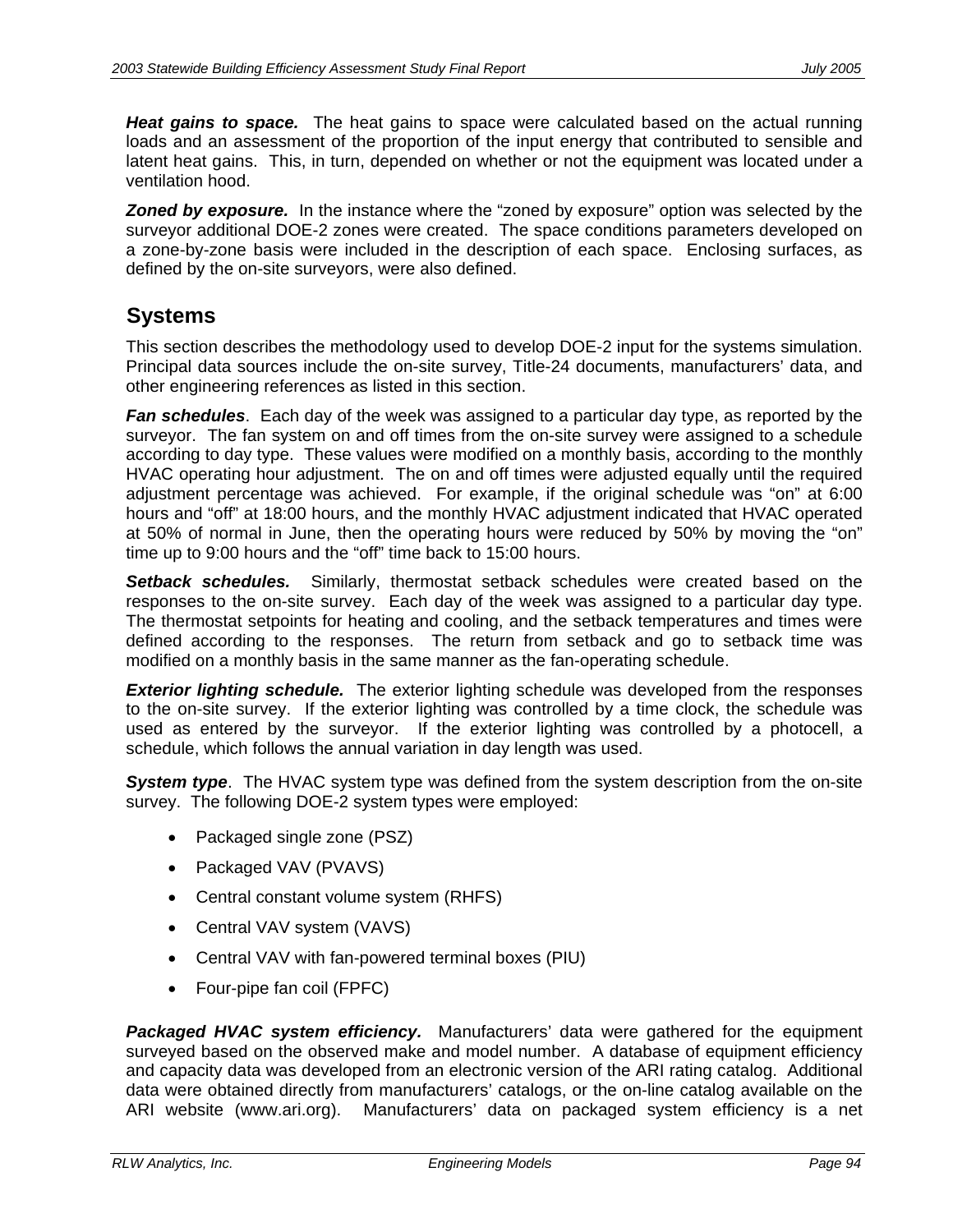efficiency, which considers both fan and compressor energy. DOE-2 requires a specification of packaged system efficiency that considers the compressor and fan power separately. Thus, the manufacturers' data were adjusted to prevent "double-accounting" of fan energy, according to the procedures described in the 2001 Alternate Compliance Method (ACM) manual.

*Pumps and fans*. Input power for pumps, fans and other motor-driven equipment was calculated from motor nameplate horsepower data. Motor efficiencies as observed by the surveyors were used to calculate input power. In the absence of motor efficiency observations, standard motor efficiencies were assigned as a function of the motor horsepower. A rated load factor was used to adjust the nameplate input rating to the actual running load. For VAV system fans, custom curves were used to calculate fan power requirements as a function of flow rate in lieu of the standard curves used in DOE-2, as described in the 1998 ACM manual.

*Service hot water*. Service hot water consumption was calculated based on average daily values from the 2001 ACM for various occupancy types. Equipment capacity and efficiency were assigned based on survey responses.

*Exterior lighting*. Exterior lighting input parameters were developed similarly to those for interior lighting. The exterior lighting connected load was calculated from a fixture count, fixture identification code and the input wattage value associated with each fixture code.

*Ventilation Air.* Commercial HVAC systems are designed to introduce fresh air into the building to maintain a healthy indoor environment. The space type and its associated floor area were used to calculate outdoor air quantities according to Title-24 rules. Outdoor air fractions were calculated for each system from the total system airflow rate and the space outdoor air requirements.

*Commercial Refrigeration.* The algorithms used in the DOE-2.1E release 119 program were used to evaluate the performance of commercial refrigeration systems found in grocery stores, commercial kitchens, schools, and so on. Refrigerated cases, compressor plant, condensers, and control system characteristics were surveyed. The automated modeling software provided DOE-2 models of both the building and the refrigeration systems, providing an accurate representation of the refrigeration system performance, and the interactions between the refrigeration system and the building HVAC system.

### **Plant**

This section describes the methodology used to develop DOE-2 input for the plant simulation. Principal data sources included the on-site survey, Title-24 documents, manufacturers' data, program data, and other engineering references.

*Chillers.* The DOE-2 input parameters required to model chiller performance included chiller type, full-load efficiency and capacity at rated conditions, and performance curves to adjust chiller performance for temperature and loading conditions different from the rated conditions. Chiller type was assigned based on the type code selected during the on-site survey. Surveyors also gathered chiller make, model number, and serial number data. These data were used to develop performance data specific to the chiller installed in the building. Program data and/or manufacturers' data were used to develop the input specifications for chiller efficiency.

*Cooling towers*. Cooling tower fan and pump energy was defined based on the nameplate data gathered during the on-site survey. Condenser water temperature and fan volume control specifications were derived from the on-site survey responses.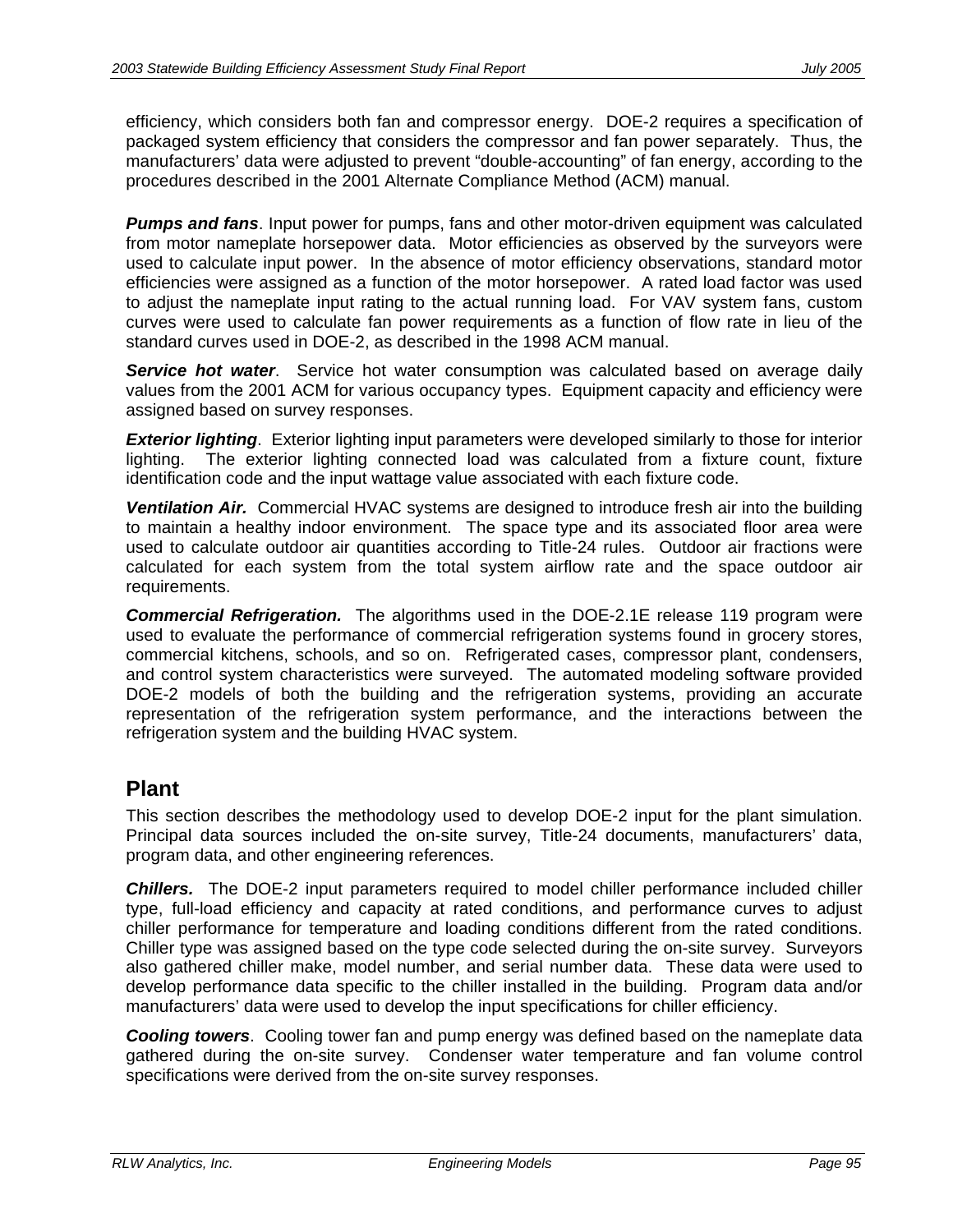### **Model Review and Quality Checks**

After the DOE-2 model was generated, the model was run using the CEC Climate thermal zone (CTZ) long term average weather data corresponding to the climate zone where the project was located. The model either was run successfully generating a results page, or received errors and/or warnings. When warnings and/or errors were encountered, modifications to the data entry database were performed and another model for the site was created, and run. This process is repeated until the model runs successfully and a results page is generated.

The on-site survey data entry program contained numerous quality control (QC) checks designed to identify invalid building characteristics data during data entry. Once the models were run successfully, the surveyor/modeler and senior engineering staff reviewed the results. A building characteristics and model results summary report was created for each site. The overall quality assurance process is outlined as follows:

A list of key physical attributes of the buildings were summarized and checked for reasonableness:

- Window to wall ratio
- Opaque wall and roof conductance
- Glazing conductance
- Glazing shading coefficient
- Lighting power density
- Equipment power density
- Floor area per ton of installed AC
- Cooling system efficiency
- Sizing ratio

The as-built characteristics were compared to Title-24 and/or common practice criteria. The energy performance of the building was also checked. Energy consumption statistics, such as the whole building EUI (kWh/SF-yr.), and end-use shares were examined for reasonableness. The baseline model was run, and savings estimates for participants were compared to program expectations. Sites with large variances were further examined to investigate potential problems in the on-site data or modeling approach. Non-participant sites showing large variations relative to Title-24 performance were also investigated. For participants, the full set of end-use parametrics were run for each building as a component of the QC process. The measure and whole building savings by end-use were compared to program tracking system information and checked for reasonableness.

An example of some of the QC criteria that were utilized is shown below in Table 79. Data falling outside of the QC range were validated during the QC process.

| <b>Building Parameter</b> | Range      | <b>Definition</b>                                      |
|---------------------------|------------|--------------------------------------------------------|
| Cooling Ratio             | 95<br>200% | capacity from annual run / capacity from<br>sizing run |
| Cooling EER               | $8 - 14$   | capacity weighted cooling efficiency                   |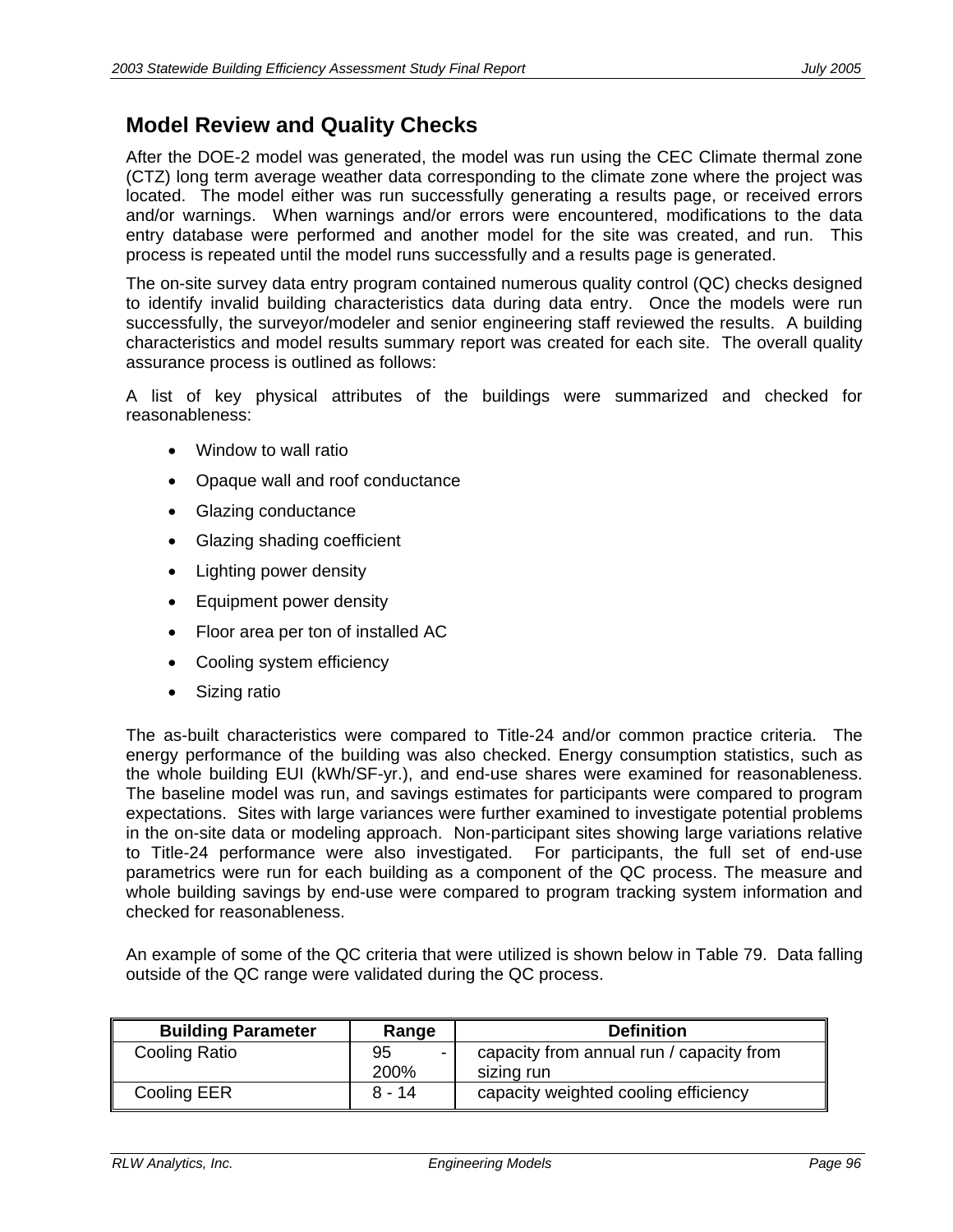| Wall U-Value                                                 | 0.5<br>0.033 | area weighted average, includes air film                                                                   |
|--------------------------------------------------------------|--------------|------------------------------------------------------------------------------------------------------------|
| Roof U-Value                                                 | 0.5<br>0.033 | area weighted average, includes air film                                                                   |
| Win U-Value                                                  | $0.3 - 0.88$ | area weighted average, includes air film                                                                   |
| <b>Win-Shading Coefficient</b>                               | 0.35<br>0.88 | area weighted average                                                                                      |
| Window to Wall Ratio                                         | $0 - 70%$    | Percentage of gross wall area associated<br>w/windows, expressed as a true percentage<br>$0 - 100$         |
| <b>Skylight U-Value</b>                                      | $0.3 - 0.9$  | area weighted average of glazing contained<br>in roof                                                      |
| Skylight-Shading<br>Coefficient                              | 0.35<br>0.88 | area weighted SC for all horizontal glazing                                                                |
| <b>Skylight Area To Roof</b><br>Area Ratio                   | $0 - 10%$    | Percentage of gross roof area associated<br>with sky light, expressed as a true<br>percentage 0-100        |
| <b>Lighting Occupancy</b><br>Controlled                      | $0 - 50%$    | Percentage of lighting watts controlled by<br>occupancy sensors, expressed as a true<br>percentage 0-100   |
| Lighting Daylighting<br>Controlled                           | $0 - 50%$    | Percentage of lighting watts controlled by<br>daylighting sensors, expressed as a true<br>percentage 0-100 |
| Measures only savings<br>relative to program<br>expectations | 50%<br>150%  | measures-only savings / program<br>expectations                                                            |
| <b>Total Savings relative to</b><br>Baseline (Gross)         | $0\% - 50\%$ | Savings expressed as a percentage of<br>baseline energy consumption                                        |

### **Table 79: Model Quality Control Criteria**

Building type specific performance data from the California NRNC Baseline study were used to develop additional QC criteria. Any site below the 25<sup>th</sup> percentile or greater than the 75<sup>th</sup> percentile for whole building EUI, end-use EUI, lighting power density, or equipment power density was flagged for closer study. The building type specific QC criteria are listed in the table shown on the following page.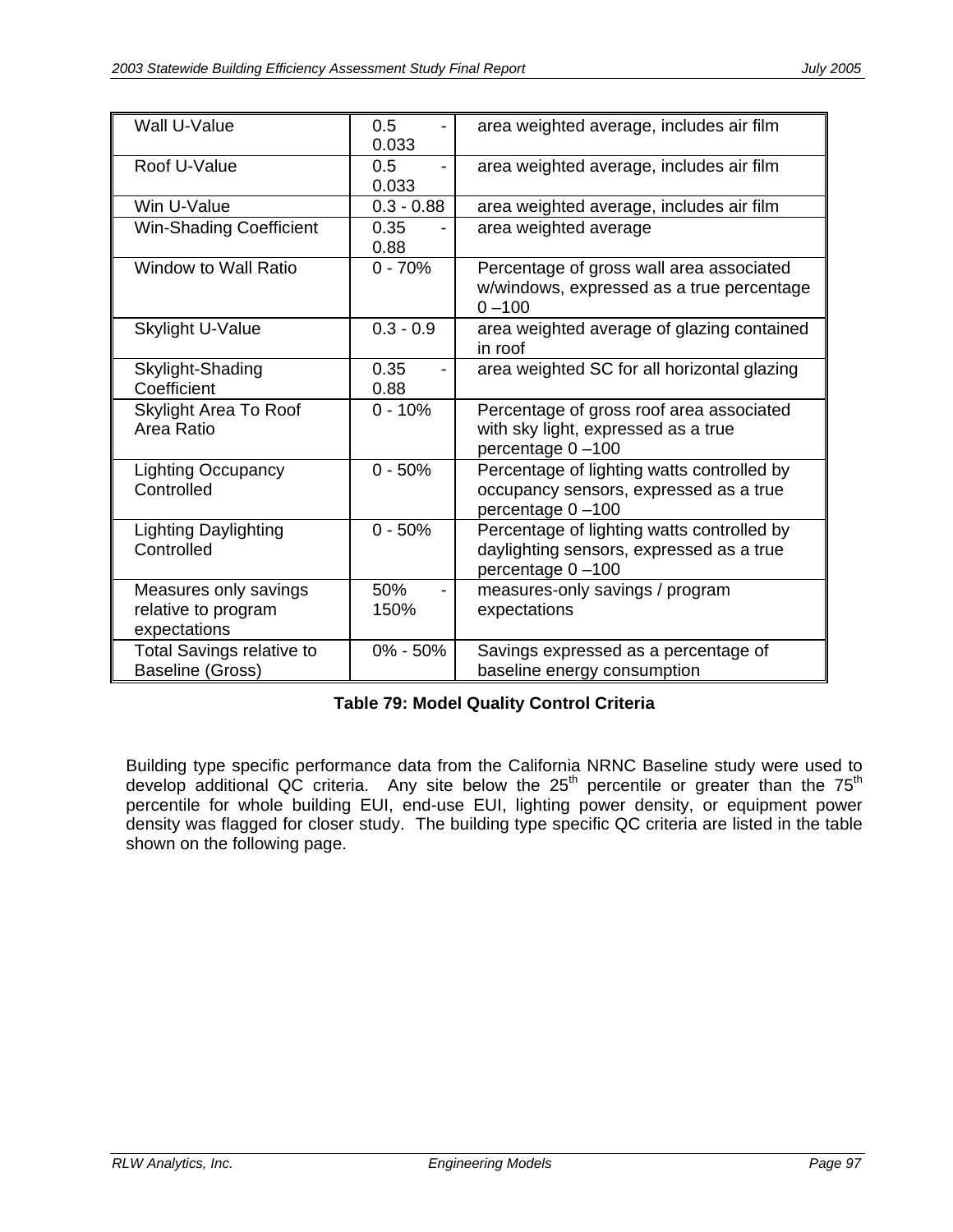| <b>Building Type</b>                         |            | Whole Building EUI<br>(kWh/SF) |            | Cooling EUI<br>(kWh/SF) |            | Fan EUI (kWh/SF) |            | Lighting EUI<br>(kWh/SF) |            | Refrigeration EUI<br>(kWh/SF) |                           | Other EUI (kWh/SF) |            | <b>Lighting Power</b><br>Density (W/SF) | <b>Equip Power Density</b> | (W/SF)     |
|----------------------------------------------|------------|--------------------------------|------------|-------------------------|------------|------------------|------------|--------------------------|------------|-------------------------------|---------------------------|--------------------|------------|-----------------------------------------|----------------------------|------------|
|                                              | $25th$ pct | $75th$ pct                     | $25th$ pct | $75th$ pct              | $25th$ pct | $75th$ pct       | $25th$ pct | $75th$ pct               | $25th$ pct | $75th$ pct                    | $25^{\text{th}}$<br>' pct | $75th$ pct         | $25th$ pct | $75th$ pct                              | $25th$ pct                 | $75th$ pct |
| C&I Storage                                  | 1.50       | 8.68                           | 0.04       | 0.51                    | 0.07       | 1.29             | 1.07       | 3.92                     | 0.00       | 0.00                          | 0.27                      | 2.33               | 0.50       | 0.93                                    | 0.10                       | 0.56       |
| <b>Grocery Store</b>                         | 40.30      | 53.62                          | 0.38       | 1.19                    | 1.77       | 3.61             | 7.38       | 11.77                    | 22.88      | 34.65                         | 2.60                      | 7.12               | 1.25       | 1.70                                    | 0.04                       | 0.19       |
| General C&I Work                             | 7.88       | 28.88                          | 0.07       | 2.56                    | 0.13       | 2.21             | 2.55       | 5.49                     | 0.00       | 0.00                          | 2.29                      | 14.55              | 0.70       | 1.37                                    | 0.08                       | 0.85       |
| Medical/Clinical                             | 13.26      | 28.65                          | 2.13       | 5.82                    | 1.71       | 9.18             | 2.97       | 6.59                     | 0.00       | 0.00                          | 1.74                      | 7.88               | 0.94       | 1.45                                    | 0.63                       | 1.79       |
| Office                                       | 9.27       | 17.92                          | 1.38       | 3.48                    | 1.07       | 3.43             | 2.91       | 4.57                     | 0.00       | 0.00                          | 1.58                      | 5.98               | 0.97       | 1.38                                    | 0.98                       | 2.45       |
| Other                                        | 6.55       | 29.87                          | 0.00       | 4.33                    | 0.50       | 4.32             | 2.37       | 5.34                     | 0.00       | 0.00                          | 1.74                      | 18.00              | 0.85       | 1.44                                    | 0.06                       | 1.09       |
| Religious Worship,<br>Auditorium, Convention | 5.01       | 14.35                          | 0.53       | 3.84                    | 0.57       | 3.85             | 1.56       | 3.83                     | 0.00       | 0.00                          | 0.98                      | 3.12               | 1.00       | 1.49                                    | 0.00                       | 0.28       |
| Restaurant                                   | 36.25      | 73.94                          | 3.07       | 9.10                    | 5.22       | 10.07            | 5.54       | 9.74                     | 0.00       | 3.98                          | 14.29                     | 44.14              | 1.24       | 2.01                                    | 0.08                       | 0.59       |
| Retail and Wholesale<br>Store                | 14.30      | 26.37                          | 1.45       | 3.67                    | 1.89       | 4.47             | 5.92       | 10.50                    | 0.00       | 0.00                          | 1.31                      | 4.78               | 1.35       | 1.96                                    | 0.06                       | 0.42       |
| School                                       | 6.33       | 10.75                          | 0.58       | 1.96                    | 0.95       | 2.37             | 2.34       | 3.73                     | 0.00       | 0.00                          | 0.73                      | 2.84               | 1.07       | 1.56                                    | 0.23                       | 1.01       |
| Theater                                      | 12.30      | 19.29                          | 2.62       | 5.39                    | 2.03       | 5.39             | 2.49       | 4.53                     | 0.00       | 0.00                          | 1.92                      | 5.36               | 0.79       | 1.34                                    | 0.04                       | 0.14       |
| Fire/Police/Jails                            | 9.32       | 18.62                          | 0.98       | 2.44                    | 1.40       | 3.28             | 3.27       | 5.00                     | 0.00       | 0.00                          | 2.28                      | 5.46               | 0.69       | 1.00                                    | 0.44                       | 1.20       |
| Community Center                             | 7.26       | 19.94                          | 1.35       | 2.85                    | 1.27       | 4.18             | 2.55       | 5.48                     | 0.00       | 0.00                          | 1.28                      | 6.02               | 0.95       | 1.28                                    | 0.18                       | 1.19       |
| Gymnasium                                    | 7.80       | 13.96                          | 0.03       | 2.28                    | 0.76       | 5.98             | 2.76       | 4.07                     | 0.00       | 0.00                          | 1.48                      | 2.67               | 1.04       | 1.54                                    | 0.03                       | 0.28       |
| Libraries                                    | 10.96      | 13.40                          | 1.35       | 2.72                    | 1.34       | 3.05             | 3.74       | 4.92                     | 0.00       | 0.00                          | 1.48                      | 2.80               | 1.12       | 1.35                                    | 0.42                       | 1.02       |

**Table 80: Survey Ittm Quality Control EUI Reference Table**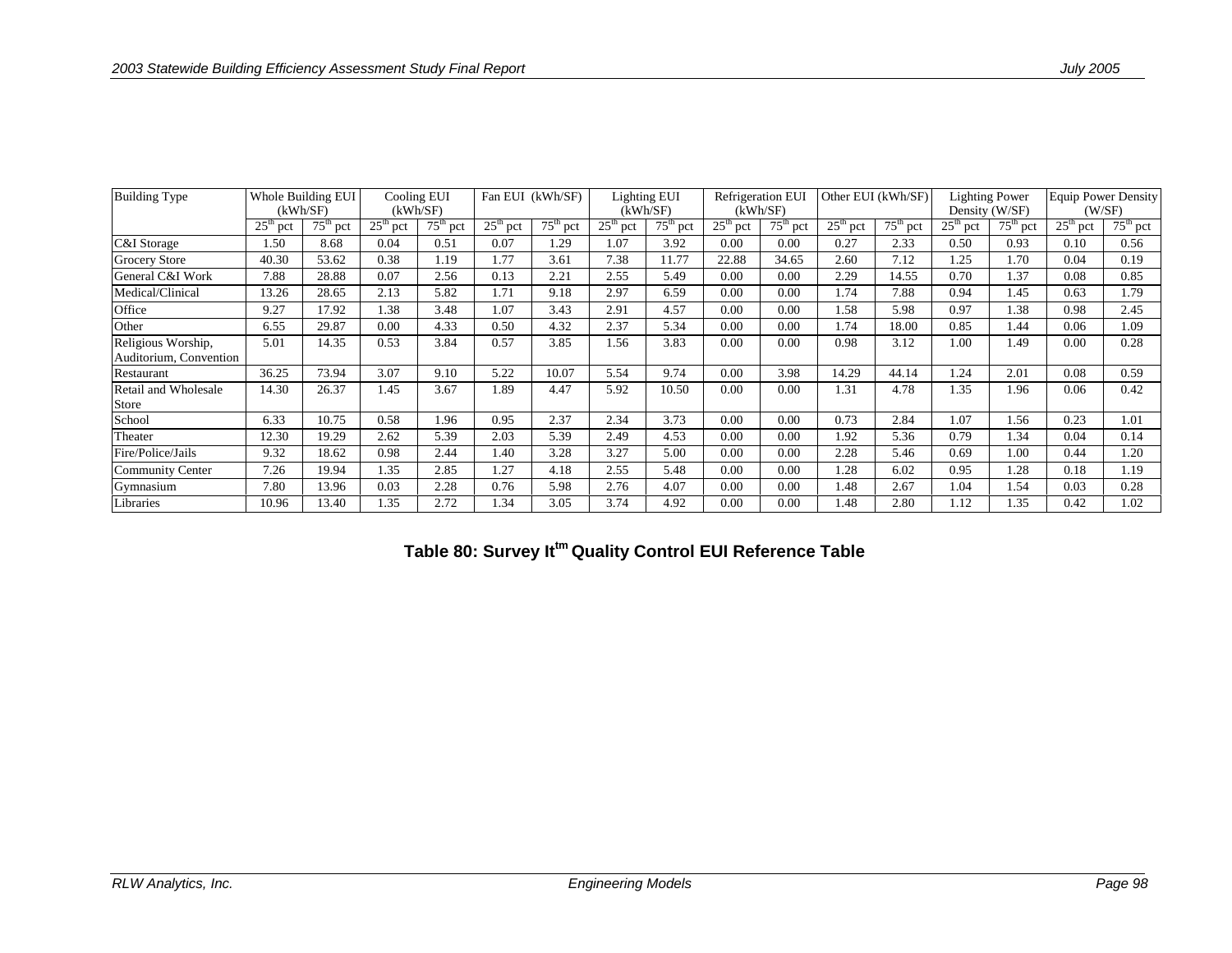# **Parametric Runs**

Once the models were quality checked, an automated process was used to create a series of parametric simulation runs. These runs were used to simulate gross savings for participants and non-participants on a whole building and measure-class basis by subtracting the as-built energy consumption and demand from the baseline energy consumption and demand. The parametric runs used in this study are listed below:

## *As-Built Parametric Run*

Once the models were completed and QC checked, the as-built parametric run was done. The energy performance of the as-built building was simulated using long-term average weather data from the National Weather Service.

## *Baseline Parametric Run*

Key building performance parameters were reset to a baseline condition to calculate gross energy savings for participants and non-participants. The 1998 California Building Energy Efficiency Standard (Title-24) was the primary reference for establishing baseline performance parameters. Title-24 specifies minimum specifications for building attributes such as:

- Opaque shell conductance
- Window conductance
- Window shading coefficient
- HVAC equipment efficiency
- Lighting power density

Title-24 applies to most of the building types covered in the programs covered under this project, with the exception of:

- Hospitals
- Industrial projects
- Unconditioned space (including warehouses)

Incentives are also offered by the program for building attributes not addressed by Title-24. In situations where Title-24 does not address building types or equipment covered under the program, baseline parameters equivalent to those used for the program baseline efficiencies were used for both participants and non-participants.

### *Envelope*

Opaque shell U-values were assigned based on Title-24 requirements as a function of climate zone and heat capacity of the observed construction. For windows, Title-24 specifications for maximum relative solar heat gain were used to establish baseline glazing shading coefficients. Fixed overhangs were removed from the baseline building. Glass conductance values as a function of climate zone were applied. For skylights, shading coefficients and overall conductance were assigned according to climate zone.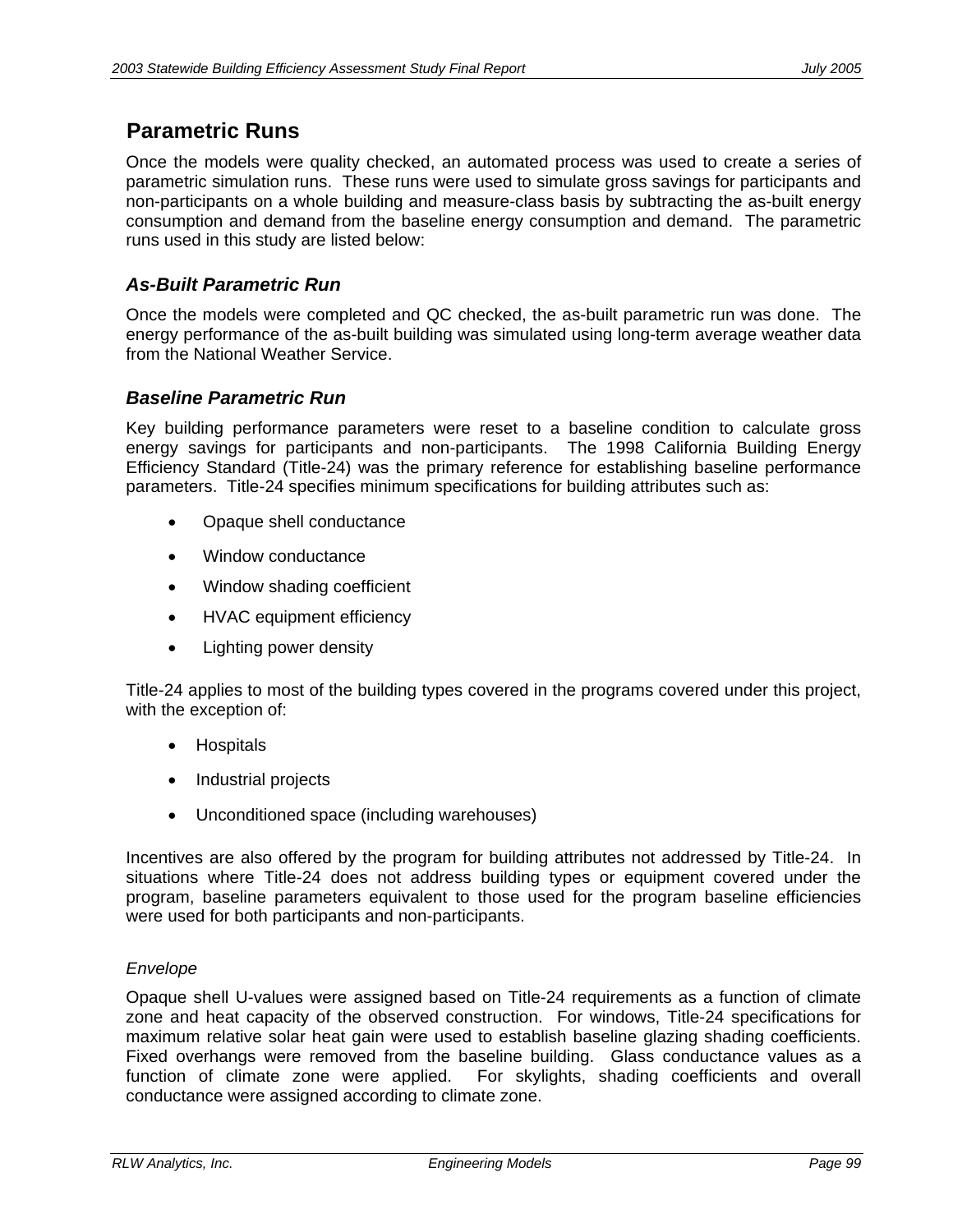#### *Mechanical*

Baseline specifications for HVAC equipment efficiency were derived from the Title-24 requirements as a function of equipment type and capacity. Maximum power specifications for fans were established based on Title-24 requirements, which address fan systems larger than 25 hp. Specific fan power was held energy neutral (as built W/CFM = baseline W/CFM) for fan systems under 25 hp. Additionally, all systems larger than 2500 CFM or 75,000 Btu/hr of cooling capacity (except for hospitals) were simulated with economizers in the baseline run. All variablevolume pumps were simulated with throttling valve control.

#### *HVAC System Sizing*

HVAC system sizing for the as-built case was determined by direct observation of the nameplate capacities of the HVAC equipment. The installed HVAC system capacity was compared to the design loads imposed on the system to determine a sizing ratio for the as-built building. Once established, the sizing ratio was held constant for each subsequent DOE-2 run. A separate sizing run was done prior to each baseline and parametric run, using the equipment sizing algorithms in DOE-2. The system capacity was reset using the calculated peak cooling capacity, and the as-built sizing ratio.

#### *Lighting*

The Title-24 area category method was used to set the baseline lighting power for each zone as a function of the observed occupancy, except in spaces using the Tailored lighting approach, where the allowed lighting power from the Title-24 documents was used. All lighting controls were turned off for the baseline simulation.

#### *Grocery Store Refrigeration Systems*

• Since there are no energy standards for grocery store refrigeration systems, the Savings By Design program baseline equipment specifications served as the baseline or reference point for the gross impact calculations.

### *Additional Parametric Runs*

Once the as-built and baseline building models were defined, an additional set of parametric runs were done to estimate the program impact on the lighting, HVAC, shell / daylighting, and refrigeration measure groups. The baseline model was returned to the as-built design in a series of steps outlined as follows:

- 1. *Shell, measures only*. Baseline envelope properties (glazing U-value and shading coefficient; and opaque surface insulation) for incented measures only were returned to their as-built condition.
- 2. *All Shell.* All baseline envelope properties were returned to their as-built condition.
- 3. *Lighting Power Density, measures only.* Run 2 above, plus baseline lighting power densities for spaces in the building that received incentives were returned to their as-built condition.
- 4. *All Lighting Power Density.* Run 2 above, plus all baseline lighting power densities were returned to their as-built condition.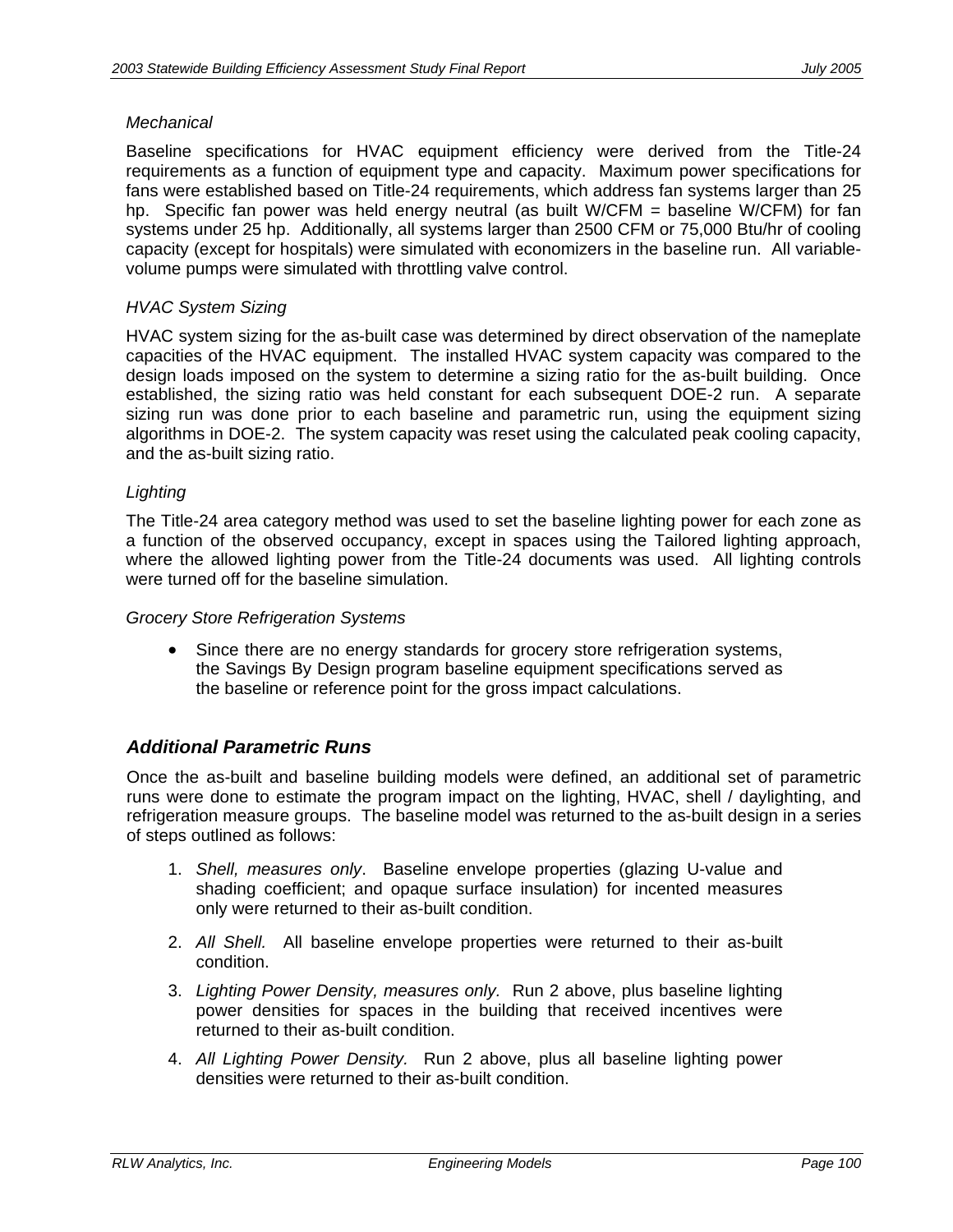- 5. *Daylighting Controls, measures only.* Run 4 above, plus daylighting controls that received incentives were returned to their as-built condition.
- 6. *All Daylighting Controls.* Run 4 above, plus all daylighting controls were returned to their as-built condition.
- 7. *Other Lighting Controls, measures only.* Run 6 above, plus all other lighting controls that received incentives were returned to their as-built condition.
- 8. *All Other Lighting Controls.* Run 6 above, plus all other lighting controls were returned to their as-built condition.
- 9. *Motors and Air Distribution, measures only.* Run 8 above, plus baseline motor efficiency, fan power indices (W/CFM), and motor controls for incented measures only were returned to their as-built condition.
- 10. *All Motors and Air Distribution.* Run 8 above, plus all baseline motor efficiency fan power indices (W/CFM), and motor controls were returned to their as-built condition.
- 11. *HVAC, measures only.* Run 10 above, plus HVAC parameters for incented measures only were returned to their as-built condition.
- 12. *All HVAC.* Run 10 above, plus all HVAC parameters were returned to their as-built condition.
- 13. *Refrigeration, measures only.* Run 12 above, plus refrigeration parameters for incented measures in buildings eligible for the grocery store refrigeration program only were returned to their as-built condition.
- 14. *All Refrigeration.* Run 12 above, plus all refrigeration parameters in buildings eligible for the grocery store refrigeration programs were returned to their asbuilt condition. *This run is equivalent to the full as-built run.* Note: refrigeration parameters in buildings not eligible for the grocery store refrigeration programs remained at the as-built level for all parametric runs.

When applicable, savings from projects participating under the "Other Systems" option were added to the applicable parametric categories defined above. For example, savings from refrigerated warehouse improvements were added to the refrigeration parametric.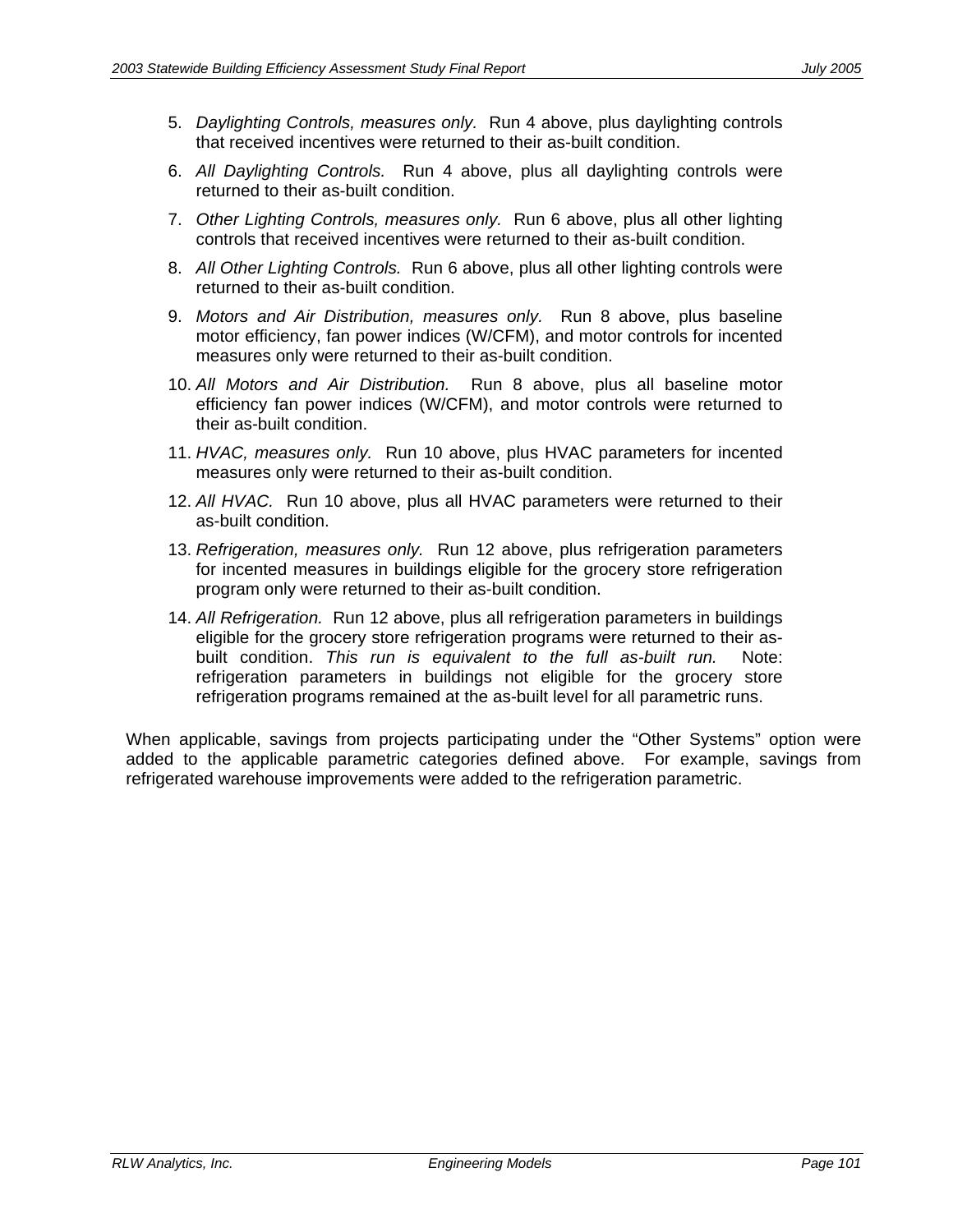There are three on-going components to the data collection in this study. They are:

- Structured surveys with new-construction decision-makers
- On-site surveys of new non-residential buildings and industrial projects completed in 2003. The on-site surveys are comprised of SBD participants and non-participants. Data collected on-site are used to generate site specific DOE-2 models.
- The industrial on-site surveys are comprised of verification of incented equipment and at some sites, when feasible, installation of data loggers to obtain run-time and energy consumption information to inform the engineering calculations.

These two components work with the secondary sources of information – the program files, Title-24 documentation, and Dodge data – to develop a complete picture of the Statewide SBD non-residential new construction program. The on-site surveys provide inputs for DOE-2 engineering models used to estimate the energy and demand use of each building. The structured qualitative/quantitative surveys with decision-makers provide data for the net savings and spillover analysis. Additionally, these surveys collect research information from the building owners and the design teams, questions address the following general areas:

- $\triangleleft$  Building classification
- ◆ Design and construction practices
- ◆ Energy attitudes
- ◆ Energy performance
- ◆ SBD program participation (participants only)

These data are reported in three statewide reports for the Non-Residential New Construction (NRNC) program area. The reports contain summary information for both SBD participants and non-participants.

The key feature in the process is that the building models are constructed and reviewed by the surveyor within days of the on-site visit. This process dramatically improves the team's ability to produce models that accurately reflect the building as it is actually operated. It also allows for quick feedback from the modeling to the site data collection effort, allowing for quick resolution of any data collection problems. The overall process is:

- 1. The site is recruited and the recruiter asks basic decision-maker questions of the building owner and designers as appropriate. In the case of nonparticipants, the decision-maker questions affecting the spillover analysis are conducted after the on-site and modeling is completed.
- 2. The surveyor reviews program records (for participants) prior to the site visit.
- 3. The surveyor responsible for the model collects the on-site data.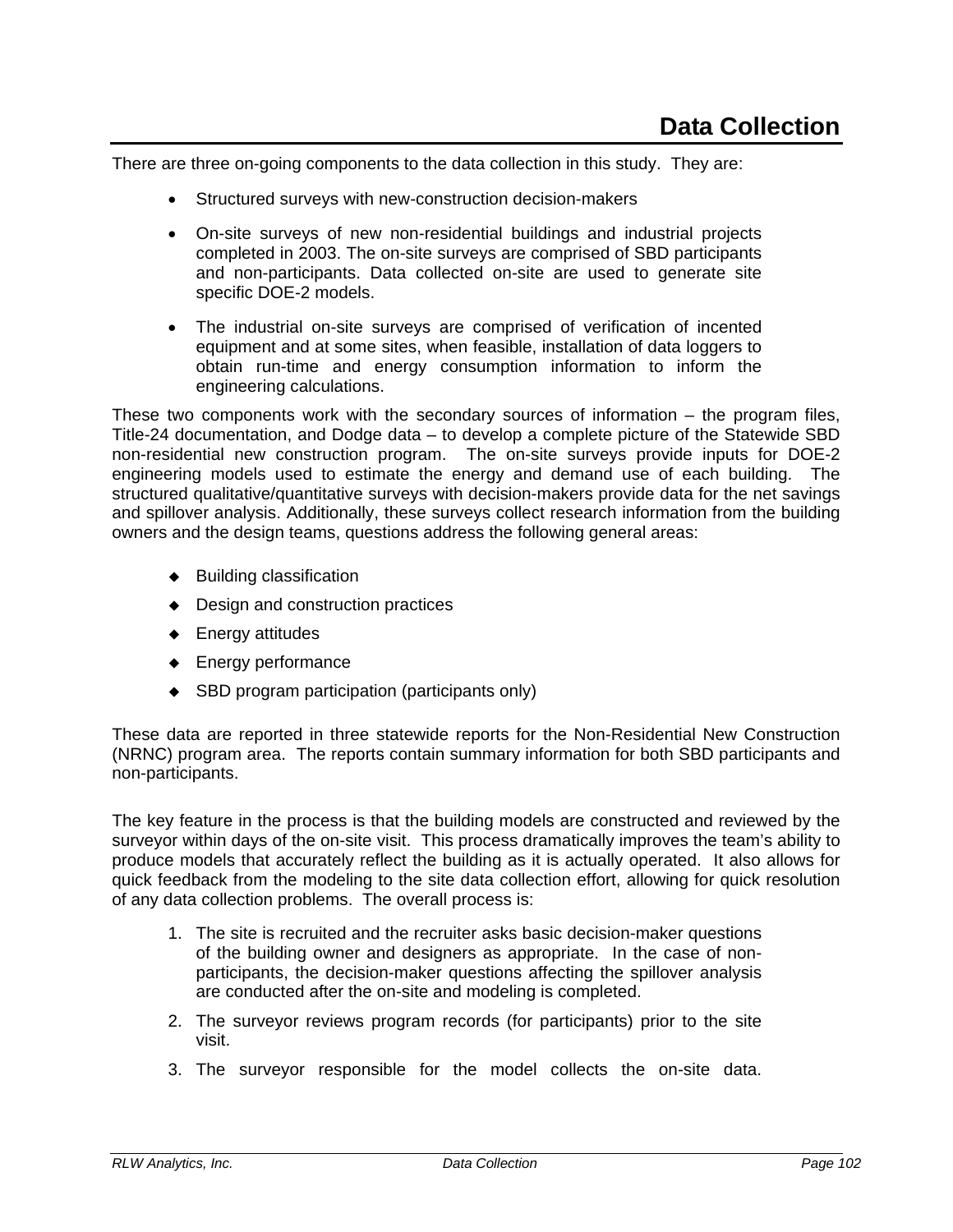- 4. Decision-maker information available from the building owner or facility manager is collected during the on-site survey or later on the phone. This process minimizes customer "burn-out" due to multiple contacts.
- 5. The on-site surveyor enters the field data directly into the building database. All data problems and data inconsistencies are corrected within a few days of the on-site visit.
- 6. As soon as the data are keyed into the program, the automated model building software automatically creates the DOE-2 model and calculates the gross savings. The models are comprehensively checked for reasonableness, first by the modeler, and last by senior engineering staff. There is constant communication between the surveyor and senior engineering staff. Sites with large variances in the savings estimates relative to program expectations are investigated and resolved in a timely manner. Sites that fall out of the standard quality control range are re-evaluated and rechecked for reasonableness.
- 7. In the case of non-participants, the building owner and design team members are re-contacted after the model is complete and the decision-maker survey is completed.
- 8. An audit savings report is produced for each site, summarizing savings and noting any discrepancies between the audit model and program estimates. The surveyor and senior engineering staff will review these reports within a few days of the audit, resulting in rapid feedback and data validation. These reports are provided to the H-M-G project manager on a quarterly basis as needed to provide an additional feedback loop.
- 9. One final simulation of the modified as-built is model is required to produce net savings and spillover estimates. These simulations are based on the decision-maker data, and are completed at the end-use level.

# **Recruiting & Decision-Maker Surveys**

Experienced energy program recruiters contacted building owners and attempted to secure their participation in the study. The recruiters were briefed on the required data collection activities and on the audit process in order to facilitate "selling" the prospective owner/manager on allowing the audit. Before any recruiting began, RLW provided each participating utility the list of customers they planned to contact in order to identify potentially sensitive sites.

The utilities received a list of the primary and backup sample sites from RLW before data collection. The list allowed the utility account representatives the chance to alert RLW of any potentially sensitive customers. In addition, the utilities were able to alert RLW of any participants that were pulled from Dodge and appear in the non-participant call list. These lists were and continue to be distributed one week in advance of recruiting.

Our trained, experienced staff asked the owner several questions that:

- Validated the site for inclusion in the study,
- Confirmed the location.
- Collected SBD process information to inform program managers, and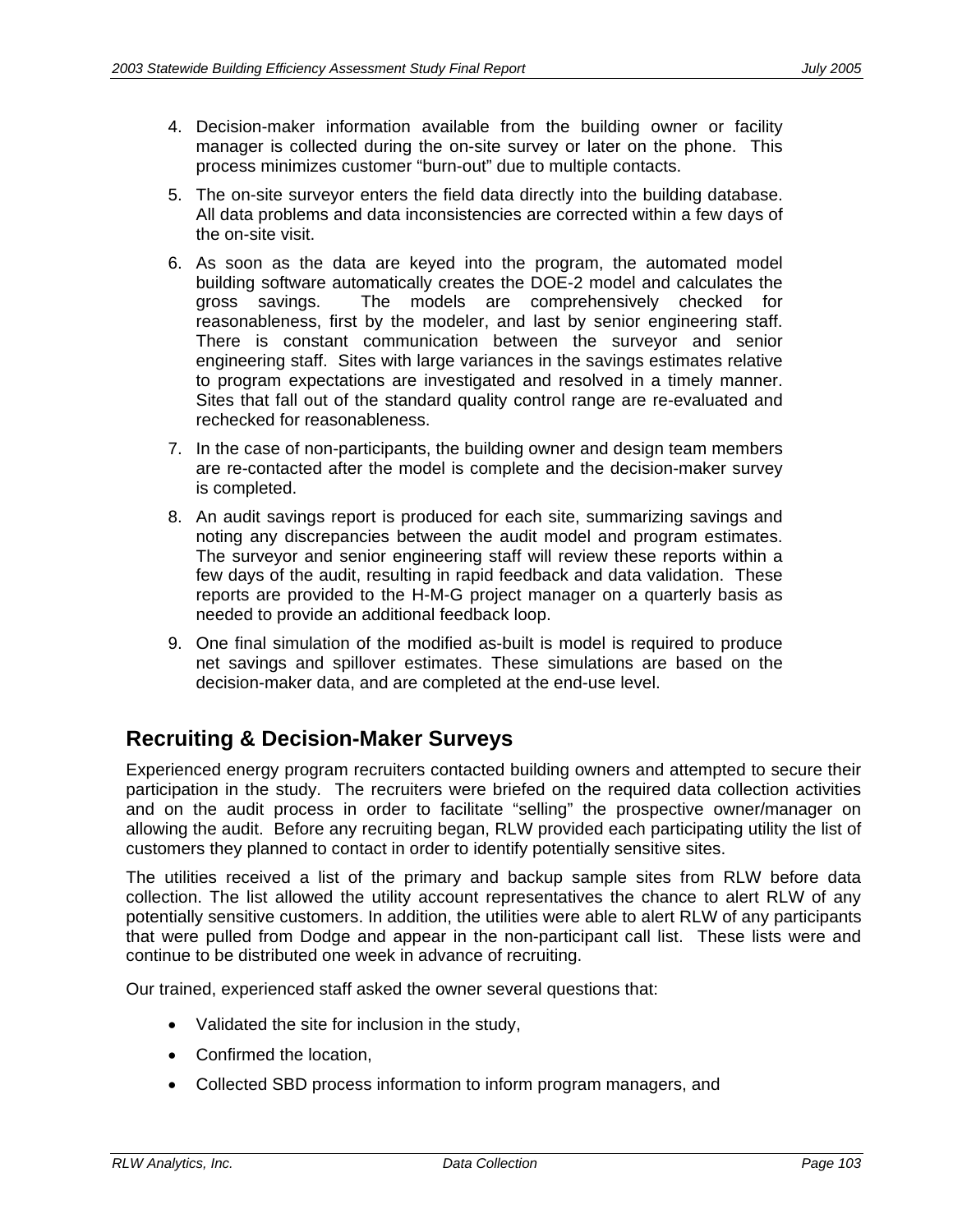• Collected decision-maker survey data for the net savings and spillover analysis.

Once a site was recruited, the recruiter administered the decision-maker survey. If a respondent could not answer specific questions in the survey, the recruiter obtained contact information for other individuals who were able to provide the requested information. This frequently resulted in contacting the mechanical designer in addition to the owner. This methodology was proven to be effective in the prior NRNC studies conducted by the RLW Team in collecting complete data from the correct decision-makers. As stated earlier, decision-maker questions affecting the nonparticipant sample were conducted after on-site survey and modeling. This slightly different methodology enabled the surveyor to learn more about the efficiency of the end-uses installed to facilitate a more informed non-participant end-use specific decision-maker survey.

The recruiters used contact information found in the tracking database and the project file for program participants and contact information from the Dodge database for non-participants. These contacts were used as the initial contact. The recruiters followed up with additional contacts identified by the initial contact, as necessary. As in past studies, we found that it was necessary to interview more than one respondent for some of the projects. To expedite the onsite survey process, the recruiter asked the customers to have building plans available for the surveyors when they arrived at the site at the scheduled date and time.

## *Decision-maker Data*

The primary use of the decision-maker (DM) data was to conduct the net savings and spillover analysis. The data must be able to explain the energy choices made by the DMs of each building in order to determine the net-to-gross ratio, spillover, and free-ridership. The decisionmaker instrument used for this study required some modification based upon lessons learned in past evaluations NRNC Evaluations. The information collected in the decision-maker survey falls into one of four categories:

- 1. Building characteristics
- 2. Interaction with utility
- 3. DM attitude/behavior
- 4. Energy efficient design practices

### *Building characteristics*

Building characteristics refer to the size, type (e.g. grocery, restaurant, etc.), location, stand alone vs. multi-tenant, own/build vs. speculative, and other similar characteristics. Building characteristics does not mean equipment stock and schedule. This data is captured in the savings estimate and therefore does not have a role as an econometric predictor.

### *Interaction with utility*

In the 1996 study, the 1994 binary variables were replaced with scaled variables to more accurately capture interaction with utility staff. This methodology was retained for the 1998 evaluations. However, since this study required an end use or measure specific estimate of net savings and spillover, the survey instrument required a higher level of detail on utility interaction responses.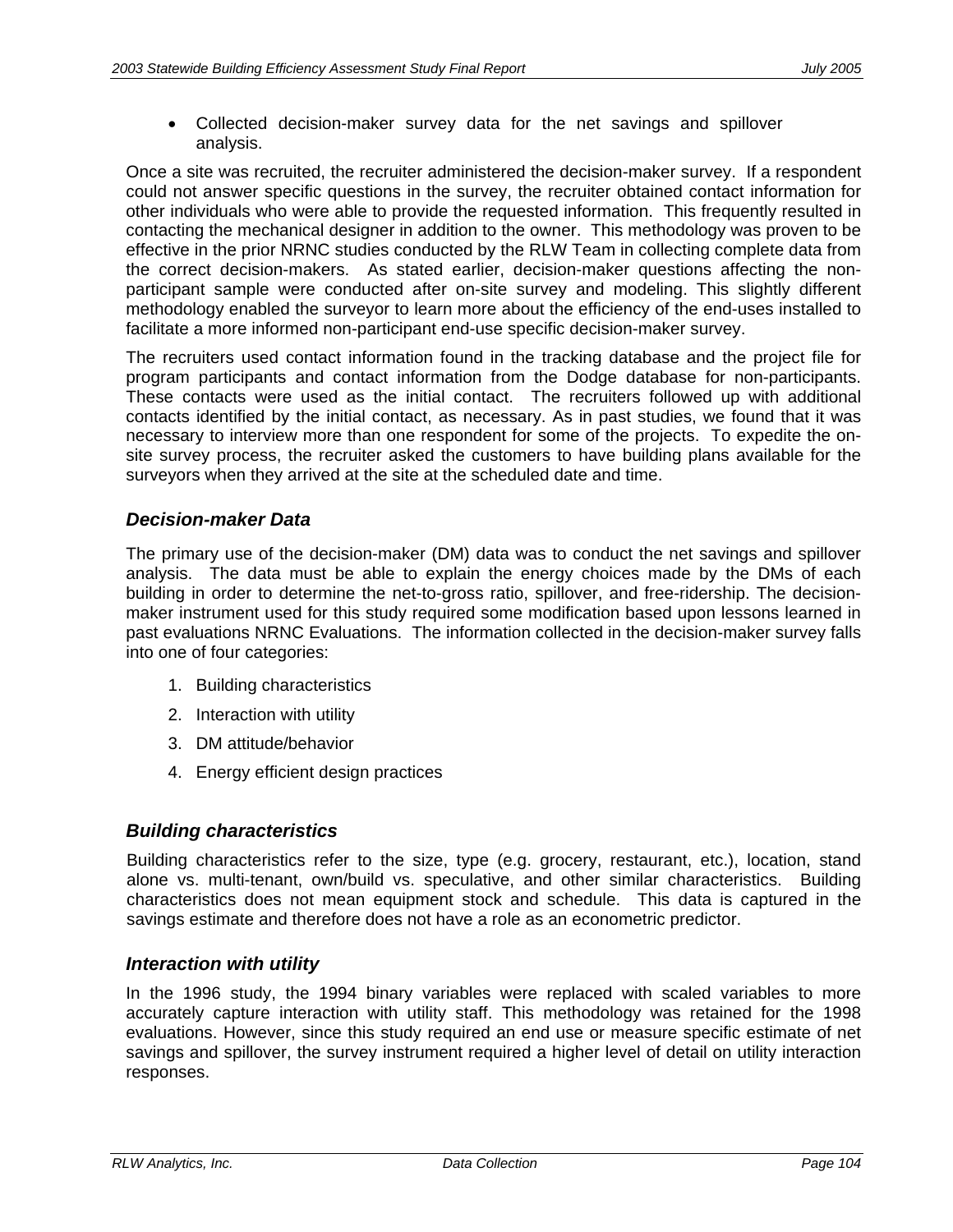To support this requirement, questions were asked to determine the utilities' past and present role in the customer's energy related design decisions and overall awareness of the SBD program. We also explicitly asked about previous participation in utility programs in an attempt to include transformative affects from those interactions. The decision-maker was questioned on design plans prior to utility interaction and whether plans changed after utility interaction. This level of detail was required at the end-use level when it appeared that free-ridership and spillover had occurred.

### *Decision-maker (DM) Attitudes/Behaviors*

Participant and non-participant decision-makers were surveyed to gather a global understanding of what influences and market forces contribute to and guide the building design process. DMs were asked to answer questions on their attitudes regarding the SBD program, its components and its delivery. Respondents were asked about design practices, in relation to energy efficiency, they commonly use when building new buildings. Measure specific and end-use specific questions aimed to identify common practices and behaviors regarding equipment choices and levels of efficiency installed were also included.

## *Energy Efficient Design Practices*

RLW used the decision-maker interviews to obtain data to assist the IOUs in understanding the SBD impacts on energy efficient design requirements submitted with new construction RFPs and RFQs. A set of questions were included that aimed to assess the level of importance energy efficient design during project planning, and design stages.

### *Scoring the Surveys*

The decision-maker surveys were scored at the measure and end-use level based upon completed survey data. A senior level analyst was responsible for reviewing each survey response and making a final determination for each score using a predetermined scoring method. These scores were then applied to the parametric run simulation results to determine total free-ridership and spillover in the SBD program area. The detailed scoring methodology for free-ridership and spillover can be found in the "Net Savings and Spillover" section of this report.

### *Recruiting and Decision-maker Survey Data Entry*

An MS Access database was designed to house all data collected over the phone during the recruiting and DM survey process. Recruiting dispositions and DM survey data were entered daily into a set of 'forms' designed specifically for this study. Random data entry checks served as a quality control mechanism for maintaining consistent error free data entry. Moreover, where applicable, data entry forms were designed such that only valid parameters could be entered into the database vastly reducing data entry error.

# **On-Site Surveys**

Experienced surveyors/DOE-2 modelers from RLW, AEC, and EBA were conducting the on-site surveys. The on-site visits required from 3 hours to a full day, by one or more surveyors, depending on the size and complexity of the building.

The on-site surveys began with a 20 minute interview with the site contact to gather basic information about the building – operating schedules, number of occupants, Title-24 compliance method, etc. The surveyor then walked through the building to examine the energy-using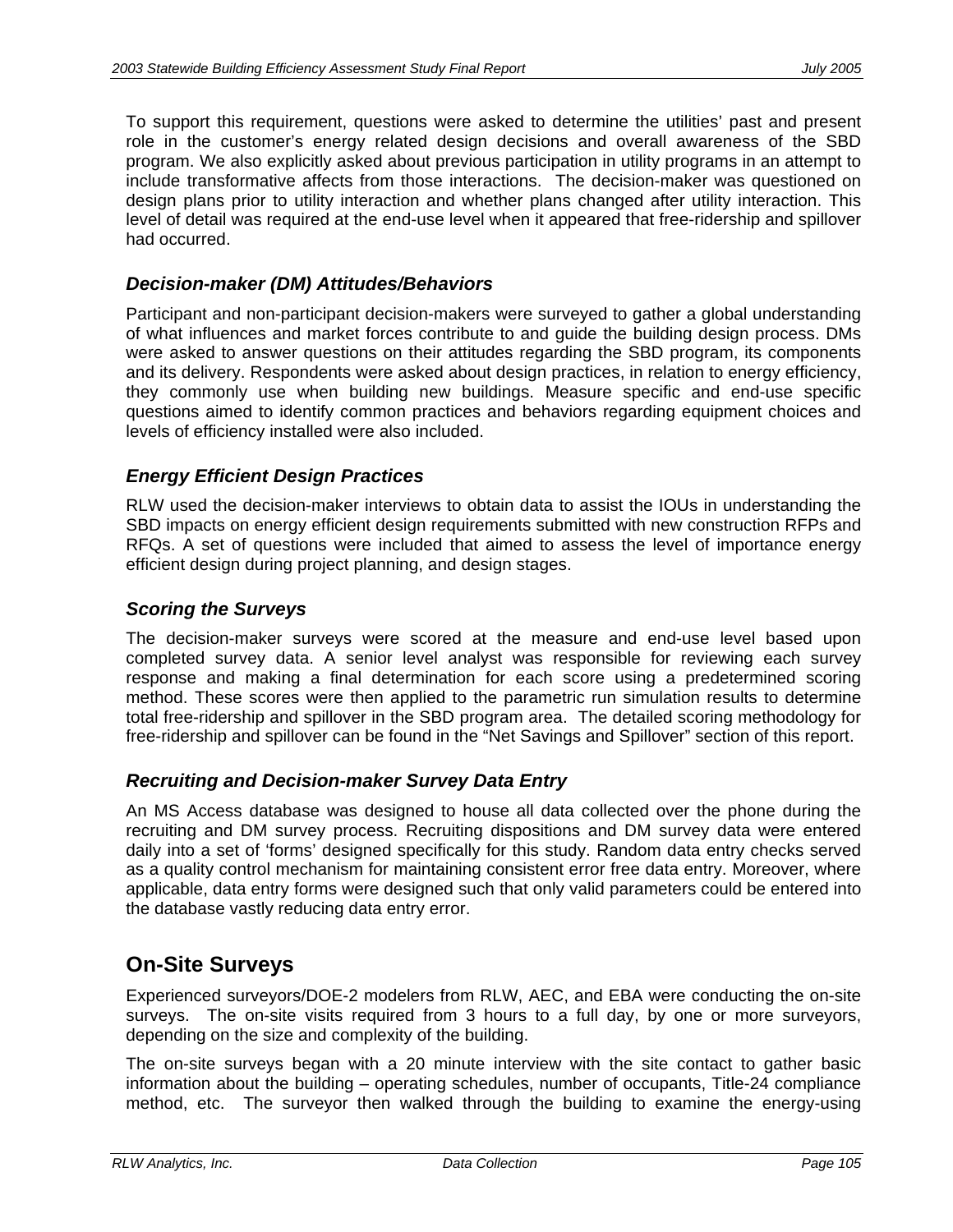systems (e.g. lighting, HVAC, energy management systems, etc.) System types and sizes were cataloged, along with information about the condition of the equipment. For participants, the presence of measures was verified. If plans were available, the surveyor used the plans to gather information on building shell and inaccessible equipment.

The surveyors were instructed not to do anything to disrupt the normal operations of the building or any of the systems. The surveyors did not open equipment to collect nameplate data on inaccessible parts.

## *Training of On-Site Survey Staff*

The process of gathering accurate, timely field data was the foundation upon which the project's analysis ultimately rested. Training surveyors to collect the proper field information was the first step in the building this foundation. Lead surveyors/engineers Sam Pierce and Pete Jacobs from RLW Analytics and AEC respectively, conducted the training for the audit phase of the project. The surveyors were technical personnel experienced as surveyors and building simulation practitioners, or in most cases, both. The training built upon the lessons learned during the evaluation of the 1994, 96, and 98 commercial new construction programs, the 1998 CBEE NRNC baseline study, the 1999-2001 and 2002 BEA studies, and upon the considerable building survey experience of the surveyors.

This training team conducted a one-day training session that covered relevant theory and new construction practice as well as the mechanics of completing the on-site forms. Items that received special emphasis based on the results of past evaluations are:

- Identification of project and non project areas within a single building,
- Details of reading SBD program project documentation,
- Importance of communication between the surveyors and senior technical staff, and
- Keys to gathering valid decision-maker data.

Special attention was paid to the unique requirements of auditing commercial refrigeration systems, such as those found in grocery stores.

### *Engineering File Reviews*

In advance of each audit the on-site surveyor conducted a complete file review on the building/facility he would be visiting. If the customer was a participant, the surveyor reviewed the program file to determine:

- Installed measures,
- Location of measures, and
- Any special circumstances.

For the non-participants, the surveyor reviewed data extracted from the Dodge database describing the site location, building type, and any other valuable information available to the surveyor.

#### *Instruments*

The two data collection instruments used for the on-site data collection portion of this study were: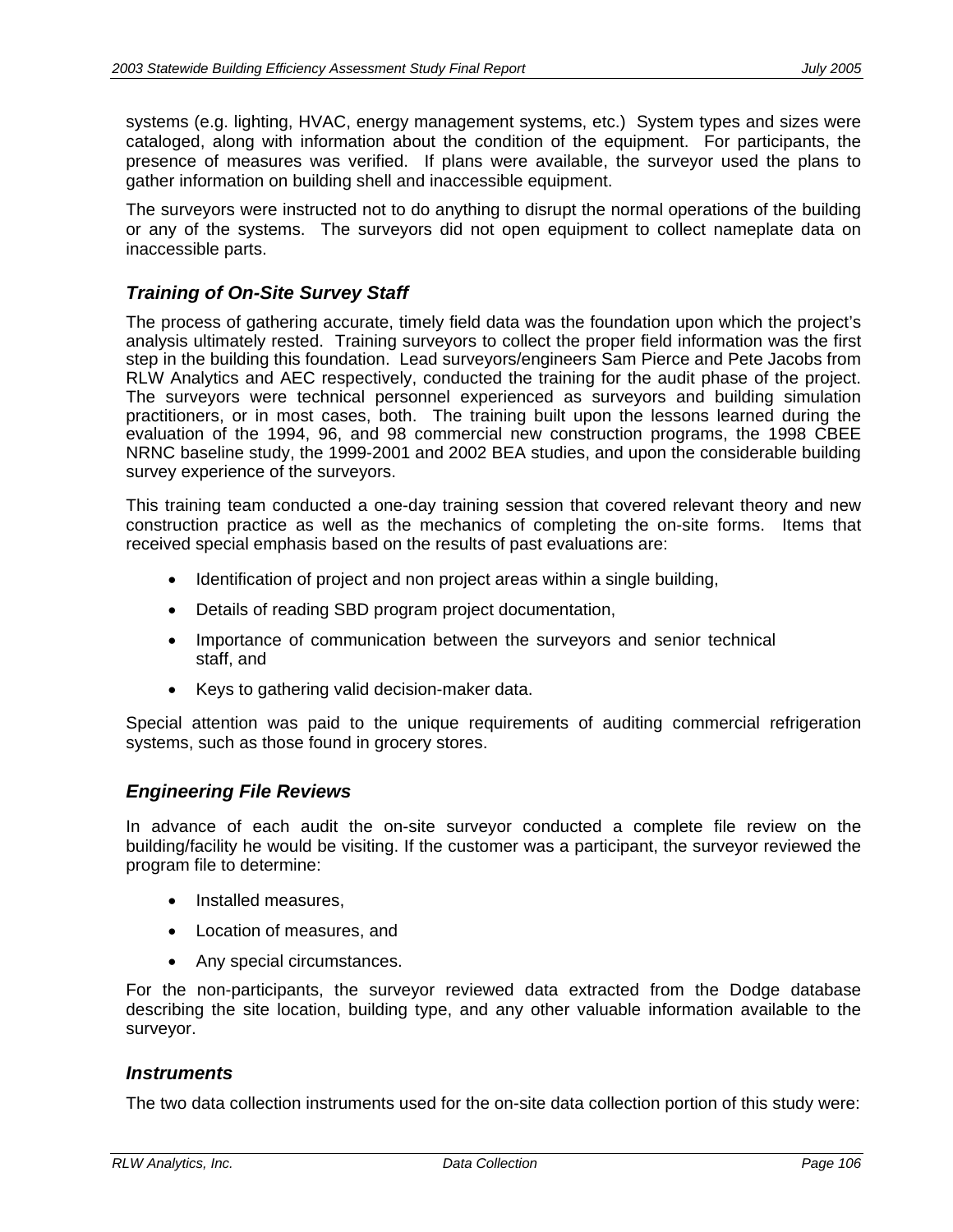- On-site Survey Form,
- Refrigerated Warehouse On-site Survey Form.

The on-site survey form is similar to the one used in the 1998 PG&E NRNC evaluation, the 1998 CBEE baseline study, and the 1999-2001 and 2002 BEA studies. Some minor changes were made to reflect lessons learned in the 1994 and 1996 evaluation. An electronic version of the form was used to facilitate data entry and QA. This is a Microsoft Access database application that accepts data from the surveyor, performs basic QA on the data, and formats the data for input into the model generator.

The refrigerated warehouse survey form is the same as the one used in the 1999-2001 and 2002 BEA studies.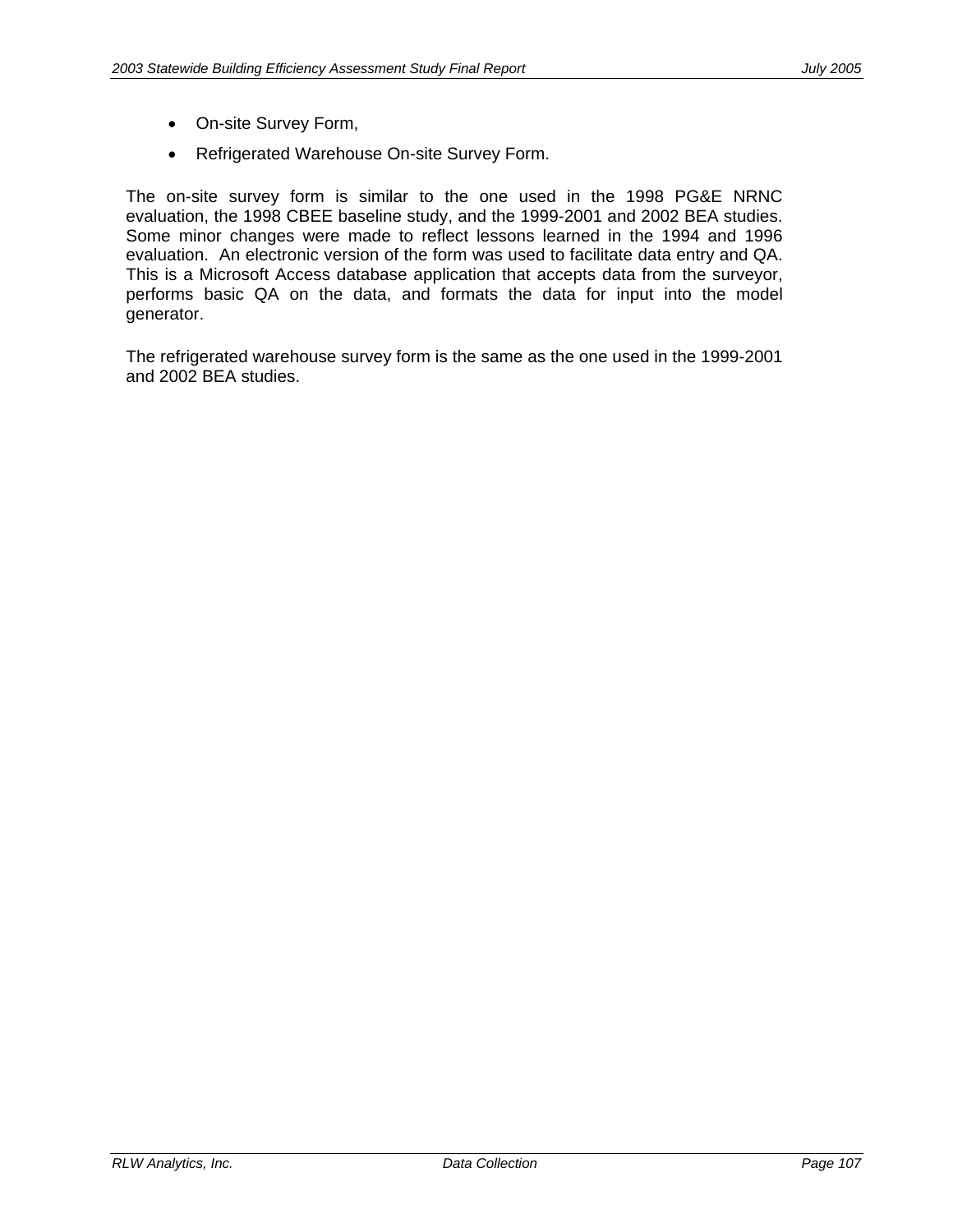# **ATTACHMENT A: Measuring the Net Impact of the Savings By Design Program**

# **Measuring the Net Impact of the Savings By Design Program**

**July 2005** 

**Prepared by:** 

Roger Wright, Ph.D. RLW Analytics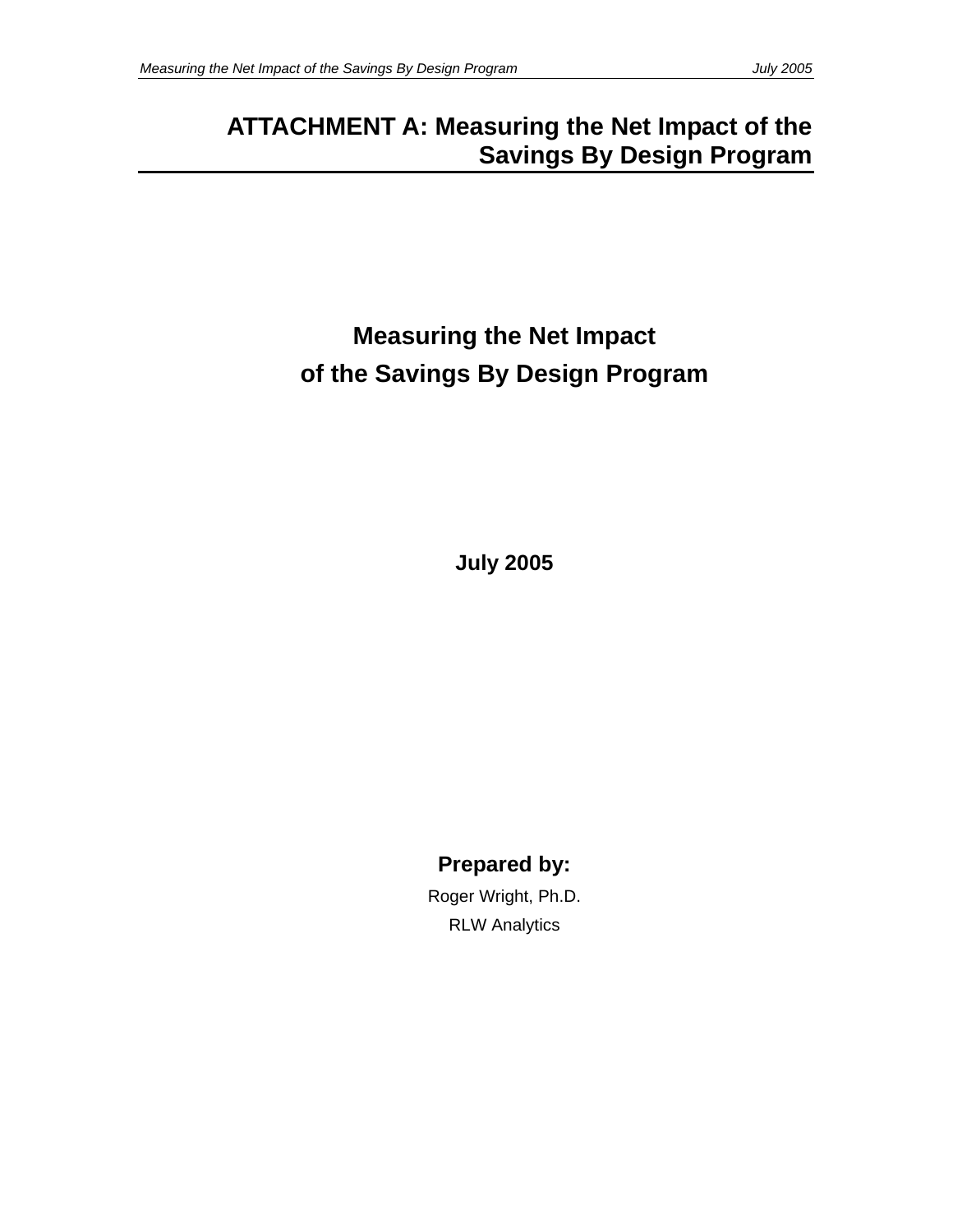# **Background**

The goal of this paper is to discuss limitations in the current methodology for estimating the net impact of the Savings by Design (SBD) nonresidential new construction program in California and to explore possible improvements. The paper describes the program, gives some examples that illustrate certain problems, broadens the conventional definition of net savings, and recommends some specific improvements for consideration.

# **Description of the Program**

Savings By Design<sup>29 30</sup> is a statewide program for commercial, industrial and agricultural customers that encourages energy-efficient building design and construction. The program is administered by California's four investor-owned utilities under the auspices of the California Public Utilities Commission (CPUC). SBD offers building owners and their design teams a variety of services:

- **Design assistance, analysis and resources to aid building owners and design teams with energy-efficient facility design.**
- **Owner incentives** of up to \$150,000 per project to help compensate the investment in energy-efficient building and design.
- **Design team incentives** of up to \$50,000 per project to reward designers who meet ambitious energy-efficiency goals.

SBD seeks to improve the energy efficiency of nonresidential new construction in the state by:

- Directly encouraging owners to build buildings that are more energy efficient than the Title 24 energy code in California, by providing direct incentives for measures and for integrated building design.
- Increasing the knowledge and awareness among design professionals, such as architects and engineers, about energy efficient design and measures.
- Helping develop and promote design standards including corporate design standards and standards promulgated by programs such as the California High Performance Schools (CHPS) program, $31$  the LEED government building program,  $32$  and San Francisco's Green Building Ordinance. All of these standards reach beyond Title 24 and often overlap with the standards of SBD itself.
- Helping move Title 24 to new levels by demonstrating that more advanced measures and requirements are effective, affordable, and acceptable in the market place.

<sup>29</sup> http://www.savingsbydesign.com/

 $30$  The Savings by Design program replaced the existing non-residential new construction programs of the California investor owned utilities.

<sup>31</sup> http://www.opsc.dgs.ca.gov/School+Energy+Programs/Default.htm

<sup>&</sup>lt;sup>32</sup> LEED, the green building rating system of the U.S. Green Building Council, stands for Leadership in Energy and Environmental Design. The utilities in California worked on the original development of LEED but that work predated the SBD program.

http://temp.sfgov.org/sfenvironment/facts/resource\_bldg.htm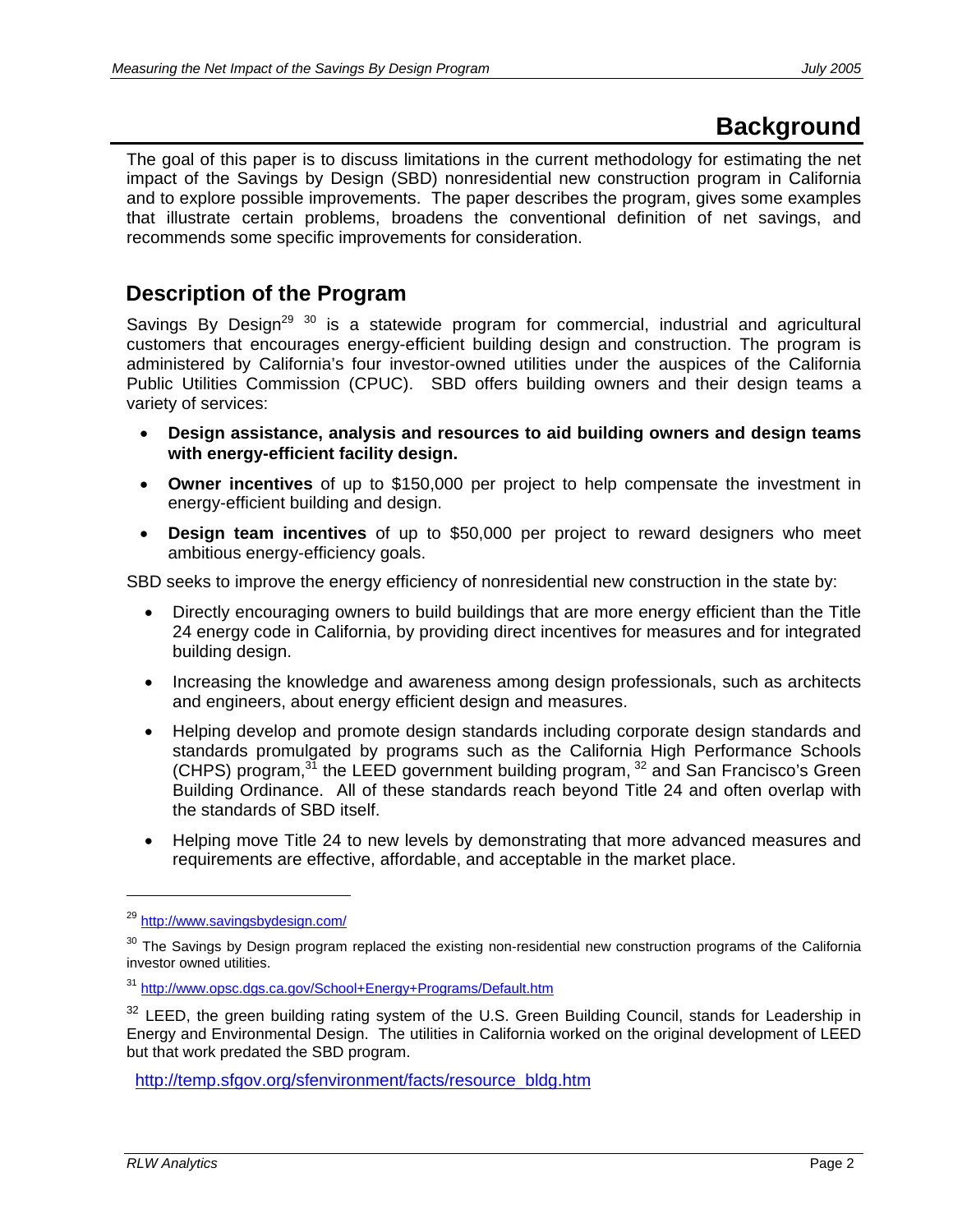# **Success Stories**

The following examples serve to show how the program works. We will draw on these examples to illustrate the challenge of measuring the net savings of SBD.

## *The Georgia Blach Intermediate School*

The Georgia Blach Intermediate School is a model California High Performance school, featuring daylighting, advanced lighting controls, natural ventilation, and other design features. This is one of several CHPS schools that received support from SBD for in-depth design support and postconstruction analysis.  $33$ 



**Figure 13: The Georgia Blach School** 

## *Sonoma State University*

At Sonoma State University, the gutted and remodeled former Salazar Hall is now the most energy-efficient building in the California State University system. The building incorporates a unique system of low-energy cooling, lighting controls, high efficiency windows and a photovoltaic system. The building is expected to use 42 percent less energy than required by Title 24. The school is receiving funds from two different programs within Pacific Gas and Electric Company - Savings By Design and the Self-Generation Incentive Program.

Pacific Gas and Electric Company has been working with the University's design team since the fall of 1999. "The energy partnership between Pacific Gas and Electric Company and Sonoma State University is a long term one and we value the working relationship we have had with the campus," says Beverly Alexander, vice president of energy efficiency programs. Since 1991, the university has received more than \$450,000 in energy efficient incentives from Pacific Gas and Electric Company and has another project in the works for an additional \$450,000.

The project is so innovative, that engineers from Lawrence Berkeley National Lab will spend a year studying the performance of the building with its mixture of low energy cooling, daylighting schemes and solar panel array.

<sup>&</sup>lt;sup>33</sup> http://www.pge.com/docs/pdfs/biz/energy\_tools\_resources/savings\_by\_design/highlights/blach.pdf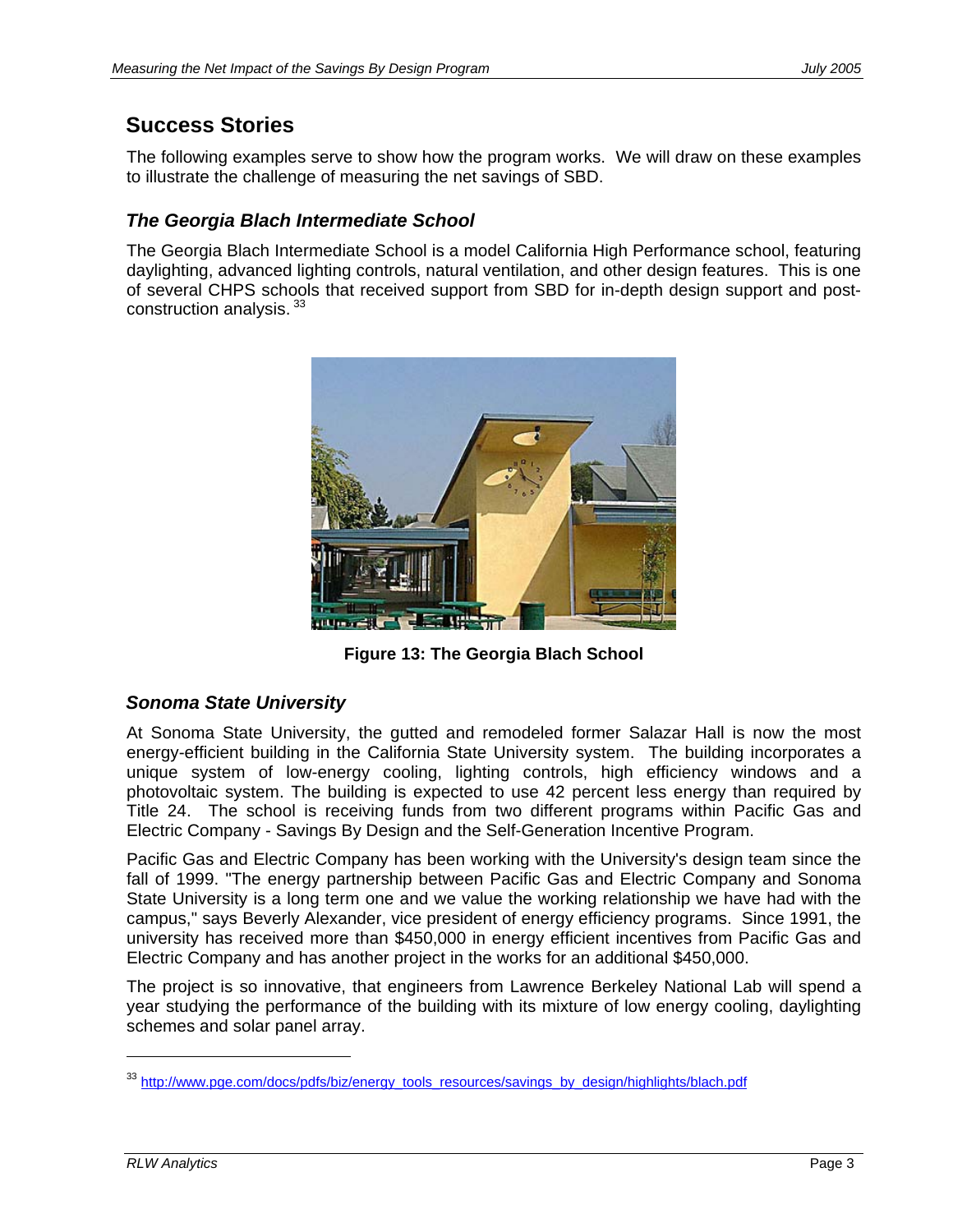## *Premier Automotive Group North American Headquarters*

This project consolidated the headquarters for all five of Ford Motor Company's "premier" automobile brands. The facility consists of a five-story, 250,000 square foot office tower, a 30,000 square foot design center, and a four-story parking structure. The project has earned a LEED™ 2.0 certification from the U.S. Green Building Council.



**Figure 14: The Premier Automotive Group Headquarters** 

This large-scale project elegantly integrates innovative energy strategies such as daylighting and spectrally selective glazing while fulfilling its strategy of branding high-end automobiles throughout the building design. Having a goal of LEED certification from the outset, this project pushed the envelope of energy efficiency starting with the original design through construction and maintenance.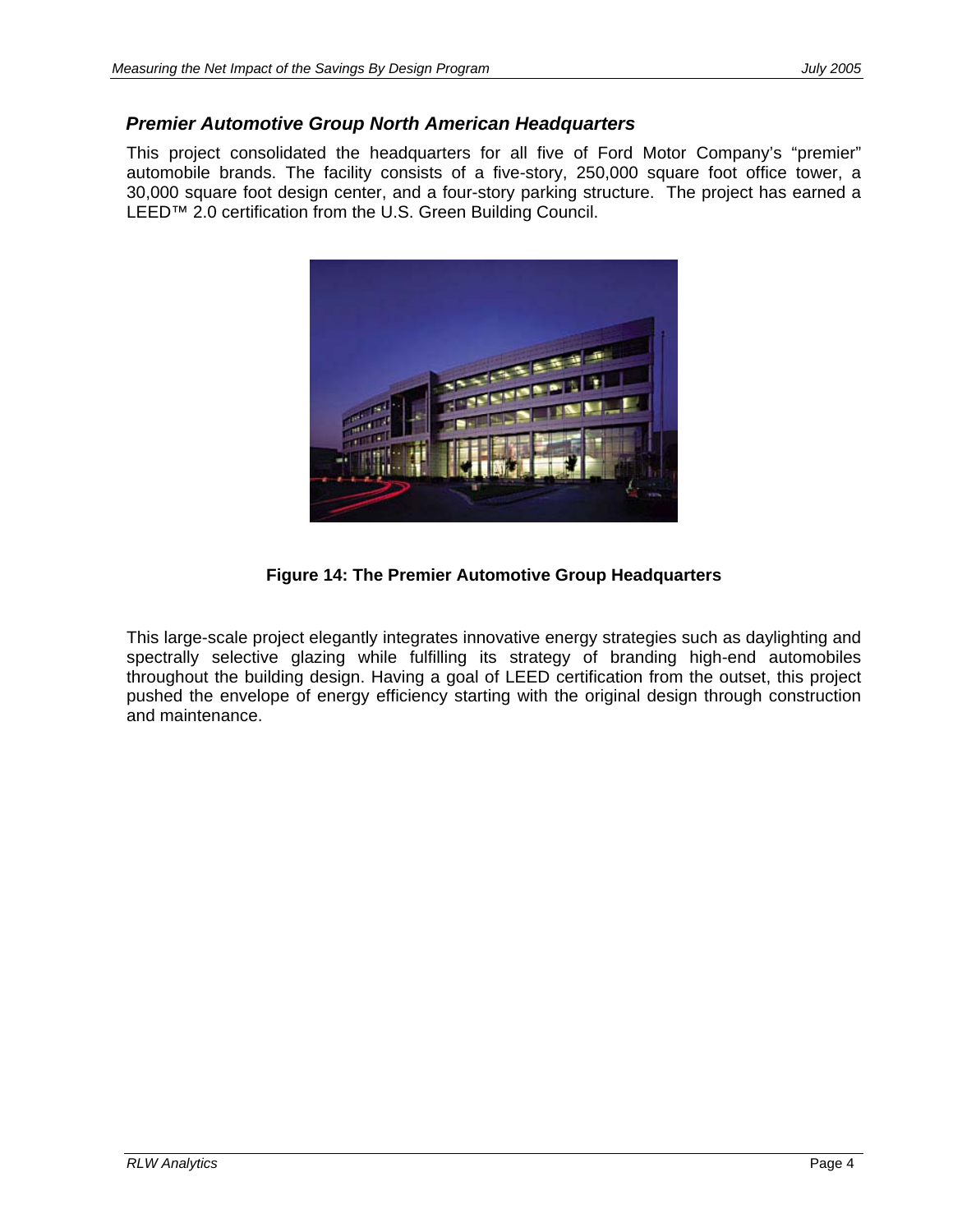# **The Landscape Surrounding SBD**

As can be seen by these success stories, SBD does *not* have a monopoly on energy efficiency in non-residential new construction. Many agencies, organizations and private companies are committed to promoting energy efficiency in various sectors. In practice, the goals of SBD are generally compatible with other energy efficiency programs and the relationship is synergistic – increasing the visibility and effectiveness of each program. Consequently, an owner or design team is encouraged to participate in multiple programs as long as their requirements are not in conflict.

# **California and National Programs**

As the preceding examples show, the SBD program works closely with other programs such as CHPS, LEED, the Bright Schools Program, Flex Your Power, Rebuild America, and the Consortium for Energy Efficiency. The following is a partial list.  $34$ 

- **Rebuild America** DOE supported program to foster energy efficiency and renewable energy in commercial, government and public-housing buildings.
- **LEED** Leadership in Energy and Environmental Design nationally recognized green building rating system.
- **U.S. Green Building Council** a national coalition of corporations, builders, universities, government agencies, and non-profit organizations.
- **The Consortium for Energy Efficiency** a national nonprofit corporation that promotes energy-efficient products and services.
- **Flex Your Power** California's statewide energy efficiency marketing and outreach campaign.
- **The Division of the State Architect** schools, community colleges and government buildings.
- **CHPS** The Collaborative for High Performance Schools.
- **Bright Schools Program** for schools considering high performance design strategies.

Many of these programs provide design assistance and/or financial incentives that overlap with SBD. For example, California's Office of Public School Construction (OPSC) offers grants for energy efficient schools through its Energy Allowance Grant Program.<sup>35</sup> Prior to applying for a grant from the OPSC, a school district must obtain a verification of compliance with energy efficient standards from the Division of the State Architect.<sup>36</sup> To meet the requirements of the

 $34$  These programs are described in greater detail in the Appendix to this report.

<sup>35</sup> http://www.dsa.dgs.ca.gov/Sustainability/energy.htm

<sup>&</sup>lt;sup>36</sup> The Division of the State Architect maintains a comprehensive directory of resources supporting energy efficiency in schools and public buildings. See http://www.theenergyguy.com/SchoolPrograms.html#StateProgramsCalif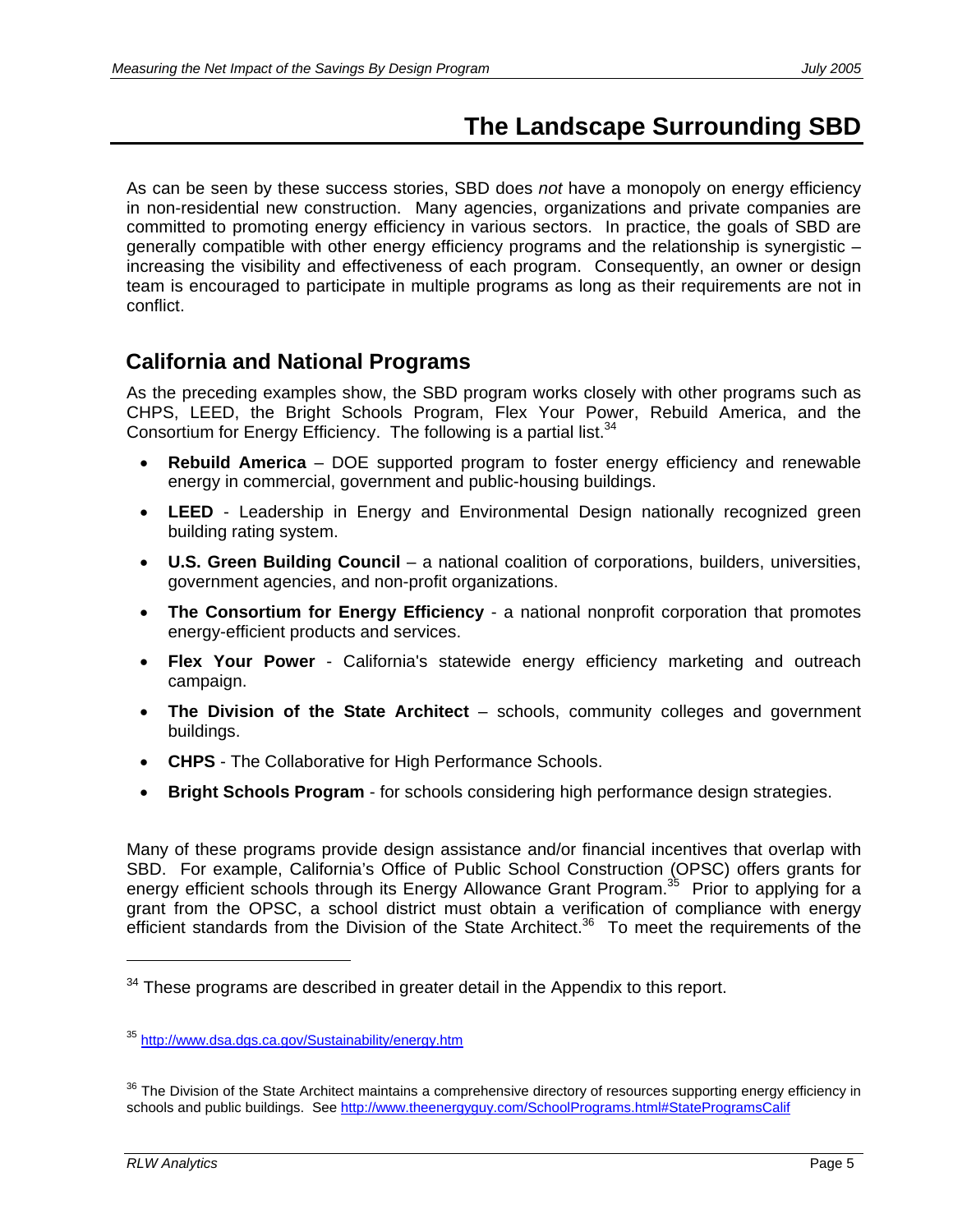grant, new construction must surpass Part 6 of Title 24 with the calculated source of energy at least 15% less than the energy budget.

However, these state and national programs are just one aspect of the energy efficiency landscape surrounding SBD.

# **Regional Efforts**

SBD also works with non-governmental regional efforts. An excellent example of a joint effort has occurred in Silicon Valley. The SBD program is working with the Silicon Valley Manufacturing Group, Sustainable Silicon Valley, and Flex Your Power to reduce energy use in the Valley. Partners in "Flex Your Power Silicon Valley" facilitate energy efficiency improvements and demand reduction commitments to ensure reliable power, protect the environment, and deliver costs savings to Valley businesses. 37

As another example, SBD personnel at PG&E have worked actively with the City of San Francisco to develop its Green Building Ordinance.<sup>38</sup> This ordinance requires that all new projects, including city-owned facilities and leaseholds, achieve a Leadership in Energy and Environmental Design® (LEED) Silver certification from the U.S. Green Building Council.

San Francisco's Green Building Ordinance will apply to all new city construction projects, renovations, and building additions. San Francisco joins nine other cities that have adopted green building ordinances requiring LEED. "The City's adoption of LEED Silver standards in their ordinance demonstrates San Francisco's exemplary commitment to green building," said USGBC President, CEO & Founding Chair Rick Fedrizzi. "We look forward to more cities following their leadership."

Under this ordinance, municipal buildings will need to follow green building design principles, which will help to create healthy workplaces, increase energy productivity, protect the environment, and save the city millions in funds. "This Green Building Ordinance will translate into millions in savings on future operational costs for new city buildings. The ordinance is good for the city and will help improve the health of our environment and the well-being of the thousands of employees that continue to provide services for this community," explains Jared Blumenfeld, director of the San Francisco Department of the Environment.

# **Corporate Initiatives**

The SBD program also works with specific companies. A good example is Cisco Systems.<sup>39</sup> Partly due to a long-term relationship between Cisco and SBD, Cisco's philosophy for new construction is to "plan it right," which means thinking about energy efficiency during the design phase, before a building is actually constructed. Cisco's approach includes investing in chilled water systems rather than more traditional package unit HVAC (heating, ventilation, and air

<sup>&</sup>lt;sup>37</sup> http://www.fypower.org/com/fyp\_sv.html

<sup>&</sup>lt;sup>38</sup> http://www.buildings.com/Articles/detail.asp?ArticleID=2146

<sup>&</sup>lt;sup>39</sup> http://www<u>.cisco.com/en/US/about/ac227/ac228/ac229/about\_cisco\_corp\_citi\_case\_study.html</u>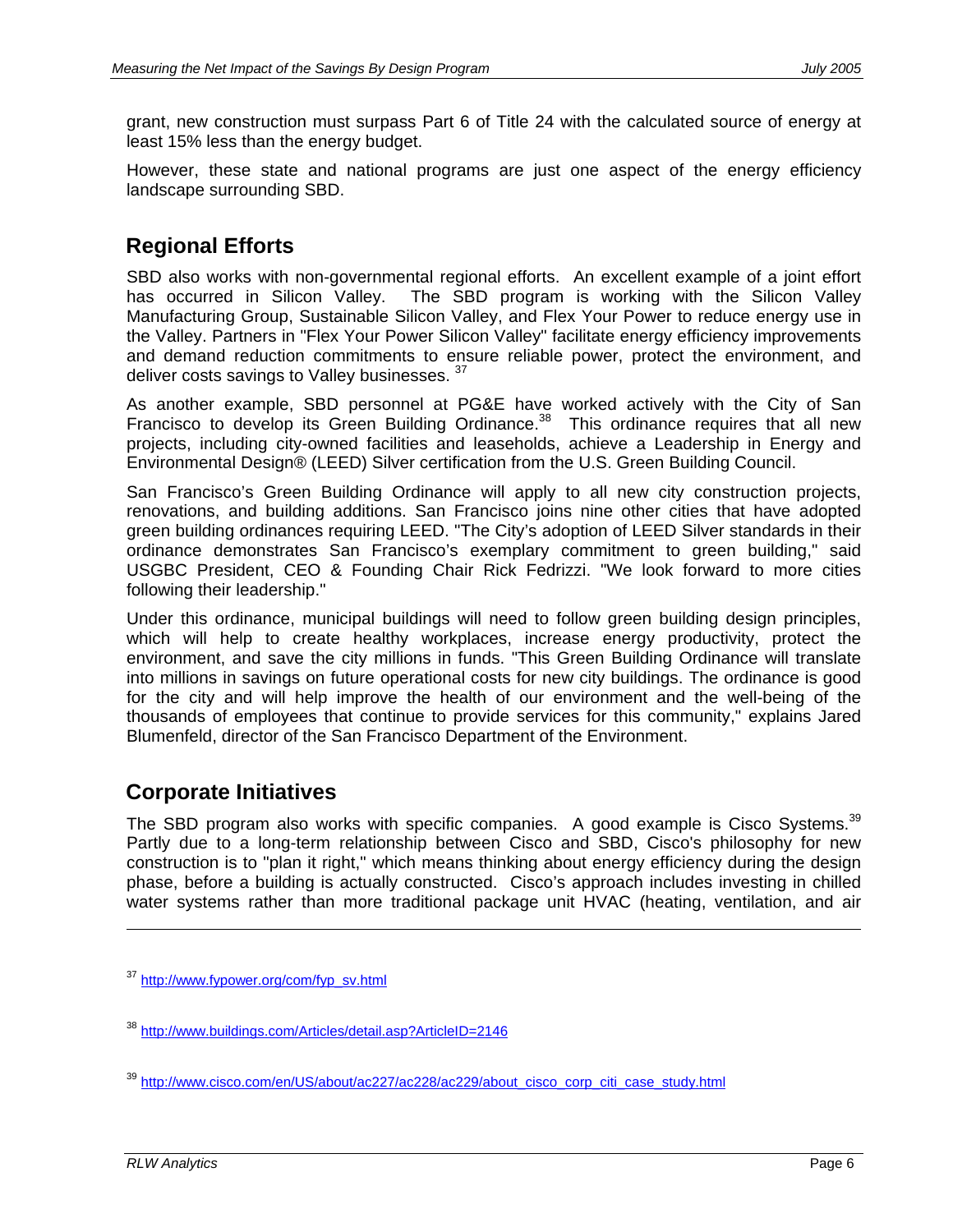conditioning) systems; using energy-efficient interior lighting and low-pressure sodium exterior lighting instead of mercury vapor or halogen lighting; high-performance glazing that minimizes energy loss and heat gain; integrating computerized building automation which adjusts things such as building temperature more quickly, efficiently and uniformly; and placing motion sensors in conference rooms, bathrooms and offices so that lights turn off automatically when not in use.

Cisco believes that effective planning requires improved collaboration between groups with different expertise. "We used to have discrete facilities and maintenance groups, which is typical in most companies. Now, those groups operate together. We've combined people who specialize in the design side with people who have day-to-day working familiarity with the buildings to leverage each other's knowledge," says Mike Lavazza, Cisco manager for operations and engineering.

Designing and building environmentally sensitive, cost-efficient facilities is only part of the Cisco's conservation equation. For facilities to have a positive environmental and financial impact, constant monitoring and behavioral change is required. "It's essential to communicate and coordinate with employees and business units to show them the value of conservation. We make it clear that conservation should not affect product quality or compromise business interests. Our message to employees is that it is good business to use energy efficiently," says Nayeem Sheikh, facilities engineer.

By reviewing energy use audits constantly, Cisco adapts conservation measures and building control systems to optimize energy use. The Energy Monitoring Committee (EMC) meets regularly to evaluate conservation programs and address energy use across the company—not just at the San Jose headquarters. "Our success has a real grassroots appeal. For example, the EMC and our energy management Web site just emerged organically and are representative of the many little things that accumulate to make a big impact," says Lavazza.

Cisco continues to integrate new technologies into the design and construction of its facilities, as well as keep a close eye on the ongoing changes in the energy marketplace. "There are so many different facets to energy management that it's tough to juggle all the balls at once. We've taken a proactive approach to meeting our goals by using new technologies and making sure that people are empowered to use them effectively," says Lavazza.

# **Title 24**

Another very important element in the landscape surrounding SBD is the Title 24 Energy Efficiency Standards. It is estimated that the standards have saved more than \$36 billion in electricity and natural gas costs since 1978 and will save an additional \$43 billion by 2013.  $40$ Title 24 has a very broad scope, including the following:

- Skylights with daylighting controls
- HVAC system efficiency
- Commissioning of lighting and HVAC
- Cool roofs
- Wall, ceiling and duct insulation

<sup>&</sup>lt;sup>40</sup> http://www.energy.ca.gov/title24/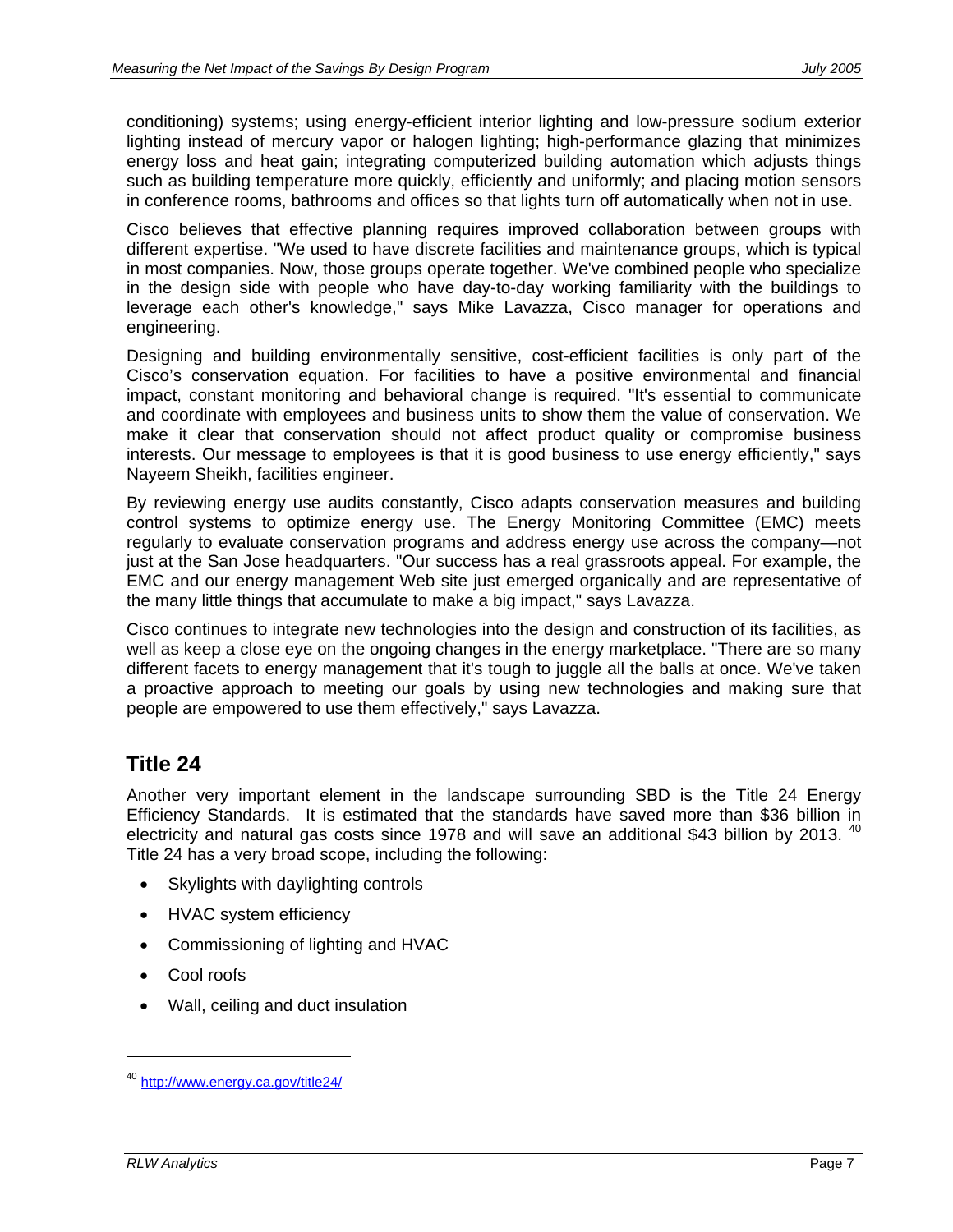- Ventilation
- Lighting power limits
- **Efficient lighting and controls**
- Outdoor lighting and signs

Title 24 is revised and expanded periodically as new conservation measures can be shown to be reliable and cost effective.

# **The MV&E Challenge**

Ideally, SBD is not just one of the many programs promoting energy conservation of nonresidential new construction in California, but is leading the charge, as suggested by Figure 15. Through its direct design assistance and financial incentives, SBD seeks to get owners to adopt innovative design approaches and conservation measures that are not widely accepted among architects and engineers. As experience is gained through SBD projects, it is assumed that these measures will diffuse more deeply into the market, first to the early adaptors (CHPS schools, LEED buildings, strongly motivated corporations such as Cisco, etc.) and eventually to Title 24.



**Figure 15: SBD Should Lead the Way** 

To accomplish this goal, SBD must continue to work at the cutting edge of design practice. It must be continually identifying new approaches and energy conservation measures and demonstrating them in its projects. At the same time, it must be continually encouraging diffusion by working with corporate design standards, CHPS programs, etc.

Figure 15 also attempts to illustrate that, ideally, SBD has a substantial direct impact at the tip of the arrow, but a much greater indirect impact by moving broad design practice throughout the market. The MV&E challenge is to accurately estimate the impact of the innovations directly attributable to SBD, and the indirect effect of its success in moving the market itself. If either the direct impact or indirect impact is inaccurately assessed, then MV&E will be giving distorted signals to the program itself. Conversely, accurately measuring both the direct and indirect effects will help to ensure the continued efficiency of the program itself by encouraging program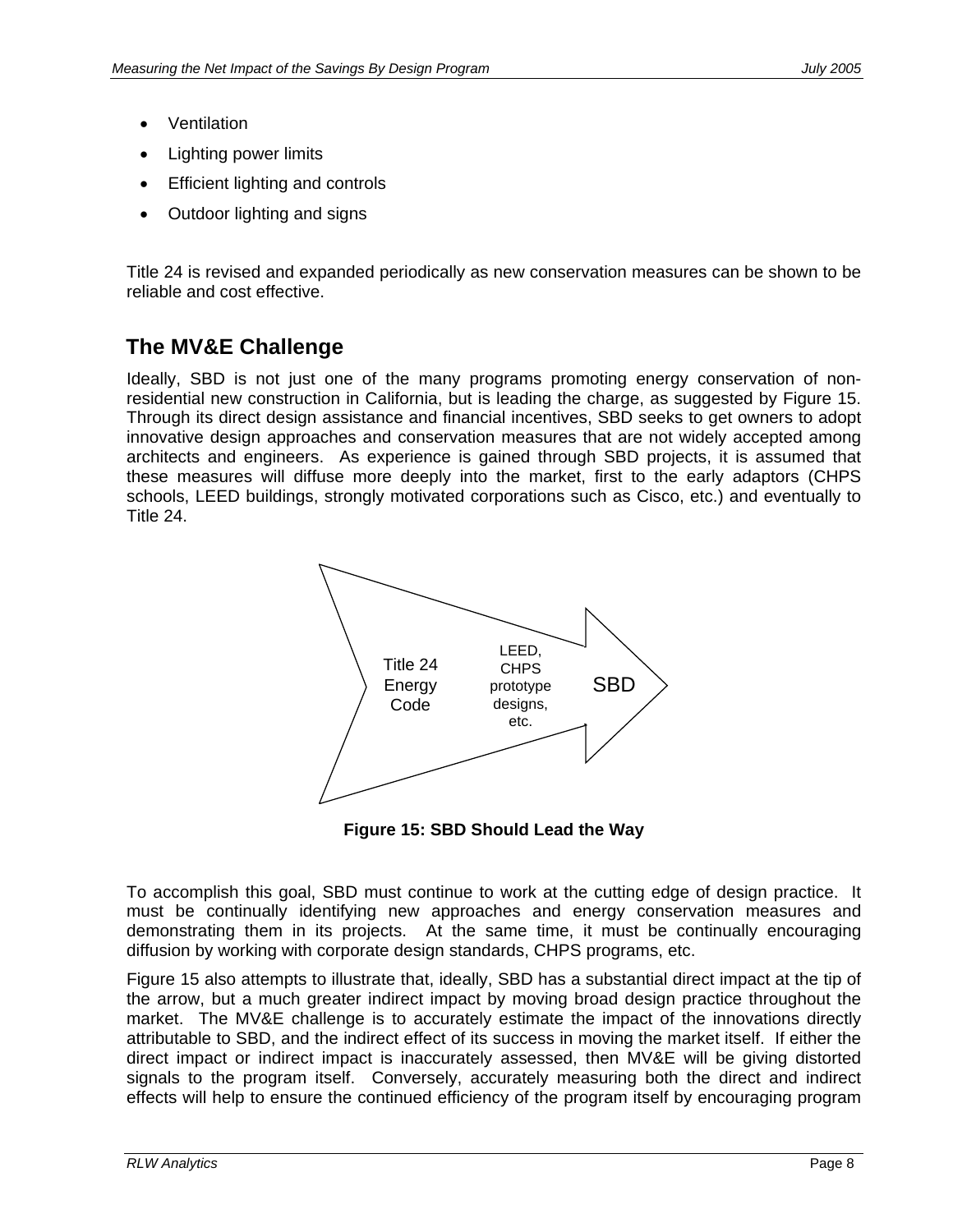staff to seek the most effective allocation of their efforts between innovation and diffusion. Moreover accurate assessment will help policy makers and resource planners understand the magnitude of its impact on energy efficiency in the state.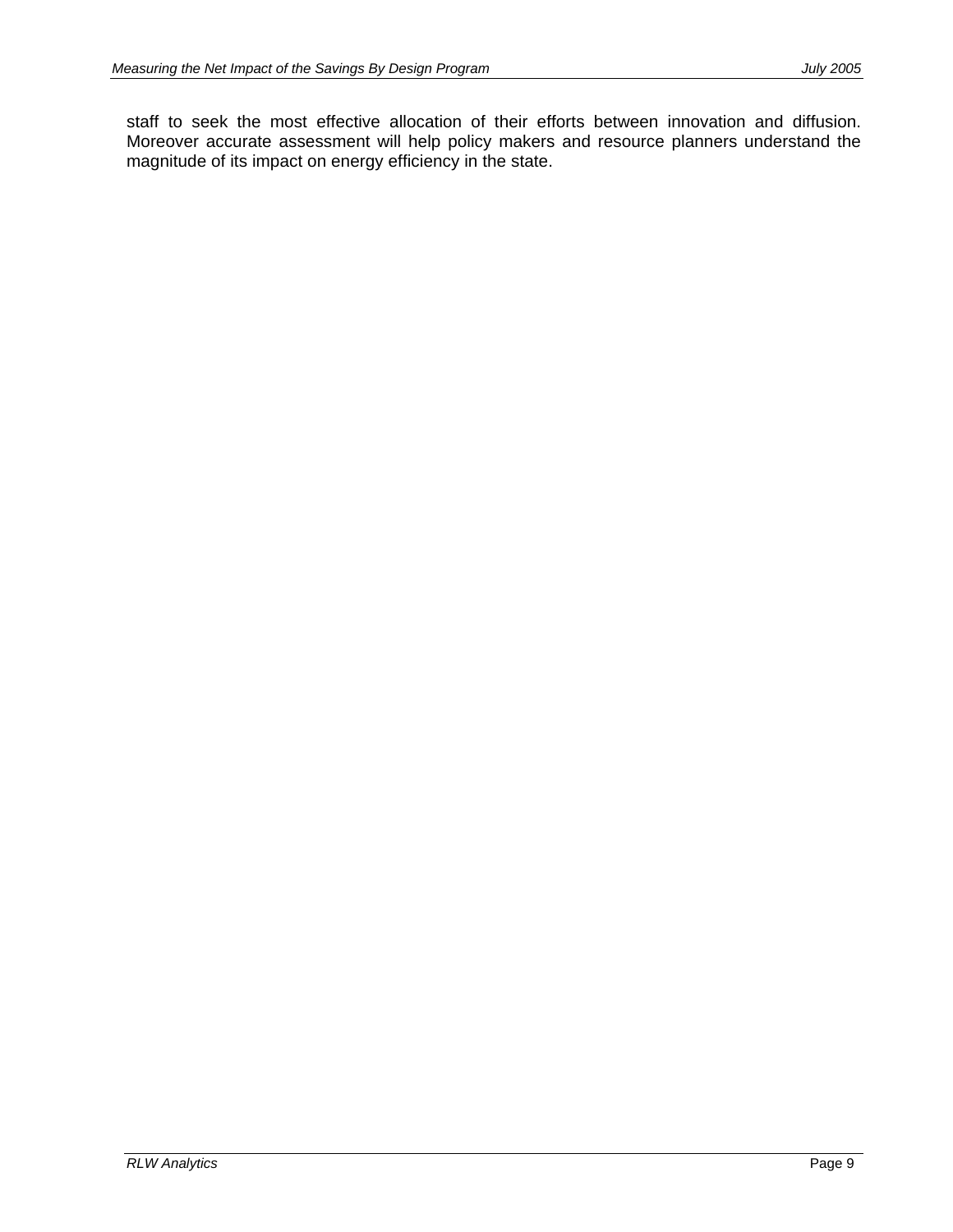# **Measuring the Net Impact of SBD**

In this section we will review the methodology that has been used to assess the net impact of the non-residential new construction programs conducted by PG&E, SCE and SDG&E from the 1994 program year to the present. We will focus on the various methodologies used by RLW Analytics since we have first-hand experience with these studies. $41$ 

 During this period the nonresidential new construction (NRNC) programs themselves evolved in various ways. At the beginning each of the investor-owned utilities ran their own program, but they worked together to minimize differences between their separate programs. Partway through the period they were redesigned under the common state-wide name, Savings By Design. Many of the new features of SBD were directed to design assistance in order to alter design practices in the general NRNC market among non-participants as well as participants.<sup>42</sup> Just as the NRNC programs evolved in California, the evaluation methodology also evolved.

To set the stage for our review of the changing methodology, we will start by discussing some important terminology.

# **Terminology**

Table 81 and Figure 16 show the energy consumption of a hypothetical building, in this case a program participant, under various assumptions. Row A shows the *Title 24 baseline energy consumption* of the building. This is the energy consumption of the building if it had been designed and built precisely in compliance with the Title 24 requirements. In other words, this is the energy consumption of the building if it had been built with all measures required by Title 24 but no added conservation measures.

|                                            | <b>Energy</b> |
|--------------------------------------------|---------------|
| <b>Program Participant</b>                 | <b>Use</b>    |
| A) Title 24 Baseline                       | 1000          |
| B) T24 + Other Influences                  | 900           |
| C) T24 + Other Influences + Prior SBD      | 800           |
| D) T24 + Other Influences + SBD = As Built | റെറ           |

**Table 81: Energy Use of a Program Participant under Alternative Scenarios** 

<sup>41</sup> This topic has also been addressed in a related paper, *White Paper on Methods for Estimating Net-to-Gross Ratio for Non-Residential New Construction*, by Chappell, Mahone, Megdal and Keating, prepared for Marian Brown, Southern California Edison, June, 2005.

 $42$  Similarly, in recent years the evaluation studies have been called the Building Efficiency Assessment (BEA) studies, whereas in the beginning of this period, they were simply known as the non-residential new construction evaluation studies. These distinctions are not germane to our discussion and will be ignored.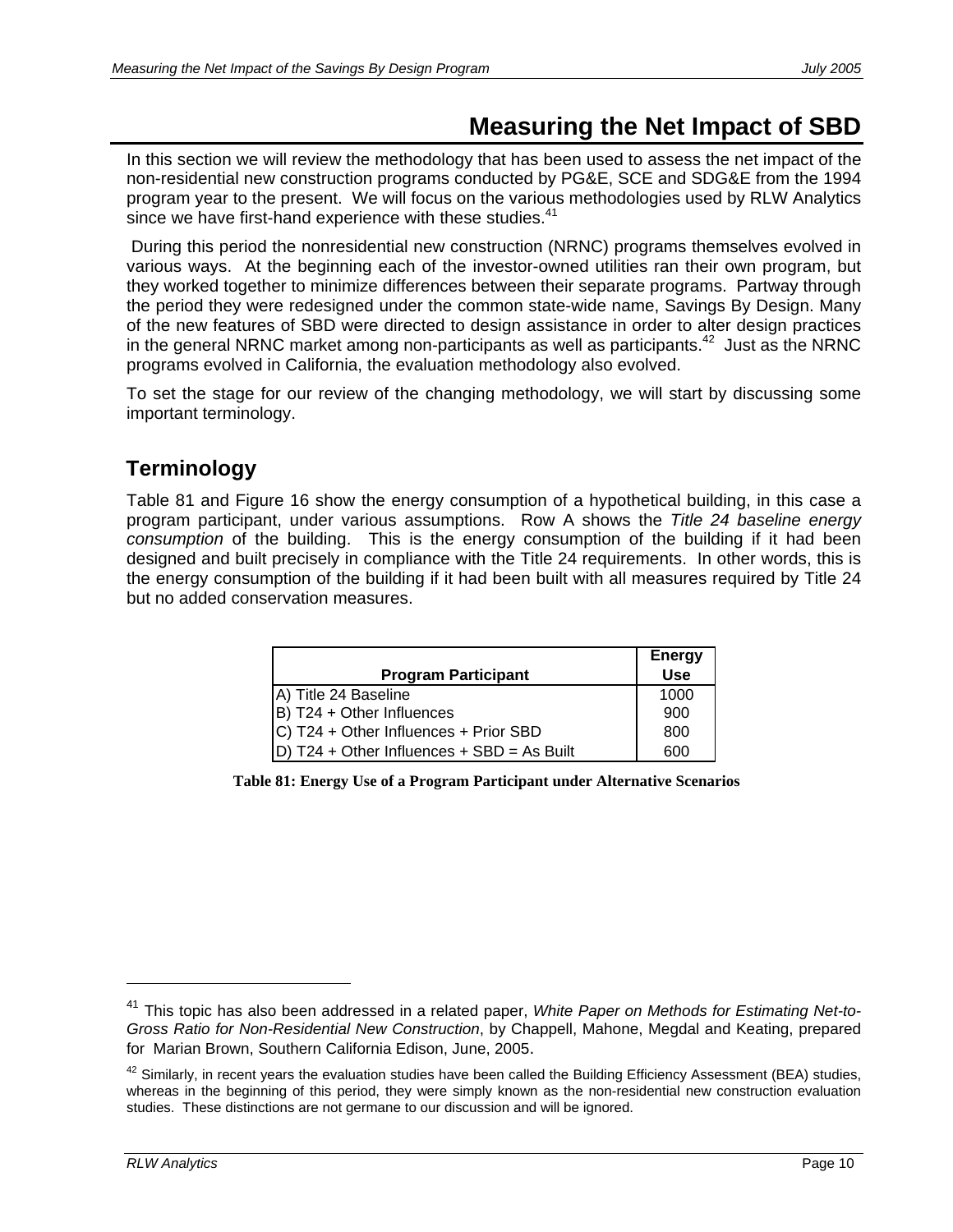

**Figure 16: Energy Use of a Program Participant under Alternative Scenarios** 

Row B of Table 81 and Figure 16 shows the energy consumption of the building in the absence of the SBD program but reflecting Title 24 plus non-SBD factors such as the owner's interest in conservation, the independent influence of the design team, other programs or standards such as CHPS or corporate standards, to the extent that these factors would have existed in the absence of the SBD program. For example, if the building is a CHPS building, B would reflect the influence of the CHPS program in the absence of SBD.

To assess B we would need to understand what the CHPS requirements would have been if SBD had not existed and influenced the CHPS program. In other words, this is the energy consumption of the building if it had been built with all measures required by Title 24 plus certain added conservation measures that would have been installed even if SBD had never existed. These are sometimes called the naturally occurring measures. Of course, this is an abstract concept and is often difficult to assess.

Row C shows the energy consumption of the building reflecting the Title 24 measures, the non-SBD, naturally occurring measures just described, plus the measures attributable to SBD in prior years. For example, if the building is a CHPS building, and the CHPS specifications were influenced by SBD in the past, then C would fully reflect the measures specified by CHPS.

Row D shows the energy consumption of the building reflecting Title 24, all of the non-SBD factors, the SBD in prior years, and the current SBD program. D reflects all of the measures installed in the building regardless of their root cause. D is often called the as-built energy consumption of the building.

Table 82 shows the types of participant savings associated with Table 81. The difference between the Title 24 baseline consumption and the as built consumption of the building, i.e., A – D, is called the *gross savings*. The *naturally occurring savings* are A – B. These are the savings that would have occurred in the absence of the SBD program in the current and past years. These are sometimes called free ridership savings. The *participant spillover* is B – C, i.e., the savings in the current project that are due to the SBD program in prior years. Finally the *direct savings* are the difference between the C and D. They are the savings specifically attributable to the current SBD program, over and above the measures to the SBD program in prior years and other programs. Note that the participant gross savings are equal to the sum of the naturally occurring savings, the participant spillover savings, and the direct savings.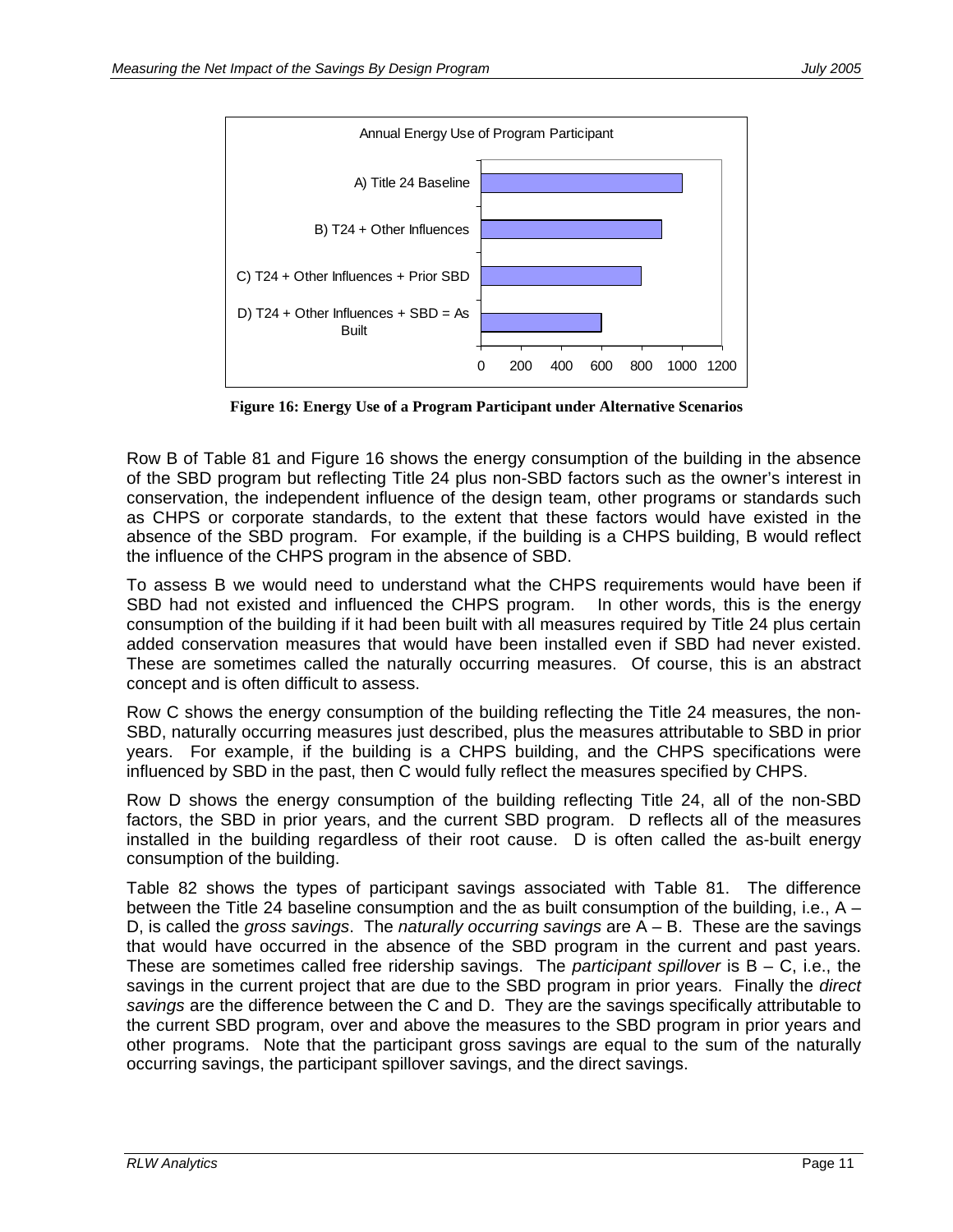| <b>Participant Savings</b>           | <b>Energy</b> |
|--------------------------------------|---------------|
| Gross Participant Savings = $A - D$  | 400           |
| Naturally Occuring Savings = A - B   | 100           |
| <b>Participant Spillover = B - C</b> | 100           |
| Direct Savings = $C - D$             | 200           |

|  |  | <b>Table 82: Types of Participant Savings</b> |  |
|--|--|-----------------------------------------------|--|
|--|--|-----------------------------------------------|--|

With these definitions, the free ridership rate would be the naturally occurring savings divided by the gross savings. The participant spillover rate would be the participant spillover divided by the gross savings. The direct saving rate would be the direct savings divided by the gross savings. The sum of the free ridership rate, the participant spillover rate and the direct saving rate ratio would be equal to one.

With a minor modification of terminology these concepts also apply to a non-participant building. Table 83 and Table 84 show a hypothetical example. The gross savings of the non-participants is equal to the Title 24 baseline consumption minus the as-built consumption. The difference between A and B is called the naturally occurring savings, just the same as for participants. The difference between B and C is called the non-participant spillover due to prior SBD programs. Finally, the difference between C and D can be called non-participant spillover attributable to the current SBD program. This might be due, for example, to partial participation in the current SBD program.

We will use the term *non-participant spillover* to refer to the sum of the two categories of nonparticipant spillover associated with prior SBD programs and the current SBD program. In practice, it may not be necessary to differentiate between these two components of nonparticipant spillover.

|                                            | <b>Energy</b> |
|--------------------------------------------|---------------|
| <b>Program Non-Participant</b>             | <b>Use</b>    |
| A) Title 24 Baseline                       | 1000          |
| B) T24 + Other Influences                  | 900           |
| C) T24 + Other Influences + Prior SBD      | 800           |
| D) T24 + Other Influences + SBD = As Built | 750           |

|  |  |  | Table 83: Energy Use of a Non-Participant under Alternative Scenarios |
|--|--|--|-----------------------------------------------------------------------|
|--|--|--|-----------------------------------------------------------------------|

| <b>Non-Participant Savings</b>                        | <b>Energy</b> |
|-------------------------------------------------------|---------------|
| Gross NP Savings = $A - D$                            | 250           |
| Naturally Occuring Savings = A - B                    | 100           |
| <b>INP Spillover of Prior Program = B - C</b>         | 100           |
| $NP$ Spillover due to Partial Participation = $C - D$ | 50            |

**Table 84: Types of Non-Participant Savings** 

With these definitions, we regard the *net impact* of the SBD program in a given year to be the sum of the three components - the direct impact, the participant spillover, and the non-participant spillover. We define the *net to gross ratio* of the program in a given year to be the net impact of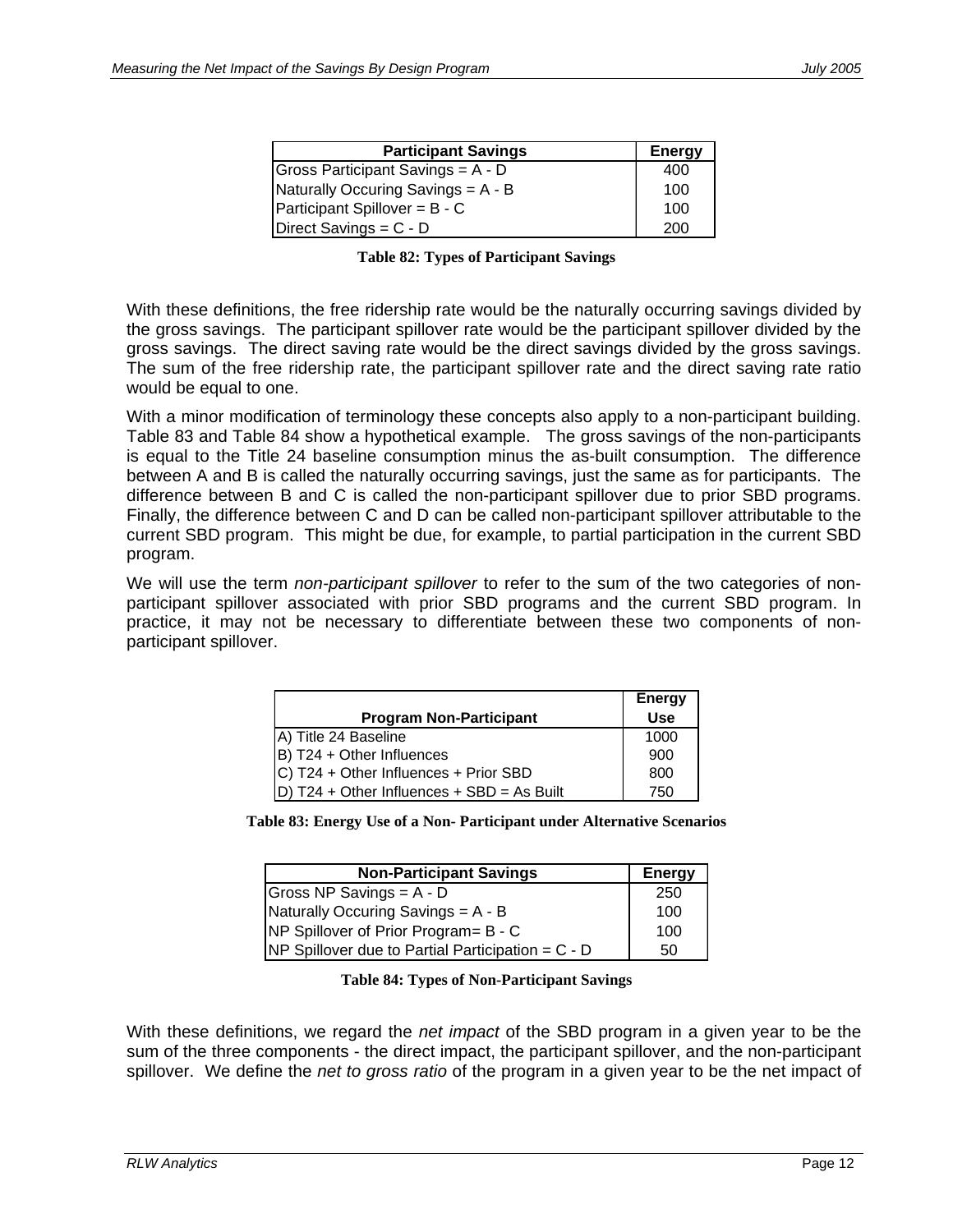the program among all participants and non-participants divided by the gross impact of the program among all participants. $43$ 

In the past, we have not attempted to distinguish between the participant savings attributable to the current SBD program and the participant savings attributable to prior SBD programs. However, we believe these added distinctions are useful and are needed to accurately measure the net impact of the SBD program.

For example consider a new Cisco building that participated in the current SBD program. Cisco has a corporate standard that requires the building to include certain energy conservation measures beyond Title 24. These measures should not count toward the direct savings of the current SBD program since they would have been included in the building even in the absence of the current program. However, these measures may have been included in the corporate standards either partly or fully due to the efforts of SBD in prior years. Therefore part or all of the associated savings should be considered to be spillover from prior SBD programs. If some of these measures would have been required by Cisco even in the absence of the past SBD program, the associated savings should be considered to be naturally occurring.

Similarly if a CHPS school such as the Georgia Blach Intermediate School participates in SBD, then the measures that are included due to CHPS should not be included in the direct savings of the current SBD program, but these savings should be included in the participant spillover savings to the extent that they are attributable to prior SBD programs.

With this background and terminology, we are in a position to review the evolution of the methodology that has been used to measure the net impact of the SBD program in recent years.

## **1994 - 1998**

The 1994, 1996 and 1998 program evaluations used two different methods to asses the net impact of the California NRNC programs that were the pre-cursers to SBD.

### *Difference of Difference Estimation*

The difference-of-differences approach rests the hypothesis that the efficiency of the nonparticipants is an indicator of what would be expected of the program participants in the absence of the program. The net efficiency of the program participants is taken to be their gross efficiency minus the energy efficiency of a matched sample of non-participants. For example, assume that the participant projects are 25% more efficient than baseline and that the matched non-participating projects are 10% more efficient than baseline. Then it is assumed that among the participants, the naturally occurring savings are 10% of the baseline and that the program is responsible for the remaining 15% savings relative to the baseline.

The analysis was carried out in the following steps:

1. Define the gross energy efficiency of the participating projects to be their total gross savings as a percentage the total baseline energy consumption of the participating projects. The total gross savings of the participating projects is the difference between the total baseline energy consumption and total as-built energy consumption of the participating projects.

 $^{43}$  In the past, participant and non-participant spillover has been neglected or assumed to be zero, and the net to gross ratio has been taken to be one minus the free ridership rate.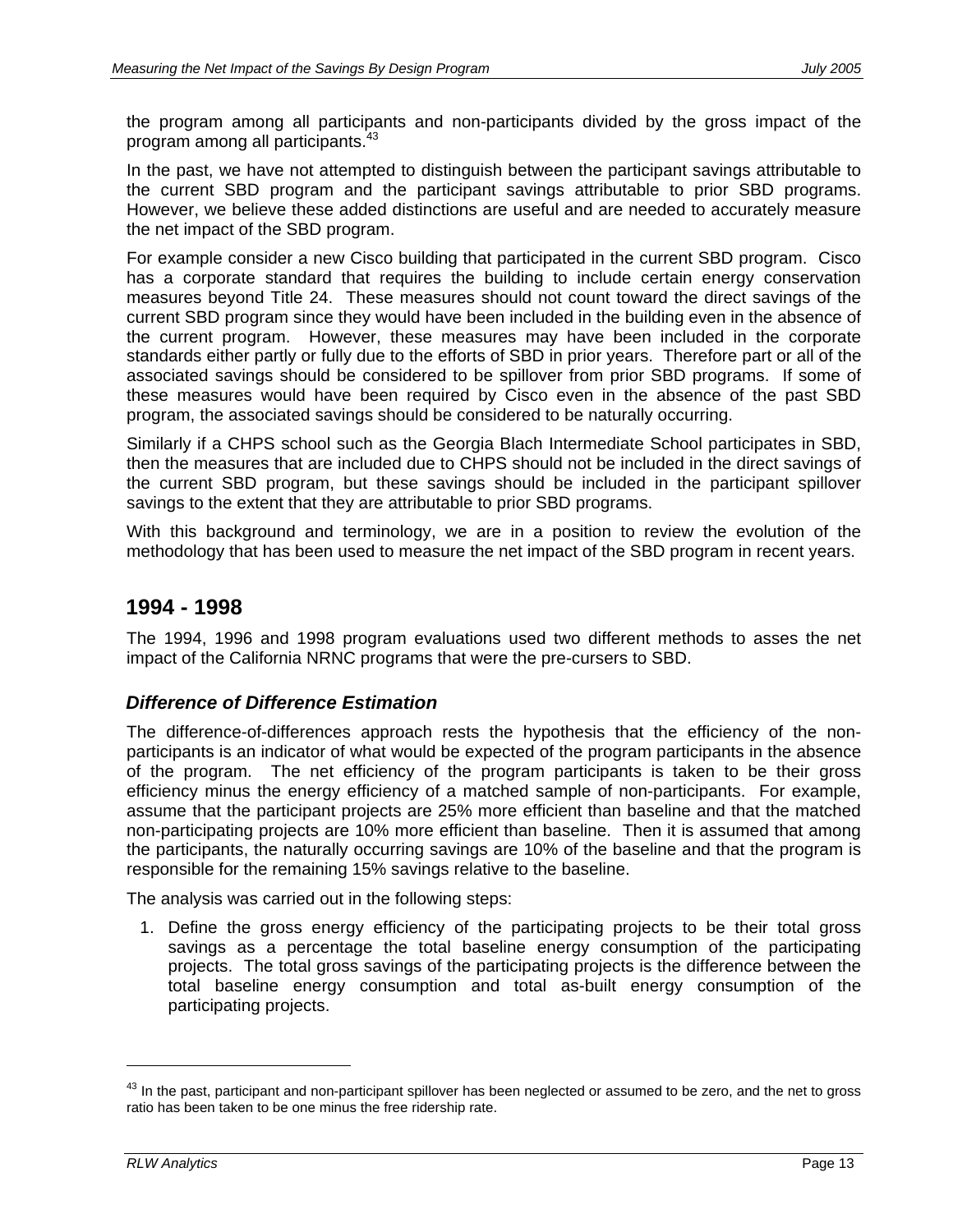- 2. Select a stratified sample of projects, use onsite audits and DOE-2 simulation to estimate both the as-built and baseline energy consumption of each project, and then use stratified ratio estimation to estimate the gross energy efficiency of the participating projects. In this instance, the sample participants are weighted to reflect the population of participating projects.
- 3. Select a stratified sample of non-participating projects matched to the preceding sample of program participants, use onsite audits and DOE-2 simulation to estimate both the as-built and baseline energy consumption of each non-participating project, and then use stratified ratio estimation to extrapolate the energy efficiency observed in the non-participant sample to the population of participating projects. In this instance, the sample non-participants are weighted to reflect the population of participating projects.
- 4. Estimate the net energy efficiency of the program participants as the difference in the gross energy efficiency of the participating projects and the average energy efficiency of the nonparticipating projects, and
- 5. Estimate the net kWh and kW energy savings of the program participants by multiplying the net energy efficiency of the program participants by the estimated total baseline energy consumption of all program participants.

The validity of the approach depends on the following assumption:

*The efficiency choices of the non-participants reveal what the efficiency choices of the participants would have been in the absence of the SBD program*.

This is generally *not* the case under either of the following conditions:

- 1. The program participants have a higher level of interest in and commitment to energy conservation than the non-participants (called self-selection bias).
- 2. The program has had an influence on the efficiency choices of the non-participants (called non-participant spillover).

Using non-participant behavior as the measurement of what participants would have done without the program has the long standing problem of self-selection bias for any program that allows anyone to participate. If there is self selection bias, the efficiency of the non-participants will tend to *underestimate* what the efficiency choice of the participants would have been in the absence of the SBD program. So, the risk of self-selection bias is a serious flaw in the difference-of-differences approach.

Spillover is also a serious problem for the methodology. Like other non-residential new construction programs, the SBD program has been explicitly designed to move general design standards and equipment specifications toward increased energy efficiency. Under the difference of difference methodology, the *greater* the spillover, the *smaller* the net savings attributable to the program. Therefore this methodology would tend to encourage the program to minimize spillover, rather than to optimize diffusion. This provides a seriously distorted incentive to the program.

In short, if there is self selection bias, the efficiency of the non-participants will tend to *underestimate* what the efficiency choice of the participants would have been in the absence of the SBD program. If there is non-participant spillover, the efficiency of the non-participants will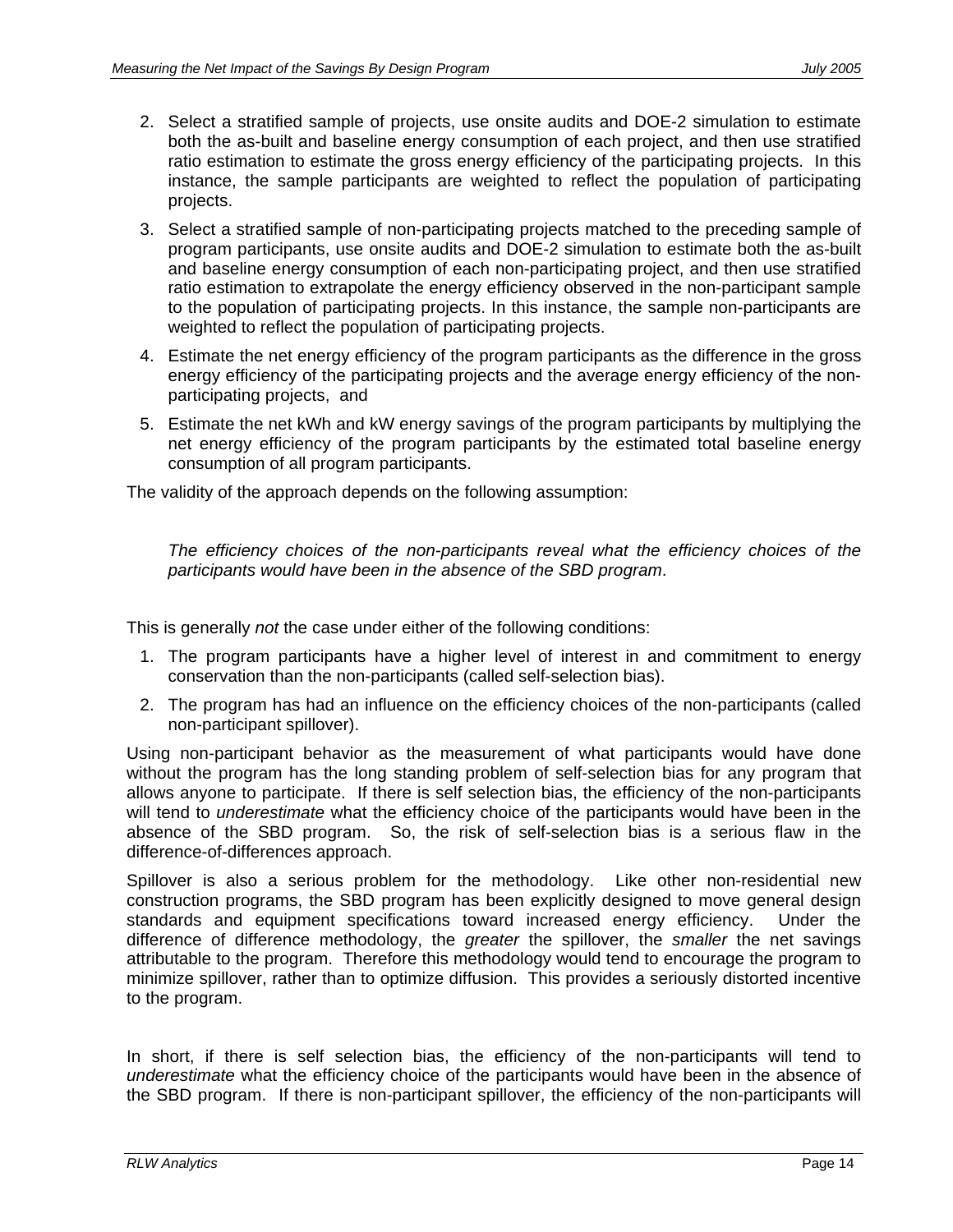tend to *overestimate* what the efficiency choice of the participants would have been in the absence of the SBD program. If both conditions hold, the one error will offset the other error to a greater or lesser extent. But there is no *a priori* reason to expect the two errors to be of similar magnitude.

Thus, while the method appears to be simple and easily understood, it was difficult to know whether or not it yielded a valid estimate of the net impact of the SBD program. The California Evaluation Framework discusses the principles of identifying what the participant would have done in the absence of the program and recommends that a simple comparison between participant and non-participants is not acceptable given the self-selection and spillover issues.

## *Econometric Modeling*

The second approach to estimating the net impact of SBD was econometric. The goal was to model the level of efficiency of a sample of program participant and non-participant sites in order to estimate the net participant savings after adjusting for free ridership and self selection, and to estimate non-participant spillover.

As explained above, onsite audits and DOE-2 modeling were used to estimate the energy efficiency of each project in the samples of participating and non-participating projects. The efficiency of each sample project was defined to be the gross savings as a percentage of the total baseline energy consumption of the project. The gross savings of the project was calculated as the difference between the total baseline energy consumption and total as-built energy consumption of the project determined from the simulation.

In addition, a survey was conducted with the owner of the project (or the most qualified spokesperson) to collect information about his interest in and commitment to energy conservation, the degree of interaction between the owner and design team with SBD staff and materials, and the influence of the SBD program on their efficiency choices in the project.

These data were used to estimate a regression model relating the observed level of efficiency of each site against decision-maker information about the interest in energy conservation, involvement with SBD, and the influence of the program. To the extent that a statistically significant correlation was found among these variables, the resulting statistical model could be used to estimate the naturally occurring savings among the participants and the spillover savings among the non-participants.

This approach depended on self-reported information about the degree of involvement and influence of the program as well as large samples to ferret out a statistically significant association. The program-influence information was not collected for specific measures or end uses. As in most exercises in econometric modeling, the results were conditional on the validity of the assumed regression model. In particular, it was usually assumed that the effect of the various variables was properly represented in the model, that no significant variables were omitted from the model and that the errors in the model were statistically independent.<sup>44</sup>

In practice, the results were rather sensitive to the specification of the econometric model (choice of variables) as well as the weight given to each observation especially the most influential observations. In addition the results for free-ridership and spill over were not traceable to

<sup>&</sup>lt;sup>44</sup> A technique called the Mills ratio or double-mills ratio has sometimes been used to correct for residual self selection not controlled by the model.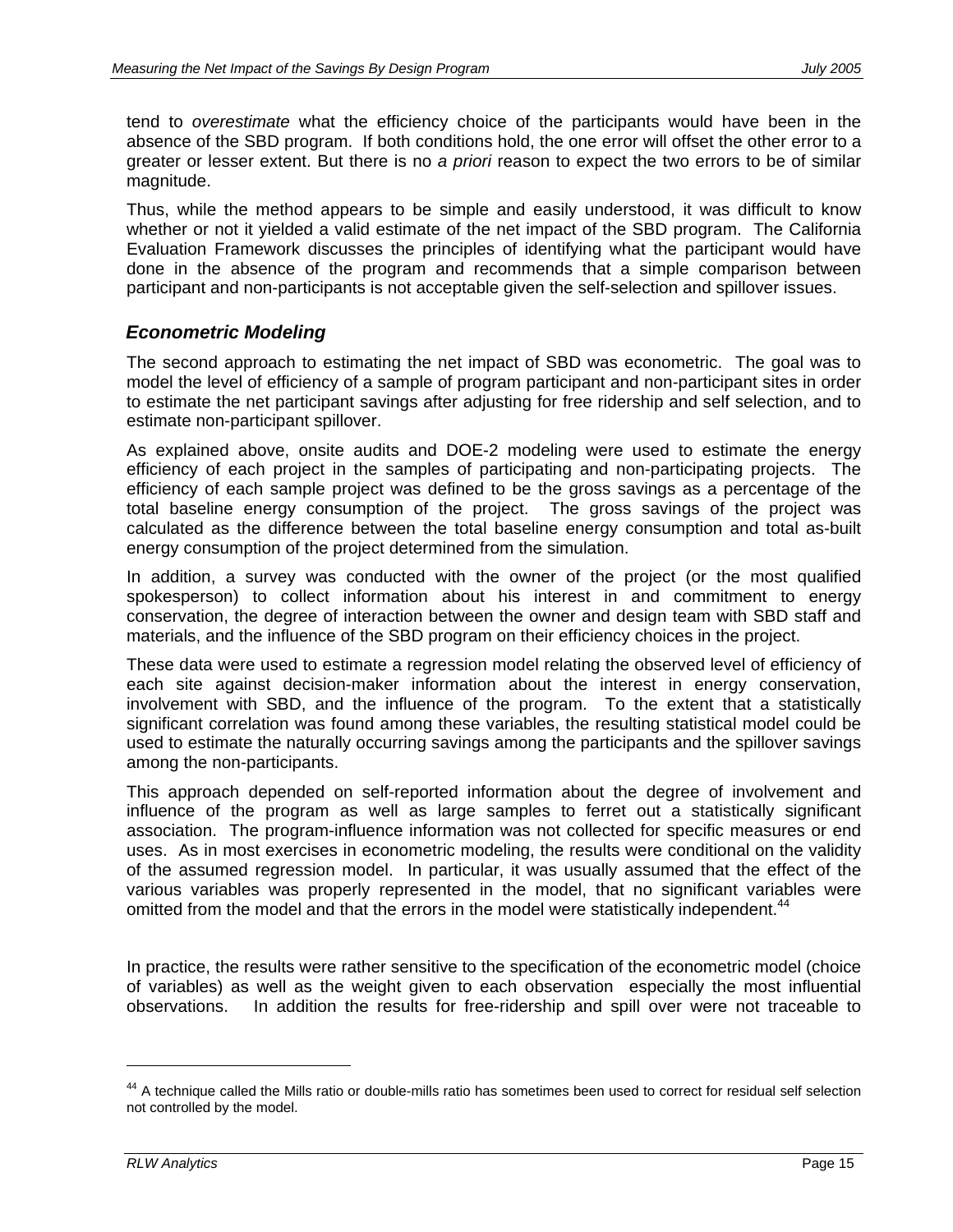specific buildings, measures or respondents. Because of these limitations, the results were difficult to defend.

## **1999 - 2001**

The difference-of-differences approach was attempted for the Building Efficiency Assessment study, the statewide study evaluating the Savings By Design program in the 1999-2001 program years. The problems associated with the difference-of-differences approach came to a head because the methodology yielded very implausible results. There were three rounds of analysis in that study. The first round obtained a net-to-gross ratio of 79.7%. This was somewhat higher than found previously but not outside the range of what had been found historically or what was defensible. The second round provided a net-to-gross ratio of *minus* nine percent (-9.0%).<sup>45</sup> This result made no sense. One of the hypotheses for these disparate results was the impact the 2001 California energy crisis had on all new construction decision-making. In addition, the sample sizes available in these studies were too small to support the econometric approach. This motivated the evaluation team to focus on a new methodology.

In the course of the 1999-2001 NRNC program evaluation, a new methodology was developed. Self-report techniques were used for each conservation measure included in the building to identify the efficiency choices of the participant sites traceable to the program. Then DOE-2 modeling was used to estimate the direct impact of these choices for the demand and energy of each participant site. The results were extrapolated from the participant sample to the participant population using the same stratified ratio estimation techniques used for gross savings. Similar non-participant self-report techniques were used to measure spillover effects for the demand and energy savings of specific measures, and these were extrapolated from the non-participant sample to the total non-residential new construction population developed from the Dodge new construction database.

This approach also addressed some of the limitations of the econometric modeling approach. In particular, the net impact results were measured in energy units (kWh and kW), were traceable to specific projects and end uses, and were extrapolated to the population using the same statistical techniques used for gross savings. It was hoped that this methodology would yield statistically reliable results despite the smaller sample sizes.

The study also sought to improve the accuracy of the information by scheduling the data collection much closer to the time that the actual decisions were made about each project. In the prior studies, the evaluators were often talking to decision-makers about projects that were completed several years prior to the survey. Starting with the 1999 program year study completed in 2003, the goal was to schedule the interviews within a few months of the completion of the project. It was hoped that this would make it easier to obtain an interview with the most suitable spokesperson and to gather the most accurate information about the decision making process.<sup>46</sup>

<sup>&</sup>lt;sup>45</sup> "Measuring Accomplishments of Energy Efficiency in California's Nonresidential New Construction Market" (2002), pp. 10.41.

 $46$  In this section and the next, we may refer to the respondent as the 'owner' of the building. This is because the owner is often considered to be the most influential party in the decision-making process. However the interviewers were trained to seek the most suitable spokesperson for the decision-making process, regardless of title. Often this was the project manager or a member of the design team. Frequently, especially for the more complex projects, several people were interviewed in order to put together a complete picture of the process.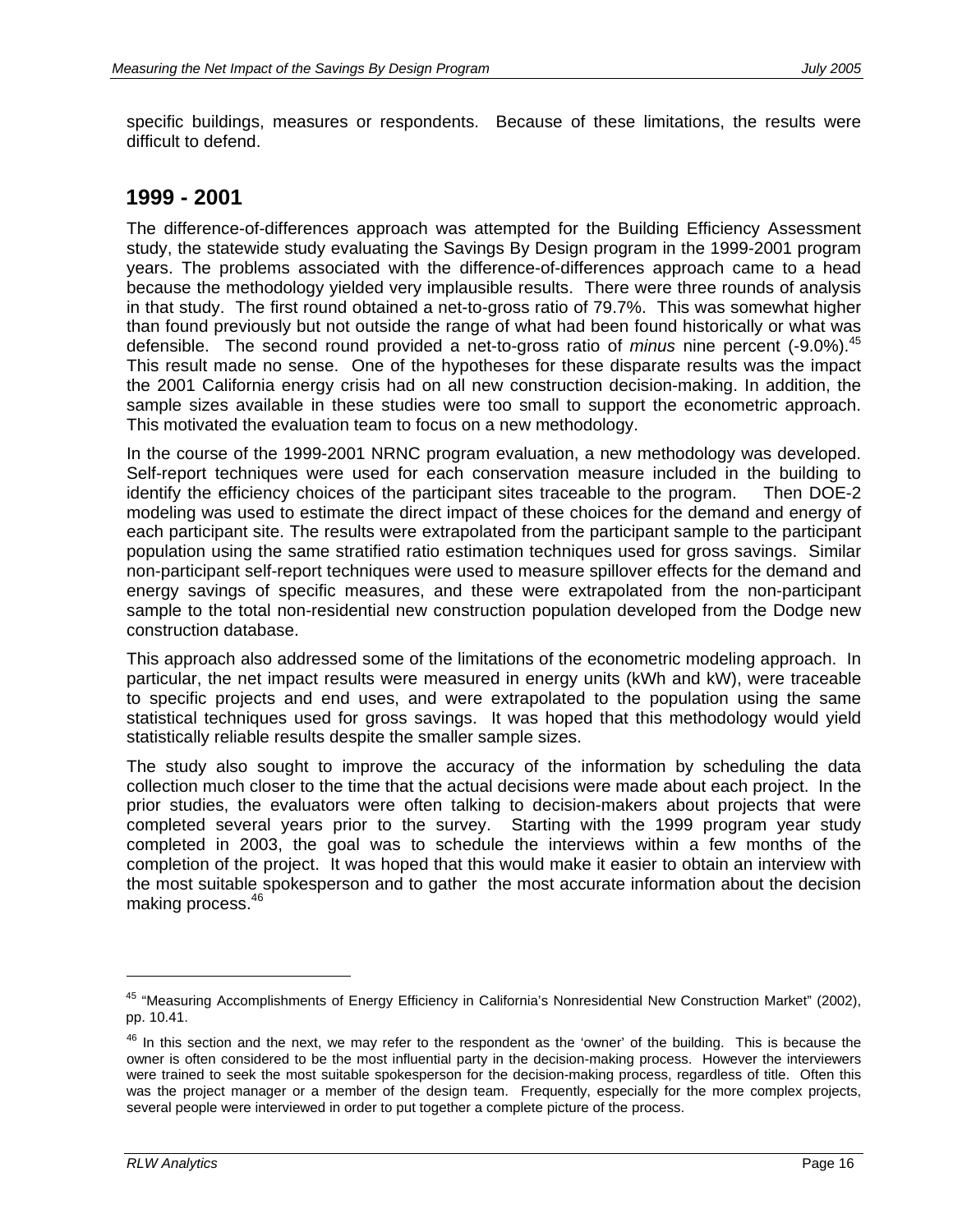Senior level researchers conducted telephone and in-person interviews with the decision-makers directly involved with the project. The researchers used a series of questions addressed to each specific energy conservation measure (ECM) or technology identified in the building. Some common ECMs were as follows:

- Lighting Controls (Occupancy Sensors, and Daylighting Controls),
- Lighting Systems w/reduced power density (LPD),
- High efficiency package units or heat pumps, and
- Premium Efficiency Motors.

The free ridership questions focused on the owner's prior experience with the measure and the direct effect of the dollar incentive paid to the owner on the decision to install each specific ECM included in the project. If the owner had installed the ECM in a prior building with no outside funding or incentive, then the measure was considered an absolute free rider. The measure was also considered an absolute free rider if the owner reported that the SBD incentive paid on the present project did not influence the decision and that the measure would have been installed if the incentive had not been available.

If the owner had not installed the ECM in a prior building or had received some outside funding or incentive for installing the measure previously, then the extent of free ridership was based on the reported degree of influence of the current SBD incentive on the present project, and whether or not the owner indicated that the measure would have been installed if the incentive had not been available. In particular, if the spokesperson reported that the incentive definitely influenced the decision and that the measure would not have been installed in the absence of the incentive then the program was given credit for the measure.

Non-participant spillover was also assessed by asking the spokesperson a series of questions about the ECMs identified in the onsite audit. Essentially the questions addressed the influence of interactions with the SBD program representative or program materials on (a) the present building, or (b) prior projects. Interactions on the present building were given a higher weight than interactions on prior projects. For example, in the case of a dichotomous measure that could be either implemented or not, the program was only given credit for the measure if interactions on both the present and prior buildings were reported to have at least a possible influence.47

In addition to these decision-maker surveys, the analyst looked for more concrete evidence to help characterize free ridership and spillover. In the case of a program participant, the SBD project files were reviewed in their entirety. For example, if the files referred to a pre-existing corporate design standard or indicated that there was very little interaction between SBD staff and the owner and design team, then this was considered to be evidence of free ridership and considered alongside the decision-maker survey. In the case of a non-participant, there generally was less supporting information. However, if the building was found to be a CHPS school or a LEEDS building, for example, this was considered to be evidence that the project was not influenced by the current SBD program.

In spite of the improvements over the prior econometric approach, this methodology still had limitations. Using the terminology we introduced in the prior section, the focus was on identifying

 $47$  Appendix H describes the questions and scoring rule more completely.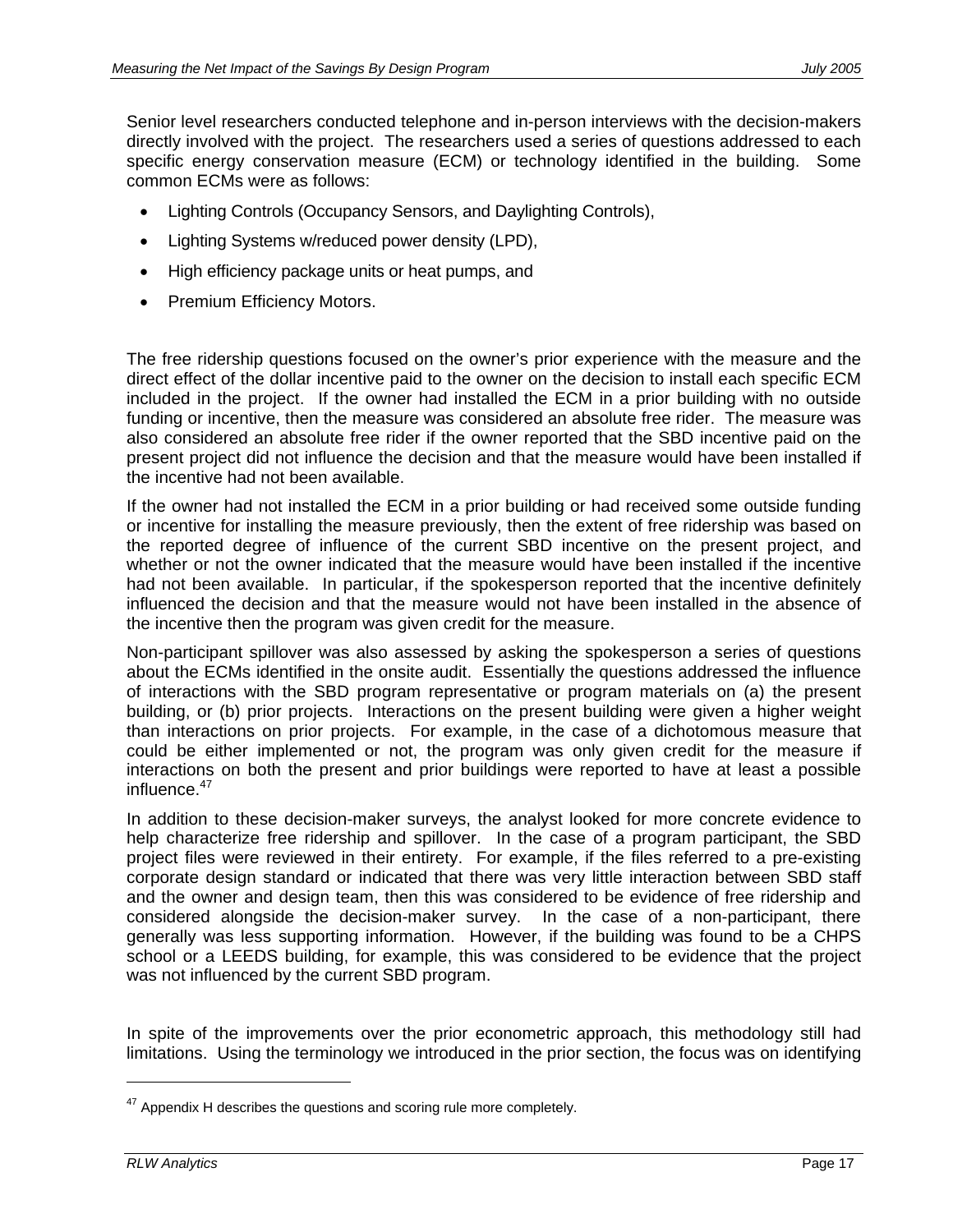free ridership and direct program savings. However, participant-spillover due to the prior SBD program was generally interpreted as free ridership. For example, suppose a program participant had installed the measure in a prior building and received an SBD incentive and, due to the experience, adapted the measure into a corporate standard. Then the measure would have been considered an absolute free rider under the scoring rule that was used. Similarly, measures installed in a school to meet CHPS requirements would be interpreted as free riders even if the CHPS program was strongly influenced by prior SBD program activities.

Similarly, the scoring rule tended to recognize non-participant spillover due to partial participation on the current project, but gave relatively little weight to non-participant spillover due to participation with SBD on prior projects. For example, suppose that an owner participated in the SBD program for a prior building and was so impressed with a particular energy conservation measure that she adopted the measure in the current building with no further interaction with SBD staff. Then the program would have been given little or no non-participant spillover credit for the measure since there was no current interaction.

In summary, the methodology seems to have done a reasonably good job of characterizing the direct impact of current SBD incentives and activities on current projects, including both program participants and non-participants, but the methodology seems to have generally given the program little or no credit for participant and non-participant spillover associated with prior SBD activities.

The detailed methodology used to conduct the free-ridership and spillover assessment in these studies is presented in Appendix H of this paper.

## **2003**

In the 2003 program-year studies, the decision-maker questions were closely scrutinized and extensively revised to address many of the limitations of the preceding methodology. The complete participant and non-participant surveys are reproduced in Appendix D.

The following are the most relevant changes and additions to the participant survey.

- The spokesperson was asked specifically about the influence of *design assistance and design analysis* as well as the financial incentive (Question 26, 29).
- Questions explored the influence of the program on the participant's *standard building practice* (Q27, 28).
- The spokesperson was asked whether the building used *prototype plans* (Q30). If so, the owned was asked a battery of questions about the influence of the program on the prototype plans (Q37 - Q50).
- The questions about the influence of the program on specific measures specifically include the influence of *design assistance and design analysis and interactions with SBD representatives and consultants,* as well as the financial incentive (Q31).
- A question asked *how* the program influenced the measure, and provided *pre-coded answers for possible ways*, *including prior SBD projects* (Q32).
- A question asked whether the measure would have been installed if there had been no interaction with SBD regarding this project, and asked for a specific follow up explanation. The pre-coded possible answers included the possibility that the project would have been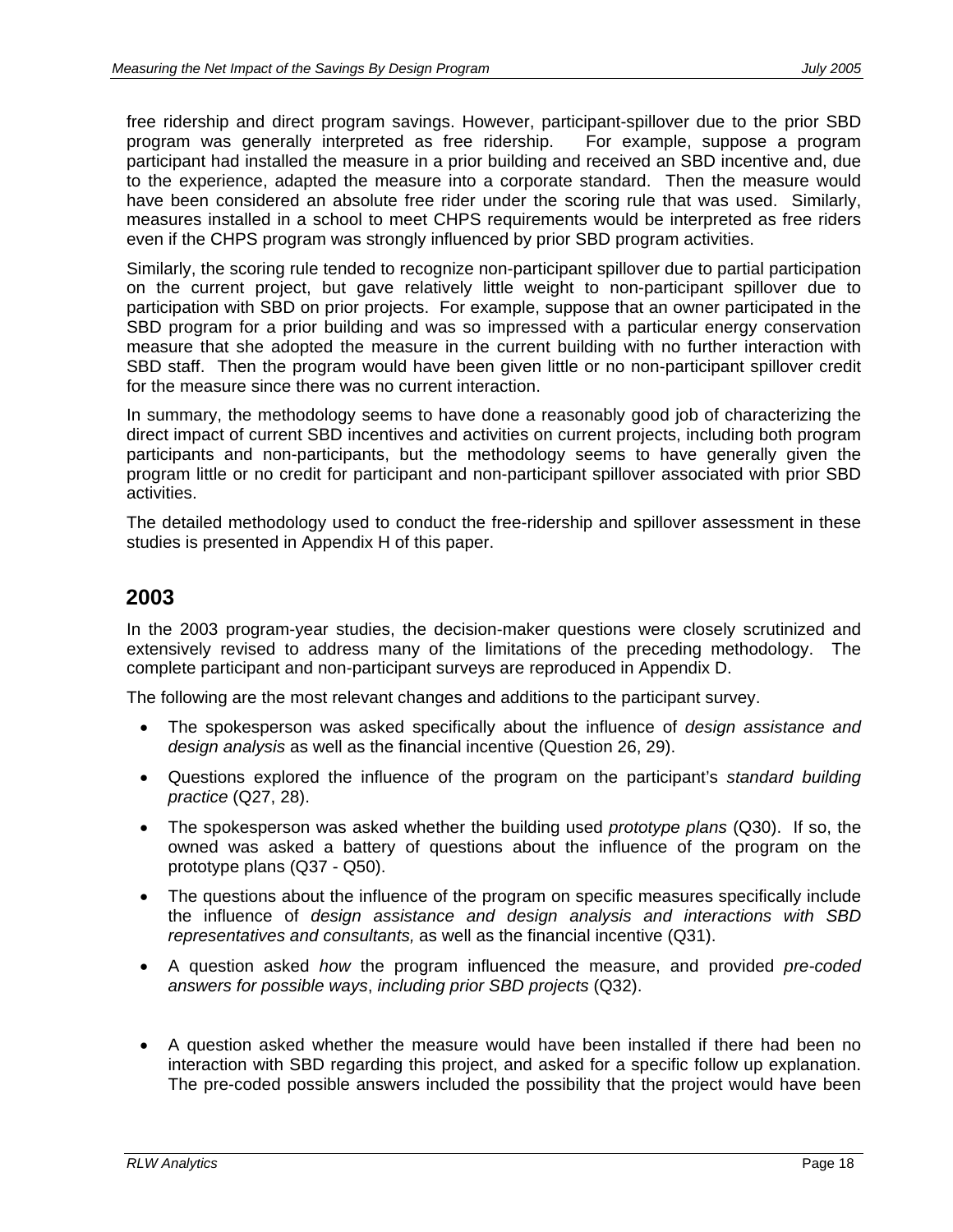installed *as a result of what was learned through previous SBD program participation.* (Q33).

• The surveyor was specifically asked to record any mitigating factors (Q34).<sup>48</sup>

The non-participant survey was very similar to the new participant survey. The following are some of the most noteworthy characteristics of the non-participant survey.

- The survey asks the spokesperson whether the owner or her design team was aware of SBD and had any interaction with the utility's new construction program representative or SBD program materials on the current project. (Q19-21).
- If the answer to the previous question was no awareness nor interaction on the current project, one more question was asked (Q22) and then the survey was terminated. In this case, SBD was given no credit for any influence on the project.
- Otherwise the spokesperson was asked whether the building used *prototype plans or a master spec* (Q23). If so, the spokesperson was asked a battery of questions about the influence of the SBD program on the prototype plans (Q27 – Q34).
- If a prototype was not used, the survey asked the spokesperson about the influence of SBD on each energy conservation measure included in the building. If the response was 'definitively influenced,' for a particular measure, the spokesperson was asked to explain how (Q24).
- The spokesperson was also asked about interaction with SBD on any prior projects. (Q25). If there was prior interaction, the spokesperson was asked whether it influenced the current project and to explain how (Q26).

To summarize, the current instruments attempt to get at the effect on the current project of prior interaction with the SBD program. They also ask whether a prototype design was used in the project and if so, they ask a sequence of questions to quantify the influence of SBD on the prototype design. This has seemed to work fairly well since the owner or design teams are usually knowledgeable about the evolution of a prototype design within their firm.

However, the current methodology does not address the question of assessing the impact due to SBD if the project participates in other programs such as CHPS and LEEDS. The difficulty is that the owner of the building or the design team for a particular project is not in the best position to address this issue. On the contrary, it is fairly common for the owner to indicate that SBD had little or no impact on the building since their primary focus was on CHPS or LEEDS standards. There is no reason to expect them to be aware of how SBD might have influenced these standards.

<sup>&</sup>lt;sup>48</sup> The pre-coded answers were used to simplify coding but, to avoid response bias, they were not read to or shown to the respondent.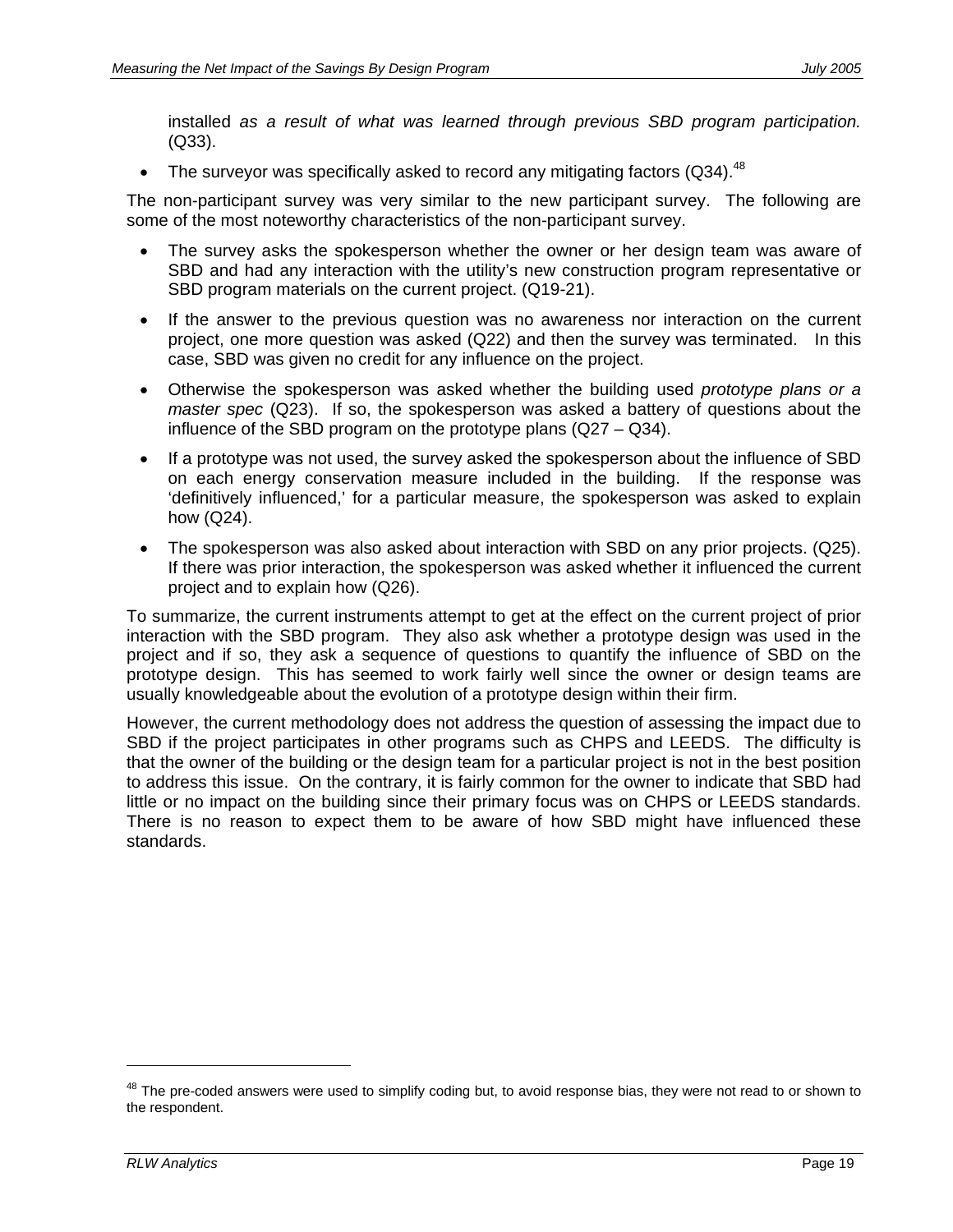# **Other Policy Questions**

In this section we will address several added questions.

# **Assessing the effect of SBD on Other Programs**

We have pointed out that (a) SBD should get credit for its influence on programs such as CHPS and LEEDS, and (b) the building owner or design team is not in a good position to assess the influence of SBD on programs such as these. We would like to address this gap.

We believe an independent study should be undertaken of the influence of SBD on other major programs to establish the proportion of the savings associated with its efforts in each program. This would be conducted much as a process study. The investigators would review the goals and operation of a particular program, its interaction with SBD, the influence of SBD on the evolution of its standards and requirements, etc. The outcome would be a finding that SBD should be given spillover credit for a specified fraction of the savings associated with the standards and requirements of the program. This finding would be subject to review and feedback both from the leaders of the program (who might be motivated to minimize the influence of SBD so as to credit their program with greater savings) and from SBD staff (who would have the opposite motivation.). The study should be conducted by an impartial expert without a vested interest in the results, and should be repeated periodically if conditions are changing.<sup>49</sup>

The resulting 'deemed values of indirect influence' would be similar to deemed free ridership rates or persistence rates that are often used in other programs. They would be available for use in the SBD impact evaluation and would tend to simplify the evaluation. If it was determined that a project participated in a program such as CHPS or LEEDS, the SBD program would be given spillover savings for a portion of the associated savings, regardless of whether it was a SBD program participant or non-participant. The current self-report methodology would be used to assess the influence of SBD on those measures that were beyond the other program. In particular if the project participated in the SBD program, a particular effort would be made to identify measures that were directly influenced by the incentives and design assistance of the current program so that the associated savings could be reported separately as direct savings.

# **Double Dipping**

Is there a risk of double counting savings if the current SBD program is given credit for the effects of the efforts of the SBD program in prior programs? In other words, is there a risk of double counting with the concept of participant-spillover?

The short answer is this: the savings credited to SBD in a given year are always directly associated with the specific construction projects completed in that same year. Since a single project cannot be completed in two different years, there is little risk of double counting the associated savings.

<sup>&</sup>lt;sup>49</sup> An alternate approach would be to introduce a full-blown market effects study of the SBD program. This approach is discussed in the paper by Chappell, Mahone, Megdal and Keating, cited earlier. However, it should be recognized that reliable assessment of the gross program savings requires onsite audits and detailed energy simulations. Since this approach involves extensive interaction with the owner, it seems sensible to take the opportunity to learn as much as possible about the direct and indirect effects of the program within this type of study.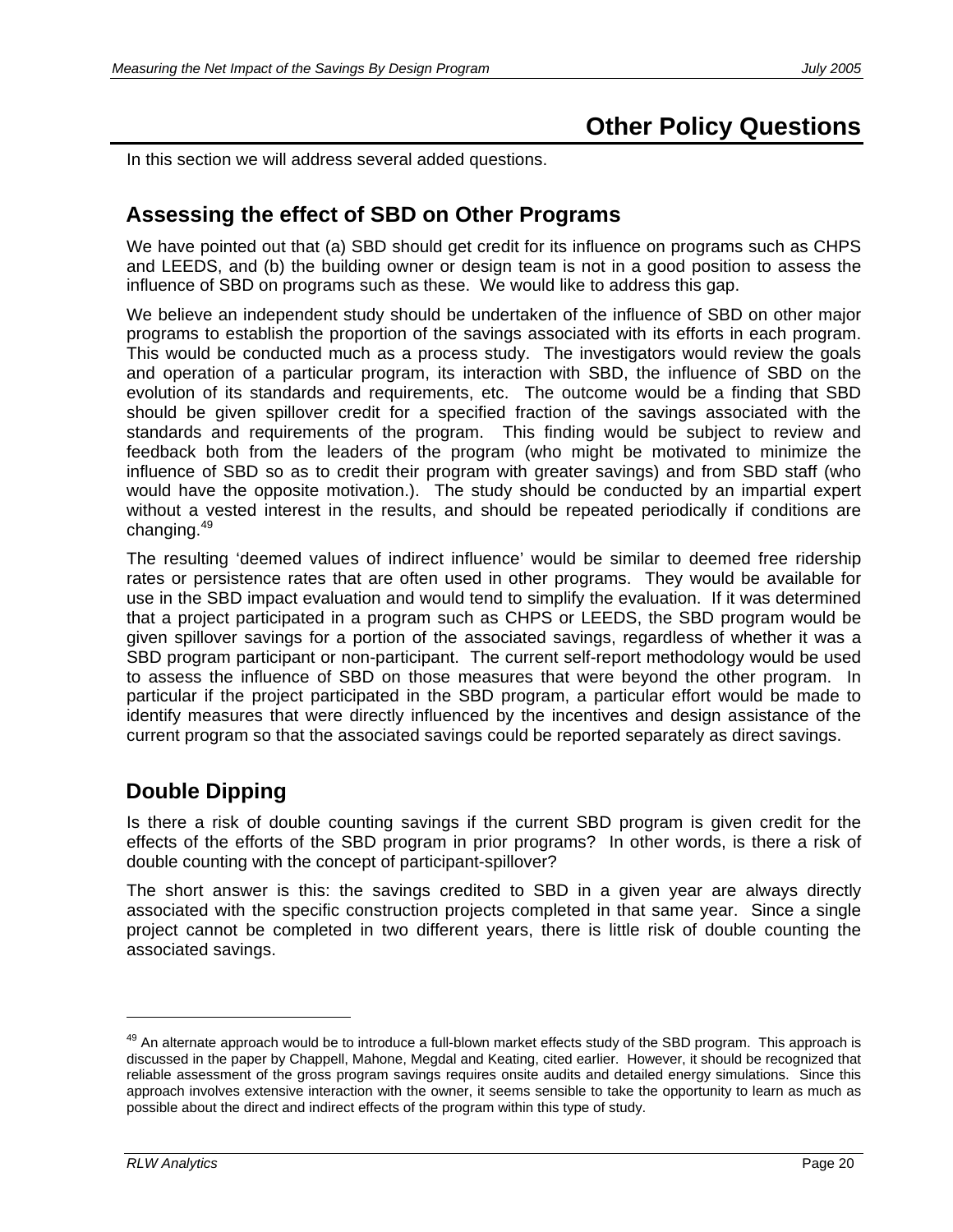A broader question is whether the program should get credit for savings at the time that it interacts with an owner or design team. It is important to recognize that a typical owner usually builds a sequence of buildings over a period of years. Consider two buildings called A and B and assume that they are built in years X and Y respectively. Suppose the owner gets design assistance for building A in program year X and this affects the design of a future building B. So B has real savings due to the efforts of the SBD program in year X.

 But the policy has been to *not* credit the year-X program for the future savings of building B since B is not yet built. To do otherwise would require a forecast of the future plans of each program participant. So it seems to be a sound policy to only credit savings when a building is actually built.

Now move forward in time to year Y, the year in which B is actually built. First suppose that B does *not* participate in the SBD program. Then the savings would be considered to be spillover savings in year Y due to the program.

But if B *does* participate in the SBD program, then the program should still be credited with the savings in year Y. In particular, these savings are not double counted since they were not counted in year X.

Therefore we do not believe there is a problem with double counting. We do believe it is important to clearly distinguish participant-spillover savings from the direct impact of the current program. In other words, we feel that it is important to clearly distinguish the direct impact of the current program from the indirect impact of the program in order to accurately assess both innovation and diffusion.

# **Restriction of Incentives**

It has been suggested that SBD would be more cost effective if its incentives were restricted to the most innovative measures and withheld from measures that may only be indirectly attributable to the program. Corporate design standards are an extreme case. If a corporate design standard is in place, should SBD give incentives for the measures that it requires.

To address this issue, let us continue with the prior example. Recall that we assumed that, due to the efforts of SBD, building A was substantially more efficient than it would have been otherwise. Suppose as a result, the owner adopts a design standard for future buildings incorporating these measures. Perhaps the program should deny program participation to building B. If B uses exactly the same design as A this might have some merit since no new innovation is involved.<sup>50</sup>.

The key issue is that SBD is designed to encourage the early adoption of increasingly innovative designs. Ideally the program has continued to work with the owner to include in B added design features not included in A. It is likely that the new incentive is needed to get the owner to adapt these new measures. Moreover, one could argue that the program *has* to work with owners like this one that are receptive to the most innovative energy efficiency measures. These are the owners likely to have had a good experience with the program in a prior building.

 $50$  Of course this would require a drastic change in the rules of the SBD program that might have unintended consequences if they were possible at all.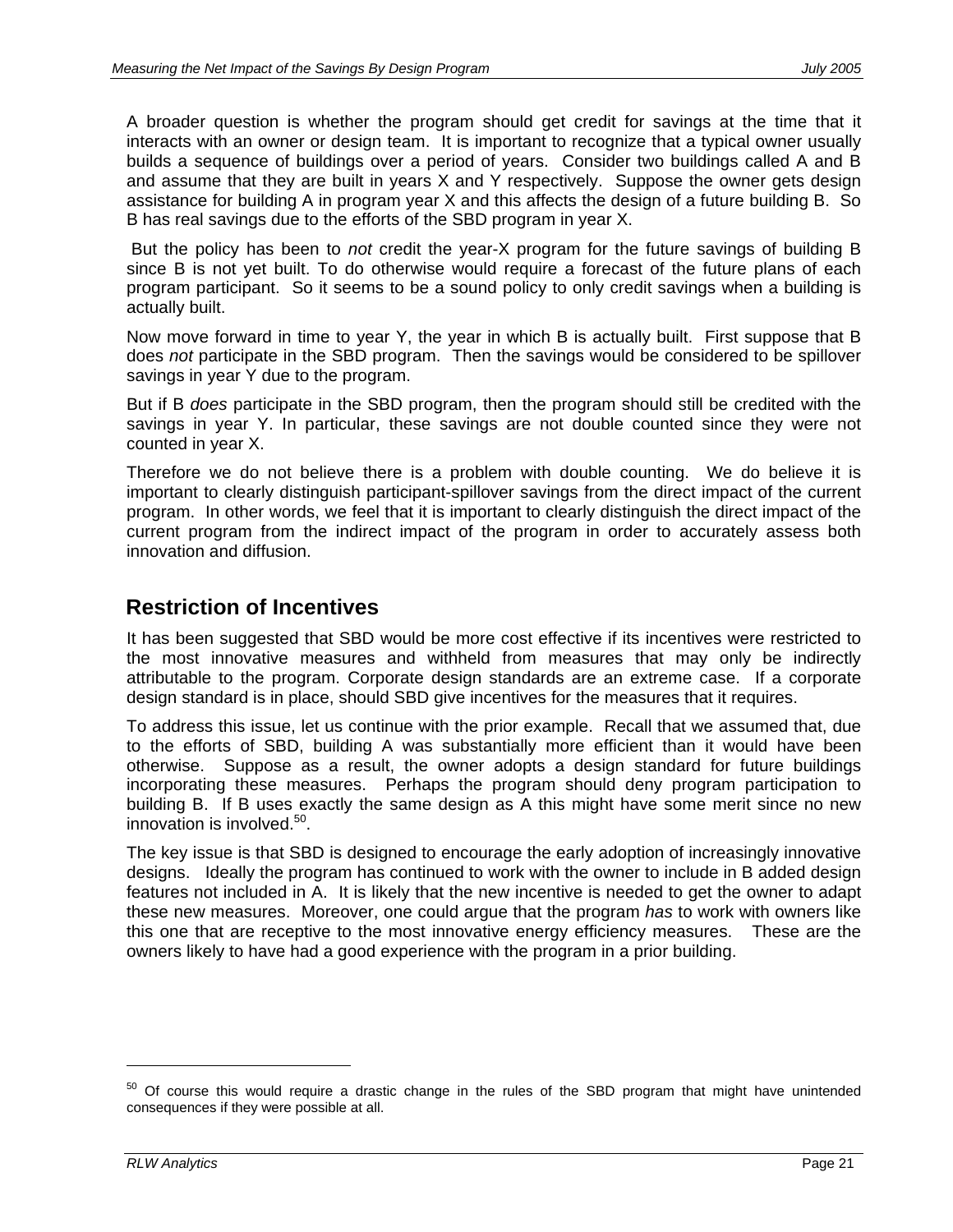In summary, we do not believe it is possible or desirable to deny program participation and incentives for projects that meet the requirements of the program, even if they have only been indirectly affected by the current SBD program.

# **Other Timing Issues**

Consider the following example. Suppose a central chiller plant participates in the SBD program and is sized to serve the current building A and a future building B. Assume that the chiller and A are built in year X and building B is to be built in a later year Y. The question is when does the chiller project get the savings associated with B? There seem to be only two choices (1) in year X and (2) in year  $Y^{51}$ 

Under the present methodology, the chiller is modeled in year X but its full savings are only realized when B is built and the chiller is at full load. This is a little like the case of an office building that is not fully occupied at the time of the onsite audit. In the case of the office building, the standard practice has been to model the office as if it were fully occupied. Perhaps the chiller situation is analogous. But if the chiller is given the credit for B in year X, there should be some basis for projecting the chiller load associated with B such as very specific plans.

If there are no specific plans for B in year X, then the chiller savings in year X would be based on the known load of building A. Assume that B is eventually built in year Y and is in the new M&V sample in that year. It seems awkward to return to the chiller project and give it the added savings associated with B since the focus of the new study will be on B not on the older chiller project.

A better option might be to give the chiller the first-year saving associated with A but force the chiller project into the next persistence study and then reassess its savings. Suppose there is a  $3<sup>rd</sup>$  year persistence study and that B has been built by that time. Then when the persistence study returns to the chiller project and asks whether any changes have affected its savings, the added savings associated with B could be captured. The added savings would offset any lost savings in other projects and increase the expected lifetime of the savings for the program as a whole. Conversely suppose there had been specific plans for B and the chiller had been given first-year credit for both buildings A and B in year X. Then the persistence study would provide an opportunity to verify that B was actually built and that the savings were fully realized.

There is a potential problem with using the persistence study to true up the chiller savings. In the persistence studies, the policy has been to retain the occupancies and schedules from the first year evaluation. If that policy were strictly applied to the chiller example, it might be considered inappropriate to adjust the chiller savings for building B since this is like a revised occupancy or schedule.

The solution may be to make a distinction between *temporary* changes in occupancy such as changes that are affected by current business conditions, and *permanent* changes in occupancy or schedules. An argument can be made for ignoring temporary changes in a persistency study but including permanent changes in the study. For example if a building is actually demolished, that is like a permanent change in occupancy and we say the savings have died. Similarly if the chiller savings are affected by building B, this would be a permanent change to the load of the chiller and could be reflected in the persistence study.

<sup>&</sup>lt;sup>51</sup> Strictly speaking, this example raises questions about measuring gross as well as net savings. It is included in this paper because it has been identified by the SBD M&V team as an important unresolved issue.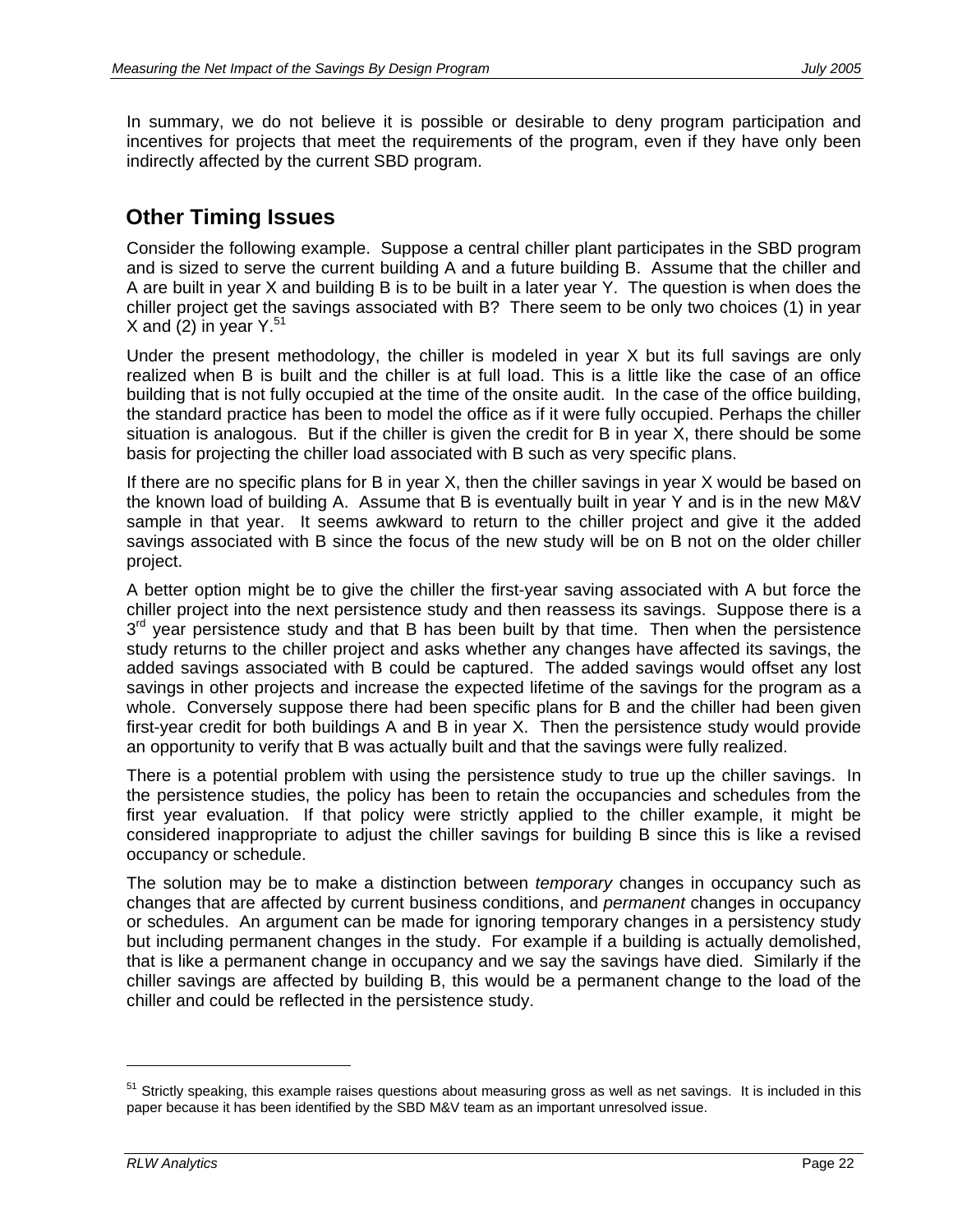In summary, if B is not yet built but specific plans are available in year X perhaps the chiller should be given first-year credit for the savings associated with B. If the plans for B are more vague, then credit should not be given. In either case, the chiller project should be designated for certainty inclusion in the persistence studies until the issues become resolved.

This raises the idea of designating a project for future persistence studies if issues such as these cast doubt on future savings. In the preceding example, the chiller project would be so designated because of the uncertainty associated with the future load on the chiller. Similarly, if an auditor saw other things at a site, such as expected changes in space use or permanent occupancy, the project might be designated for inclusion in future persistence studies. In order to avoid biasing the future studies, these designated projects would have to be treated as certainty projects or in their own sampling stratum.